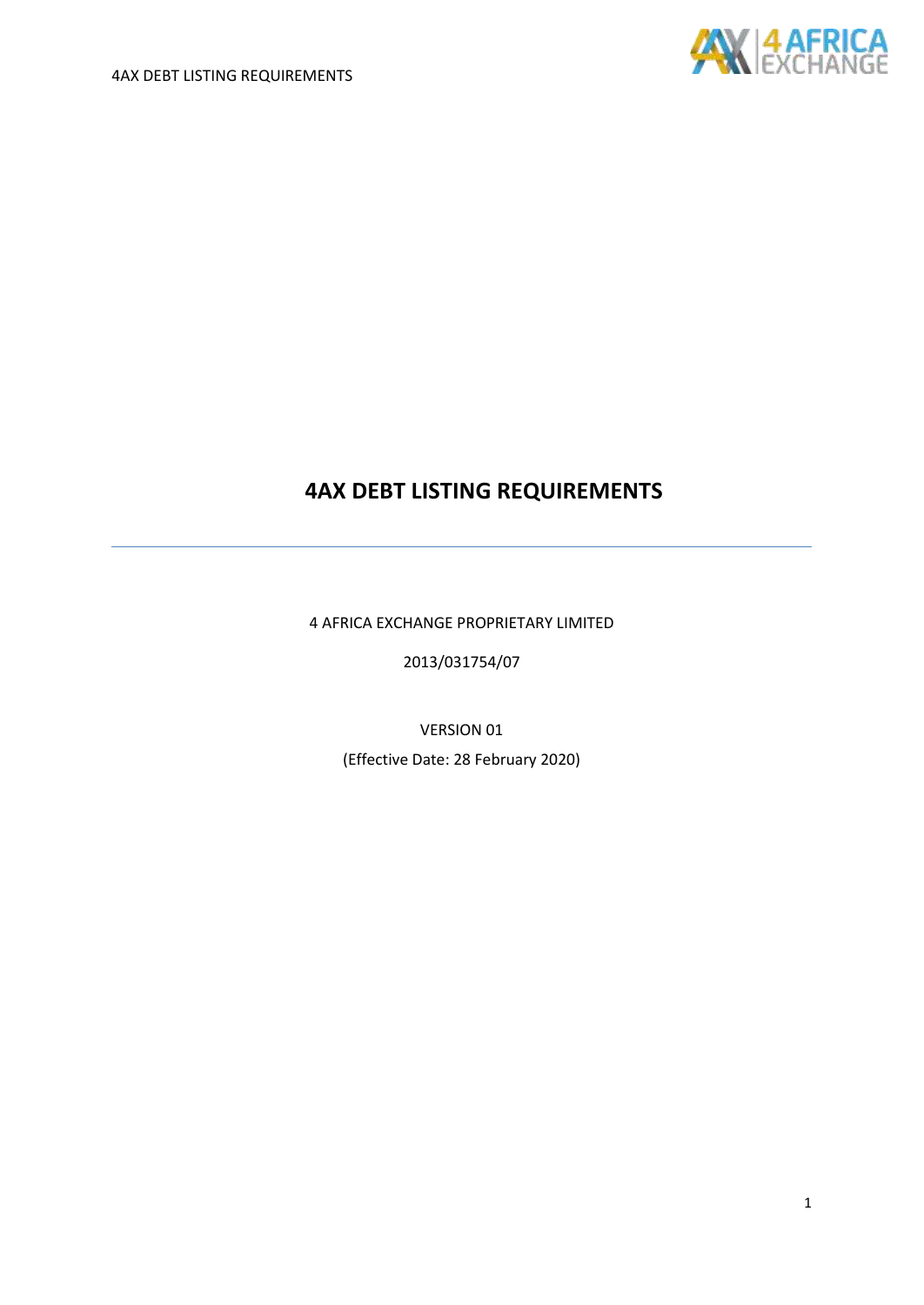

# **Preface**

This document contains the Debt Listing Requirements of 4AX for the Listing of Debt Securities on the List. In accordance 4AX operates pursuant to the awarding of an exchange license by the FSCA and within the framework of the FMA. The definitions contained in Chapter 1 of these Debt Listing Requirements applies to this Preface. 4AX will operate a securities exchange to maintain and provide an infrastructure for, *inter alia*,

- bringing together buyers and sellers of Debt Securities;
- matching bids and offers for Debt Securities; and
- matching bids and offers in respect of Debt Securities, which constitute a transaction.

These Debt Listing Requirements governs:

- the admission to Listing of New Applicants seeking a Listing for the first time;
- Issuers already Listed on 4AX;
- the admission to Listing of or other additional Debt Securities which Issuers may wish to List or those presently Listed;
- Directors, Debt Issuer Agents and / or Designated Persons;
- rules and procedures governing corporate actions or transactions by Applicant Issuers and / or their Subsidiaries;
- compliance with continuing obligations pursuant to Listings and the enforcement of those obligations; and
- the suspension and / or withdrawal from the List (resulting from non-compliance or on request by an Applicant Issuer).

#### **The Principles underlying these Debt Listing Requirements**

It is a function of 4AX to provide for the Listing, trading, clearing and settlement of Debt Securities in a transparent, efficient and orderly market place.

These Debt Listing Requirements are aimed at providing Investor confidence through an orderly secure, efficient and transparent financial market. It is important for 4AX to be able to facilitate offerings and Listings by continually enhancing its requirements to ensure a high level of Investor protection and confidence.

These Debt Listing Requirements set out, *inter alia*, the methods for the Listing of Debt Securities, including but not limited to Debt Securities targeting special categories of Investors. Where application for Listing is made in respect of Debt Securities which are not specifically addressed in these Debt Listing Requirements, 4AX should be consulted at an early stage.

# **These Debt Listing Requirements are designed to ensure ("Objectives of the Debt Listing Requirements"):**

- that the market infrastructure provided by 4AX is fair, efficient and transparent;
- that the business of 4AX is carried on with due regard to the public interest;
- increase confidence in the South African financial markets by:
	- o requiring Debt Securities services in respect of Listed Debt Securities be provided in a manner which is fair, efficient and transparent;
	- o contributing to the maintenance of a stable financial market environment;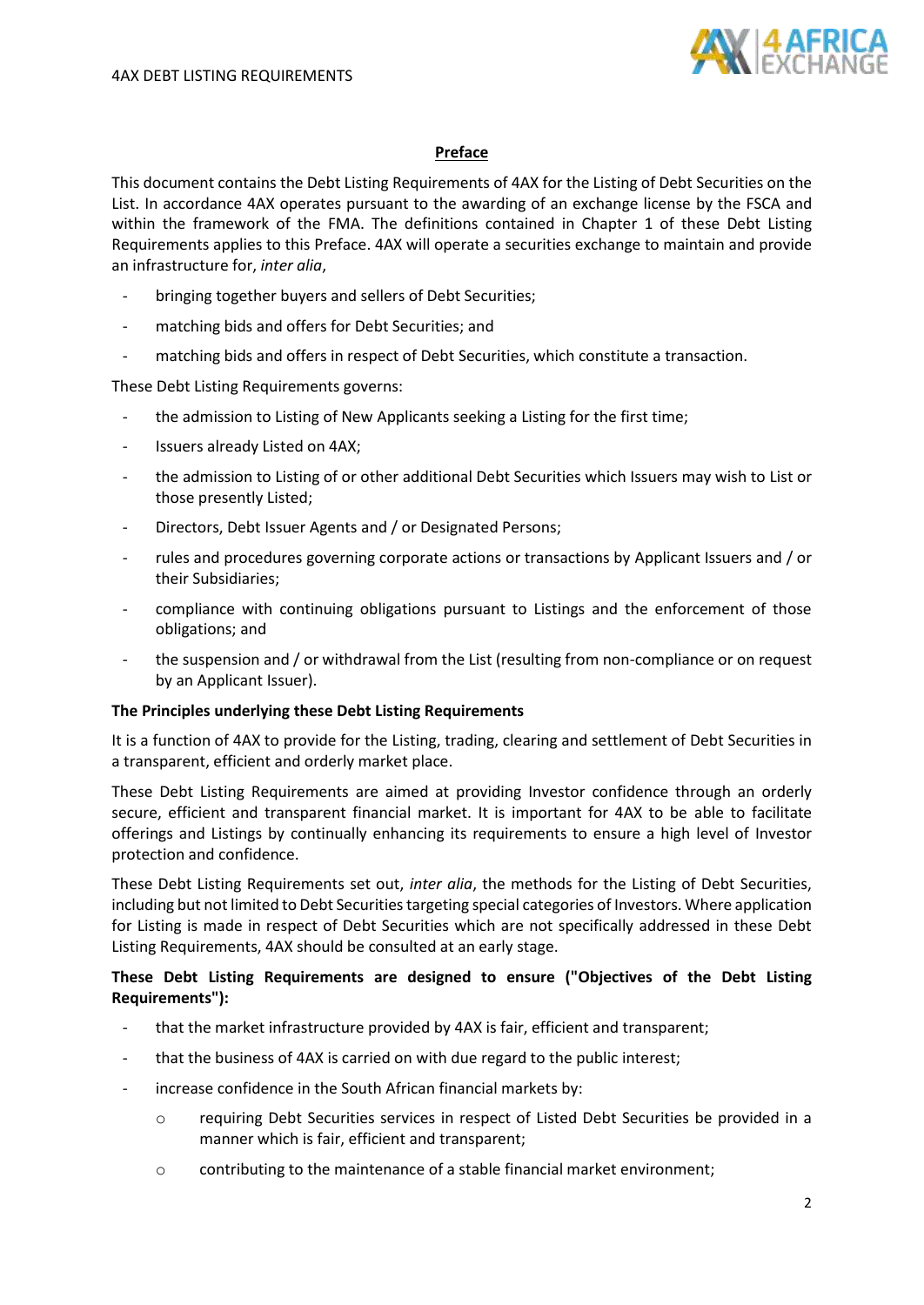

- o promote the protection of Regulated Persons and Investors;
- o reduce systemic risk; and
- o promote the international and domestic competitiveness of the South African financial markets and Debt Securities services in South Africa.

In complying with the disclosure requirements of these Debt Listing Requirements, Applicant Issuers must ensure compliance with the requirements of the FMA and / or any regulations, codes of conduct or notices issued in terms of the FMA.

To the extent that an Applicant Issuer is subject to the Companies Act, the requirements of the Companies Act apply to such Applicant Issuer, and no provision of these Debt Listing Requirements should be read to waive or reduce or decrease any obligation in terms of the Companies Act. These Debt Listing Requirements may, however, impose a higher standard or greater obligation and / or restriction on an Applicant Issuer.

These Debt Listing Requirements apply equally to Applicant Issuers incorporated in South Africa and in jurisdictions outside South Africa, so far as compliance is not contrary to the law in the country of its incorporation.

The rules for trading Listed Debt Securities are set out in the Exchange Rules.

# **Competent authority**

4AX is the holder of an exchange license in terms of the FMA. An Applicant Issuer wishing to have its Debt Securities Listed on 4AX must apply for a Listing and must comply with these Debt Listing Requirements before being granted such Listing. The 4AX Board is the competent authority responsible for:

- the Listing of Debt Securities;
- applications by Applicant Issuers for the Listing of Debt Securities; and
- the annual revision of the List of Debt Securities.

The 4AX Board has delegated its authority in relation to these Debt Listing Requirements to the IRC, the ultimate decision-making body in respect of these Debt Listing Requirements. The day to day administration, management and implementation of these Debt Listing Requirements will be carried out by the IRD. When a Listings matter is considered by 4AX, representatives of the Applicant Issuer and other advisors may accompany the relevant Debt Issuer Agent or Designated Person, any of whom may, subject to 4AX's consent, address the meeting. 4AX reserves the right to limit the number of Persons attending such meetings.

The IRD is always available to offer guidance on any aspect of these Debt Listing Requirements and discussions take place in strict confidence.

#### **IMPORTANT NOTE**

**TO AVOID ANY MISUNDERSTANDING, IT IS EMPHASISED THAT THESE DEBT LISTING REQUIREMENTS ARE ENTIRELY INDEPENDENT OF, AND WITHOUT PREJUDICE TO, THE PROVISIONS OR CONTENTS OF PLACING DOCUMENTS AND COMPLIANCE WITH THESE DEBT LISTING REQUIREMENTS DOES NOT IN ANY WAY GUARANTEE THAT THE PLACING DOCUMENTS COMPLY WITH THE RELEVANT REQUIREMENTS OF ANY APPLICABLE LAW.**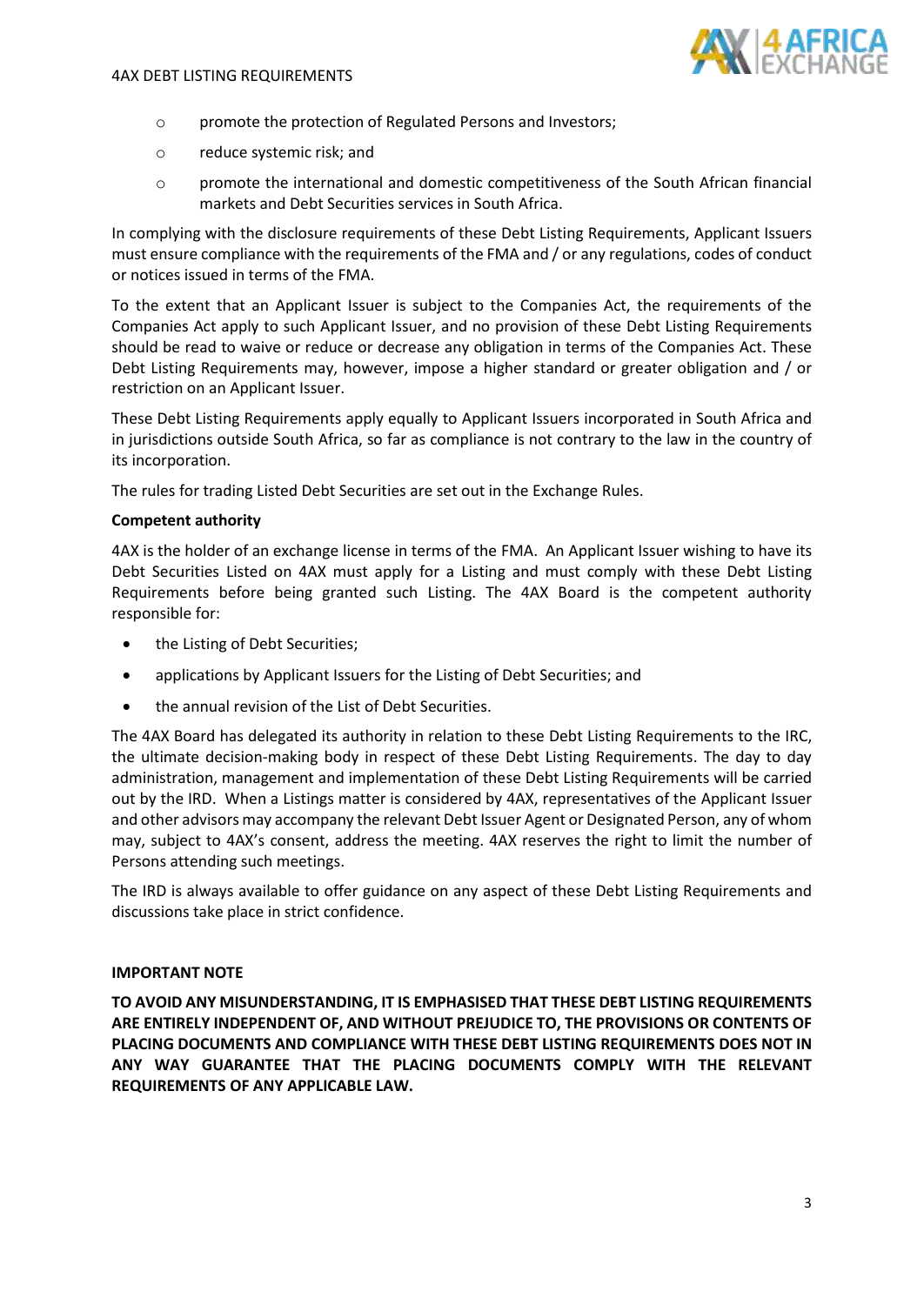

# **CHAPTERS**

| CHAPTER 3: COMPLIANCE WITH AND ENFORCEMENT OF THESE DEBT LISTING REQUIREMENTS  21 |  |
|-----------------------------------------------------------------------------------|--|
|                                                                                   |  |
|                                                                                   |  |
|                                                                                   |  |
|                                                                                   |  |
|                                                                                   |  |
|                                                                                   |  |
|                                                                                   |  |
|                                                                                   |  |
|                                                                                   |  |
|                                                                                   |  |
|                                                                                   |  |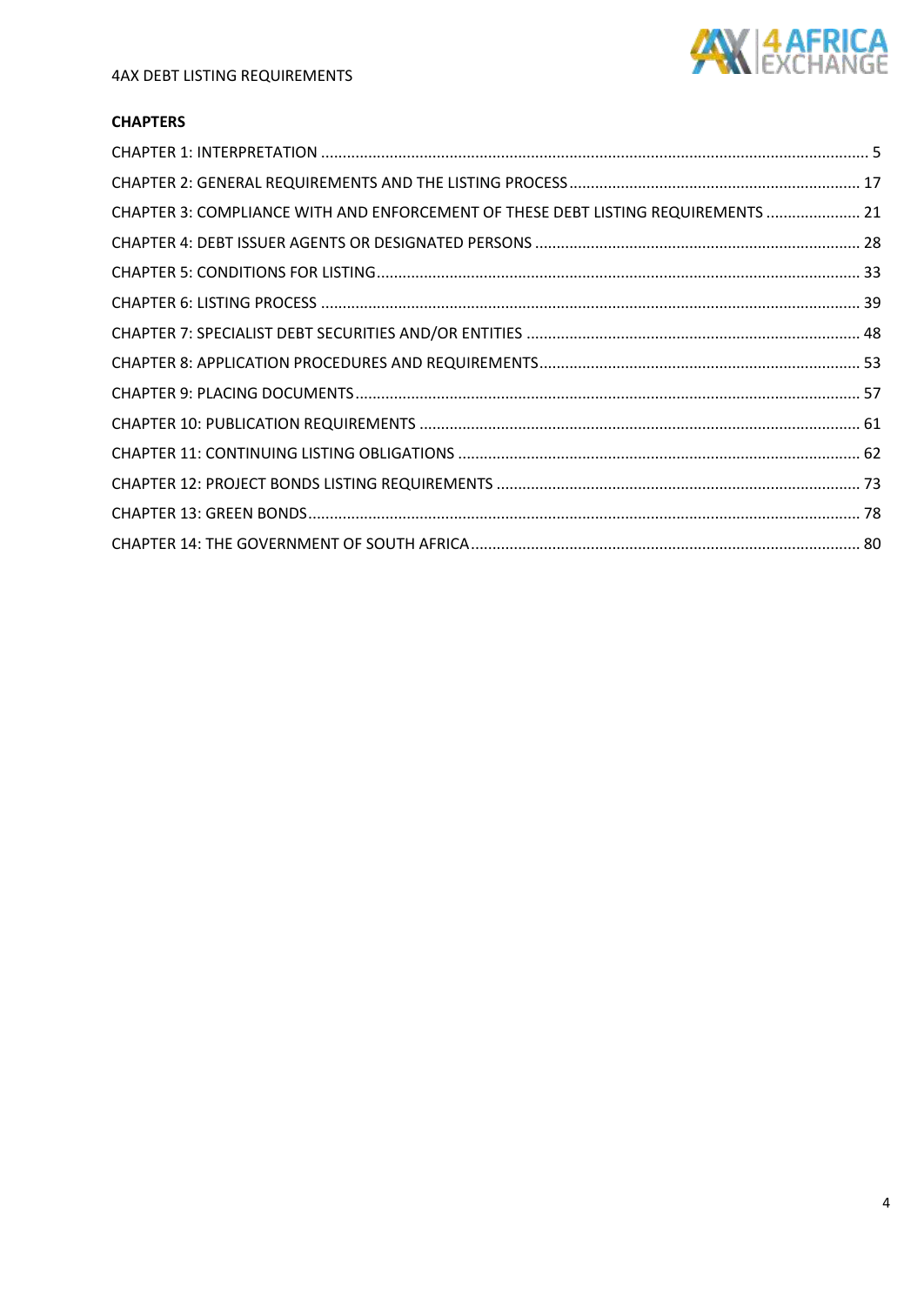

# <span id="page-4-0"></span>**CHAPTER 1: INTERPRETATION**

Throughout these Debt Listing Requirements, the following terms, save where the context otherwise requires, have the following meanings:

| "4AX"              | Exchange Proprietary Limited, registration<br>4 Africa<br>number<br>2013/031754/07, a private company duly registered and incorporated<br>under the laws of South Africa and licensed as an exchange under the<br>FMA;                                                                                                                                                                        |
|--------------------|-----------------------------------------------------------------------------------------------------------------------------------------------------------------------------------------------------------------------------------------------------------------------------------------------------------------------------------------------------------------------------------------------|
| "4AX Board"        | the Board of 4AX;                                                                                                                                                                                                                                                                                                                                                                             |
| "4AX News Service" | the news service operated by 4AX for the purpose of disseminating<br>information in relation to 4AX, Applicant Issuers, Listed Debt Securities<br>and for communication between 4AX, Applicant Issuers and / or Debt<br>Issuer Agents or Designated Persons;                                                                                                                                  |
| "4AX Registry"     | 4 Africa Exchange Registry Proprietary Limited, registration number<br>2016/396777/07, a private company duly registered and incorporated<br>under the laws of South Africa and a wholly-owned subsidiary of 4AX,<br>which acts as Transfer Secretary to Issuers Listed on 4AX;                                                                                                               |
| "4AX Supplement"   | the South African supplement to a Secondary Registered Issuer's<br>Prospectus, which contains the disclosures required by the Debt Listings<br>Requirements;                                                                                                                                                                                                                                  |
| "4AX Website"      | 4AX's website at www.4AX.co.za;                                                                                                                                                                                                                                                                                                                                                               |
| "Announce"         | shall be at the Applicant Issuer's expense and                                                                                                                                                                                                                                                                                                                                                |
|                    | (a) shall include:                                                                                                                                                                                                                                                                                                                                                                            |
|                    | publication (in English) on the 4AX News Service;<br>i.                                                                                                                                                                                                                                                                                                                                       |
|                    | publication (in English and any other official language that<br>ii.<br>the Applicant Issuer may elect) on its Website, but not<br>before publishing on the 4AX News Service;                                                                                                                                                                                                                  |
|                    | iii. dissemination (in English and any other official language<br>that the Applicant Issuer may elect) by 4AX Registry to<br>holders of Listed Debt Securities or Debt Securities to be<br>Listed, as applicable, by electronic or other means, but not<br>before posting on the 4AX News Service, provided that<br>dissemination may include referencing to a section of the<br>Website; and |
|                    | iv. the name and contact details of the Debt Issuer Agent or<br>Designated Person;                                                                                                                                                                                                                                                                                                            |
|                    | (b) may include, but not before posting on the 4AX News Service:                                                                                                                                                                                                                                                                                                                              |
|                    | presenting at a meeting, forum or public event;<br>i.                                                                                                                                                                                                                                                                                                                                         |
|                    | publication in or by any other media;<br>ii.                                                                                                                                                                                                                                                                                                                                                  |
|                    | iii. making available at an Applicant Issuer's and / or Debt<br>Issuer Agent's offices;                                                                                                                                                                                                                                                                                                       |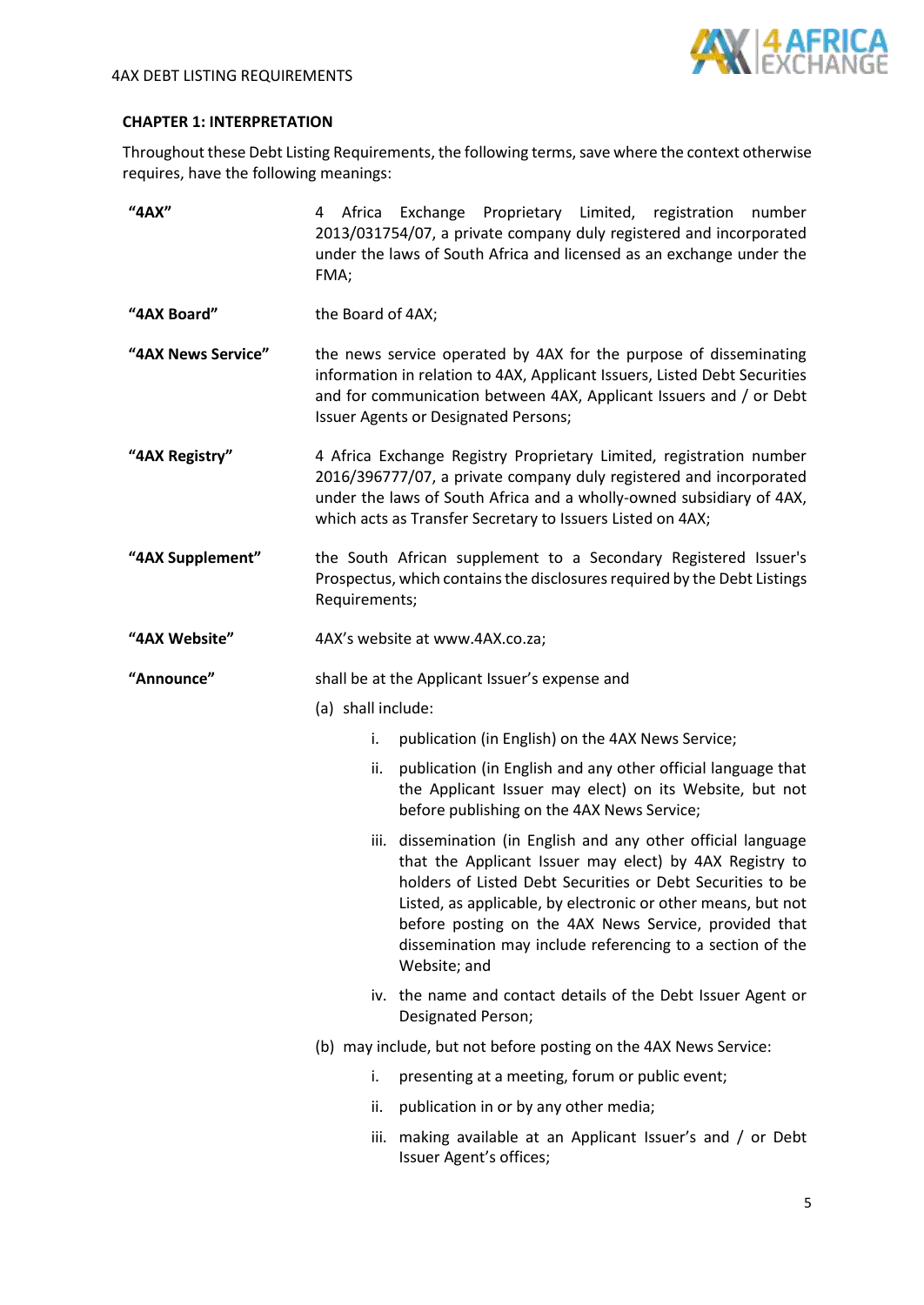

- iv. broadcasting on radio, television or the internet; and / or
- v. any other means as directed or authorised by 4AX,

and "Announcement" shall be construed accordingly; and provided where an Announcement is in a language other than English and there is an inconsistency, the English version shall prevail;

- **"Annual Report"** the annual report prepared by Applicant Issuers in terms of the provisions of these Debt Listings Requirements;
- **"Applicant Issuer"** an Issuer or New Applicant;
- **"Application"** an application made by the Applicant Issuer in relation to the registration of a Placing Document or the Listing of Debt Securities, which application must comply with these Debt Listing Requirements;
- **"ASISA"** the Association for Savings and Investment South Africa;
- **"Asset-Backed Debt Securities"** Debt Securities (excluding credit-linked Debt Securities), collateralised by a pool of assets which are intended to produce cash flows to be utilised for interest payments and the repayment of the principal amount of the debt on maturity as and if applicable;
- **"Auditor"** an individual auditor, a firm of auditors or the Auditor General, registered with IRBA (or such similar body outside of South Africa), appointed by the Applicant Issuer and is responsible for the audit and / or a review of an Applicant Issuer in accordance with these Debt Listing Requirements;
- **"Auditor General"** the Auditor General of South Africa established in terms of Chapter 9 of the Constitution of the Republic of South Africa, 1996;
- **"Authorised Amount"** the maximum aggregate outstanding nominal amount of all Debt Securities as determined by the Applicant Issuer from time to time, that may be issued under the Placing Document;

**"BASA"** the Banking Association of South Africa;

- **"Beneficial Owner"** in relation to a Debt Security, the Person holding any one or more of the following:
	- (a) the *de facto* right or entitlement to receive or participate in any dividend, interest or other income payable in respect of that Debt Security; and / or
	- (b) the *de facto* right or entitlement to exercise or cause to be exercised, in the ordinary course of events, any or all of the voting, conversion, redemption or other rights attached to such Debt Security; and / or
	- (c) the *de facto* right or entitlement to dispose, cause or direct the disposal or part of a disposal of Debt Securities or any part of a distribution in respect of the Debt Securities;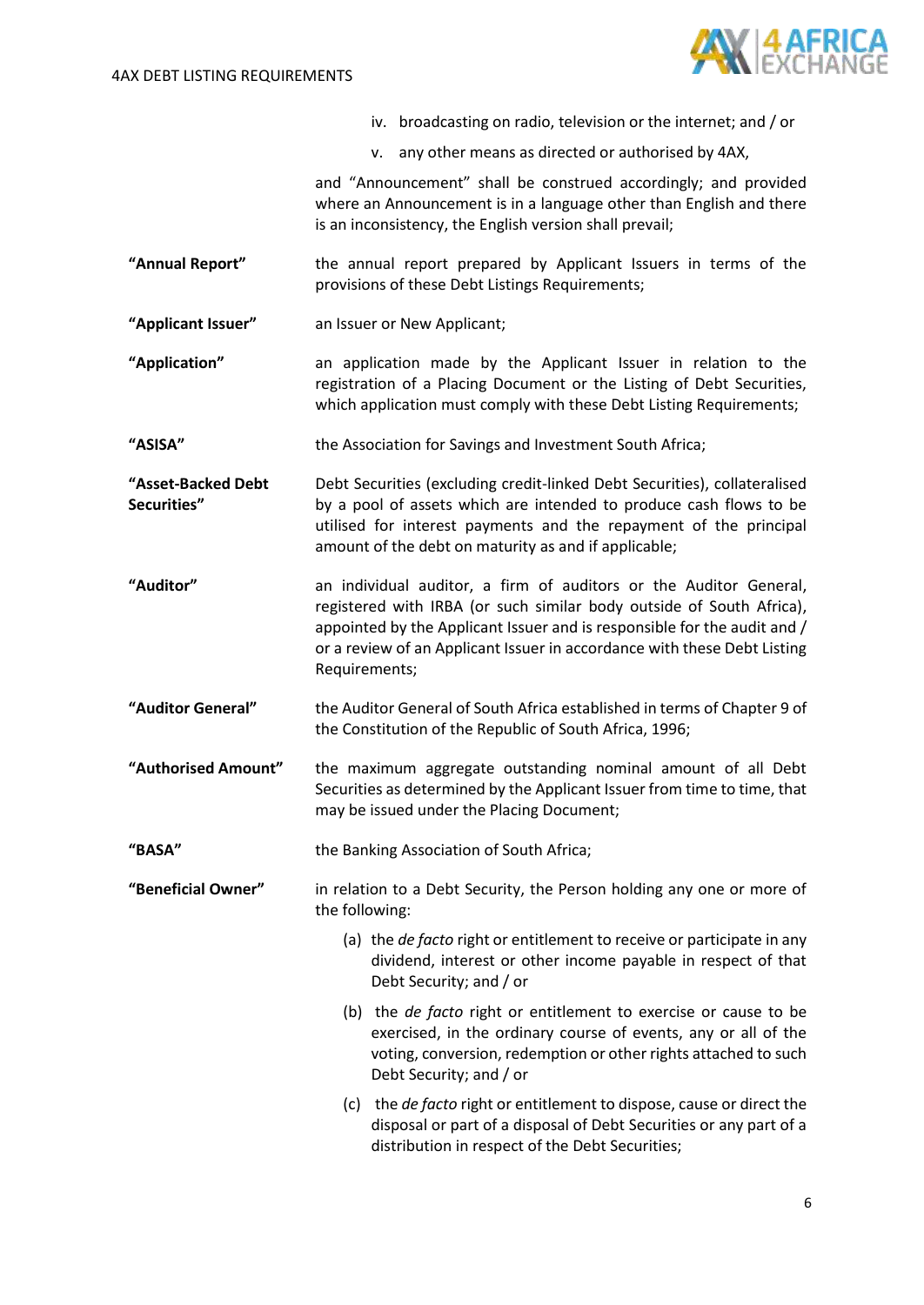

| "Board"                               | the board of Directors, or equivalent members of a governing authority;                                                                                                                                                                                                                                                |
|---------------------------------------|------------------------------------------------------------------------------------------------------------------------------------------------------------------------------------------------------------------------------------------------------------------------------------------------------------------------|
| "Books Closed Period"                 | the period, or periods, during which the Register in respect of the<br>Applicant Issuer's Debt Securities is closed for the purposes of giving<br>effect to transfers of the Debt Securities which period or periods are to<br>be stipulated by the Applicant Issuer in the Placing Document or Pricing<br>Supplement; |
| "Business Day"                        | a day that is not a Saturday, Sunday or official public holiday in South<br>Africa and on which 4AX is open for trading;                                                                                                                                                                                               |
| "Business Rescue"                     | has the meaning ascribed to it in section 128 of the Companies Act;                                                                                                                                                                                                                                                    |
| "Calculation Agent"                   | a Person appointed by the Applicant Issuer as set out in the Placing<br>Document or Pricing Supplement to perform specific functions with<br>regards to calculations in respect of Debt Securities;                                                                                                                    |
| "Client<br><b>Protection</b><br>Fund" | the fund established by the 4AX Board in terms of the Exchange Rules<br>for the protection of Investors on 4AX;                                                                                                                                                                                                        |
| "Common Monetary<br>Area"             | Lesotho, Namibia, Swaziland and South Africa;                                                                                                                                                                                                                                                                          |
| "Companies Act"                       | the Companies Act 71 of 2008, as amended from time to time;                                                                                                                                                                                                                                                            |
| "Compliance<br>Committee"             | the compliance committee appointed by the 4AX Board in terms of the<br>Exchange Rules;                                                                                                                                                                                                                                 |
| "Convertible Debt<br>Securities"      | the Debt Securities convertible into or exchangeable for Equity<br>Securities, and Debt Securities with non-detachable options, warrants<br>or similar rights to subscribe for or purchase Equity Securities attached;                                                                                                 |
| "Coupon"                              | the interest payment payable, as specified in the Pricing Supplement, in<br>respect of the Debt Securities;                                                                                                                                                                                                            |
| "Coupon<br>Rate<br>Indicator"         | the applicable interest or coupon rate indicator pertaining to Debt<br>Securities as described in the Placing Document or Pricing Supplement;                                                                                                                                                                          |
| "CPI"                                 | the Consumer Price Index, being an economic indicator constructed to<br>measure changes over time in the general level of prices of consumer<br>goods and services that households acquire, use or pay for;                                                                                                            |
| "CP Regulations"                      | the commercial paper regulations issued pursuant to paragraph (cc) of<br>the definition of "the business of a bank" in the Banks Act, 1990, as<br>provided in Government Notice 2172, published in Government<br>Gazette 16167 of 14 December 1994, as amended from time to time;                                      |
| "CSD"                                 | a licensed "central securities depository" as that term is defined in the<br>FMA;                                                                                                                                                                                                                                      |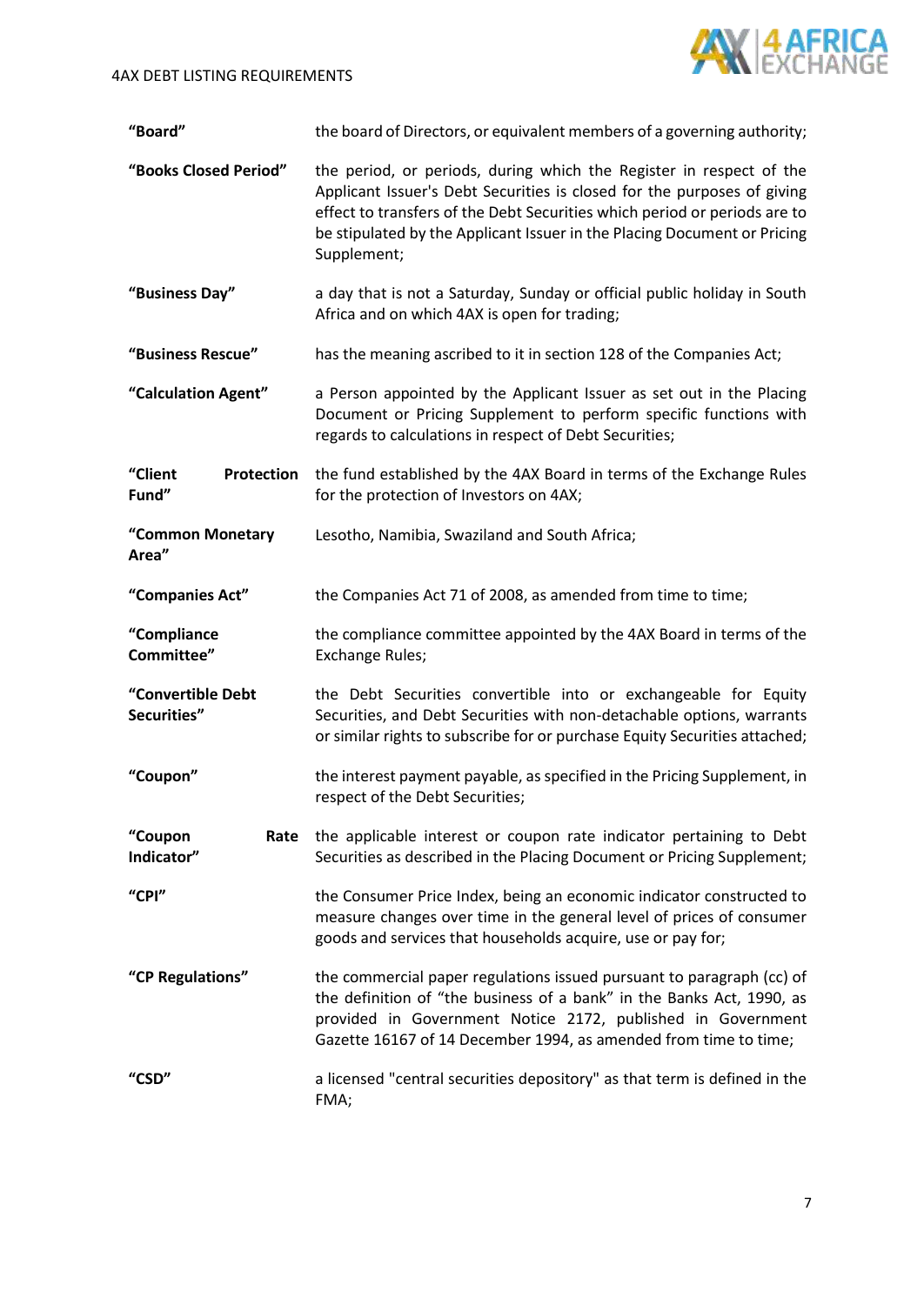

| "CSDP" | a CSD participant, authorised in terms of section 31 of the FMA to        |
|--------|---------------------------------------------------------------------------|
|        | perform custody and administration services or settlement services or     |
|        | both in terms of the central securities depository rules, and includes an |
|        | external participant, where appropriate;                                  |

**"Days"** any day of the week, or calendar days;

- **"Dealer", "Manager" and "Arranger"** a Person(s) appointed by the Applicant Issuer as set out in the Placing Document or Pricing Supplement to perform specific functions with respect to the placing of Debt Securities and / or Placing Document;
- **"Dealing"** includes any sale or purchase of, or agreement to sell or purchase, any Debt Securities and the grant, acceptance, acquisition, disposal, exercise or discharge of any option or other right or obligation, present or future, conditional or unconditional, to acquire or dispose of Debt Securities, or any interest in Debt Securities, and "Deal" shall be construed accordingly;
- **"Debt Listing Requirements" or "Requirements"** these debt listing requirements contained herein, including the preface, interpretation, appendices, Schedules and Guidance Notes, as published, amended or replaced from time to time by 4AX in accordance with Requirement [2.18,](#page-18-0) and "Requirement" shall be construed accordingly;
- **"Debt Securities"** loan stock, debentures, bonds, notes, commercial paper, fixed or floating rate instruments and other Securities or instruments acknowledging, evidencing or creating indebtedness, whether secured or unsecured;
- **"Debt Securities Resolution"** a resolution passed at a meeting (duly convened) of the Holders of Debt Securities or the Holders of a specific class of Debt Securities, by a majority consisting of not less than 66.67% of the value of a class of Debt Securities or all outstanding Debt Securities the Holders of Debt Securities present in person or by proxy voting at such meeting upon a show of hands or if a poll be duly demanded, by a majority consisting of not less than 66.67% of votes given on such a poll;

**"Debt Securities Written Resolution"** a resolution passed by the Holders of Debt Securities or the Holders of a specific class of Debt Securities, other than at a meeting of such Holders of Debt Securities or the Holders of a specific class of Debt Securities, with the written consent of the Holders of Debt Securities or the Holders of the specific class of Debt Securities, holding not less than 66.67% of the value of all outstanding Debt Securities or the specific class of Debt Securities, as the case may be;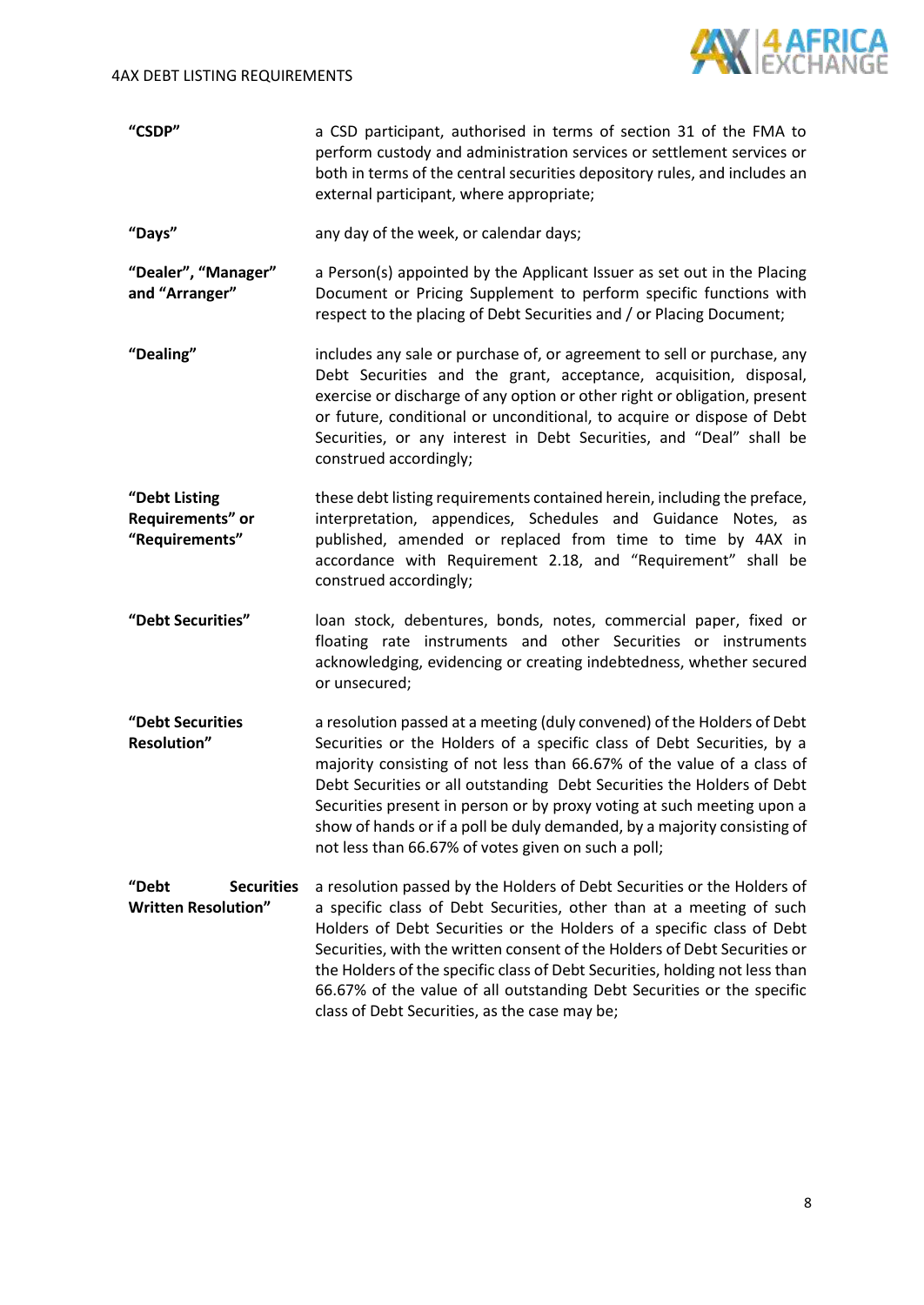

- **"Debt Issuer Agent"** an entity (including any Directors, prescribed officers, managers and personnel of such entity) appointed as a debt issuer agent by the Applicant Issuer (and approved by 4AX in terms of Chapter 4 of these Debt Listing Requirements) for purposes of assisting the Applicant Issuer in its compliance with these Debt Listing Requirements as described in the Placing Document or Pricing Supplement and subject to Chapter 4 of these Requirements;
- **"Designated Person"** a natural person who is appointed as a designated person by the Applicant Issuer or Secondary Registered Issuer as set out in the Placing Document or 4AX Supplement (and approved by 4AX in terms of Chapter 4 of these Debt Listings Requirements) for purposes of assisting the Applicant Issuer or Secondary Registered Issuer in its compliance with these Debt Listings Requirements and which designated person is subject to Chapter 4 of these Requirements;
- **"DIA"** the Debt Issuers Association;
- **"Director"** has the meaning ascribed to such term in sections 1, 66 and 76 of the Companies Act;
- **"Effective Date"** the date on which the Debt Listings Requirements come into force as published on the 4AX Website;
- **"Entity"** a juristic person that issues Debt Securities in terms of these Debt Listing Requirements (wherever incorporated or established) including any undertaking, association of persons or entities or similar entity or other legal person and any trust and having governance arrangements and an operational bank account;
- **"Equity Securities"** Equity Shares and Securities convertible into Equity Shares;
- **"Equity Share Capital"** in relation to a Company, its issued share capital excluding any part of that capital which, neither as respect to dividends nor as respect to capital, carries any right to participate beyond a specified amount in a distribution;
- **"Equity Shares"** Shares comprised in a Company's Equity Share Capital;
- **"Exchange Control Regulations"** Exchange Control Regulations, 1961, promulgated under the Currency and Exchange Act, 1933;
- **"Exchange Rules"** the exchange rules of 4AX as amended from time to time;
- **"Financial Assets"** an intangible asset which assets' value is derived from a contractual claim (including without limitation, loans, investments with bonds or equities, cash deposits, amounts receivable and derivatives etc.);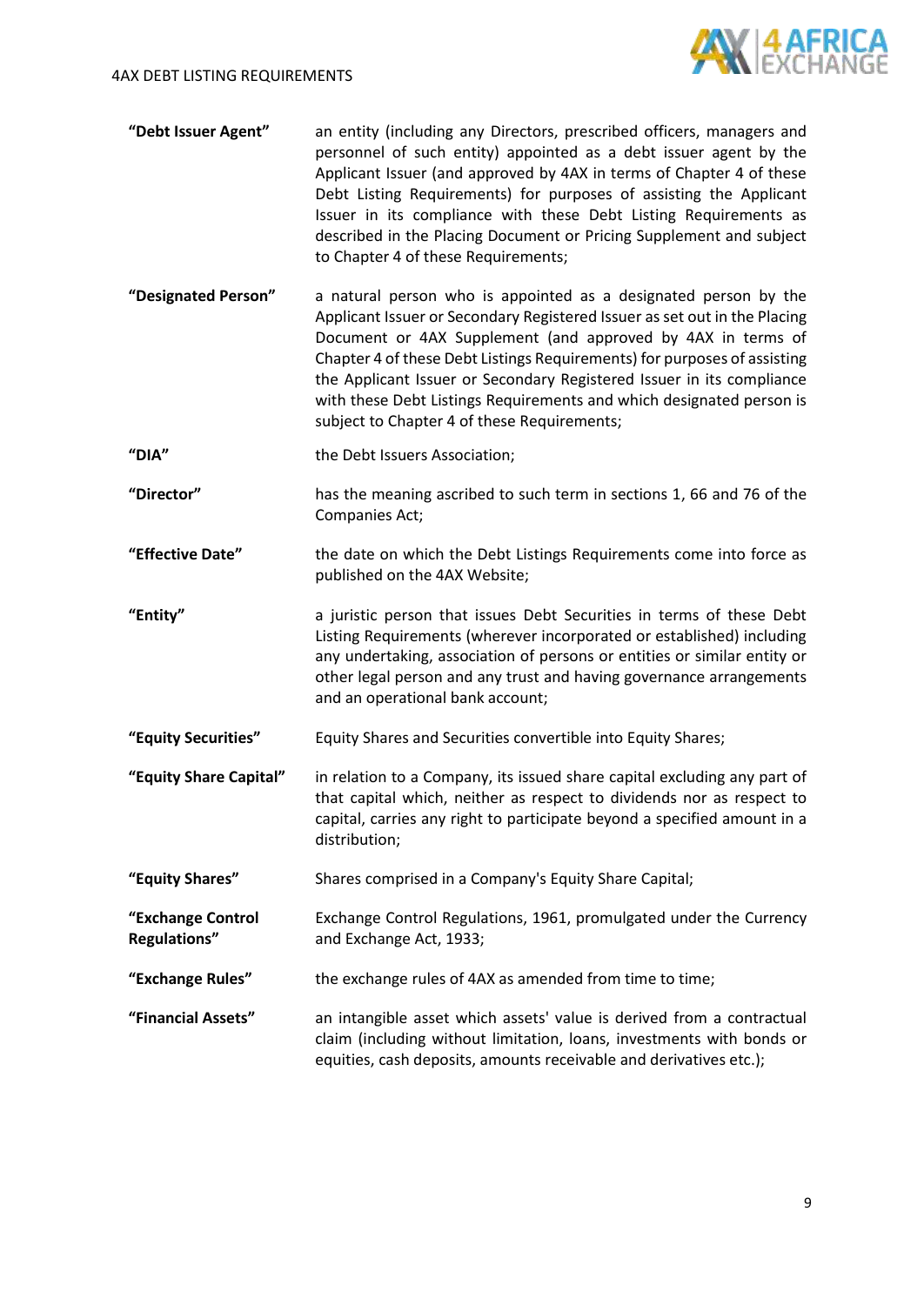

| "Financial Information" | the annual financial statements, interim financial statements, quarterly |
|-------------------------|--------------------------------------------------------------------------|
|                         | financial statements or Annual Report (including any additional          |
|                         | unaudited information) prepared by the Applicant Issuer in accordance    |
|                         | with IFRS or any other accounting framework acceptable to 4AX as         |
|                         | determined in consultation with the Registrar;                           |

- **"FMA"** the Financial Markets Act, 19 of 2012, as amended from time to time;
- "Foreign **Applicant** an Applicant Issuer incorporated or otherwise established outside of **Issuer"** South Africa;
- **"Formal Approval"** the formal approval in final form, granted by 4AX;
- **"FSCA"** the Financial Sector Conduct Authority or its successor organisation established under the Financial Sector Regulation Act, 2017;
- **"Guidance Note"** a guidance note issued by 4AX, as contemplated in Requirement [2.12](#page-18-1) and published on the 4AX Website;
- **"Greenshoe"** a provision set out in an Applicant Issuer's programme agreement or any other similar document which entitles the Arranger or Dealer to sell more Debt Securities to Investors than initially planned by the Applicant Issuer pursuant to a higher demand for the Debt Securities;
- **"General Principles"** the General Principles contained in Requirement [2;](#page-16-1)
- **"Group"** has the meaning ascribed to a "Group of companies" in Chapter 1 of the Companies Act;
- **"Head of IRD"** the senior manager of 4AX appointed to manage the IRD;
- **"Holding Company"** has the meaning ascribed to it in Chapter 1 of the Companies Act;
- **"Holder of Debt Securities"** a Person who is recorded as the holder of Debt Securities in the Register of Debt Securities;
- **"IASB"** the International Accounting Standards Board, an independent privatesector body that develops and approves IFRS;
- **"IFRS"** International Financial Reporting Standards, the standards and interpretations adopted by the IASB;
- **"Immediate" or "Immediately"** prompt, vigorous action without any undue delay, ideally within 24 hours but not later than 48 hours, unless otherwise specified in these Debt Listing Requirements;
- **"Index"** has the meaning ascribed to such term in the FMA;
- **or "Indices"**
- **"Index Calculator"** the entity responsible for calculating or administering a given Index;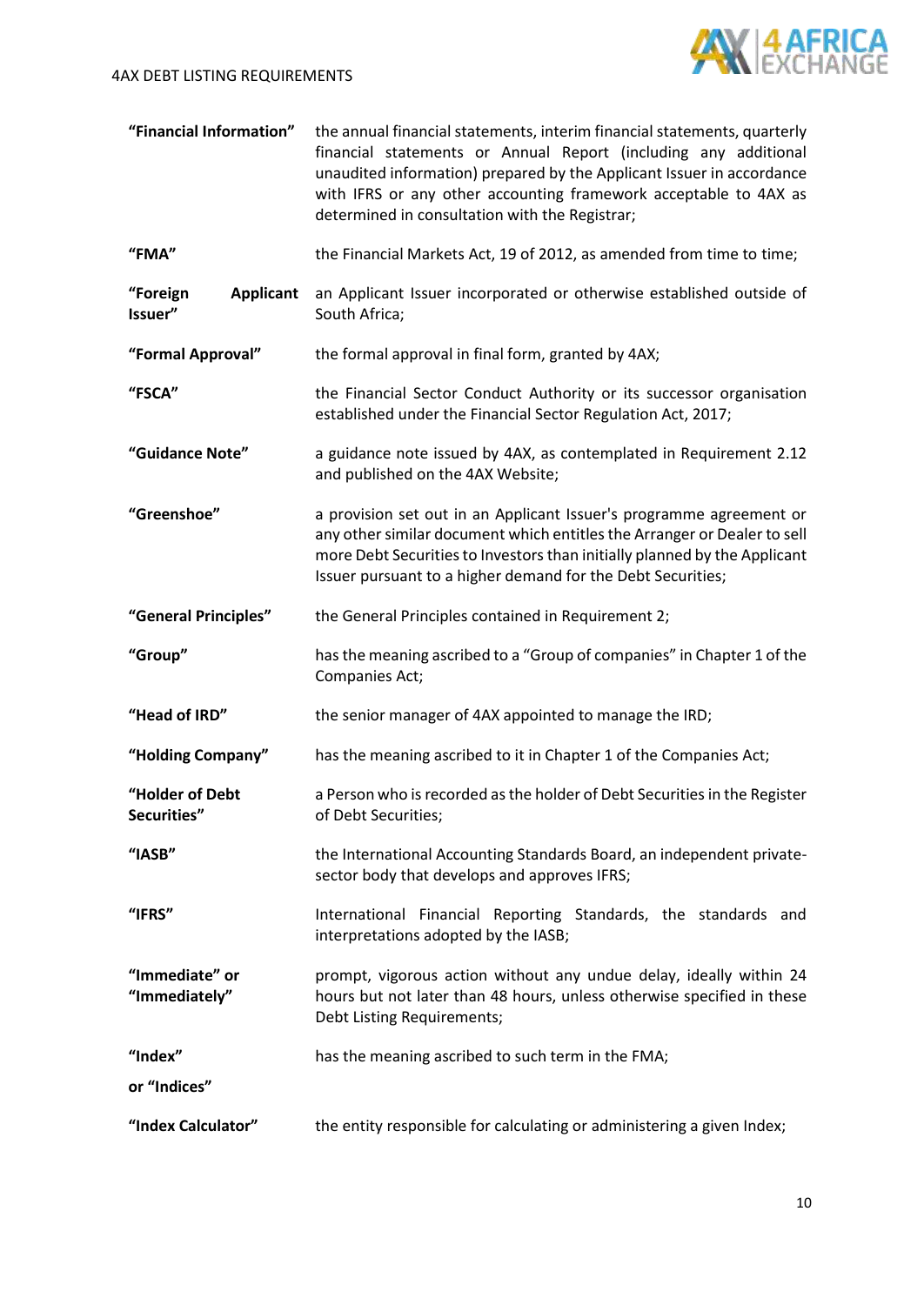

| "Income Tax Act" | the Income Tax Act 58 of 1962 as amended or replaced from time to |
|------------------|-------------------------------------------------------------------|
|                  | time:                                                             |

**"Investors"** Persons who have acquired or may acquire Debt Securities Listed on 4AX and "Potential Investors" shall be construed accordingly;

**"IRBA"** the Independent Regulatory Board for Auditors;

- **"IRC"** the Issuer Regulation Committee responsible for Listing matters established by the 4AX Board which has the responsibility of ensuring compliance with these Debt Listing Requirements and taking the appropriate actions as may be necessary to manage non-compliance with these Debt Listing Requirements by Applicant Issuers and any risks arising as a result of non-compliance;
- **"IRD"** the Issuer Regulation Division of 4AX which carries out the day-to-day administration, management, enforcement and implementation of the Debt Listing Requirements and the Exchange Rules;
- **"Issue Date"** the date specified in the Offering Circular, Placing Document or Pricing Supplement as the date upon which the Applicant Issuer issues the Listed Debt Securities on 4AX;

**"Issuer"** has the meaning ascribed to such term in the FMA;

- **"JIBAR"** the Johannesburg Interbank Agreed Rate, being the mid-market rate for deposits in South African Rand for a designated period that appears on the Reuters Screen SAFEX Page as published, at 10:00 Johannesburg time or such time determined by SARB on each trading day;
- **"King Code"** the King Code on Corporate Governance for South Africa, as amended from time to time;
- **"Last Day to Register"** close of business on the Business Day Immediately preceding the first day of a Books Closed Period;
- **"List"** the list of all Debt Securities Listed on 4AX as updated from time to time;
- **"Listed" or "Listing"** being admitted to the List and "Listing" shall be construed accordingly;
- **"Listing Date"** the date on which the Debt Securities are Listed on 4AX;
- **"Listing Undertaking"** the undertaking (in the form set out in Schedule 4) by an Applicant Issuer to 4AX;
- "**Material"** any information that enables an Investor to make an informed assessment of the activities, management, assets and liabilities, financial position, profits and losses and prospects of the Applicant Issuer and of the rights attaching to such Debt Securities, including a change in any other factor that 4AX may regard as being material in such circumstances;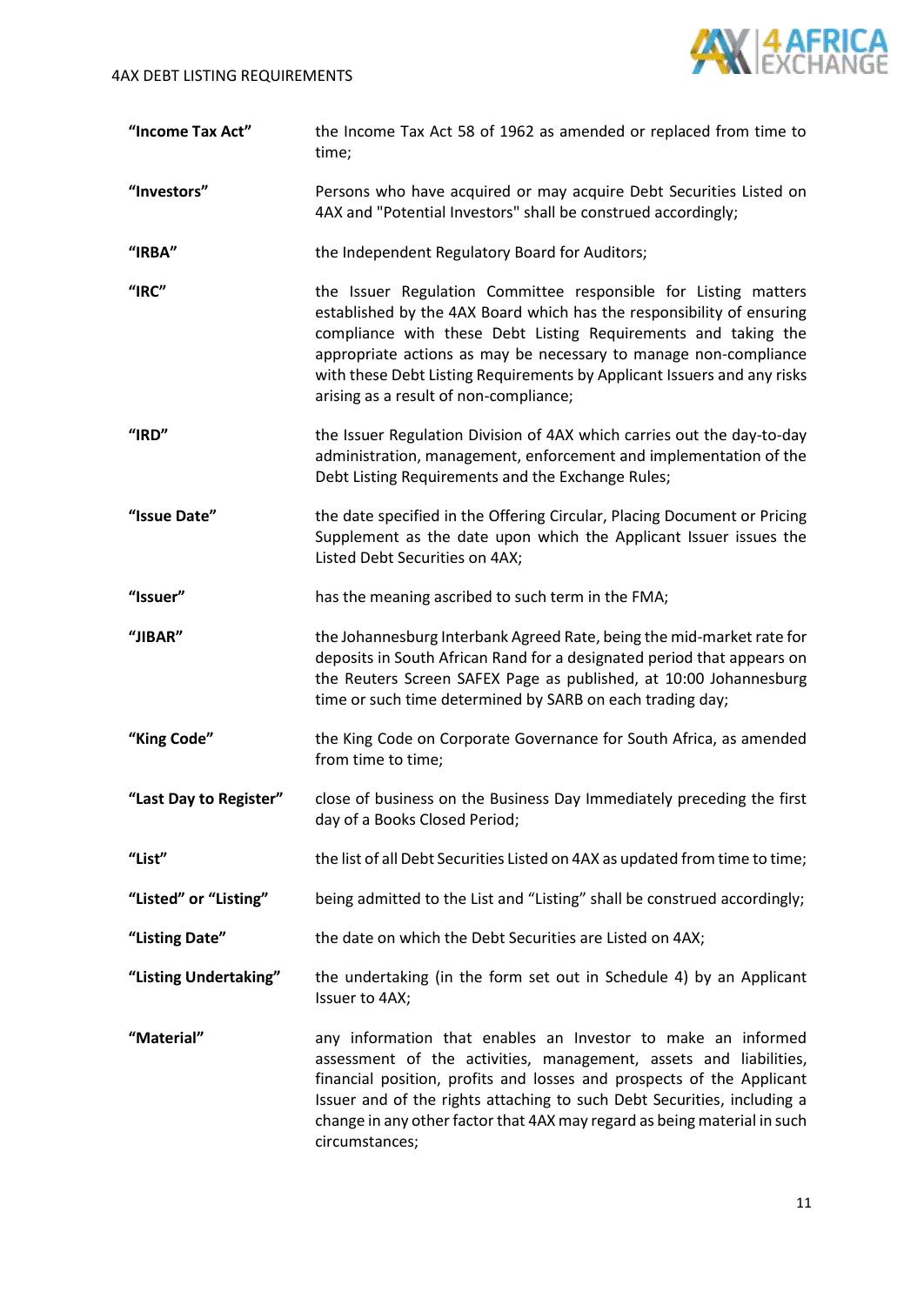

| "MOI"<br>or<br>of<br>"Memorandum<br>Incorporation"      | the memorandum of incorporation, constitution or equivalent<br>constitutional documents of an Applicant Issuer;                                                                                                                                                                                                                                                                                                                                                                                                                                                                                |
|---------------------------------------------------------|------------------------------------------------------------------------------------------------------------------------------------------------------------------------------------------------------------------------------------------------------------------------------------------------------------------------------------------------------------------------------------------------------------------------------------------------------------------------------------------------------------------------------------------------------------------------------------------------|
| "New Applicant"                                         | an applicant which is proposing to apply, or is applying, for Listing of its<br>Debt Securities, none of whose Debt Securities are already Listed;                                                                                                                                                                                                                                                                                                                                                                                                                                             |
| "Objectives of the Debt<br><b>Listing Requirements"</b> | the objectives as provided for in the preface of these Debt Listing<br>Requirements;                                                                                                                                                                                                                                                                                                                                                                                                                                                                                                           |
| "Offering Circular"                                     | the offering circular containing inter alia the provisions required under<br>these Debt Listing Requirements for an issuance of Debt Securities;                                                                                                                                                                                                                                                                                                                                                                                                                                               |
| "Originator"                                            | an originator as defined in the Securitisation Regulations;                                                                                                                                                                                                                                                                                                                                                                                                                                                                                                                                    |
| "Pari Passu"                                            | identical and equal in each and every respect;                                                                                                                                                                                                                                                                                                                                                                                                                                                                                                                                                 |
| "Paying Agent"                                          | the entity (which entity may also be the Applicant Issuer) appointed as<br>a paying agent by the Applicant Issuer as set out in the Placing<br>Document or the Pricing Supplement for purposes of performing<br>specific functions with regard to payments in relation to Debt<br>Securities;                                                                                                                                                                                                                                                                                                  |
| "Person"                                                | has the meaning ascribed to such term in Chapter 1 of the Companies<br>Act and includes a natural or juristic person;                                                                                                                                                                                                                                                                                                                                                                                                                                                                          |
| "Physical Assets"                                       | items of economic, commercial or exchange value that has a tangible or<br>material existence (e.g. properties, plant and equipment);                                                                                                                                                                                                                                                                                                                                                                                                                                                           |
| "Placing" or "Offering"                                 | the method of offering Debt Securities for subscription or sale to<br>Potential Investors before such Debt Securities are Listed;                                                                                                                                                                                                                                                                                                                                                                                                                                                              |
| "Placing Document"                                      | a Programme Memorandum, Offering Circular or any other placing<br>document<br>(including<br>without<br>limitation,<br>issuer<br>supplements,<br>transaction supplements etc.) but excluding Pricing Supplements, which<br>sets out amongst other things the provisions required under these Debt<br>Listing Requirements. In the case of a Secondary Registered Issuer and<br>where a separate 4AX specific Programme Memorandum or Offering<br>Circular is not produced, the Prospectus or Offering Circular read with<br>the 4AX Supplement will be regarded by 4AX as the Placing Document; |
| "Pricing Supplement"                                    | a supplement to a Programme Memorandum (or in the case of a<br>Secondary Registered Issuer, the 4AX Supplement) which specifies the<br>additional terms and conditions applicable to a specific tranche of Debt<br>Securities to be Listed and for which an application is made;                                                                                                                                                                                                                                                                                                               |
| "Primary Listing"                                       | a listing of Securities by a Recognised Exchange by virtue of which the<br>Applicant Issuer is, with respect to those Securities, subject to the full<br>requirements applicable to listing of that Recognised Exchange;                                                                                                                                                                                                                                                                                                                                                                       |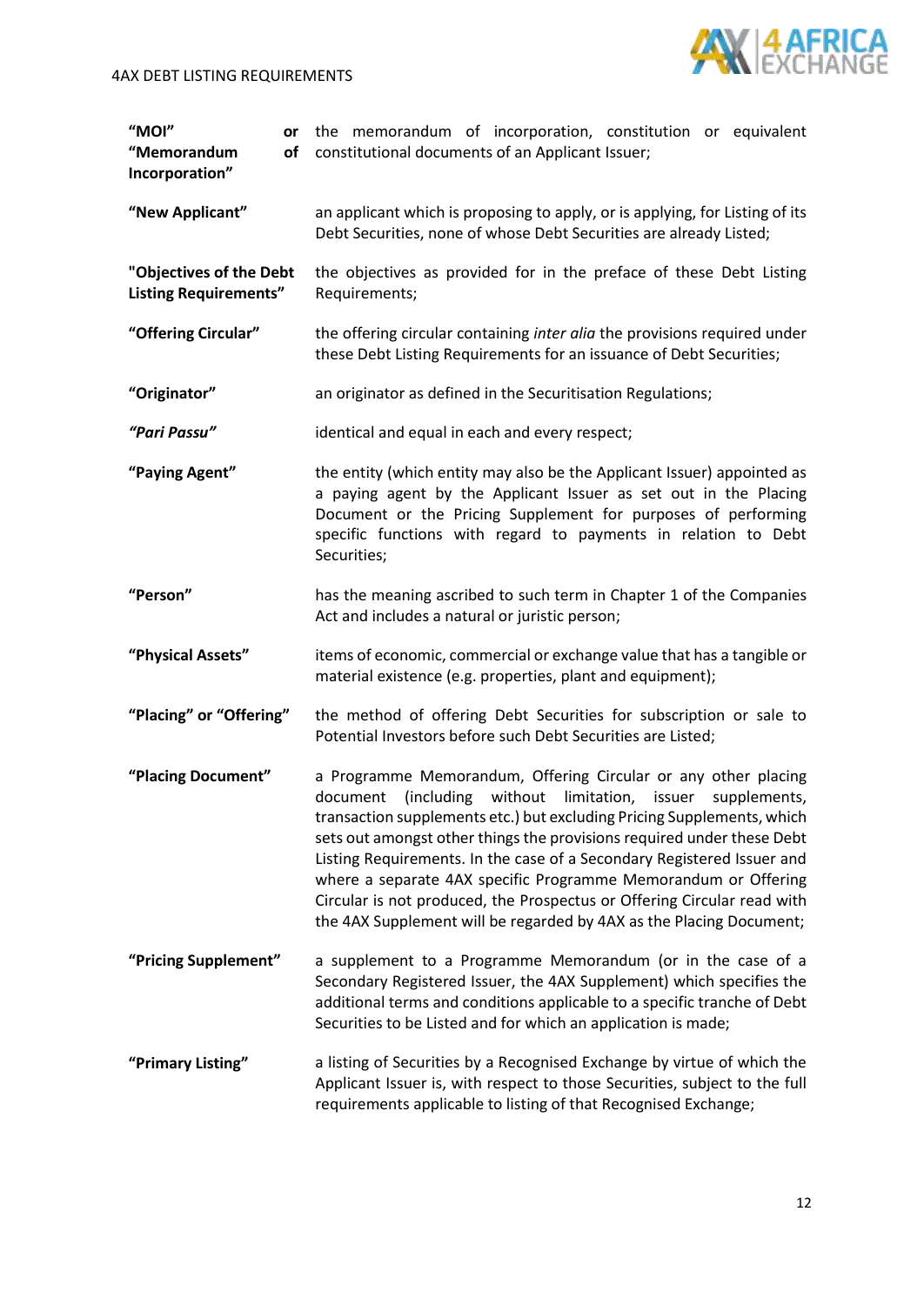

**"Programme Memorandum"** a document containing *inter alia* the provisions in respect of multiple Debt Securities which may be issued by an Applicant Issuer as required by these Debt Listings Requirements;

- **"Prospectus"** the document registered with a Recognised Exchange which establishes the Secondary Registered Issuer's debt programme in terms of which Debt Securities may be Listed, and contains the disclosure requirements set out in the rules and regulations of the Recognised Exchange;
- **"Quasi-Governmental Entities"** provincial and local authorities or municipalities or state-owned entities and 'Quasi-Governmental Entity' shall be construed accordingly;
- **"Recognised Exchange"** a regulated stock exchange, whether in South Africa or elsewhere, as approved by the 4AX Board and which list of recognised exchanges are set out in Schedule 8;
- **"Register of Debt Securities"** the register maintained by the Transfer Secretary which records the Holders of Debt Securities;
- **"Regulated Person"** a regulated person as defined in the FMA, including *inter alia* a licensed CDP, licensed clearing house, licensed exchange, licensed trade depository, authorised user, clearing member, nominee, or participant in terms of the FMA;
- **"Reporting Accountant"** an individual auditor or a firm of auditors appointed by the Applicant Issuer and approved by 4AX, registered with IRBA (or such similar body outside of South Africa) and responsible for performing any functions required under these Debt Listing Requirements including without limitation, the preparation and the issuing of the Reporting Accountant's Report;
- **"Reporting Accountant's Report"** the Reporting Accountant's assurance report compiled in terms of International Standards on Auditing on the Financial Information of the Applicant Issuer;
- **"Registrar"** the Registrar of Securities Services, as defined in the FMA;
- **"SAICA"** the South African Institute of Chartered Accountants;
- **"Sanction"** a sanction and / or penalty imposed on an Applicant Issuer, Director, Debt Issuer Agent, Designated Person or entity for non-compliance with these Debt Listing Requirements, whether as prescribed by the FMA, these Requirements or otherwise, and "Sanctioning" will have a corresponding meaning;
- **"SARB"** the South African Reserve Bank;
- **"Schedule"** a schedule issued by 4AX as contemplated in Requirement [2.9](#page-17-0) and published on the 4AX Website;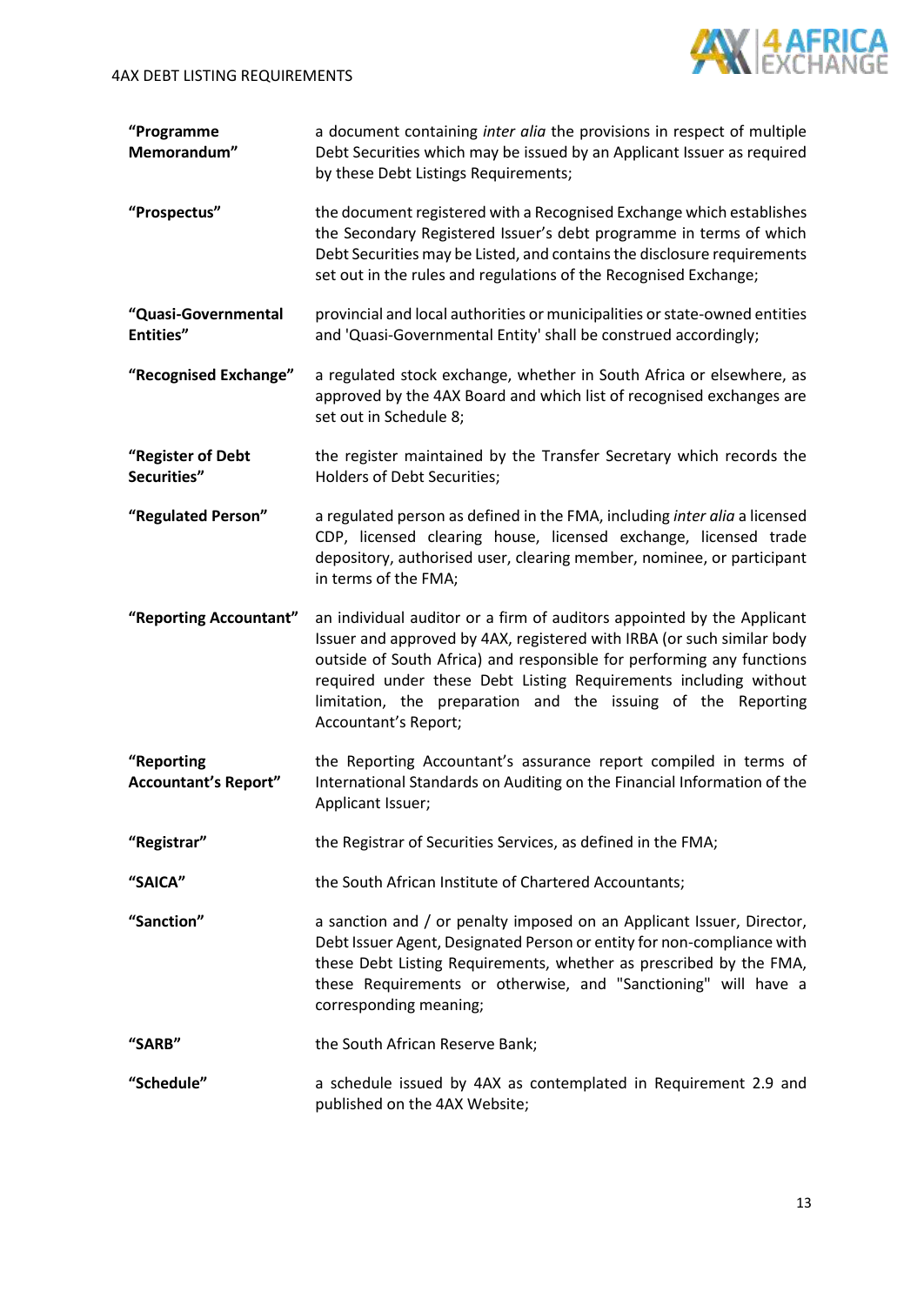

**"Secondary Registered Issuer"** Foreign Applicant Issuers with a Primary Listing on a Recognised Exchange;

**"Securities"** has the meaning ascribed to such term in the FMA;

- **"Securitisation"** securitisation, whether synthetic or traditional as defined in the Securitisation Regulations or a transaction backed by a pool of fungible Financial Assets;
- **"Securitisation Regulations"** the securitisation regulations of 1 January 2008 issued pursuant to paragraph (cc) of the definition of "the business of a bank" in the Banks Act, 1990, as set out in Government Notice 2, published in Government Gazette 30628 of 1 January 2008, as amended from time to time;
- **"Security SPV"** a ring-fenced insolvency remote SPV;
- **"Security Structure"** a structure in term of which an Applicant Issuer issues Debt Securities which are guaranteed by a Security SPV which in turn has recourse against the assets of the Applicant Issuer and / or other entities within the Applicant Issuer's Group pursuant to an indemnity and any related security provided by the Applicant Issuer and / or other entities within the Applicant Issuer's Group in favour of the Security SPV;
- **"Servicing Agent"** servicing agent as defined in the Securitisation Regulations;
- **"Share"** has the meaning ascribed to such term in the Companies Act and "Shares" shall be construed accordingly;
- **"South Africa"** the Republic of South Africa as constituted from time to time;

**"Specialist Debt Securities"** any Debt Securities determined by the IRC to be specialist Debt Securities including without limitation to Securitisations and Asset-Backed Debt Securities as set out in Chapter 7 of these Debt Listing Requirements;

- **"SPV"** an entity classified as a special purpose vehicle;
- **"Subject Matter Experts"** subject matter experts who will provide input into the deliberations of 4AX and / or the IRC, who will comprise of:
	- a representative of a medium to large accounting firm in South Africa; or
	- a representative of a medium to large legal firm in South Africa; or
		- other ad-hoc members based on the required skills and expertise (e.g. representatives from industry associations such as ASISA, DIA, BASA, etc.);
- **"Subsidiary"** an entity, whether a Company or otherwise, controlled by another entity, whether a Company or otherwise (where "control" has the meaning ascribed thereto in section 2(2) of the Companies Act);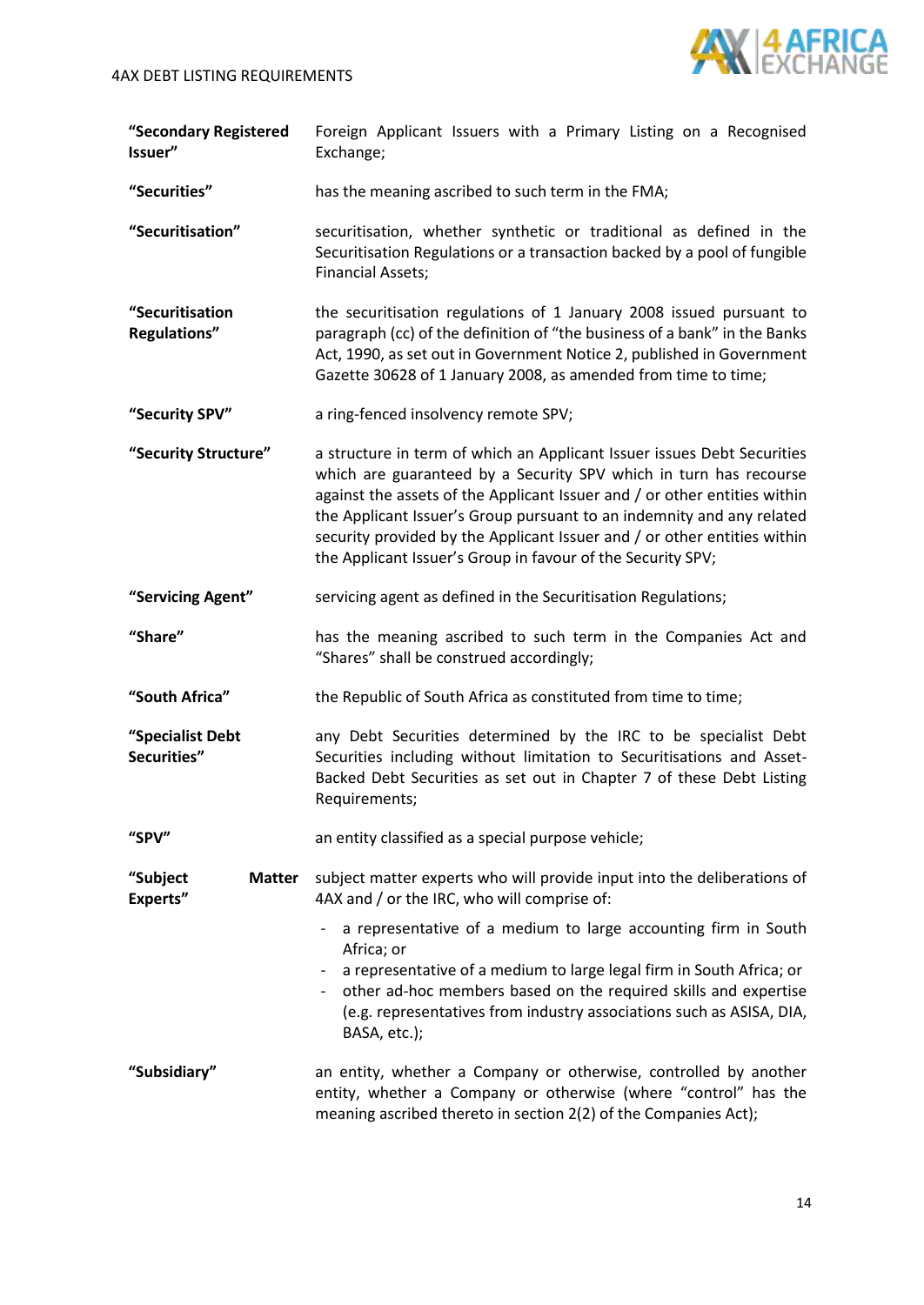

| "Tap Issue" | the issue of Debt Securities which have identical terms and conditions<br>(save for their respective issue dates, issue prices and aggregate<br>principal amounts) to existing Debt Securities which are already in issue<br>and which new Debt Securities are consolidated and form a single series<br>with the existing Debt Securities and rank Pari Passu in all respects with |
|-------------|------------------------------------------------------------------------------------------------------------------------------------------------------------------------------------------------------------------------------------------------------------------------------------------------------------------------------------------------------------------------------------|
|             | such existing Debt Securities;                                                                                                                                                                                                                                                                                                                                                     |

**"Transfer Secretary"** 4AX Registry which maintains a register of Holders of Debt Securities that are Listed on 4AX;

**"Website"** the Applicant Issuer's website (or any other relevant website which may include the use of a third party's website) as defined in the Electronic Communications and Transactions Act, 2002 and which website shall include at least all Announcements made in terms of these Debt Listing Requirements; and

**"World Federation of**  the World Federation of Exchanges Limited, a private company limited **Exchanges"** by guarantee established in the United Kingdom which operates as a non-profit organisation and represents market infrastructure providers and its members;

- 1.1 In these Requirements:
	- 1.1.1 Headings are for convenience only and do not affect interpretation;
	- 1.1.2 Words denoting the singular number shall include the plural, and *vice versa*;
	- 1.1.3 Words denoting any gender shall include all genders;
	- 1.1.4 A reference to a Requirement includes all components of that Requirement;
	- 1.1.5 A reference to time is a reference to the time in Johannesburg, South Africa;
	- 1.1.6 A reference to currency is South African Rand (R or ZAR), unless otherwise indicated;
	- 1.1.7 Words and expressions defined in the Companies Act and the FMA will, unless otherwise defined in these Requirements or the contrary intention appears, have the same meaning in these Requirements;
	- 1.1.8 A reference to:
		- 1.1.8.1 A legislative provision or legislation (including subordinate legislation) is to that provision or legislation as amended, re-enacted or replaced, and includes any subordinate legislation issued under it;
		- 1.1.8.2 A document (including this document) or agreement, or a provision of a document (including this document) or agreement, is to that document, agreement or provision as amended, supplemented, replaced or novated;
		- 1.1.8.3 A party to this document or to any other document or agreement includes a successor in title, permitted substitute or a permitted assign of that party;
		- 1.1.8.4 A person includes any type of entity or body of persons, whether or not it is incorporated or has a separate legal identity, and any executor, administrator or successor in law of the person; and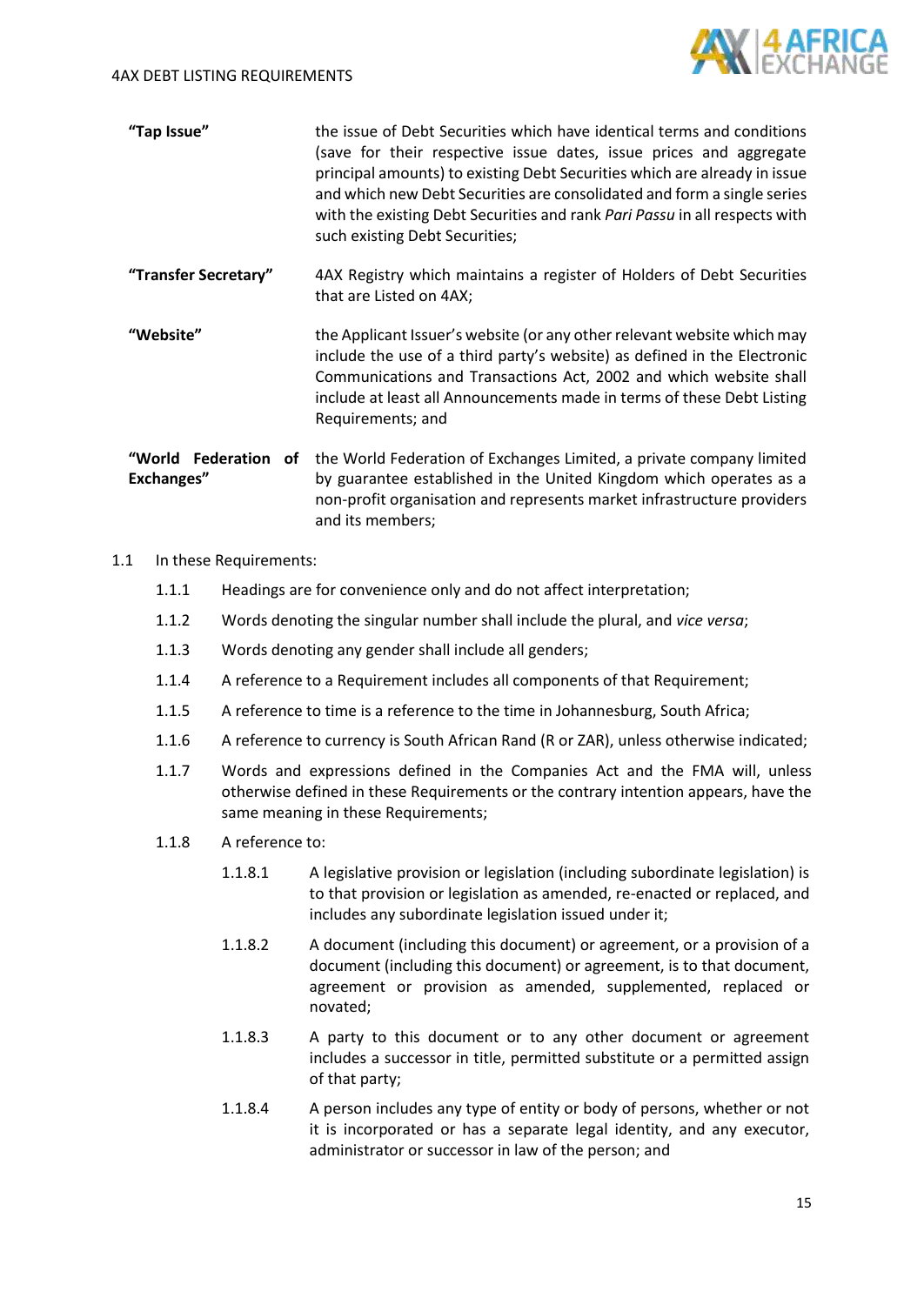

- 1.1.8.5 Anything (including a right, obligation or concept) includes each part of it;
- 1.1.9 An interpretation that promotes the purpose of a Requirement (whether expressed in the Requirements or not) is to be preferred to another interpretation;
- 1.1.10 A Requirement is not to be interpreted against the interests of 4AX merely because 4AX prepared these Requirements or because it relies on a provision of these Requirements to protect itself; and
- 1.1.11 The relevant Requirements, to be considered when considering an act or omission that may constitute a breach of the Requirements, are those Requirements that are in force at the relevant time of the act or omission.
- 1.2 Governing Law and Jurisdiction
	- 1.2.1 These Requirements will be interpreted in accordance with and governed by the laws in force in South Africa.
	- 1.2.2 4AX and each Applicant Issuer and each Secondary Registered Issuer irrevocably and unconditionally submit to and accept the non-exclusive jurisdiction of the High Court of South Africa, Gauteng Local Division, Johannesburg or its successor, and irrevocably and unconditionally waive any immunity from, or any objection to, any action in the courts exercising any jurisdiction in South Africa.
- 1.3 In these Debt Listing Requirements references to documents being certified shall mean certified to be a true copy or extract (as the case may be) by a commissioner of oaths, a Director, the Company Secretary or by a member of the Applicant Issuer's Auditors or by a notary public, and references to a translation being certified shall mean certified to be a correct translation by a sworn translator.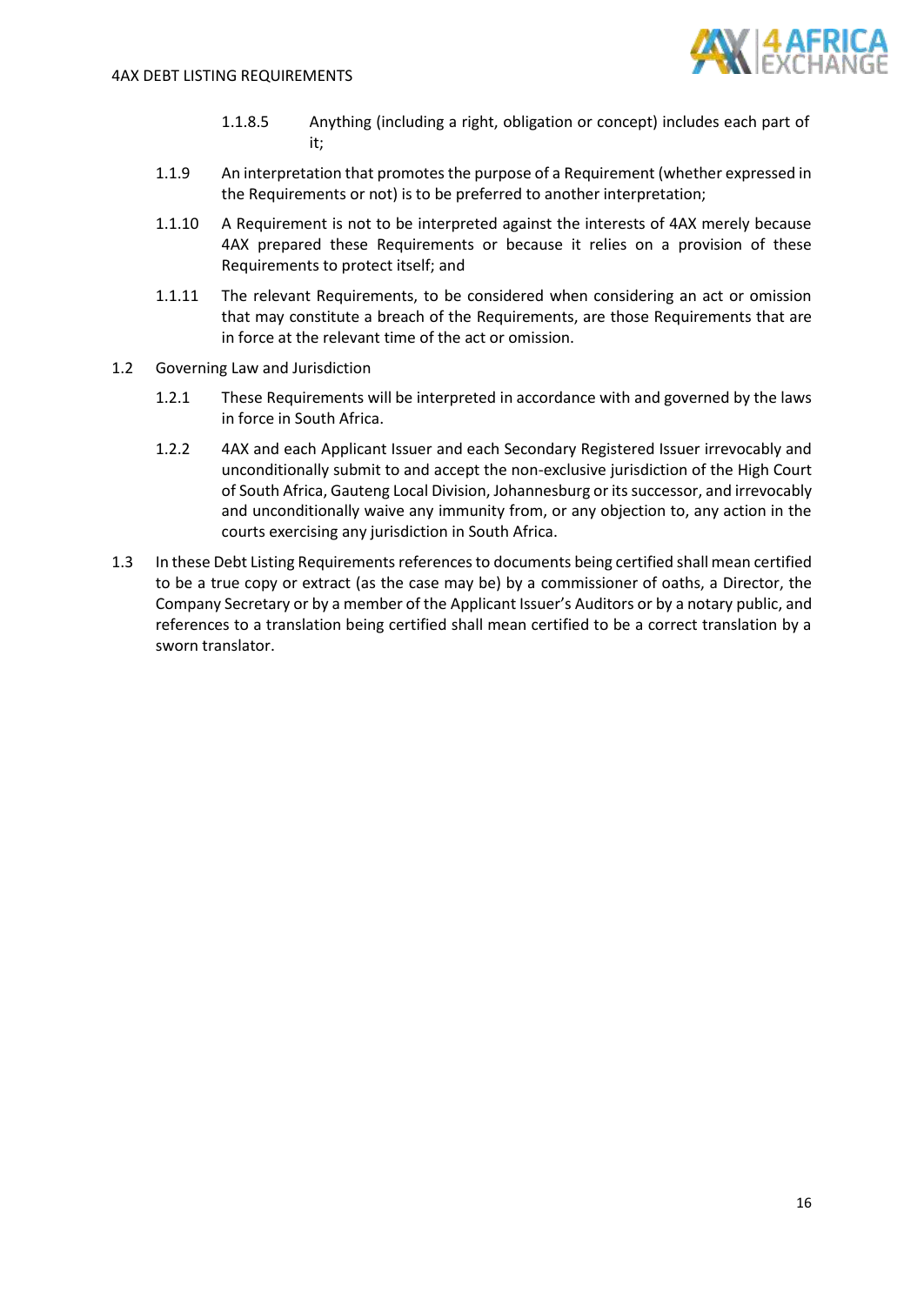

#### <span id="page-16-0"></span>**CHAPTER 2: GENERAL REQUIREMENTS AND THE LISTING PROCESS**

## **Objectives**

The 4AX exchange licence enables 4AX to provide for the Listing, trading, clearing and settlement of Debt Securities in a transparent, efficient and orderly market place and to regulate same accordingly. These Debt Listing Requirements reflect, *inter alia*, the Requirements and procedures governing applications for Listing and the continuing obligations of Applicant Issuers.

#### **General Principles**

- <span id="page-16-1"></span>2.1 These Debt Listing Requirements are designed to ensure a high level of Investor protection and that Investors have and can maintain confidence in the market and in particular that:
	- 2.1.1 a stable financial market environment is maintained;
	- 2.1.2 the Debt Securities for which application for Listing has been made are suitable for Listing;
	- 2.1.3 the issue and marketing of Debt Securities is conducted in a fair, efficient and orderly manner;
	- 2.1.4 Regulated Persons and Investors are given sufficient and accurate information to enable them to make a properly informed assessment of an Applicant Issuer and of the Debt Securities, such that they are protected;
	- 2.1.5 once a Listing has been granted, there is sufficient, equal and timeous disclosure of information to Investors and the public to ensure that they are kept fully informed by Listed Applicant Issuers of all factors which might affect their interests and in particular that Immediate disclosure is made on any information which might reasonably be expected to have a Material effect on market activity in, and the prices of Listed Debt Securities;
	- 2.1.6 all Holders of Listed Debt Securities are treated fairly and equally;
	- 2.1.7 Directors of a Listed Applicant Issuer act in the interest of its Holders of Debt Securities as a whole; and
	- 2.1.8 Holders of Debt Securities are given adequate opportunity to consider in advance and vote upon major changes in the Applicant Issuer's business operations and matters of importance concerning the Applicant Issuer's management and MOI.
- 2.2 These Debt Listing Requirements are not exhaustive and 4AX may impose additional requirements or make Listing subject to special conditions whenever it considers it appropriate (see Requirement [5.7\)](#page-32-1).
- 2.3 In the case of New Applicants, 4AX may waive the requirement to comply or partly comply with these Debt Listing Requirements, provided prior approval has been obtained from the IRC and where the decision to waive relates to information otherwise required to be disclosed in the Placing Documents, 4AX shall require the Applicant Issuer to include a statement in relation to any such decision in the Placing Documents.
- <span id="page-16-2"></span>2.4 Suitability for Listing depends on various factors. Applicant Issuers should appreciate that compliance with these Debt Listing Requirements may not in itself ensure an Applicant Issuer's suitability for Listing. 4AX retains a discretion to accept or reject applications and in reaching its decision will pay particular regard to the general conditions outlined in Requirement[s 5.3](#page-32-2) t[o 5.5.](#page-32-3) Applicant Issuers (including Listed Applicant Issuers) or their Debt Issuer Agents or Designated Persons are therefore encouraged to contact the IRD to seek informal and confidential guidance as to the eligibility of a proposed application for Listing at the earliest possible opportunity.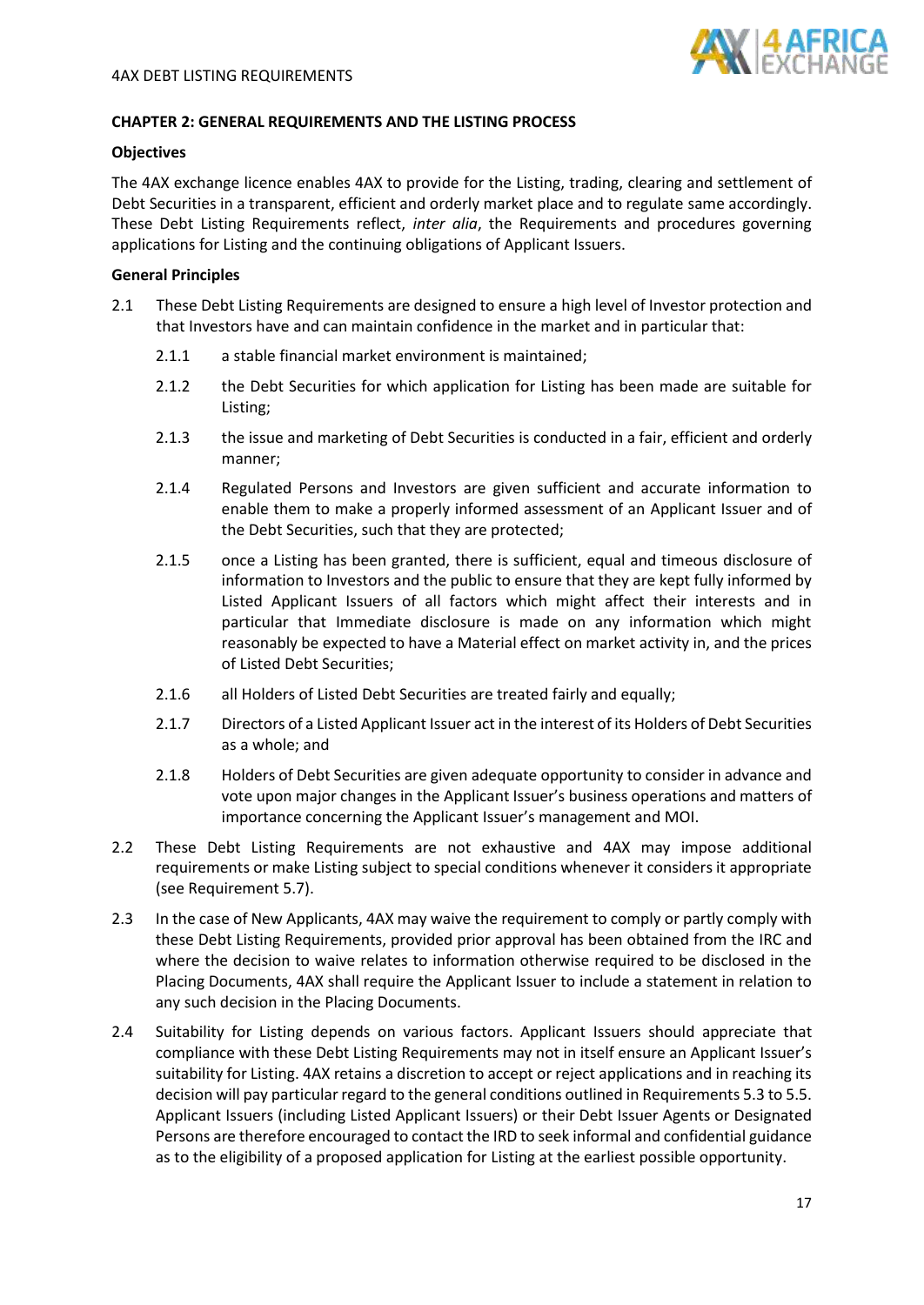

## **4AX's Responsibilities for Listing**

2.5 These Debt Listing Requirements are made, administered and enforced by 4AX subject to the approval of the IRC. Written decisions of 4AX shall be conclusive and binding on the Applicant Issuer, subject to any appeal process provided for in Chapter 3. 4AX may issue appendices, Schedules and Guidance Notes, from time to time, to assist Applicant Issuers or their advisers in interpreting and complying with these Debt Listing Requirements.

# **IRC**

- 2.6 The IRC is the body responsible for Listing matters established by and reporting to the 4AX Board. The IRC shall, *inter alia*, have the following responsibilities in respect to Listing matters:
	- 2.6.1 advise the 4AX Board on these Debt Listing Requirements and matters arising therefrom;
	- 2.6.2 recommend amendments and / or variations to these Debt Listing Requirements to the 4AX Board, including the Listing fee rates as determined by 4AX from time to time;
	- 2.6.3 approve any Debt Securities to be Listed on 4AX in compliance with these Debt Listing Requirements;
	- 2.6.4 impose appropriate Sanctions for non-compliance and allow the Compliance Committee to hear and adjudicate on any reviews and appeals against actions and decisions of the IRC. The decision by the Compliance Committee is final and binding;
	- 2.6.5 suspend or remove any Applicant Issuer or Debt Securities from the List in compliance with these Debt Listing Requirements;
	- 2.6.6 any ruling regarding the interpretation of these Debt Listing Requirements or a waiver of non-compliance with these Debt Listing Requirements.
- 2.7 The IRC shall consist of:
	- 2.7.1 Head of IRD or, in his absence, the Chief Executive of 4AX; and
	- 2.7.2 a minimum of 2 Independent Directors of 4AX; or
	- 2.7.3 if required, Subject Matter Experts, provided, however, that should such Subject Matter Expert, represent or advise an Applicant Issuer that is subject to the IRC's deliberations or be in any other way conflicted, then a representative from another Subject Matter Expert in South Africa, as agreed by the majority of the members of the IRC will be sought for at least such deliberations.
- 2.8 In the first instance, all matters concerning these Debt Listing Requirements and an application for Listing will be dealt with by the staff of the IRD. In this regard, 4AX shall provide the necessary staff and other resources to assist the IRC in carrying out its functions. In so doing, 4AX shall establish and resource the IRD and appoint a Head of IRD to have management responsibility of the IRD.

#### **Schedules**

- <span id="page-17-0"></span>2.9 4AX may from time to time issue Schedules relating to the operation and application of these Debt Listing Requirements, the Exchange and the conduct of Issuers, Debt Issuer Agents and Authorised Users.
- 2.10 4AX may amend Schedules and publish new Schedule at any time by providing prior notice to Issuers and Issuer Agents.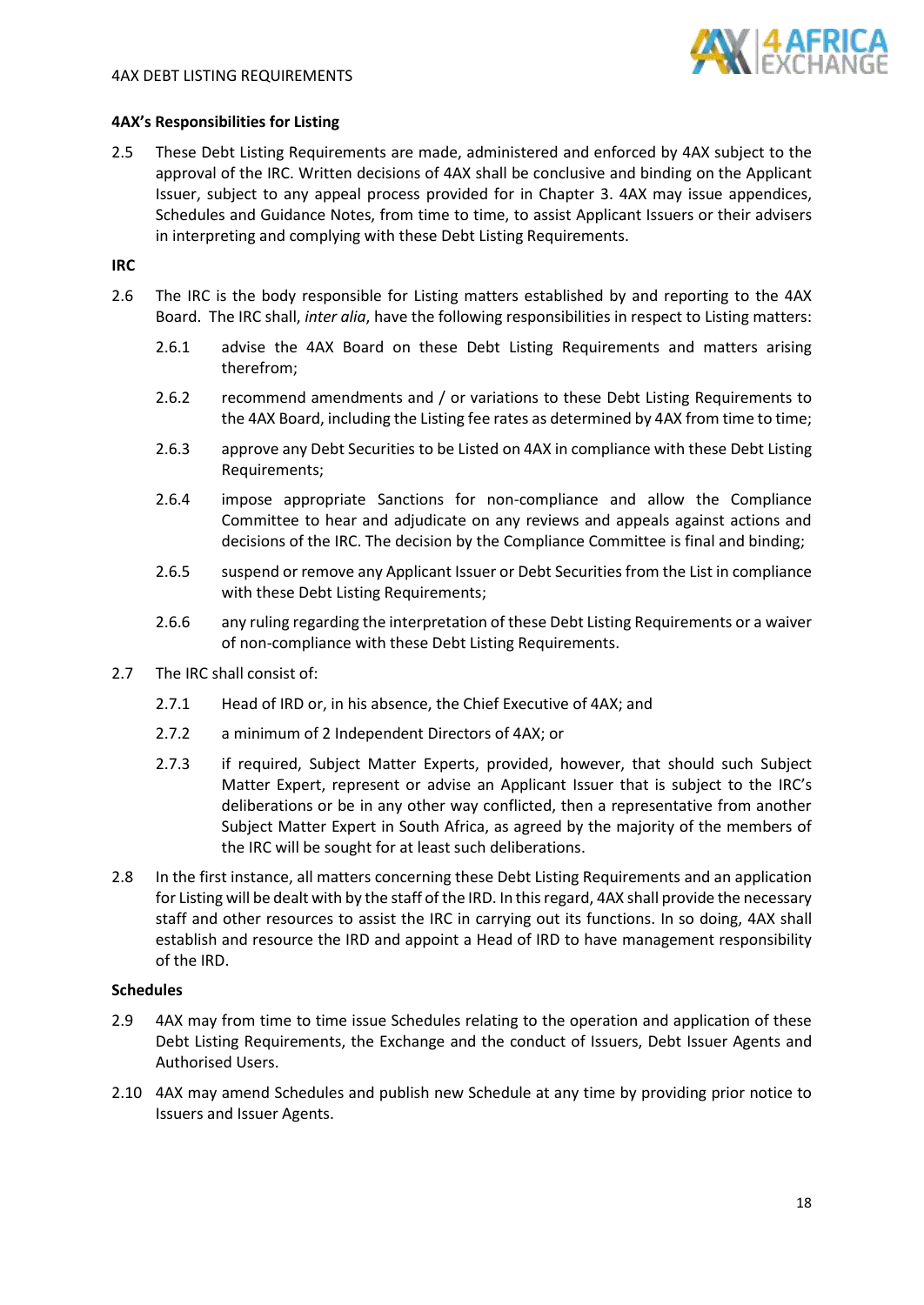

2.11 The Schedules do not form part of the Debt Listing Requirements except where a Requirement requires compliance with the Schedule in which case failure to comply with the Schedule is also a breach of that Requirement.

# **Guidance Notes**

- <span id="page-18-1"></span>2.12 4AX may from time to time to the extent required, issue written Guidance Notes to provide guidance to stakeholders on the interpretation and application of the provisions of the Debt Listing Requirements.
- 2.13 4AX may amend Guidance Notes and publish an updated version of such Guidance Note at any time on the 4AX Website.
- 2.14 Th Guidance Notes do not form part of the Debt Listing Requirements except where a Listing Requirement requires compliance with the Guidance Note in which case failure to comply with the relevant Guidance Note would be a breach of the Debt Listing Requirements.

# **Admission on the List**

- 2.15 Every Company intending to issue Debt Securities onto the List or a Tap Issue shall make an application to 4AX.
- 2.16 On receipt of the application, 4AX shall refer the application to the IRC, which may after giving due consideration to the eligibility and suitability of the application:
	- 2.16.1 grant the application subject to any conditions it deems fit; or
	- 2.16.2 reject the application.
- 2.17 Debt Securities shall be quoted on the List upon Announcement of the Placing Documents on the 4AX News Service for the benefit of Investors. The Placing Document s shall contain all such particulars as are specified in these Requirements to enable any interested Person to be reasonably well informed.

#### **Amendment to the Requirements**

- <span id="page-18-0"></span>2.18 These Requirements may only be added to, amended, varied or deleted (amendments) by 4AX in accordance with this Requirement and subject to the provisions of the FMA.
	- 2.18.1 To amend a Requirement 4AX will:
		- 2.18.1.1 Publish the proposed amendments on the 4AX News Service;
		- 2.18.1.2 Consult with Issuers, industry associations (e.g. ASISA, DIA, BASA, etc.), and Debt Issuer Agents or Designated Persons on the proposed amendment(s);
		- 2.18.1.3 Allow the public 30 Days to provide 4AX with written comments via email, which email address will be provided by 4AX at the time;
		- 2.18.1.4 Once the consultation process is completed 4AX will submit any proposed amendment/s of the Requirements, together with an explanation of the reasons for the proposed amendment/s and any concerns or objections raised during the consultation process to the FSCA for approval in accordance with the provisions of the FMA.
	- 2.18.2 Amendments to these Debt Listing Requirements will take effect on the date published by the FSCA in terms of the FMA.
	- 2.18.3 4AX will also publish the approved amendments to these Debt Listing Requirements and the Effective Date of the amendments on the 4AX News Service and the 4AX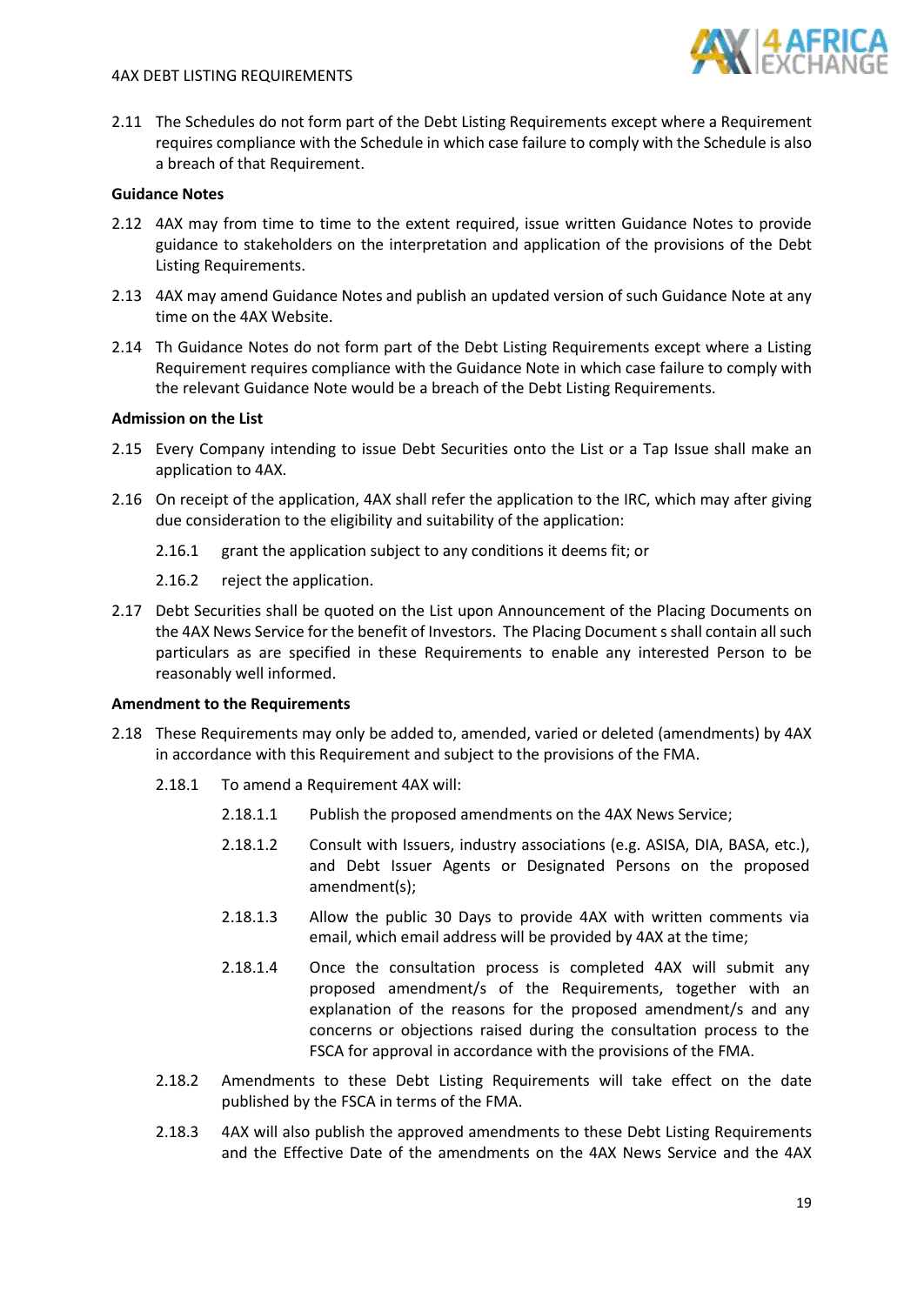

Website.

# **Fees**

- 2.19 Applicant Issuers whose Debt Securities are granted a Listing on 4AX are required to pay the relevant fees to 4AX, which fees are published and available on the 4AX Website, per Schedule 7.
- 2.20 The fees may be reviewed on a periodic basis to reflect general economic and market conditions, and any amendments thereto will be Announced on the 4AX News Service and published on the 4AX Website.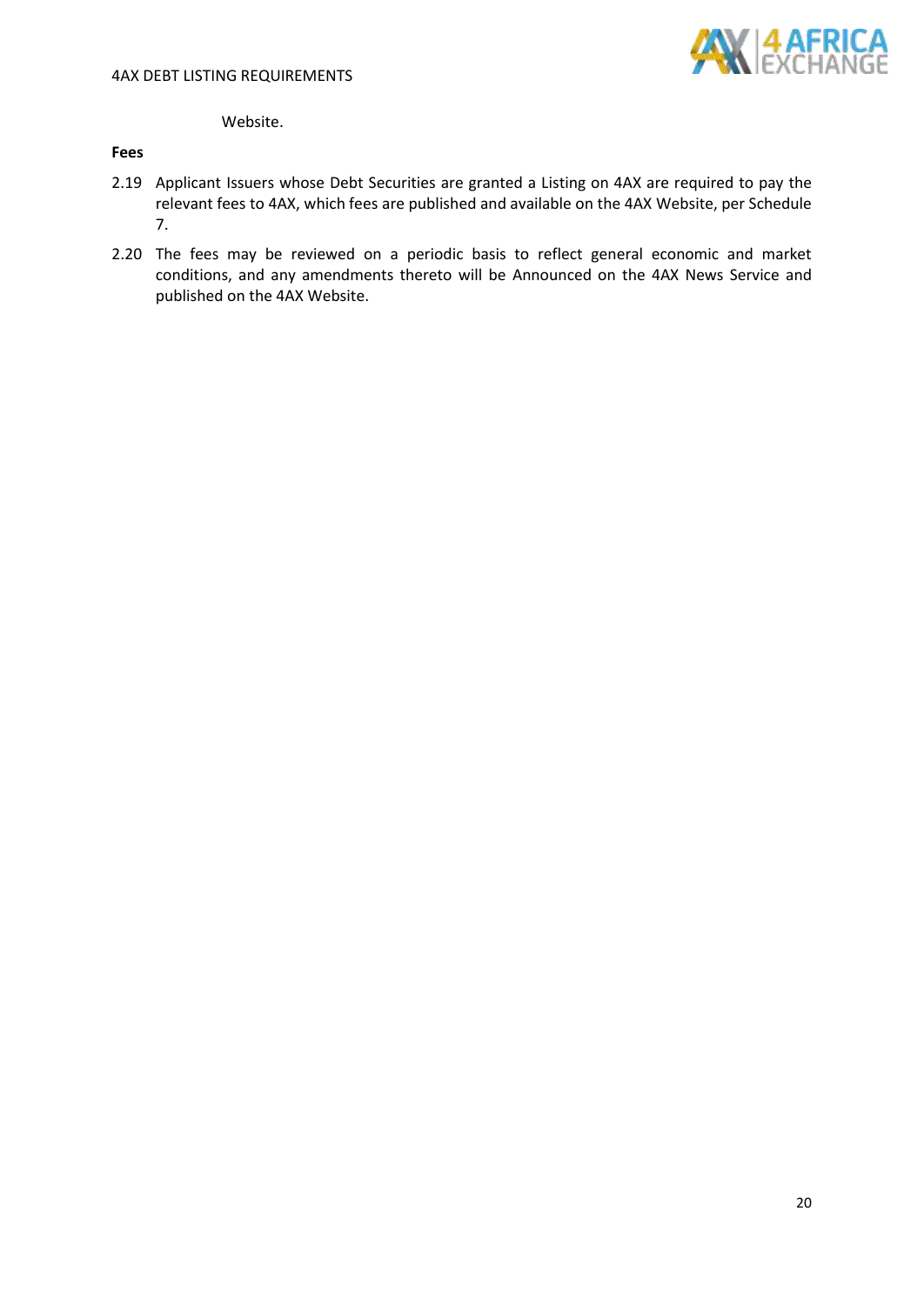

#### <span id="page-20-0"></span>**CHAPTER 3: COMPLIANCE WITH AND ENFORCEMENT OF THESE DEBT LISTING REQUIREMENTS**

#### **Compliance with Debt Listing Requirements**

- 3.1 Applicant Issuers must comply with all Debt Listing Requirements.
- 3.2 In the case of applications for Listing, Applicant Issuers must provide the following to 4AX as part of the Application:
	- 3.2.1 all the information and explanations that 4AX may reasonably require for the purpose of deciding whether to grant Listing;
	- 3.2.2 all the information that 4AX considers appropriate in order to protect Investors and ensure the proper operation of the market; and
	- 3.2.3 any other information or explanations that 4AX may reasonably require for the purpose of verifying whether these Debt Listing Requirements are being and have been complied with.
- 3.3 In cases other than Applications for Listing, Applicant Issuers must provide to 4AX, within such period as 4AX deems appropriate in the circumstances:
	- 3.3.1 all the information that 4AX considers appropriate in order to protect Investors and ensure the proper operation of the market; and
	- 3.3.2 any other information or explanations that 4AX may reasonably require for the purpose of verifying whether these Debt Listing Requirements are being and have been complied with.

#### **Refusal of Application for Listing**

- <span id="page-20-1"></span>3.4 4AX may refuse an Application for Listing if it considers that:
	- 3.4.1 the Listing of the Applicant Issuer's Debt Securities would be detrimental to the interests of Investors;
	- 3.4.2 the Listing of the Applicant Issuer's Debt Securities will not be in the public interest;
	- 3.4.3 the Listing of the Applicant Issuer's Debt Securities will not meet the objects of the FMA or these Debt Listing Requirements;
	- 3.4.4 the Applicant Issuer does not comply or has not complied with these Debt Listing Requirements or with any special condition imposed upon the Applicant Issuer by 4AX under Requirement [5.7.](#page-32-1)
- 3.5 Notwithstanding Requirement [3.4,](#page-20-1) 4AX must, before refusing an Application to be admitted:
	- 3.5.1 inform the Applicant Issuer of its intention to refuse the Application;
	- 3.5.2 provide the Applicant Issuer with the reasons for the intended refusal; and
	- 3.5.3 call upon the Applicant Issuer to show cause within a specified period of not less than 5 Business Days why the Application should not be refused.

#### **Investigations, Compliance and Appeal**

- <span id="page-20-2"></span>3.6 The Head of IRD or in his / her absence any senior manager of 4AX will inform the affected Applicant Issuer, Director, Debt Issuer Agent or Designated Persons of:
	- 3.6.1 any alleged contravention(s) of the Requirement(s);
	- 3.6.2 the right to make written representations to the IRD in response to the alleged contraventions and to be allowed to produce any evidence in its defence within a period reasonably determined by the IRD; and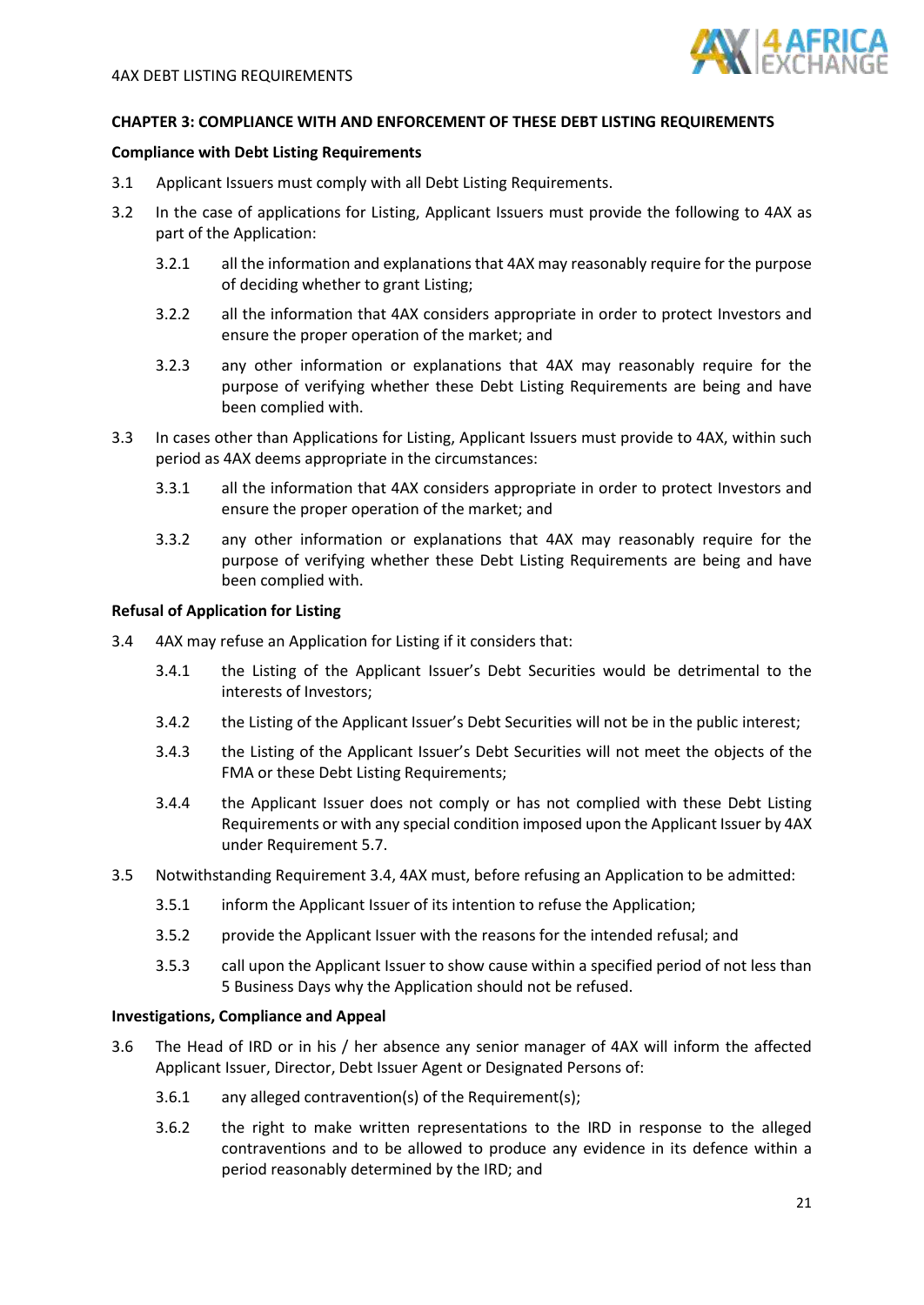

- 3.6.3 any additional information that the IRD may consider to be useful, appropriate or necessary to make a finding.
- 3.7 If the IRD determines that an Applicant Issuer, Director, Debt Issuer Agent or Designated Person has contravened any of the Requirements (taking into account any representations or evidence provided by the affected party in terms of Requirement [3.6.2\)](#page-20-2), it shall, within 10 Business Days of making such a determination, issue a notice to the affected party:
	- 3.7.1 containing details of the Requirement that has been contravened;
	- 3.7.2 containing the facts and circumstances that gave rise to the contravention and reasons in support of the determination;
	- 3.7.3 notifying the affected party that it has the right to object to the determination made by lodging an objection with the IRC within 10 Business Days of receipt of the notice, setting out the grounds for the objection; and
	- 3.7.4 notifying the affected party that if it elects not to object to the determination, that it has an opportunity to provide the IRC with mitigating factors within 10 Business Days of receipt of the notice that should be taken into account by the IRC before it decides upon the appropriate Sanction.
- <span id="page-21-5"></span><span id="page-21-1"></span><span id="page-21-0"></span>3.8 If the affected party has not objected to the determination as provided for in Requirement [3.7.3,](#page-21-0) the IRC will decide upon the appropriate Sanction (taking into account any mitigating factors provided by the affected party in terms of Requirement [3.7.4\)](#page-21-1). The IRC will issue a notice to the affected party:
	- 3.8.1 containing the Sanction imposed in terms of Requirement [3.14;](#page-23-0) and
	- 3.8.2 notifying the affected party that it has the right to appeal to the Compliance Committee in respect of the Sanction imposed within 10 Business Days of receipt of the notice in accordance with Requirement [3.11.](#page-22-0)
- <span id="page-21-3"></span><span id="page-21-2"></span>3.9 The IRC will consider an objection in terms of Requirement [3.7.3](#page-21-0) and confirm, revoke, vary or amend the IRD's determination (taking into account the grounds for objection provided by the affected party in terms of Requirement [3.7.3\)](#page-21-0) by issuing a notice to the affected party:
	- 3.9.1 containing reasons in support of such confirmation, revocation, variation of amendment;
	- 3.9.2 notifying the affected party that it has the right to appeal to the Compliance Committee in accordance with Requirement [3.11](#page-22-0) within 10 Business Days of receipt of the notice; and
	- 3.9.3 notifying the affected party that if it elects not to appeal the determination, that it has an opportunity to provide the IRC with mitigating factors within 10 Business Days of receipt of the notice that should be taken into account by the IRC before it decides upon the appropriate Sanction.
- <span id="page-21-4"></span>3.10 If the affected party has not appealed the decision as provided for in Requirement [3.9.2,](#page-21-2) the IRC will decide upon the appropriate Sanction (taking into account any mitigating factors provided by the affected party in terms of Requirement [3.9.2\)](#page-21-2), and will issue a notice to the affected party:
	- 3.10.1 Containing the Sanction imposed in terms of Requirement [3.14;](#page-23-0) and
	- 3.10.2 Notifying the affected party that it has the right to appeal to the Compliance Committee in respect of the Sanction imposed within 10 Business Days of receipt of the notice in accordance with Requiremen[t 3.11.](#page-22-0)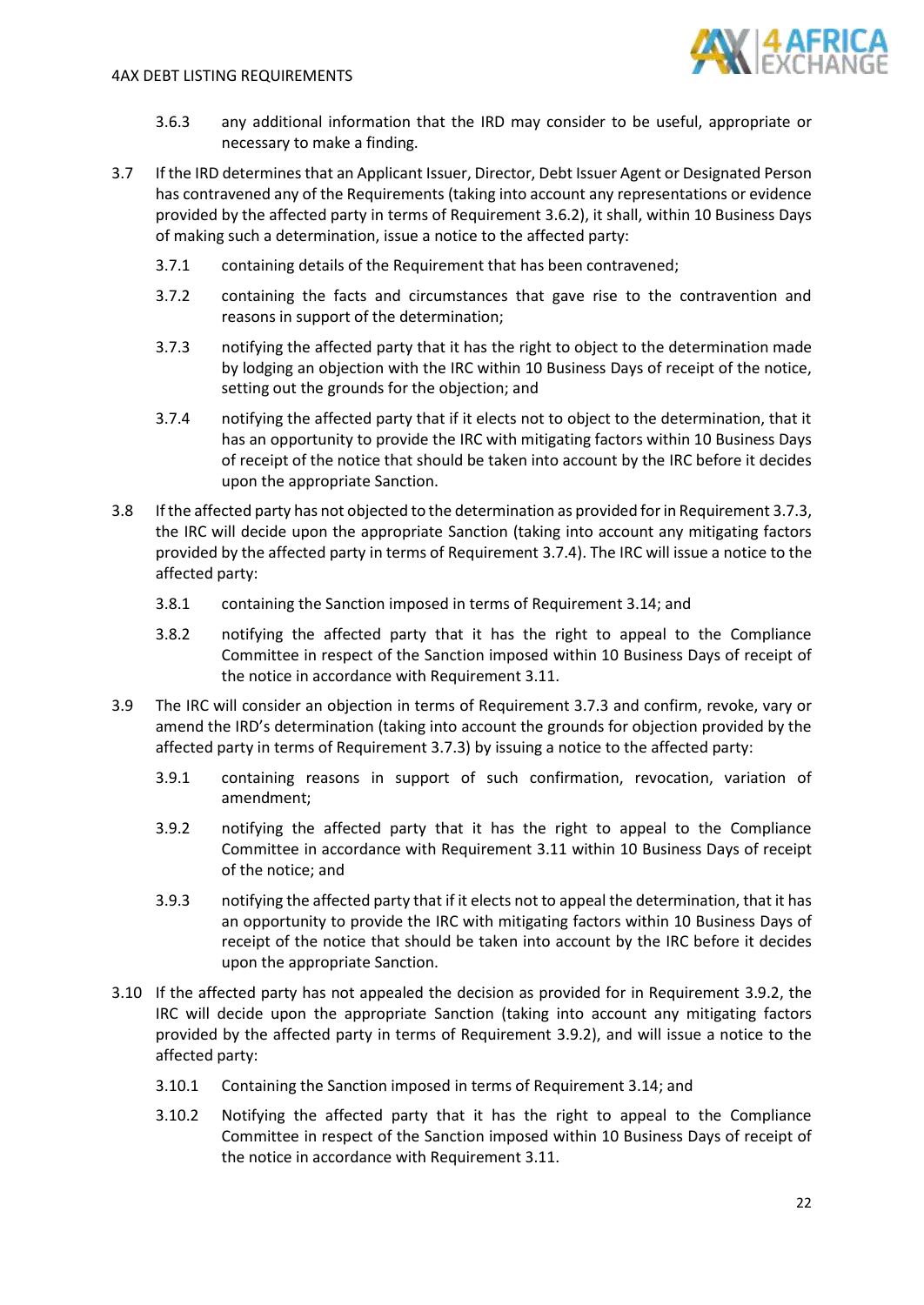

- <span id="page-22-1"></span><span id="page-22-0"></span>3.11 An Applicant Issuer, Director, Debt Issuer Agent or Designated Person which wishes to appeal a decision of the IRC as contemplated in Requirement [3.8.2,](#page-21-3) [3.9.2](#page-21-2) or [3.10.2](#page-21-4) may appeal to the Compliance Committee in accordance with the following procedures:
	- 3.11.1 An Applicant Issuer, Director or Debt Issuer Agent or Designated Person may give notice of an appeal to the Compliance Committee of any determination within 10 Business Days of the determination, and such notice shall set out:
		- 3.11.1.1 The name of the Applicant Issuer, Director or Debt Issuer Agent or Designated Person seeking the appeal;
		- 3.11.1.2 The grounds for the appeal;
		- 3.11.1.3 All material facts (including any mitigating factors with regard to Sanction); and
		- 3.11.1.4 All relevant documents including any on which the Applicant Issuer, Director or Debt Issuer Agent or Designated Person seeks to rely.
	- 3.11.2 The Compliance Committee may determine that the Applicant Issuer, Director or Debt Issuer Agent or Designated Person must make written submissions on the appeal, rather than attend the appeal in person, or who may be invited to attend the appeal, including 4AX or Applicant Issuer employees, or witnesses, observers or experts.
	- 3.11.3 4AX will charge a fee for the Compliance Committee to hear an appeal as per Schedule 7 and the Compliance Committee has the discretion as to whether to refund all or part of such fee to the affected party.
	- 3.11.4 The Chairman of the Compliance Committee will give reasonable notice to the relevant Applicant Issuer, Director or Debt Issuer Agent or Designated Person of the nominated date, time and place of appeal, which shall be at least 5 Business Days after the appeal notice under Requirement [3.11.1](#page-22-1) has been received by the Compliance Committee. Provided, however, that the Chairman may amend the appeal date for which notice has previously been given and appoint a substitute appeal date. The Chairman of the Compliance Committee will provide reasonable notice of the new date to the Company and may adjourn and reconvene proceedings as he sees fit.
- 3.12 The Compliance Committee has the power to direct what details of its decision in terms of Requiremen[t 3.13](#page-22-2) are made available to the public generally.
- <span id="page-22-2"></span>3.13 The Compliance Committee will consider an appeal as set out in a notice in terms of Requiremen[t 3.11](#page-22-0) and make a determination by issuing a notice to the Applicant Issuer, Director or Debt Issuer Agent or Designated Person:
	- 3.13.1 Containing reasons in support of the determination; and
	- 3.13.2 In the event of an appeal in terms of Requirement [3.9.2,](#page-21-2) the Compliance Committee may confirm, vary or replace the decision of the IRC. If the Compliance Committee determines that there has been a breach of these Debt Listing Requirements, providing that:
		- (a) The matter will be referred back to the IRC for a determination on Sanction; and
		- (b) That the affected party has an opportunity to provide the IRC with mitigating factors within 10 Business Days of receipt of the notice that should be taken into account by the IRC before it decides upon the appropriate Sanction in accordance with Requirement [3.8.](#page-21-5)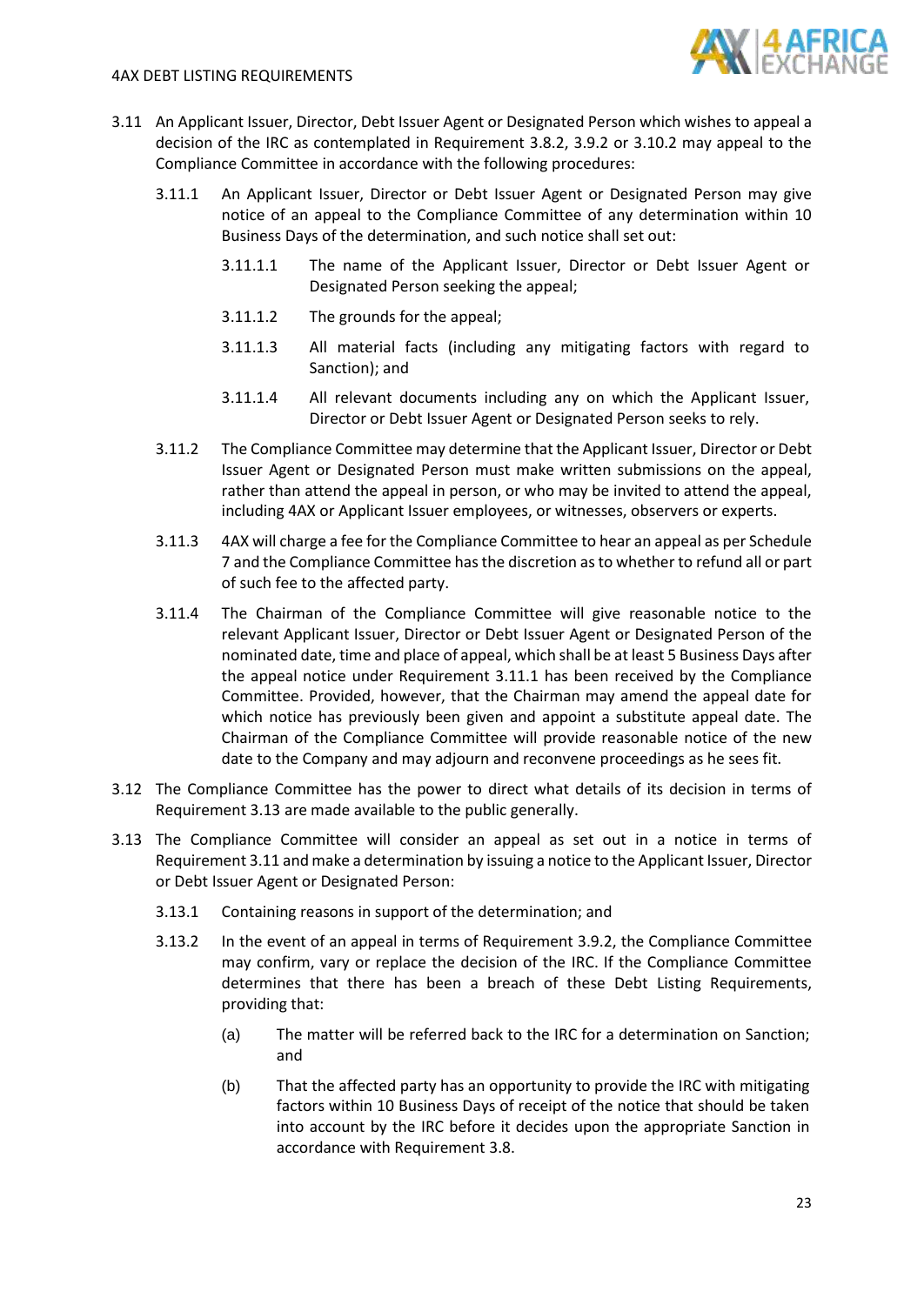

# **Sanction**

- <span id="page-23-0"></span>3.14 The IRC or the Compliance Committee, as the case may be, without derogating from their powers of suspension and / or removal, will be entitled to impose any of the penalties (or a combination of them) set out in section 11(1)(g) of the FMA on any Applicant Issuer, Director or Debt Issuer Agent or Designated Person in accordance with this Chapter 3.
- 3.15 In the case of a reprimand constituting a written warning, such a reprimand may be issued by the Head of IRD or the Chief Executive Officer of 4AX.
- 3.16 In the case of a Debt Issuer Agent or Designated Person, Sanctioning may include removing the Debt Issuer Agent or Designated Person from the List maintained by 4AX.
- 3.17 If the affected party fails to pay a fine, 4AX may file with the clerk or registrar of any competent court a statement certified by it as correct, stating the amount of the fine imposed and such statement thereupon has all the effects of a civil judgment lawfully given in that court against the affected party in favour of 4AX for a liquid debt in the amount specified in the statement.
- 3.18 Any fine issued and paid in terms of these Debt Listing Requirements will be allocated to the Client Protection Fund.

#### **Publication of Information**

- <span id="page-23-1"></span>3.19 4AX may, at any time, require an Applicant Issuer to publish such information in such form and within such time limits as it considers appropriate for the purpose of promoting the Objectives of these Debt Listing Requirements the objects of the FMA or the General Principles.
- 3.20 If an Applicant Issuer fails to comply with a requirement under Requirement [3.19,](#page-23-1) 4AX may itself publish the information or impose an alternate Sanction after having given the Applicant Issuer an opportunity to make representations to 4AX as to why the information should not be published.

#### **Suspension of a Listing from the List or registration of a Placing Document initiated by 4AX**

- 3.21 4AX may, subject to the suspension provisions of section 12 of the FMA, 4AX may at any time, with the approval of the IRC, suspend Dealings in any Debt Securities of an Applicant Issuer from the List or the registration of a Placing Document if one of the following applies:
	- 3.21.1 it will further one or more of the objects contained in section 2 of the FMA which may also include if it is necessary for the protection of Investors, not in the public interest or the maintenance of an orderly market; or
	- 3.21.2 an Applicant Issuer has materially failed to comply with these Debt Listing Requirements or its Listing Undertaking; or
	- 3.21.3 the Applicant Issuer or its business is no longer suitable for Listing; or
	- 3.21.4 the Applicant Issuer is placed under provisional liquidation, Business Rescue, curatorship or similar action which has the effect of removing the decision-making power from its Board and vesting such power with a party not bound to the Requirements (the Applicant Issuer must inform 4AX within 24 hours of such occurrence); or
	- 3.21.5 if the Applicant Issuer has Debt Securities Listed on 4AX or a Recognised Exchange and such Debt Securities are suspended (the Applicant Issuer must inform 4AX within 24 hours of such occurrence); or
	- 3.21.6 where an Applicant Issuer's Debt Securities reference the Debt Securities or obligation of a single company (hereafter referred to asthe 'Reference Entity') and trading in any Reference Entity's Debt Securities is suspended by 4AX or any Recognised Exchange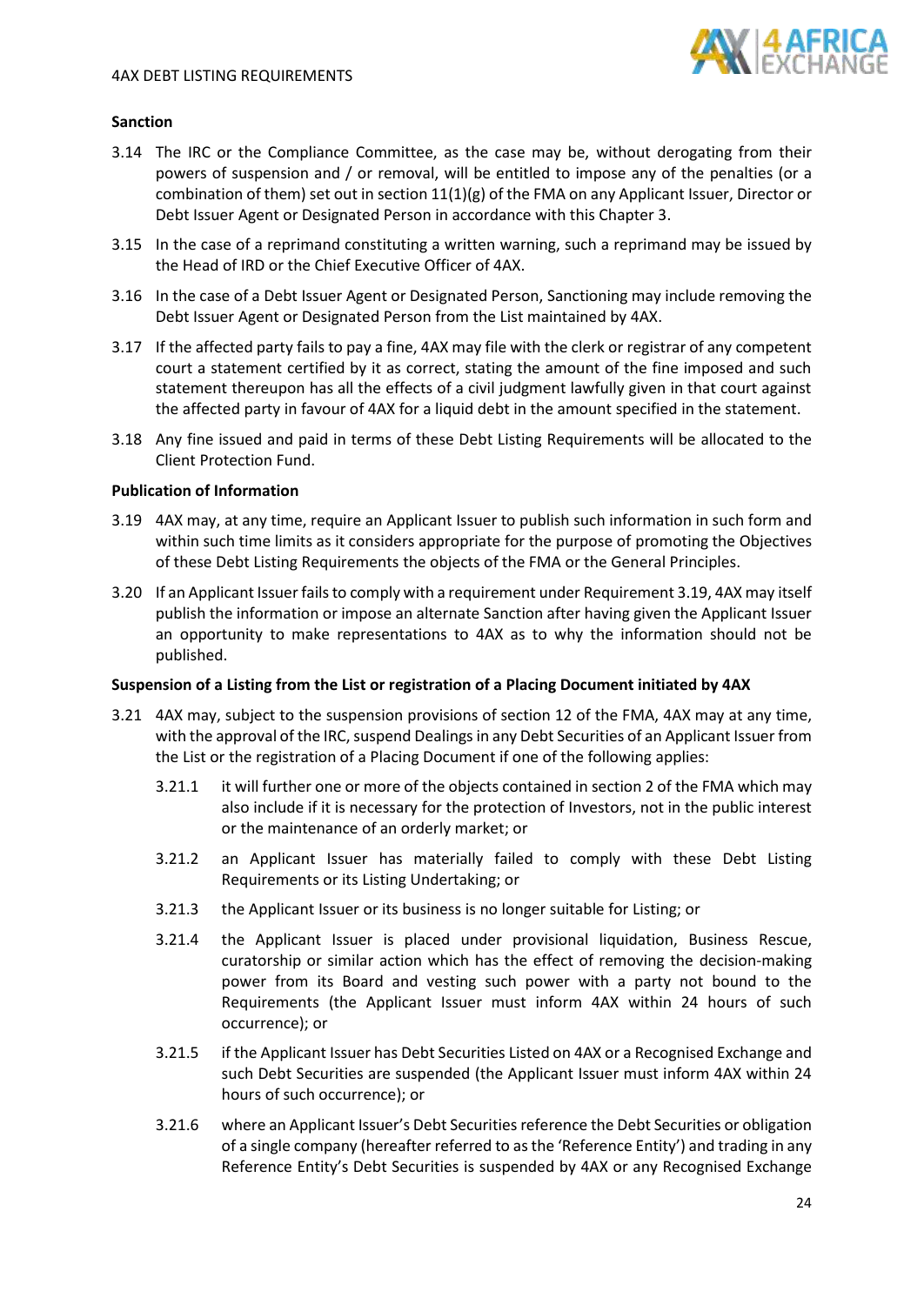

# (the Applicant Issuer must inform 4AX within 24 hours of such occurrence).

3.22 4AX may impose such conditions as it may deem fit in the circumstances for the lifting of such suspension. The Applicant Issuer or its Debt Issuer Agent or Designated Person shall be given the opportunity to make written representations to the IRC as to why the suspension should not be effected prior to 4AX making any decision to suspend from the List such Listing or registration.

# **Suspension of an Applicant Issuer from the List at the Request of the Applicant Issuer**

- 3.23 Where an Applicant Issuer itself seeks a suspension of its Listing or registration of a Placing Document, its Debt Issuer Agent or Designated Person shall make a written request for suspension duly supported by specific reasons and signed by a Director of the Applicant Issuer, to 4AX. 4AX will respond to the Applicant Issuer's request in writing, setting out any such requirements as it sees fit.
- 3.24 Where Dealings have been suspended, the procedure for lifting the suspension will depend on the circumstances and 4AX may impose such conditions as it considers appropriate. For example, a temporary suspension pending an Announcement on the 4AX News Service will usually be lifted when the Announcement is made on the 4AX News Service. Further, a suspension will not normally be lifted unless the Applicant Issuer has Announced the reasons for the suspension and, where appropriate, the anticipated timing of the lifting of the suspension.
- 3.25 When a suspension continues for such period without the Applicant Issuer taking adequate action to obtain restoration of Listing (such as failing to comply promptly with the conditions imposed for the lifting of the suspension), 4AX may, with the approval of the IRC, withdraw the Company from the List, provided that it notifies the Applicant Issuer in advance of its intention to terminate the Listing on a specified date.

#### **Continuing obligations of Applicant Issuers suspended at own request**

- 3.26 If the Listing of an Applicant Issuer's Debt Securities or the registration of a Placing Document is suspended at its request it must, unless 4AX decides otherwise:
	- 3.26.1 continue to comply with all these Debt Listing Requirements applicable to it;
	- 3.26.2 submit to 4AX a monthly progress report pertaining to the current state of affairs of the Applicant Issuer and, any action proposed to be taken by the Applicant Issuer in order to have the Listing reinstated; and
	- 3.26.3 advise the Holders of Debt Securities on a quarterly basis concerning the current state of affairs of the Applicant Issuer and, any action proposed by the Applicant Issuer in order to have the Listing reinstated, including the date on which the suspension is expected to be lifted.

#### **Removal of Applicant Issuers from the List initiated by 4AX**

- 3.27 4AX may, subject to the provisions of section 12 of the FMA, at any time, with the approval of the IRC, upon the occurrence of any of the following aspects remove from the List any Debt Securities previously included; provided that the Listing of such Debt Securities shall first have been suspended in accordance with the above provisions:
	- 3.27.1 in the event that it furthers one or more of the objects contained in section 2 of the FMA, which may also include the necessity in respect of, the protection of Investors; or
	- 3.27.2 in the event that a continued Listing is not in the public interest or the maintenance of an orderly market; or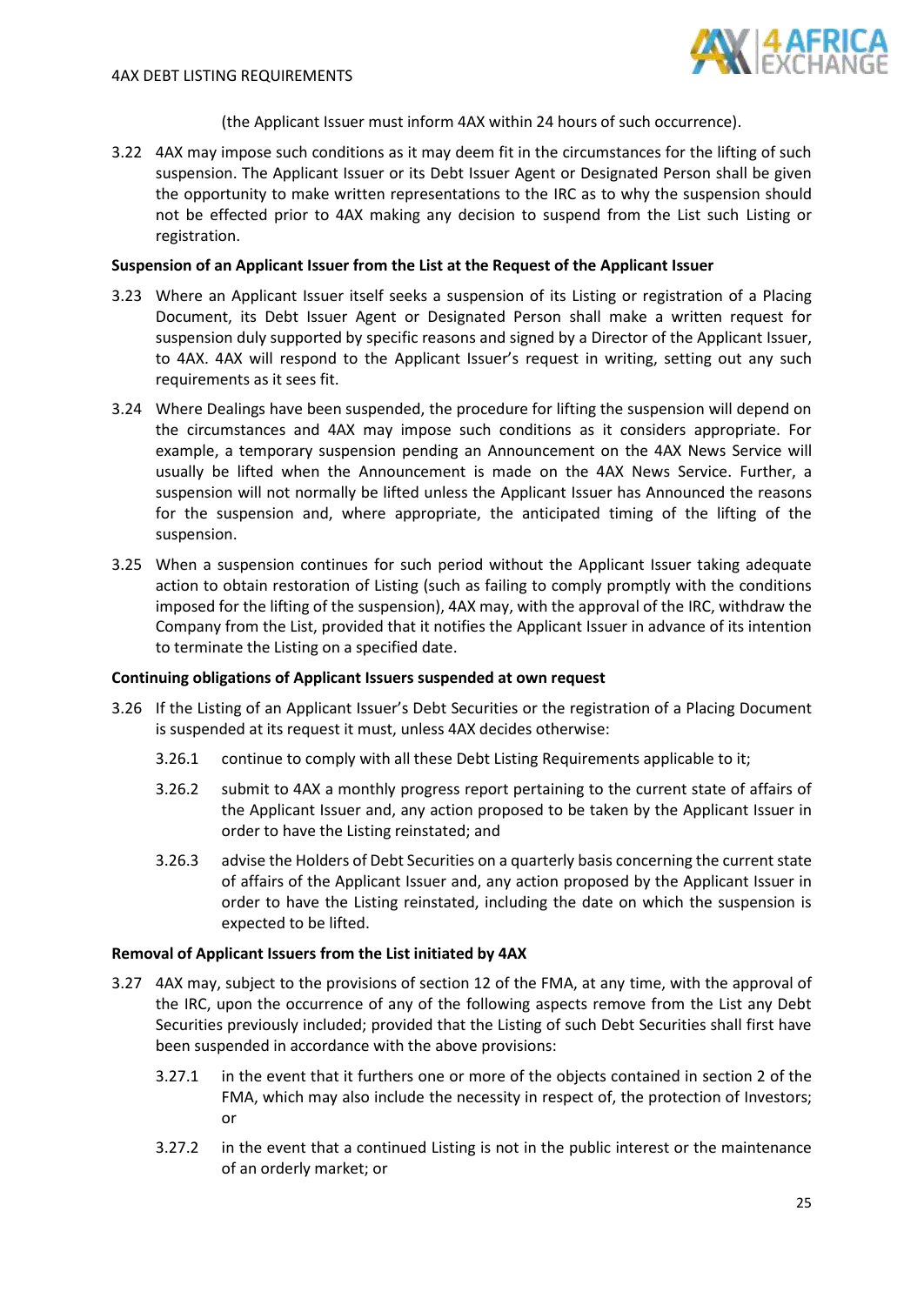

- 3.27.3 an Applicant Issuer has failed to comply with these Debt Listing Requirements or its Listing Undertakings; or
- 3.27.4 if the Applicant Issuer or its business is no longer suitable for Listing; or
- 3.27.5 the Applicant Issuer is placed under provisional liquidation, Business Rescue, curatorship, receivership or similar action which as the effect of removing the decision-making power from the Board of the relevant Applicant Issuer and vesting such power with a party not bound to the Requirements.
- 3.28 When the Listing of Debt Securities is under threat of removal, the affected Applicant Issuer shall be given the opportunity to make written representations, through its Debt Issuer Agent or Designated Person, to 4AX why the removal should not be effected prior to 4AX making any decision to remove such Listing.
- 3.29 If at any point the Applicant Issuer has no Debt Securities Listed on 4AX due to removal of the Applicant Issuer from the List by 4AX, such Applicant Issuer must either:
	- (a) elect to comply with its continuing obligations and where Announcements on the 4AX News Service are required to be made in terms of those obligations, such Announcements must be made forthwith and in accordance with these Debt Listing Requirements; or
	- (b) elect not to comply with its continuing obligations, from that point until such time as Debt Securities are Listed on 4AX.
- 3.30 Upon the election in Requirement 3.29 being made, the Applicant Issuer is required to Immediately notify 4AX of its election. If the Applicant Issuer elects option (b) and after a period of 3 months no Debt Securities have been issued under the Placing Document or in the case of Secondary Registered Issuers, the 4AX Supplement will automatically terminate and a new application must be submitted to 4AX should the Applicant Issuer or Secondary Registered Issuers wish to list Debt Securities on 4AX.

#### **Removal of Applicant Issuers from the List initiated by Applicant Issuers**

- <span id="page-25-2"></span>3.31 An Applicant Issuer may make written application to 4AX for the deregistration of the Placing Document, 4AX Supplement or withdrawal of the Listing of any of its Debt Securities from the List stating from which time and date it wishes the removal to be effective. 4AX may grant the request for removal, provided Requirements [3.32](#page-25-0) and [3.33](#page-25-1) are properly complied with and executed, except where all Debt Securities have been redeemed on their maturity date or redeemed early in accordance with the terms and conditions of the Debt Securities or all the Debt Securities are owned by the Applicant Issuer.
- <span id="page-25-0"></span>3.32 Prior to being able to effect Requirement [3.31](#page-25-2) an Applicant Issuer must send a notice to the Holders of Debt Securities, which must be published on the 4AX News Service, complying with the following:
	- (a) it obtains the approval from Holders of Debt Securities in a meeting for the removal of the Listing of the Debt Securities and / or deregistration of the Placing Document prior to the Applicant Issuer making written application for such removal; and
	- (b) the reasons for removal from the List.
- <span id="page-25-1"></span>3.33 Where approval is required in terms of Requiremen[t 3.32](#page-25-0) (a), a Debt Securities Resolution must be passed at a meeting of Holders of Debt Securities or a Debt Securities Written Resolution. The Applicant Issuer will be excluded from voting in respect of such resolution.
- 3.34 Where all Debt Securities are redeemed, the registration of the Placing Document or 4AX Supplement will be removed once the Applicant Issuer has notified 4AX of such redemption.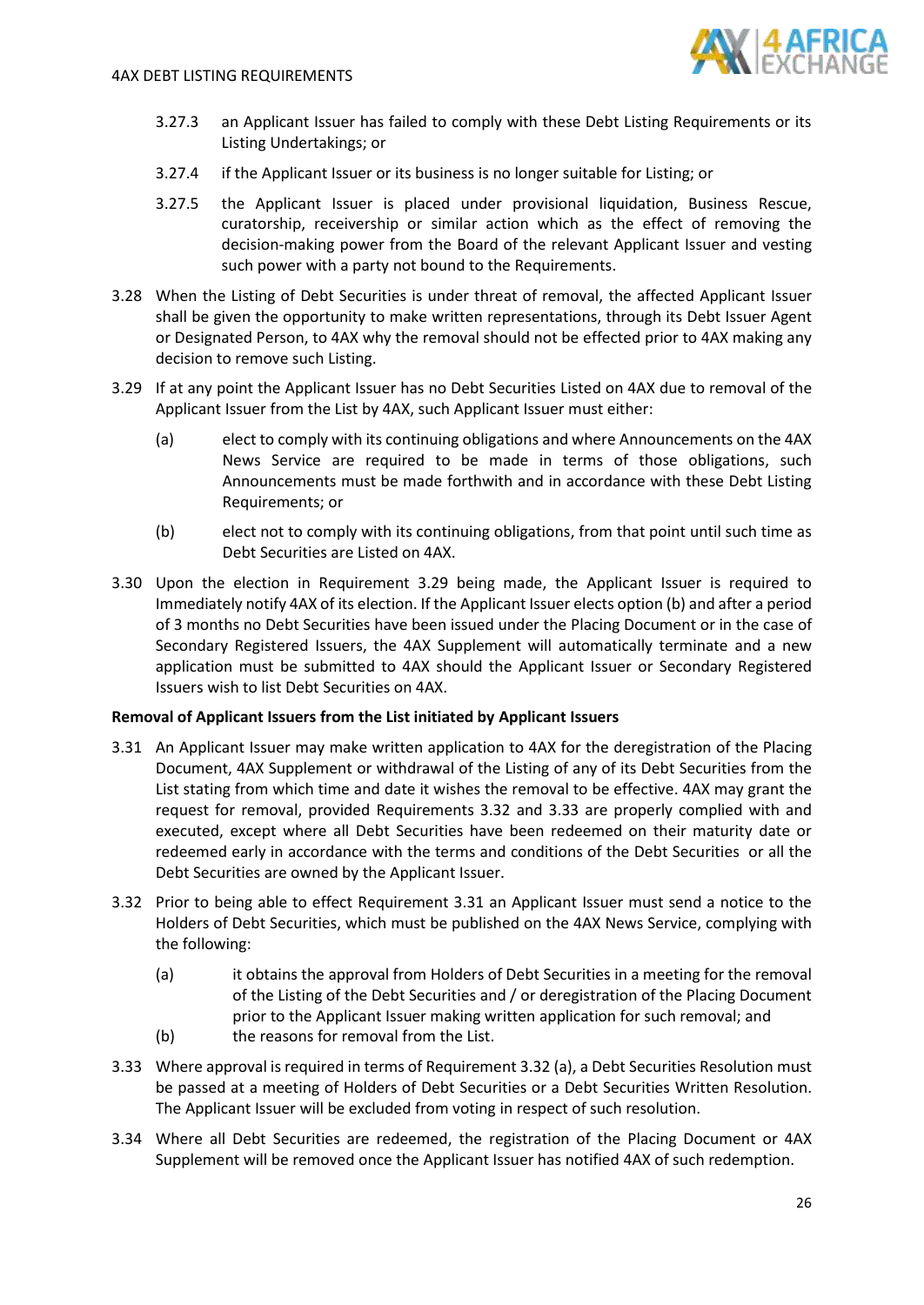

# **Annual Revision of the List**

- <span id="page-26-0"></span>3.35 All Listings of Debt Securities shall be revised annually by 4AX after receipt by 4AX of a certificate from each Applicant Issuer complying with Schedule 12 ("the Certificate"), which must be submitted to 4AX together with the Applicant Issuer's annual financial statements pursuant to Requirement [11.10.](#page-62-0) If the Certificate is not received by 4AX:
	- (a) a notification will be sent by 4AX to the Applicant Issuer that it rectifies the situation within 14 days from the date of the reminder, failing which the Applicant Issuer must make representations to 4AX within 7 days thereafter as to why the Debt Securities and Placing Document should not be suspended and subsequently removed in terms of Requirement [3.31;](#page-25-2)
	- (b) failure by the Applicant Issuer to comply with Requirement [3.35\(](#page-26-0)a) above, 4AX will release an Announcement through the 4AX News Service, informing the Holders of Debt Securities that the Applicant Issuer has not provided 4AX with the Certificate and cautioning Holders of Debt Securities that the Listing of the Debt Securities and registration of the Placing Document concerned are under threat of suspension and possible removal; and
	- (c) if the Certificate is not received and representations made in terms of Requirement [3.35\(](#page-26-0)a) are not satisfactory, the Listing of the relevant Debt Securities and registration of the Placing Document will be suspended and the suspension will only be lifted on receipt of the Certificate by 4AX.
- 3.36 For Applicant Issuers issuing Debt Securities under the Securitisation Regulations, CP Regulations and other Asset-Backed Debt Securities, the annual compliance Certificate must include a statement by its Board confirming that any new assets acquired in the previous financial year have been transferred to the Applicant Issuer and, if applicable, that such assets have been sufficiently registered in the name of the Applicant Issuer.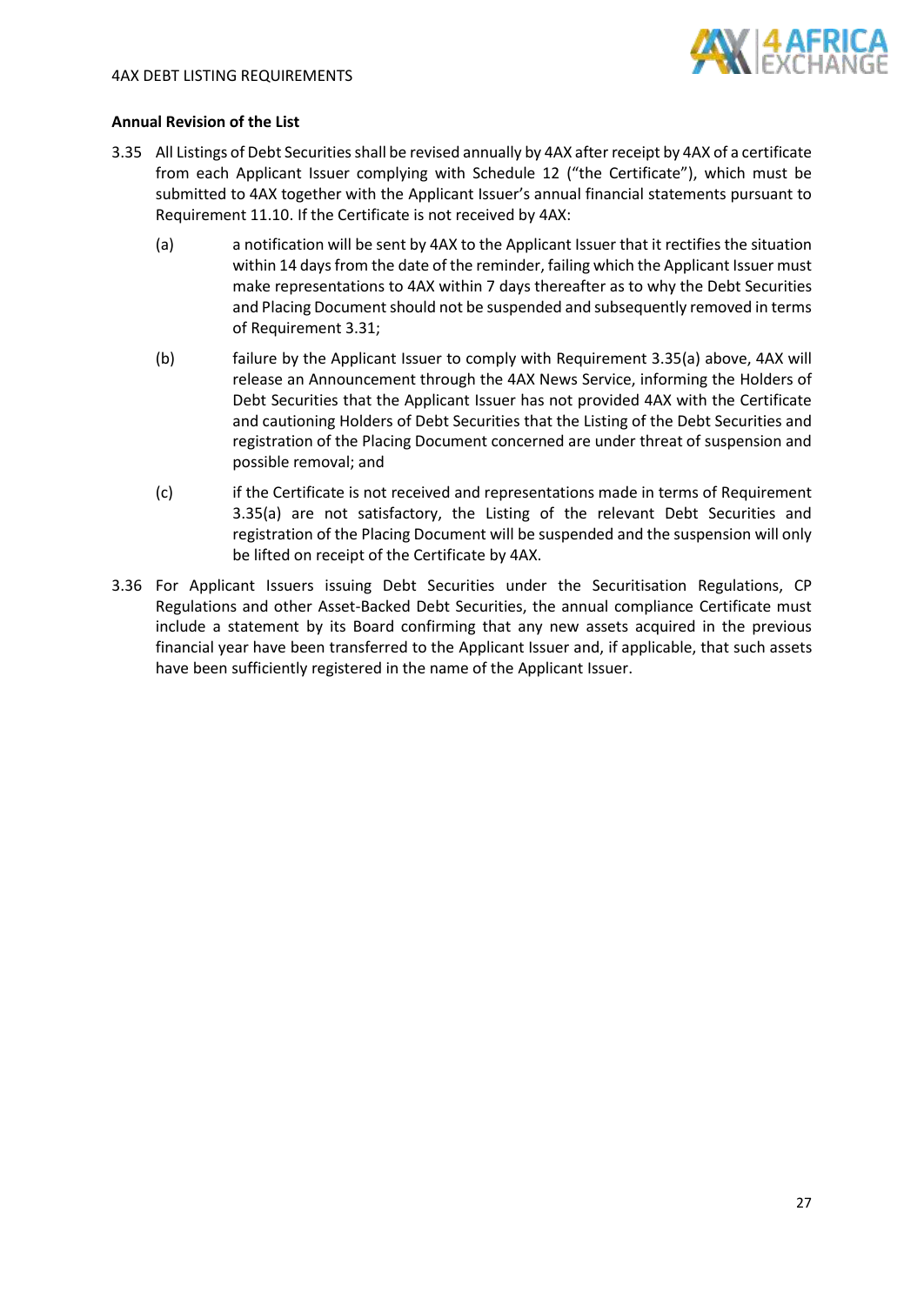<span id="page-27-1"></span>

#### <span id="page-27-0"></span>**CHAPTER 4: DEBT ISSUER AGENTS OR DESIGNATED PERSONS**

#### **Objectives**

- 4.1 This Chapter sets out the qualification criteria, role and responsibilities of Debt Issuer Agents and Designated Persons representing Applicant Issuers with 4AX.
- 4.2 An Applicant Issuer must at all times have a Debt Issuer Agent or a Designated Person provided that such Debt Issuer Agent or Designated Person has, in the sole discretion of 4AX, considerable relevant debt capital markets experience.

#### **Applications**

- 4.3 Applications to become a Debt Issuer Agent or Designated Person must be made to 4AX by submission of an application letter detailing:
	- (a) the name and full contact details of the Applicant Issuer that the Debt Issuer Agent or Designated Person will represent;
	- (b) the name and full contact details of the Debt Issuer Agent or the Company that the Designated Person is employed by;
	- (c) the nature of the entity (private company, public company, sole proprietor etc.) of the Debt Issuer Agent;
	- (d) the Debt Issuer Agent or Designated Person's relevant debt capital markets experience;
	- (e) a statement that the Debt Issuer Agent or Designated Person has undergone the prescribed training or equivalent, where considered necessary by 4AX;
	- (f) a statement that the Debt Issuer Agent or Designated Person has procedures and controls in place to ensure that it is not acting outside the scope of its authority; and
	- (g) a statement that the key personnel (i.e. Directors, associated Directors, prescribed officers and other personnel who will be fulfilling the Debt Issuer Agent or Designated Person responsibilities) of the Debt Issuer Agent or Designated Person has not been convicted of an offence resulting from dishonesty, the Companies Act, censured or fined by a self-regulating organization or recognized professional body or barred from entry into any profession or occupation.
- 4.4 Applications must be accompanied by a separate document signed by an authorised signatory of the Applicant Issuer and the Debt Issuer Agent or signed by the Designated Person confirming:
	- (a) that an agreement has been signed between the Applicant Issuer and the relevant Debt Issuer Agent or Designated Person (in respect of the Designated Persons, this statement is not required if the Designated Person is an employee of the Applicant Issuer);
	- (b) that the Applicant Issuer is satisfied with the expertise and experience of the Debt Issuer Agent or Designated Person and the Applicant Issuer has appointed such person to act on its behalf in relation to the execution of the Applicant Issuer's responsibilities, to the extent possible, in terms of these Debt Listing Requirements; and
	- (c) the Debt Issuer Agent or Designated Person accepts the appointment and agrees to act on behalf of the Applicant Issuer in relation to the execution of the Applicant Issuer's responsibilities to the extent applicable and possible, under these Debt Listing Requirements and agrees to the obligations and responsibilities placed on a Debt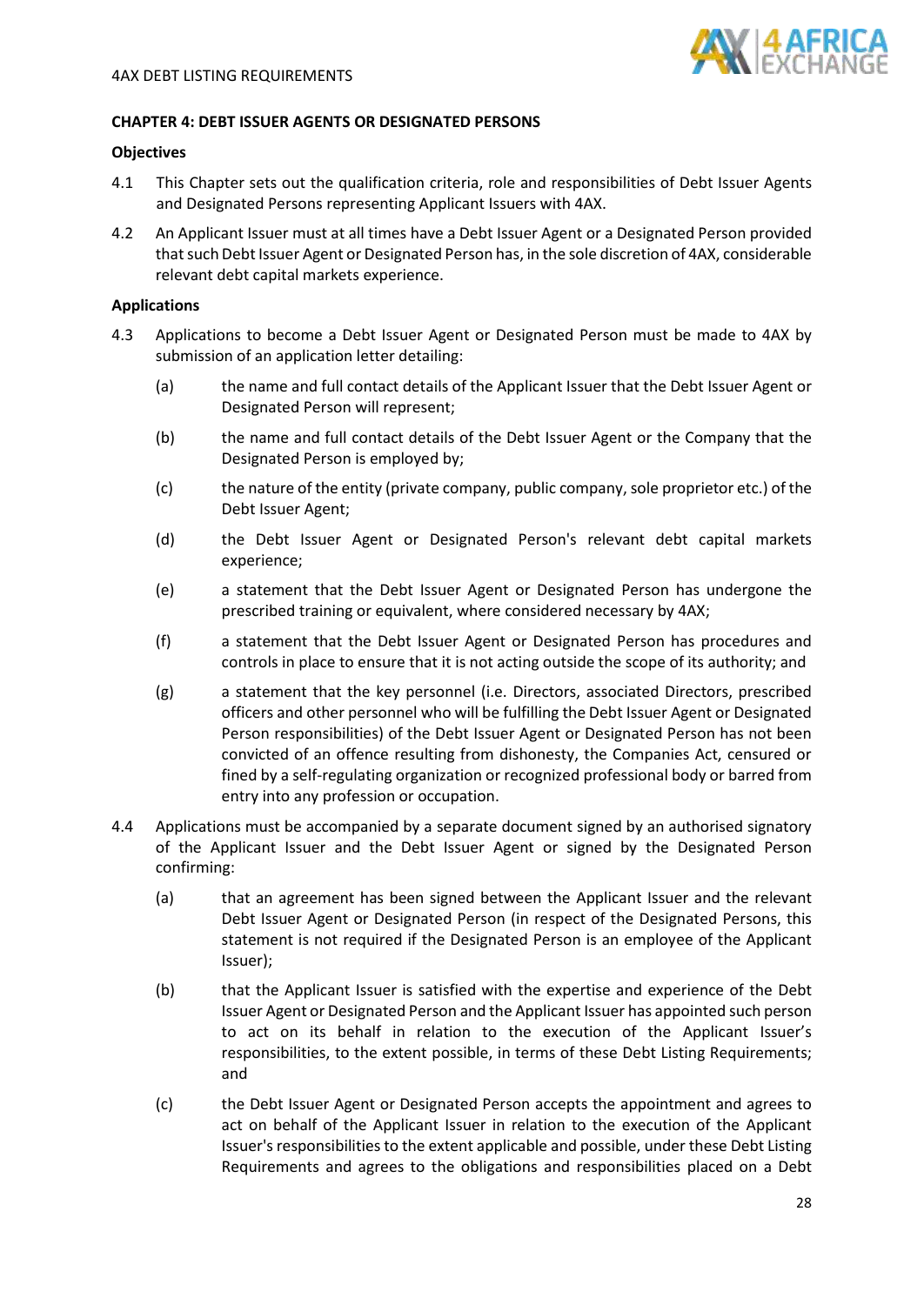

Issuer Agent and Designated Person in terms of these Debt Listing Requirements.

#### **Responsibilities**

- 4.5 Each Debt Issuer Agent or Designated Person must satisfy 4AX that:
	- 4.5.1 it is competent to properly discharge its responsibilities with due care and skill in terms of these Debt Listing Requirements;
	- 4.5.2 it accepts the responsibilities of a Debt Issuer Agent or Designated Person, as the case may be, and undertakes to 4AX in the form set out in Schedule 3 to accept and discharge the responsibilities of a Debt Issuer Agent or Designated Person at all times to the satisfaction of 4AX.
- 4.6 The Debt Issuer Agent or Designated Person must be registered with 4AX and:
	- 4.6.1 on or before 28 February of each year after its admission, pay the prescribed fee, which fees are published and available on the 4AX Website as per Schedule 7;
	- 4.6.2 meet the eligibility criteria set out in this Chapter 4; and
	- 4.6.3 be entered on 4AX's register of Debt Issuer Agents and Designated Persons ("Register") after having completed all the necessary application forms and / or training as required by 4AX and having been approved by the IRC as well as having paid the necessary fees.

#### **Termination and resignation**

- <span id="page-28-0"></span>4.7 In the event that the appointment of the Debt Issuer Agent or Designated Personsis terminated by the Applicant Issuer, for whatever reason, such termination must be approved by the Board of the Applicant Issuer. Once the termination of the Debt Issuer Agent or Designated Person has been approved by the Applicant Issuer's Board, the Applicant Issuer and the Debt Issuer Agent or Designated Persons must notify 4AX in writing stipulating the reasons for the termination, within 48 hours of such termination.
- 4.8 In the circumstances set out in Requirement [4.7](#page-28-0) and in the event of the Debt Issuer Agent or Designated Persons resigning from such role, the Applicant Issuer must Immediately publish an Announcement on 4AX News Service confirming the termination or resignation of the Debt Issuer Agent or Designated Person. The Applicant Issuer must make Immediate arrangements to appoint a replacement Debt Issuer Agent or Designated Person, within 30 Business Days of the date on which the former Debt Issuer Agent or Designated Person ceased to act and must inform 4AX in writing and publish a further Announcement on 4AX News Service Immediately after the appointment of the replacement Debt Issuer Agent or Designated Person has been made.
- 4.9 The replacement Debt Issuer Agent or Designated Person must ensure, before accepting the appointment, that it has requested the report referred to in Requirement [4.7](#page-28-0) from the outgoing Debt Issuer Agent or Designated Person. The outgoing Debt Issuer Agent or Designated Person must supply this report to the replacement Debt Issuer Agent or Designated Person within 5 Business Days of such request and the replacement Debt Issuer Agent or Designated Person must take account of the reasons for the termination before accepting the appointment.
- 4.10 Failure by an Applicant Issuer and / or Debt Issuer Agent or Designated Person to comply with this requirement may result in disciplinary action being taken in terms of the Debt Listings Requirements.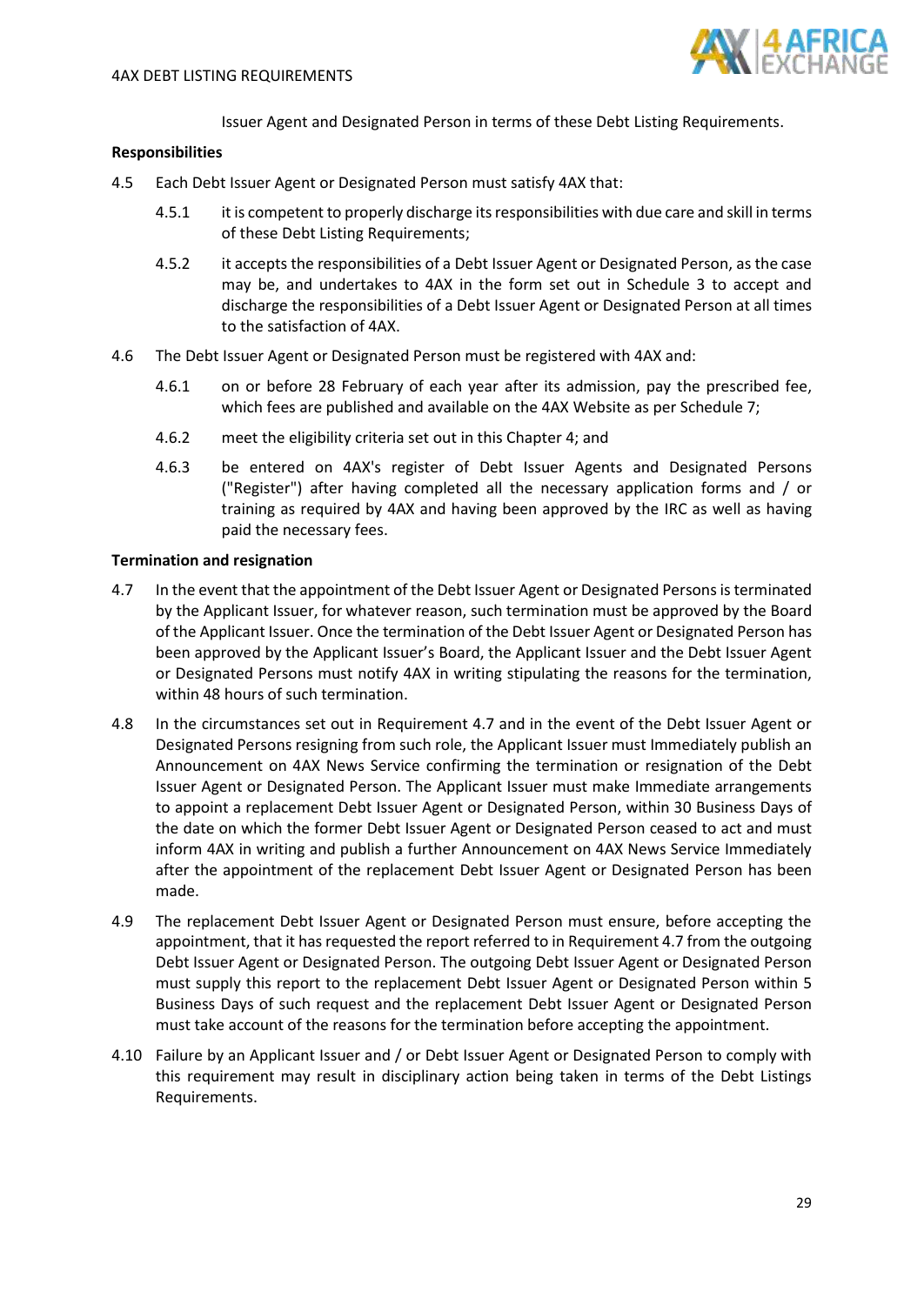

#### **Eligibility Qualifications and Responsibilities**

- 4.11 The Debt Issuer Agent or Designated Person must:
	- 4.11.1 not be disqualified from being a Director in terms of the Companies Act or have been convicted of an offence or crime involving dishonesty;
	- 4.11.2 where considered necessary by the 4AX, have completed all 4AX mandatory approved training courses relating to these Debt Listing Requirements;
	- 4.11.3 undertake that it will at all times act in strict accordance with these Debt Listing Requirements;
	- 4.11.4 Immediately notify 4AX in writing, with reason/s, and Announce on the 4AX News Service if it terminates or resigns from the Applicant Issuer whereafter it will be removed from the Register when such termination takes effect; and
	- 4.11.5 on or before 28 February of each year after its admission to the Register confirm that it is still eligible to act as a Debt Issuer Agent or Designated Person and that it has familiarised itself with any amendments to these Debt Listing Requirements in the 12 months up to end of the month preceding such declaration.
- 4.12 The Debt Issuer Agent or Designated Persons must:
	- 4.12.1 in the case of a New Applicant, satisfy itself, to the best of its knowledge and belief, having made due and careful enquiry of the Applicant Issuer and its advisers, that the Applicant Issuer has satisfied all relevant conditions for Listing, and other relevant requirements of these Debt Listing Requirements and is suitable to be Listed;
	- 4.12.2 ensure that the Applicant Issuer is guided and advised as to the application of these Debt Listing Requirements and has satisfied itself that the Applicant Issuer is not in breach of these Debt Listing Requirements to the best of its knowledge and belief;
	- 4.12.3 have satisfied itself on all the available information, that the Directors of the Applicant Issuer appreciate the nature of their responsibilities and can be expected to comply with their obligations under these Debt Listing Requirements and the Listing Undertaking;
	- 4.12.4 be satisfied that, where an Applicant Issuer prepares Placing Documents or an Announcement on the 4AX News Service under these Debt Listing Requirements which includes a statement by the Directors of the Applicant Issuer as to the adequacy of working capital, this statement has been made by the Directors after due and careful enquiry and, if applicable, the Persons or institutions providing finance have stated in writing that such facilities duly exist;
	- 4.12.5 be satisfied that, where an Applicant Issuer prepares Placing Documents or an Announcement on the 4AX News Service under these Debt Listing Requirements which contains a profit forecast or estimate, such forecast or estimate has been made after due and careful enquiry and consideration by the Directors of the Applicant Issuer and its financial affairs; and
	- 4.12.6 confirm to 4AX on or before 28 February each year in writing that each of its responsibilities in terms of these Debt Listing Requirements has been duly fulfilled.
- 4.13 A Debt Issuer Agent or Designated Persons shall:
	- 4.13.1 be present at all formal discussions between 4AX and Applicant Issuers, but need not be involved in discussions of principle or interpretation, provided that where discussions do take place without its presence, the Applicant Issuer shall ensure that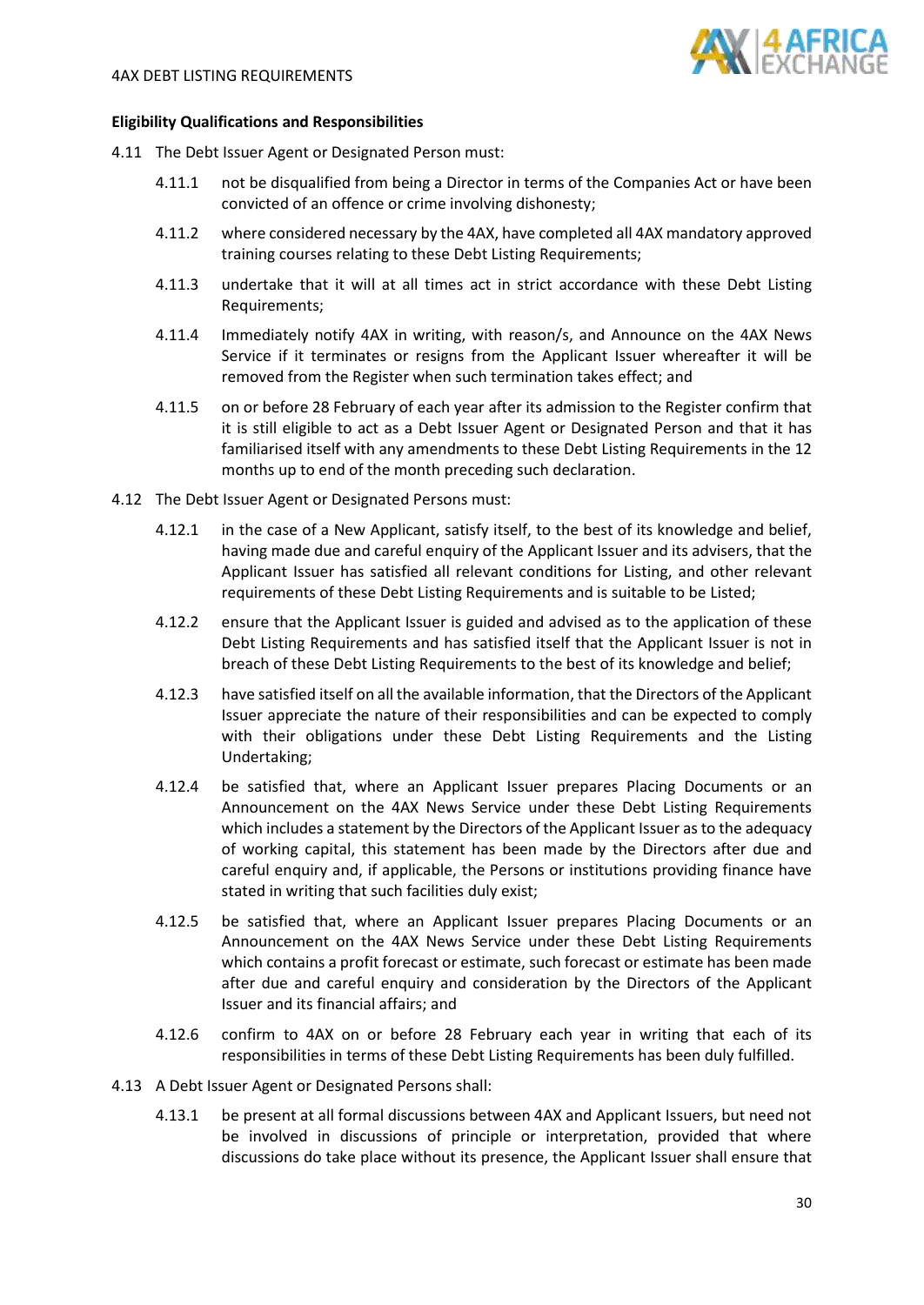

the Debt Issuer Agent or Designated Person is informed of these discussions Immediately;

- 4.13.2 conduct itself in a professional manner which shall include acting within the law, including, but not limited to, the FMA, Companies Act and these Debt Listing Requirements as well as any professional body governing their professional activities and where any of these conflicts the Debt Issuer Agent or Designated Persons must comply with the more onerous aspects of such provisions;
- 4.13.3 conduct itself in an honest manner, without fraud, deceit or commissioning any act which might reflect negatively on 4AX or on the professional reputation, integrity and competence of the Debt Issuer Agent or Designated Person;
- 4.13.4 other than any relationship allowed under Requirement [4.2,](#page-27-1) disclose fully to Applicant Issuers and 4AX any matter which may be reasonably be seen to impair its independence and / or objectivity; and
- 4.13.5 conducts itself fairly and professionally with Applicant Issuers which shall include acting with reasonable care and diligence and respecting confidential information.

# **Additional Responsibilities**

- 4.14 The Debt Issuer Agent or Designated Person is responsible for the following in relation to any application for Listing:
	- 4.14.1 communications and interactions with 4AX on all matters arising in connection with the application for Listing;
	- 4.14.2 preparing the formal application for Listing and lodging it and all the documents supporting the application including but not limited to the Placing Document; and
	- 4.14.3 seeking the approval of the Placing Documents.
- 4.15 The Debt Issuer Agent or Designated Person is responsible for the following in relation to each Listed Debt Security:
	- 4.15.1 notifying 4AX Immediately of any change in its appointment by the Applicant Issuer;
	- 4.15.2 publishing all Announcements on the 4AX News Service after:
		- 4.15.2.1 approval by the Board of the Applicant Issuer; and
		- 4.15.2.2 ensuring that such Announcements complies with these Debt Listing Requirements;
	- 4.15.3 notifying 4AX Immediately of non-compliance, contravention or any potential noncompliance or contravention of a breach or potential breach of these Debt Listing Requirements by the Applicant Issuer which it is aware of or reasonably expected to be aware of; and
	- 4.15.4 making applications to IRD for rulings on the interpretation and application of these Debt Listing Requirements.
- 4.16 A Debt Issuer Agent or Designated Person will be able, but not required, to state that it is a Debt Issuer Agent or Designated Person registered with 4AX.

#### **Non-Compliance with Responsibilities**

<span id="page-30-0"></span>4.17 If 4AX determines, after taking account of written representations, that a Debt Issuer Agent or Designated Person (who is not an employee of the Applicant Issuer) has not complied with or contravened any of its responsibilities under these Debt Listing Requirements, 4AX is entitled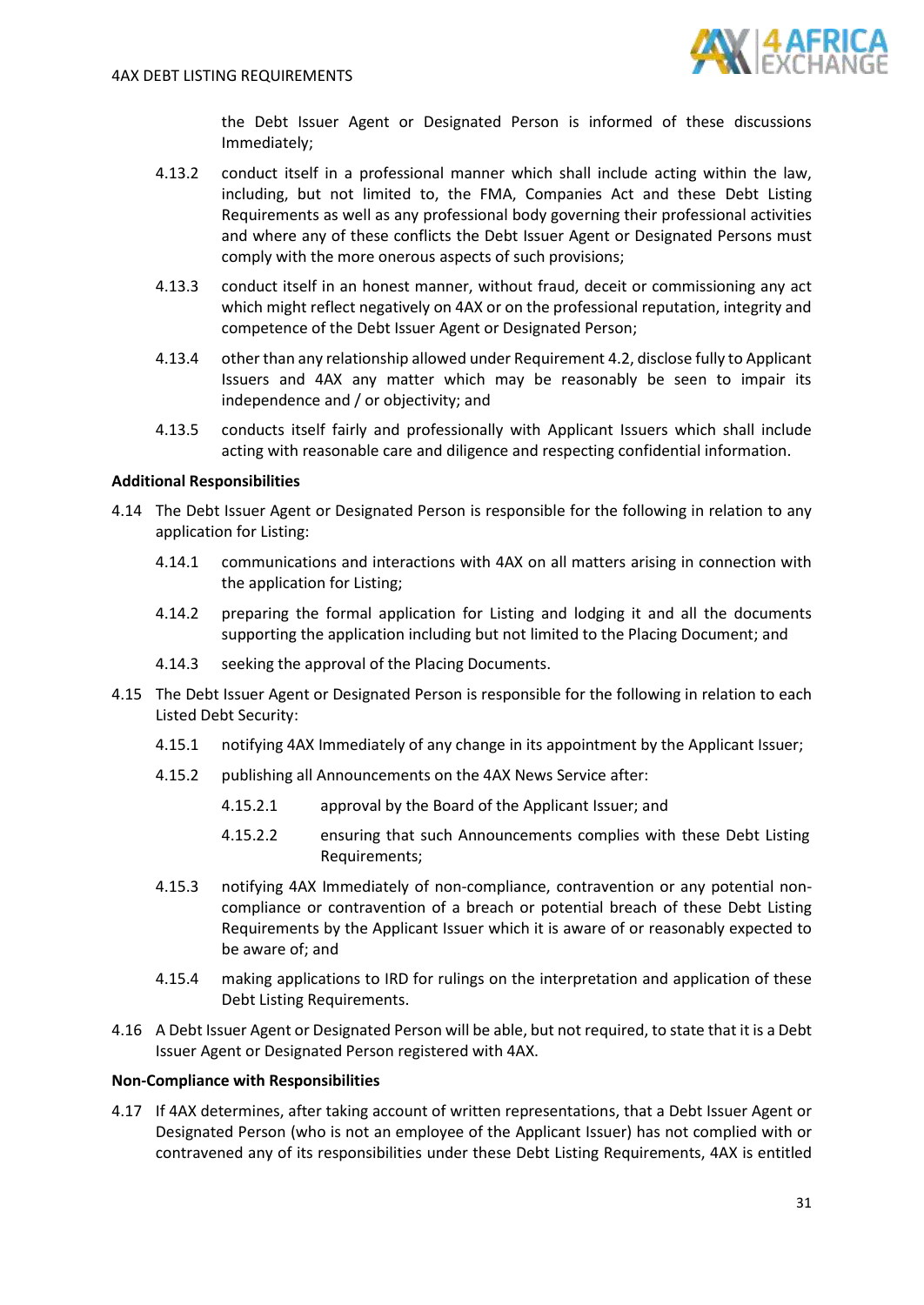

to take one or more of the following actions:

- (a) censure the Debt Issuer Agent or Designated Person;
- (b) remove the Debt Issuer Agent or Designated Person from the Register maintained by 4AX;
- (c) impose a penalty as prescribed in terms of section  $11(1)(g)$  of the FMA as the case may be which includes:
	- (i) a reprimand;
	- (ii) a fine not exceeding R7.5 million, to be adjusted by the Registrar annually to reflect the CPI, as published by Statistics South Africa;
	- (iii) disqualification, in the case of a natural person, from holding the office of Director or officer of a Listed company for any period of time;
	- (iv) suspension or termination of Listing; or
	- (v) any other penalty that is appropriate in the circumstances; and / or
- (d) publish details of the action that has been taken by 4AX and furnishing the reasons.
- 4.18 Where 4AX has decided to take any action in terms of Requiremen[t 4.17](#page-30-0) above, the Debt Issuer Agent or Designated Person shall be entitled to request the decision be taken on appeal with 4AX in writing within 48 hours of the decision and the Debt Issuer Agent or Designated Person must provide reasons for the appeal.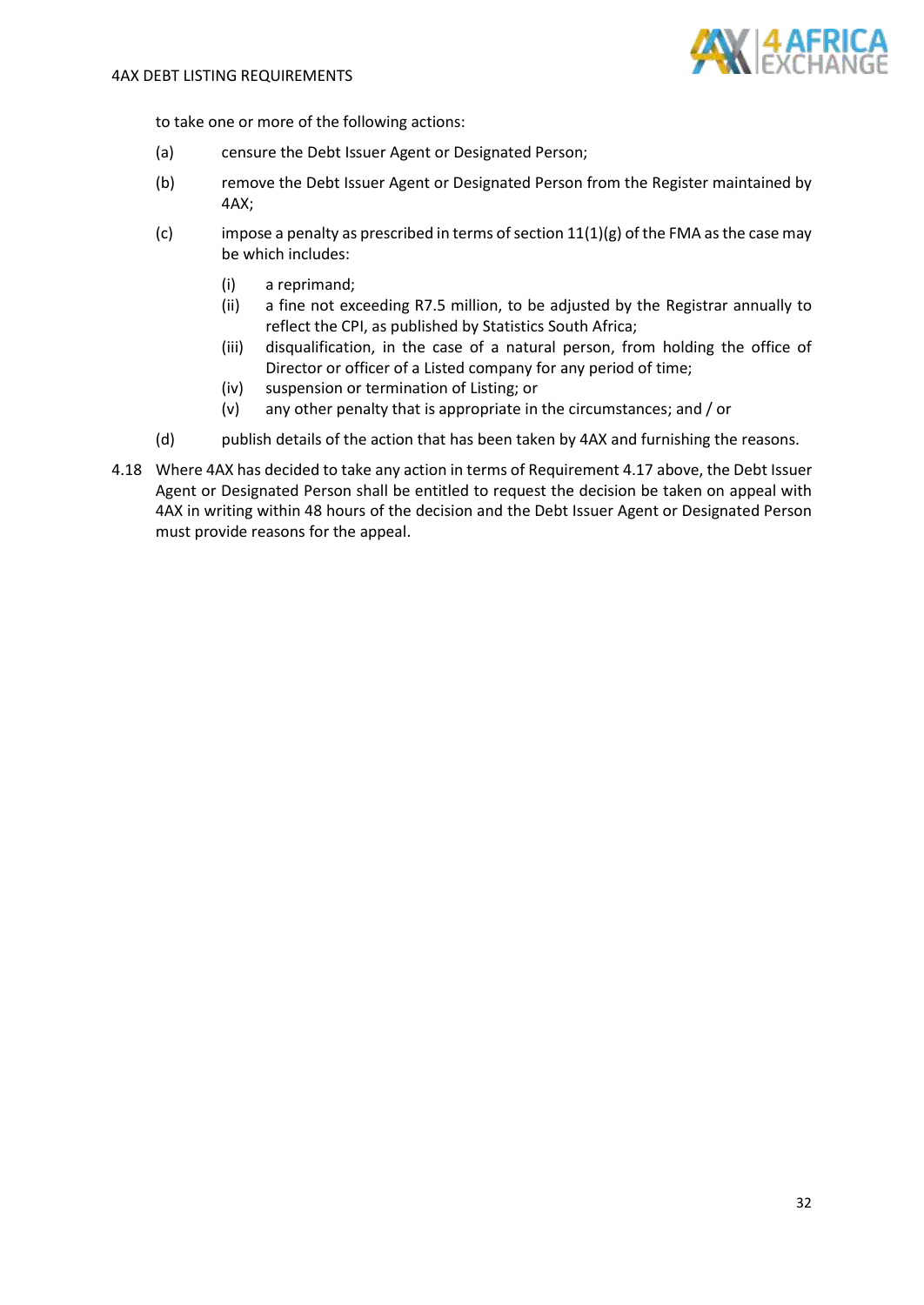

# <span id="page-32-0"></span>**CHAPTER 5: CONDITIONS FOR LISTING**

# **Introduction**

- 5.1 Registration of a Placing Document and / or Listings of Debt Securities are granted subject to compliance with these Debt Listings Requirements.
- 5.2 All applications for Listings of Debt Securities or registration of the Placing Document are to be submitted to 4AX through a Debt Issuer Agent or Designated Person.

#### **General Conditions**

- <span id="page-32-2"></span>5.3 In order for the Debt Securities or the registration of a Placing Document to be admitted to the List, 4AX must be of the opinion that:
	- 5.3.1 the Listing or registration is in the interests of the Investors; and
	- 5.3.2 the Listing of such Debt Securities promotes the Objectives of these Debt Listing Requirements including the General Principles set out in Chapter 2.
- 5.4 Where unusual features exist regarding a Listing and / or an Issuer, 4AX must be consulted by the Debt Issuer Agent or Designated Person to discuss such features at the earliest possible date and to discuss any rulings required from 4AX at that time.
- <span id="page-32-3"></span>5.5 Applicant Issuers are required to submit to 4AX, at the earliest practicable date, any matter or unusual feature pertaining to the Listing that is not specifically provided for in, or is otherwise in conflict with, these Debt Listing Requirements.
- 5.6 Secondary Registered Issuers seeking a listing on 4AX must submit a letter to IRD from the relevant Recognised Exchange confirming that (i) such Secondary Registered Issuer is in good standing with the Recognised Exchange and (ii) complies with the Recognised Exchange's listing requirements.

#### **Special Conditions**

- <span id="page-32-1"></span>5.7 4AX may make the admission of Debt Securities to Listing subject to any special condition which it considers appropriate, if it is of the view that it is:
	- 5.7.1 in the interests of protecting Investors; and / or
	- 5.7.2 to promote the Objectives of these Debt Listing Requirements and the General Principles, described in Chapter 2; and / or
	- 5.7.3 to promote the objects of the FMA,

and of which 4AX has explicitly informed the Applicant Issuer.

# **Status of Debt Securities**

- 5.8 Debt Securities for which a Listing is sought must be issued in conformity with the law of the Applicant Issuer's country of incorporation or establishment and in conformity with the Applicant Issuer's MOI and all authorisations needed for their creation and issue under such law. 4AX must be consulted for a ruling if it is not possible to comply with these Debt Listings Requirements as a result of a conflict between these Debt Listings Requirements and the relevant legislation in the Applicant Issuer's country of incorporation.
- 5.9 4AX may grant an application or at any time thereafter, in consultation with the FSCA, impose conditions in addition to those provided for in these Debt Listing Requirements on an Applicant Issuer if it is:
	- 5.9.1 necessary or desirable to facilitate the sustainability of the Listing pertaining to the Applicant Issuer; or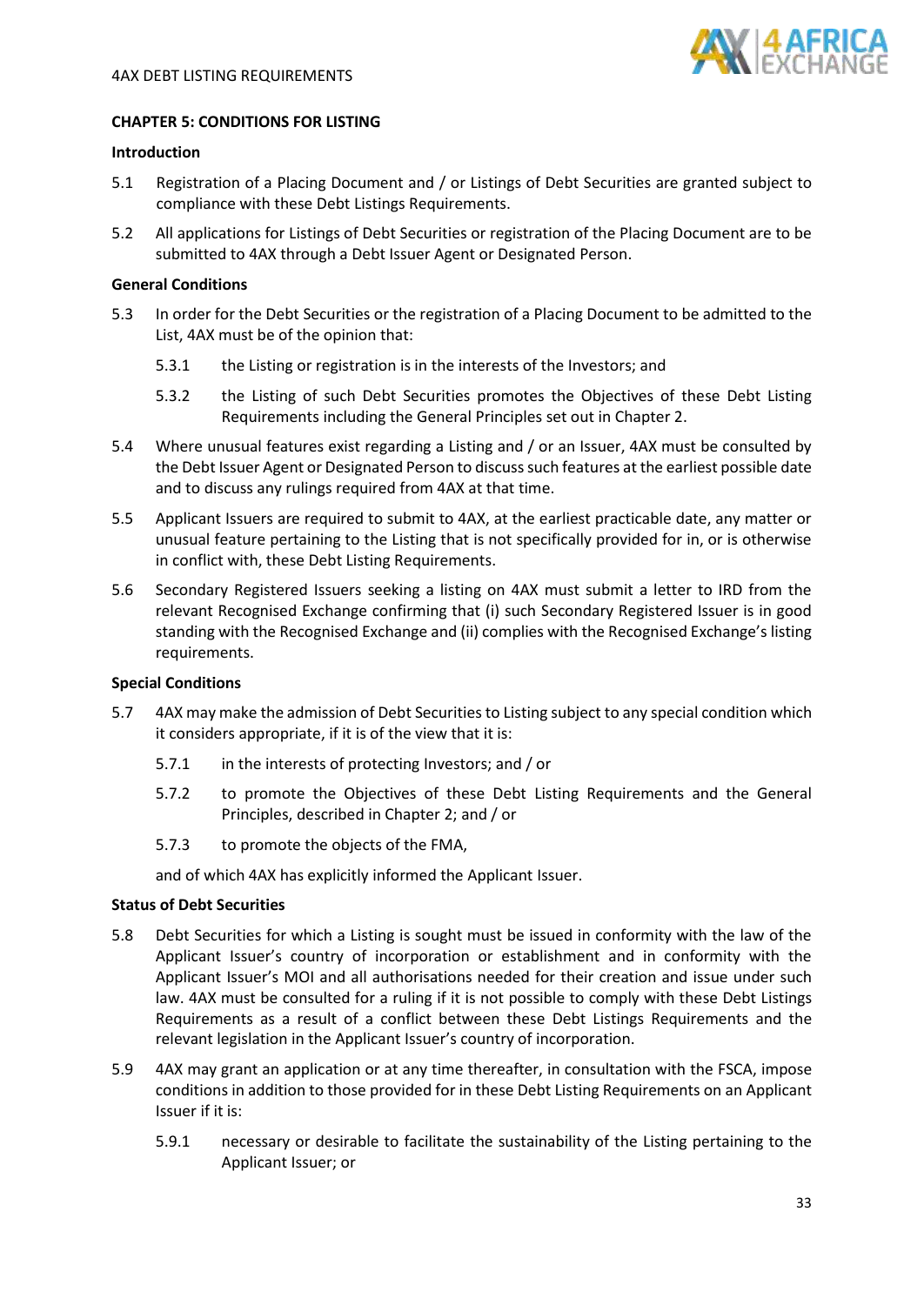

5.9.2 justifiable in furtherance of the South African government's objectives to encourage participation in financial markets.

# **Waiver**

5.10 Requirement [2.4](#page-16-2) applies *mutatis mutandis,* save that it may be applicable not only to New Applicants but any Applicant Issuer or registration of a Programme Memorandum.

# **Pre-requisites for Admission to List**

- 5.11 An Applicant Issuer seeking a Listing shall:
	- 5.11.1 subject to Requirement [5.12,](#page-33-0) issue the Placing Documents which complies with the content requirements for Placing Documents set out in these Debt Listing Requirements (see particularly Chapters 8 and 9);
	- 5.11.2 have a Website;
	- 5.11.3 enter into a contract with 4AX Registry who will act as Transfer Secretary;
	- 5.11.4 appoint a Debt Issuer Agent or Designated Person;
	- 5.11.5 comply with any applicable requirements of the Companies Act; and
	- 5.11.6 enter into a Listing Undertaking in the form set out in Schedule 4.
- <span id="page-33-0"></span>5.12 Where a Prospectus is issued pursuant to the Companies Act in connection with the issue of Debt Securities, 4AX may treat the Prospectus as constituting the Placing Documents if the Prospectus complies with the content requirements for Placing Documentsset out in these Debt Listing Requirements.

# **Conditions relating to New Applicants**

#### *Incorporation*

- 5.13 Applicant Issuers must be duly incorporated or otherwise validly established according to the relevant laws and regulations of its place of incorporation or establishment, and be operating in conformity with its MOI. Its MOI must not frustrate or prohibit compliance with the provisions of these Debt Listing Requirements. All New Applicants (save for Secondary Registered Issuers) must comply with the provisions of Schedule 5.
- 5.14 An Applicant Issuer seeking a Listing of Debt Securities must contractually undertake to 4AX, by completing Schedule 6, that from the date of admission to Listing of any of its Debt Securities, or from registration of the Placing Document, the Applicant Issuer will comply fully with all the Debt Listings Requirements of 4AX, irrespective of the jurisdiction in which the Applicant Issuer is incorporated or established.

#### *Reporting Accountant*

- 5.15 The Applicant Issuer shall appoint a Reporting Accountant who must be independent of the Applicant Issuer, and comply with guidelines on independence issued by its respective recognised professional bodies.
- 5.16 The Applicant Issuer must obtain a written undertaking, in the form of Schedule 9, from the Reporting Accountant that the Reporting Accountant will Immediately inform 4AX of any sanction issued by IRBA or similar recognised regulatory body against the Reporting Accountant.

#### *Accounts*

- <span id="page-33-1"></span>5.17 A New Applicant must provide audited accounts which:
	- 5.17.1 cover at least 3 years (or such applicable shorter period in respect of SPVs that have not been operational for 3 years) except as provided for in Requirement [5.19](#page-34-0) and the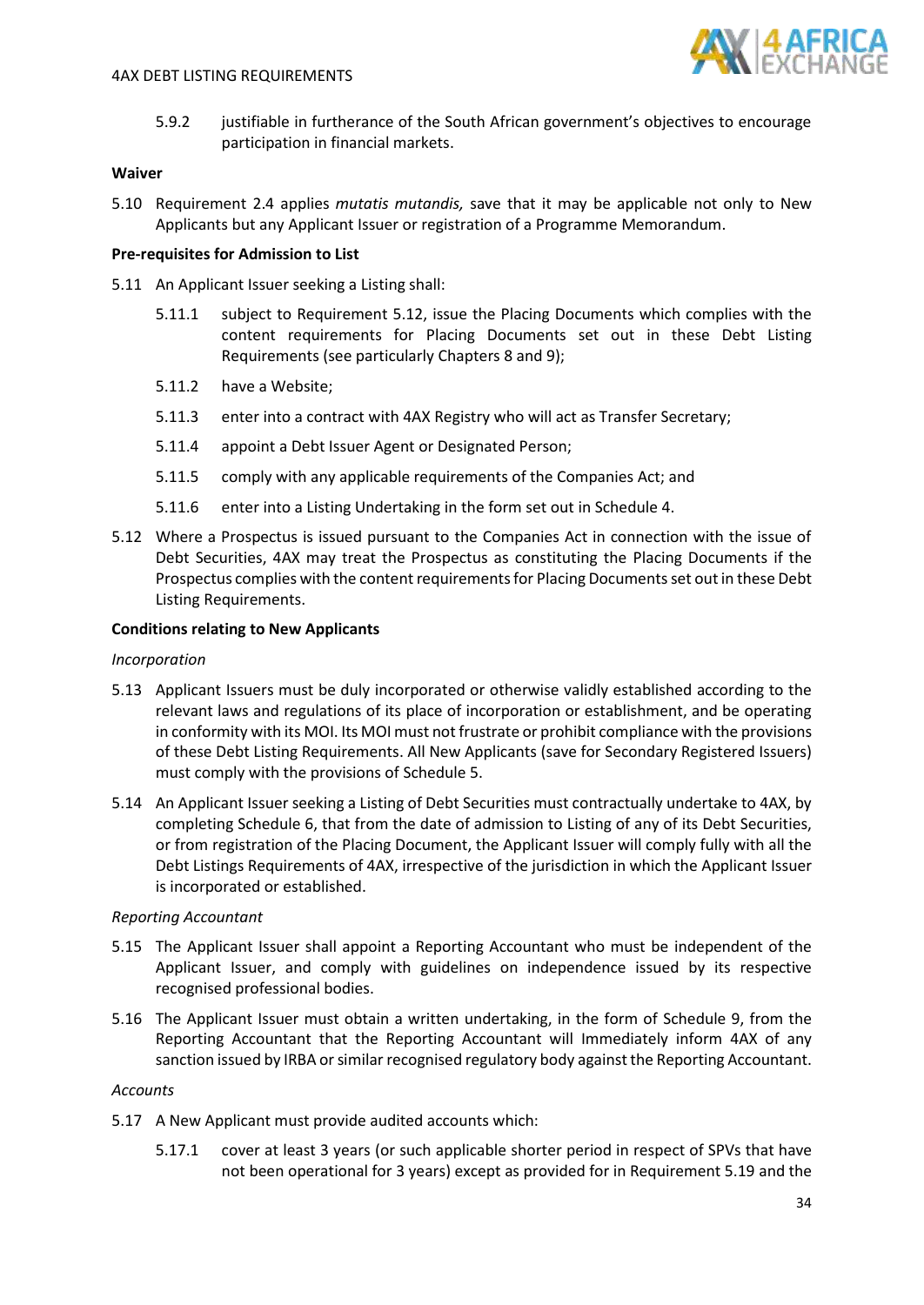

latest accounts must be in respect of a period ended not more than 9 months before the date of the Placing Documents. If more than 9 months have lapsed since the New Applicant's financial year-end, reviewed interim financial statements for the New Applicant must be submitted;

- 5.17.2 are consolidated accounts in respect of the Applicant Issuer and all its Subsidiaries;
- 5.17.3 have been prepared in accordance with the Applicant Issuer's national law and, in all Material respects, with IFRS (but save for Requiremen[t 11.56](#page-71-0) in respect of Secondary Registered Issuers) or any other accounting framework acceptable to the 4AX as determined in consultation with the Registrar). Government, municipalities, parastatals and utilities that are subject to enabling legislation, may require adherence to other standards and this fact should be disclosed;
- 5.17.4 have been independently audited in accordance with International Standards on Auditing. Government, municipalities, parastatals and utilities that are audited by the Auditor General, are not required to comply with this Requirement; and
- 5.17.5 have been reported on by the Reporting Accountant, of which the most recent financial year must not contain a qualification or disclaimer of opinion.
- 5.18 With reference to Requirement [8.11.16](#page-54-0) accounts relating to a period shorter than 3 years may be accepted if 4AX is satisfied that:
	- 5.18.1 Investors have the necessary information available to enable them to make an informed judgement concerning the New Applicant and the Debt Securities for which Listing is sought (e.g. in the case of a newly formed "project" Company concerned with the construction of a major infrastructure project or an SPV). In this regard 4AX may impose additional information requirements, for example, a formal business plan, containing at least the information required by 4AX, signed off by a Reporting Accountant; or
	- 5.18.2 where the application for Listing is in respect of guaranteed Debt Securities, the guarantor has published audited accounts pertaining to the last 3 consecutive years.

#### *Nature and duration of business activities*

<span id="page-34-0"></span>5.19 A New Applicant which is a Company must be carrying on as its main activity, either by itself or through one or more of its Subsidiaries, an independent business which is revenue earning and must have done so for at least the period covered by the accounts required by Requirement [5.17.1,](#page-33-1) unless the New Applicant is either an SPV due to the nature of such Entity or it satisfies the conditions of Requirements [11.51](#page-71-1) t[o 11.58](#page-71-2) (Secondary Registered Issuers).

#### **Conditions relating to Debt Securities**

#### *Validity*

- 5.20 To be Listed, Debt Securities must:
	- 5.20.1 conform to the law of the Applicant Issuer's place of incorporation;
	- 5.20.2 rank *Parri Passu* to all Debt Securities of the same class;
	- 5.20.3 be duly authorised, created and issued according to the requirements of the Applicant Issuer's MOI;
	- 5.20.4 be uncertificated; and
	- 5.20.5 have any other required and necessary statutory or other consents, as the case may be.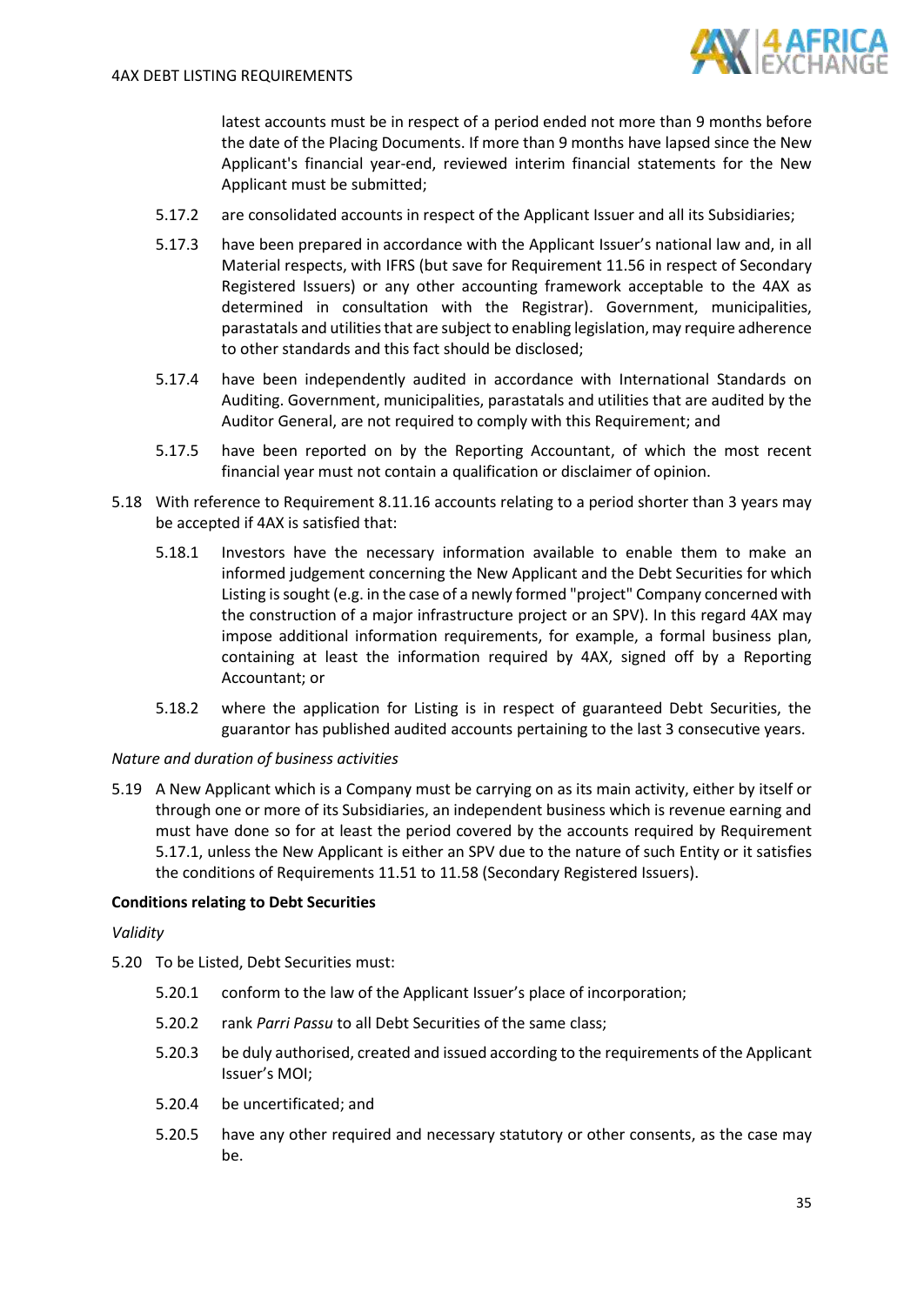

#### **Transferability of Debt Securities**

- 5.21 To be Listed, the Debt Securities must be freely transferable unless 4AX and 4AX Registry approve of a restriction on the transferability and such restriction:
	- 5.21.1 applies equally to all Debt Securities of that class issued or proposed to be issued;
	- 5.21.2 is objectively determinable without ambiguity and uncertainty without requiring recourse to the Applicant Issuer and the Applicant Issuer has indemnified and undertaken to hold 4AX and / or 4AX Registry harmless from any interpretation or application of such transferability restriction made in good faith and in a bona fide manner and without negligence;
	- 5.21.3 is legally permissible in terms of the Applicant Issuer's MOI and the laws and regulations of South Africa and in the case of Secondary Registered Issuers in accordance with the laws and regulations of the place of incorporation or establishment of the Secondary Registered Issuer;
	- 5.21.4 is unconditional, or where subject to any condition, such condition is objectively determinable without ambiguity and uncertainty without requiring recourse to the Applicant Issuer and the Applicant Issuer has indemnified and undertaken to hold 4AX and 4AX Registry harmless from any interpretation or application of such condition made in a bone fide manner and without negligence;
	- 5.21.5 does not limit the Holders of Debt Securities in such a way as to make a Listing inappropriate because there will not be an adequate market demand for the Debt Securities in the market; and
	- 5.21.6 cannot be amended, removed, varied or waived without 4AX's approval.
- 5.22 In exceptional circumstances 4AX may permit an Applicant Issuer to decline to approve the transfer of Debt Securities provided that this does not disturb the market in those Debt Securities.
- 5.23 4AX shall promptly inform the FSCA of the transferability restrictions approved by 4AX in respect of any Debt Securities.

#### **Fully paid up Debt Security**

5.24 Notwithstanding the provisions of section 40(5) of the Companies Act, Debt Securities must be fully paid up for before being admitted to the List, unless otherwise required by statute or at the discretion of 4AX (taking into account the objects of the FMA), be freely transferable. Zerocoupon Debt Securities are not considered partly paid Debt Securities in terms of this Requirement.

#### **Whole class to be Listed**

- 5.25 Where an application for Listing is made in respect of any series and / or tranche of Debt Security:
	- 5.25.1 if none of the Debt Securities of that series and / or tranche are already Listed, the application must relate to all Debt Securities of that class issued or proposed to be issued; or
	- 5.25.2 if some of the Debt Securities of that series and / or tranche are already Listed, the application must relate to all further Debt Securities of that class issued or proposed to be issued.
- 5.26 An application for Listing shall be made for all further issues of Debt Securities of a series and / or tranche already Listed prior to the issue of the Debt Securities.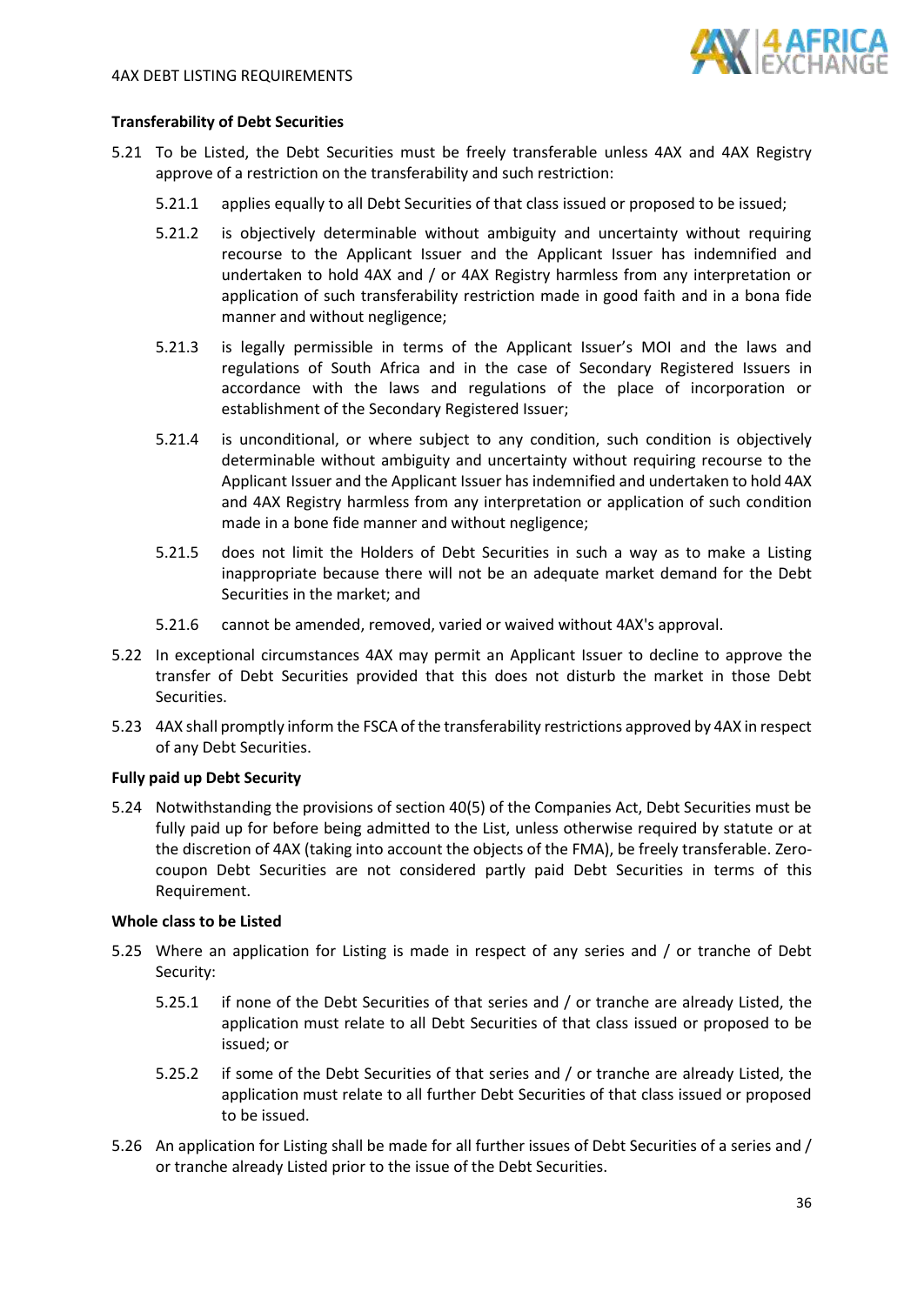

# **Guarantors**

5.27 In the event that a guarantor is applicable, the guarantee must be open for inspection in terms of Requirement [6.9.11](#page-41-0) and the nature and details of the guarantee and guarantor must be disclosed in the Placing Document and / or Pricing Supplement.

# **Pre-issued trading**

- 5.28 An Debt Issuer Agent or Designated Person, may only execute transactions in pre-issued Debt Securities after such approval has been granted by 4AX.
- 5.29 4AX may permit pre-issued trading in Debt Securities subject to the following conditions:
	- (a) the Debt Issuer Agent or Designated Person to the Listing must apply, at the time of informal comment submission of the Placing Document or the Pricing Supplement, and receive approval for pre-issued trading from 4AX;
	- (b) 4AX must have approved the Listing of Debt Securities;
	- (c) the Listing of Debt Securities for which pre-issued trading is requested, must be an initial offering and must be of such size that, in the opinion of 4AX, it is appropriate to permit pre-issued trading;
	- (d) pre-issued trading will commence and end on such dates as specified by 4AX and contained in a market notice indicating that the pre-issued trading must end on the Listing date of the Debt Securities;
	- (e) if the Listing in respect of which pre-issued trading has been approved becomes effective, all transactions effected during the period of the pre-issued trading will settle on settlement day of official trading on the same terms as all other transactions in Listed Debt Securities, but will not be covered by the Client Protection Fund; and
	- (f) if the Listing is still ineffective on the first settlement date of official trading, every transaction effected under this Requirement will be void *ab initio* and neither a member of 4AX nor any Investors will have recourse against 4AX or the member, as the case may be, in respect of such transactions.

### **Exchange control approval**

- 5.30 Where approval for a Listing of Debt Securities is required from SARB, 4AX will not grant the Listing of the Debt Securities until such written approval is obtained.
- 5.31 The following should be considered in terms of exchange control:
	- (a) information on any Exchange Control Regulation that may be relevant to an Investor and / or the proposed Listing transaction;
	- (b) approval from SARB is required when the Applicant Issuer is incorporated or domiciled in a foreign country, including the Common Monetary Area (other than South Africa); and
	- (c) where the Applicant Issuer issues Listed Debt Securities that will pay higher than the interest rate to be paid / discounted in terms of exchange control policy, and where there will be foreign participation cross-border funding, the Applicant Issuer is required to obtain a prior approval / directive from SARB in respect of the issue. Exchange control policy currently allows interest to be paid up to the prime overdraft rate (predominant rate) plus 3% per annum or as amended from time to time.

# **Price stabilisation**

5.32 Price stabilisation will be permitted by 4AX in accordance with the provisions of the FMA. Price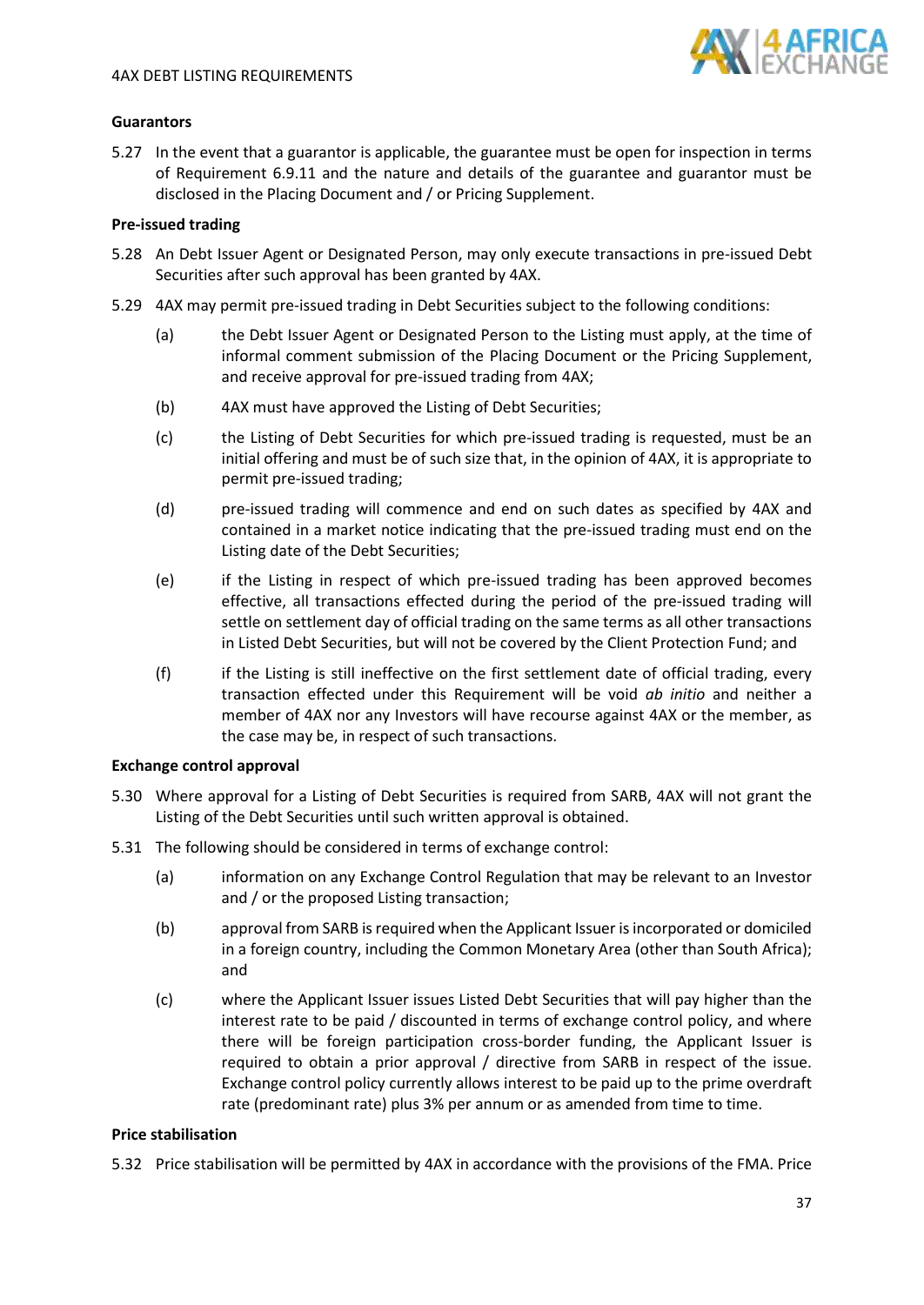

stabilisation may be affected through an over-allotment, with or without a Greenshoe. Overallotment is a pre-cursor to a price stabilisation mechanism aimed at supporting and maintaining the price of newly Listed Debt Securities or Debt Securities which are the subject of a substantial offer for a limited period after the Listing. The main purpose is to establish an orderly market for Securities in the immediate secondary market after an offer.

5.33 There is no obligation on the Applicant Issuer to stabilise the price, but if the Applicant Issuer intends to do price stabilisation, the Applicant Issuer's Debt Issuer Agent or Designated Person must contact 4AX for a ruling.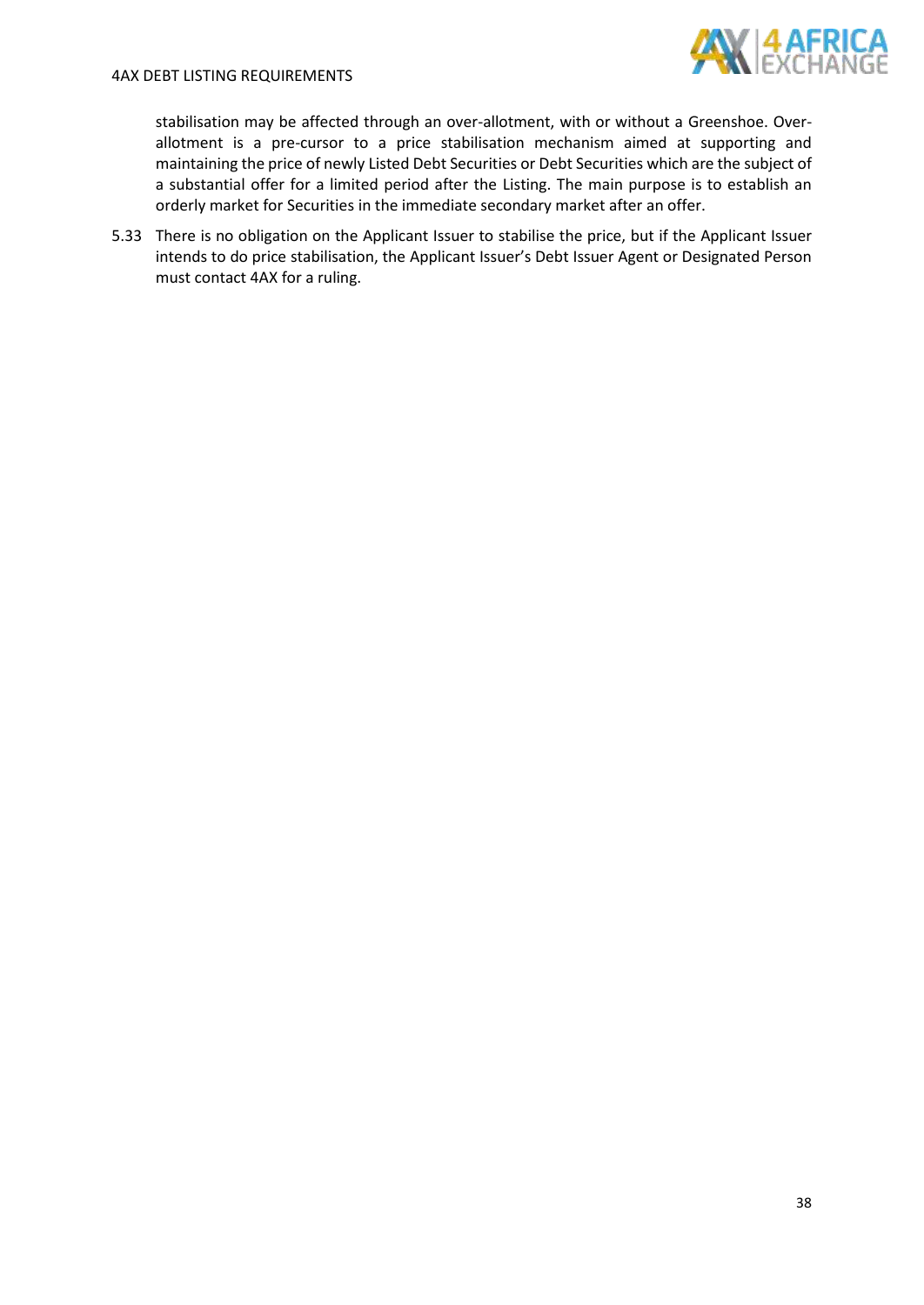

## **CHAPTER 6: LISTING PROCESS**

- 6.1 The Placing Document shall contain sufficient information to provide full disclosure of the Applicant Issuer's operations, financial resources and requirements and the risks associated with the Applicant Issuer's business and market place for the purposes of a comprehensive analysis of the Applicant Issuer's ability to service and redeem the Debt Securities. It shall also contain all relevant information with respect to the particular nature of the Applicant Issuer's Debt Securities for which application is being made. It shall also contain details of any other Material Debt Securities of the Applicant Issuer, whether Listed or not, including but not limited to details of seniority, security, covenants, warranties, pledges or all other forms of security. The Placing Document shall contain that minimum disclosure which an Investor would reasonably require in order to be in a position to make an informed assessment of the nature and state of the Applicant Issuer's business and most particularly its ability to effect agreed scheduled interest payments on Debt Securities and the repayment of the principal amount.
- 6.2 The Placing Document and other documentation required for the Listing of Debt Securities in terms of the Debt Listings Requirements must be submitted to 4AX.
- 6.3 Approval for Listing of Debt Securities is subject to the submission to 4AX of all the documents required in terms of these Debt Listings Requirements and such documents as may be requested by 4AX prior to formal approval of the Listing.
- 6.4 No Placing Document is to be made available to the investing community unless 4AX has granted formal written approval. However, circulation of a draft or preliminary Placing Document to Potential Investors, which is clearly marked as such and which states that it has not been approved by 4AX is permitted with the prior written consent of 4AX.
- 6.5 No Placing Document shall bear the words "final" unless such Placing Document has been formally approved by 4AX. A Placing Document must be signed as provided for in these Debt Listings Requirements and a signed copy submitted to 4AX before it is issued to the public.
- 6.6 All Debt Securities to be Listed on 4AX shall be cleared and settled through a CSDP(s) and a CSD or any other system approved by 4AX to perform electronic settlement of funds and dematerialised scrip from time to time. All Applicant Issuers are required to be admitted by a CSD and comply with the central securities depository rules.
- 6.7 To the extent that the performance of an instrument relates to the performance of an Index and / or the calculation thereof, the Index Calculator for Debt Securities must be recognised as such by 4AX and the Index must be approved by 4AX in terms of Schedule 10.
- 6.8 The Placing Document for any Listing must describe the terms and conditions of the issue, including but not limited to provisions with respect to the description of the Debt Securities being offered, interest payments, conversions and redemption dates.
- 6.9 The following is a summary of the requirements for disclosure that must be contained in the Placing Document and / or Pricing Supplement:
	- 6.9.1 details of the Applicant Issuer:
		- (a) the Applicant Issuer's full name, registration number, date and place of incorporation, street and postal addresses and contact details. If the Applicant Issuer changed its name within the last year, the old name must be printed in bold type under the existing name on the cover and first page;
		- (b) a general description of the business carried or to be carried on by the Applicant Issuer and its Subsidiaries (if any), and where the Applicant Issuer or its Subsidiaries will carry on two or more businesses that are Material having regard to the profit and losses, assets employed, or to be employed, or any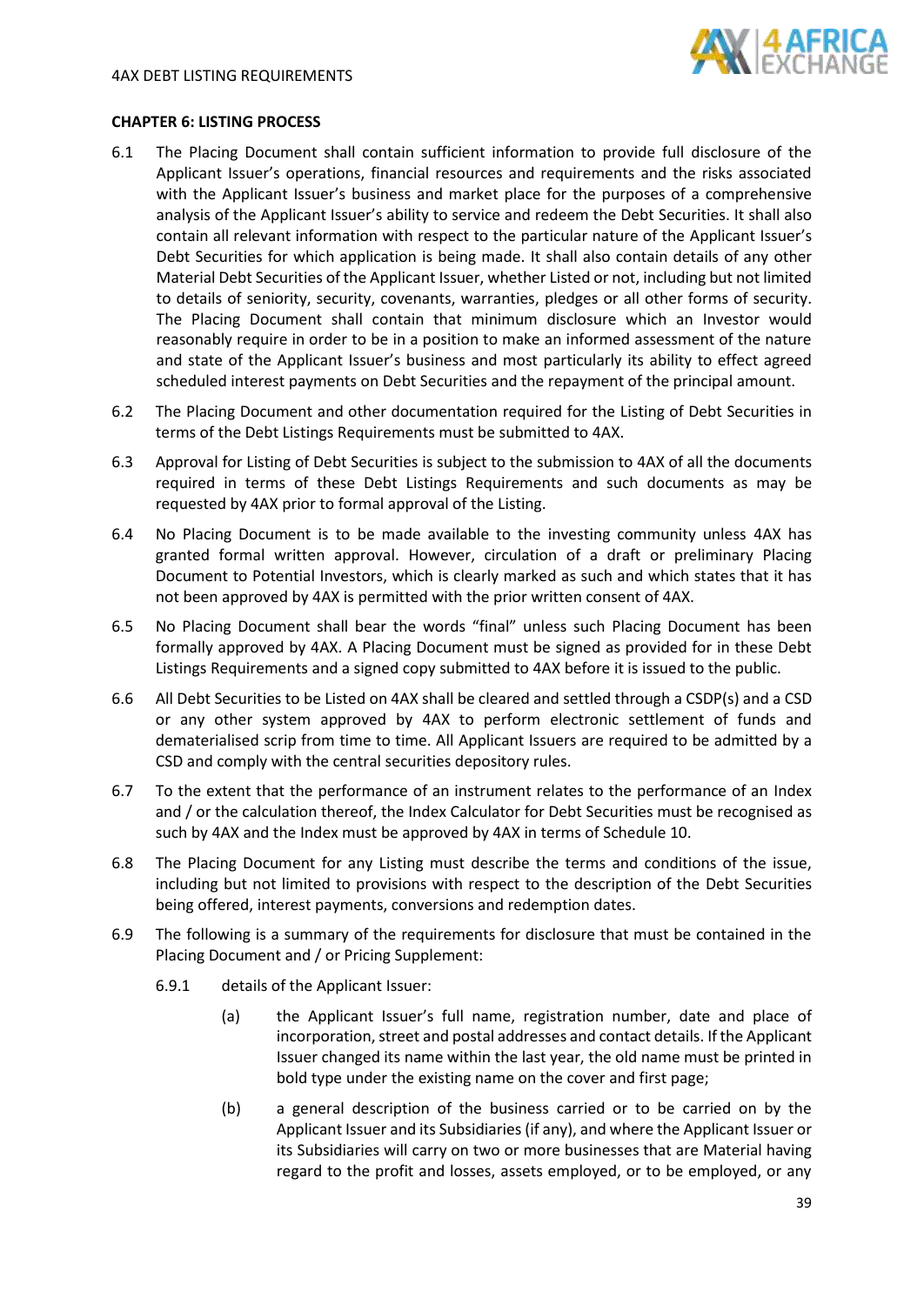

other factor information as to the relative importance of each such business;

- (c) the full names, age and qualifications of the Applicant Issuer's Board;
- (d) the full names of the Applicant Issuer's company secretary (if a Company), and the address of its offices and of the registered office (if a Company). In relation to an Applicant Issuer that is not a Company, full disclosure must be made in relation to the person with corresponding powers and duties;
- (e) the full name, street and postal address of the attorneys, advisers, Auditors, Reporting Accountant, Dealers, Arrangers, Managers, Calculation Agent, Paying Agent, Transfer Secretary, trustees, and representatives, Debt Issuer Agent or Designated Person and other advisers or consultants;
- (f) a description of the Material risk factors of the issue of Debt Securities to such risk factors must be provided (e.g. Securitisation, derivative type issues). The risk factors must not only include matters concerning the business and financial condition of the Applicant Issuer, but also such matters (when applicable) like the absence of an operating history, the absence of profitable operations and future projections;
- (g) details of the legislation under which the New Applicant is incorporated and the legal form which it has adopted under the legislation;
- (h) a statement as to the adherence to the King Code (except for SPVs provided that alternate governance structures are in place), or if not fully compliant, the areas of non-compliance together with the reasons thereto. A Secondary Registered Issuer is required to state which corporate governance codes they comply with (if any); and
- (i) information on any legal or arbitration proceedings, pending or threatened, which have or will have a Material effect on the New Applicant's financial position, or an appropriate negative statement;
- 6.9.2 terms and conditions to be included in the Placing Document:
	- (a) a description of the types of Debt Securities that can be issued under the Placing Document;
	- (b) a detailed description of the interest calculation and payment methods applicable to all Debt Securities under (a) above. The Placing Document must also include a statement that the interest amount will be communicated to 4AX and Announced on the 4AX News Service at least 3 Business Days prior to the relevant payment date;
	- (c) a detailed description of the repayment and redemption provisions;
	- (d) details of covenants including inter alia negative pledge, financial covenants and other covenants;
	- (e) details of all possible rankings of the Debt Securities that can be issued under the Placing Documents;
	- (f) a description of the events of default including any remedy periods;
	- (g) a provision for modification to the Placing Document, Pricing Supplement, terms and conditions of the Debt Securities, the guarantee, security or credit enhancement agreement (as applicable); and
	- (h) a statement of the law under which the Debt Securities are governed;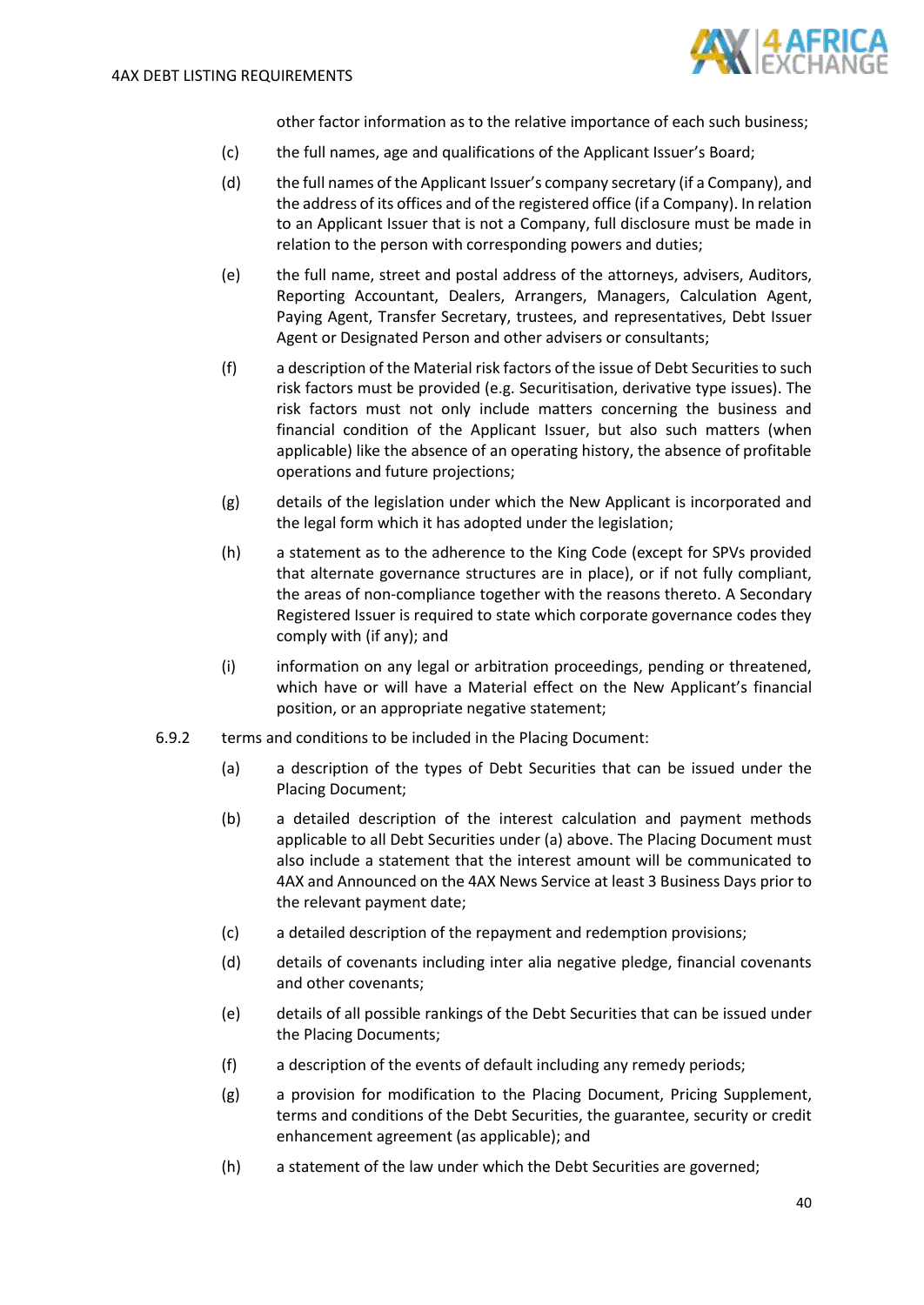

- 6.9.3 where the Debt Security to be issued is guaranteed, secured or subject to credit enhancement, the Placing Document must include:
	- (a) a description of the effective date, salient terms and conditions of the guarantee, security and / or credit enhancement agreement, as the case may be;
	- (b) the full name, registration number, registered address and general business of the entity providing the guarantee, security and / or credit enhancement;
	- (c) full names of the entities Directors or the person with corresponding powers and duties where the entity is not a company;
	- (d) the financial position of the entity providing the guarantee, security and / or credit enhancement and its ability to meet its commitments under the guarantee;
	- (e) information on any legal or arbitration proceedings, pending or threatened, which have or will have a Material effect on the New Applicant's financial position, or an appropriate negative statement;
	- (f) whether the guarantee, security or credit enhancement is conditional or unconditional and whether revocable or irrevocable;
	- (g) confirmation that the duly executed Board resolution of the guarantor or appropriate legal authority authorising the provision of the guarantee, security document and / or credit enhancement will be available for inspection at the Registered Office of the Applicant Issuer;
	- (h) the effective date of the Security Structure, guarantee, security agreement and / or credit enhancement and mechanism;
	- (i) where a copy of the guarantee, security or credit enhancement agreement can be obtained;
	- (j) the trigger events and the conditions under which payments are made;
	- (k) a requirement for at least 66.67% of Holders of Debt Securitiesto approve any changes to the guarantee (excluding an amendment concomitant to an increase in the authorised amount) security or credit enhancement;
	- (l) the full names, registered addresses of trustees or of other representatives for the Holders of Debt Securities, their responsibilities and the terms or conditions under which the trustee or representative may be replaced; and
	- (m) a statement that the trust deed or the agreement entered into between the Applicant Issuer and the representative of the Holders of Debt Securities will be available to the public on the Website;
- <span id="page-40-0"></span>6.9.4 a statement regarding whether the Applicant Issuer is required to gross up income payments where there is a withholding tax on the income from the Debt Securities (in the country of origin and South Africa in the case of Listing Debt Securities on 4AX), or a negative statement as well as details of any taxation imposed or levied on the Applicant Issuer as a result of the issue of the Debt Securities as required by law, or a negative statement;
- 6.9.5 information on any Exchange Control Regulations to be considered that may be relevant to an Investor and if applicable, a statement that exchange control approval has been granted to the Applicant Issuer and a negative statement if exchange control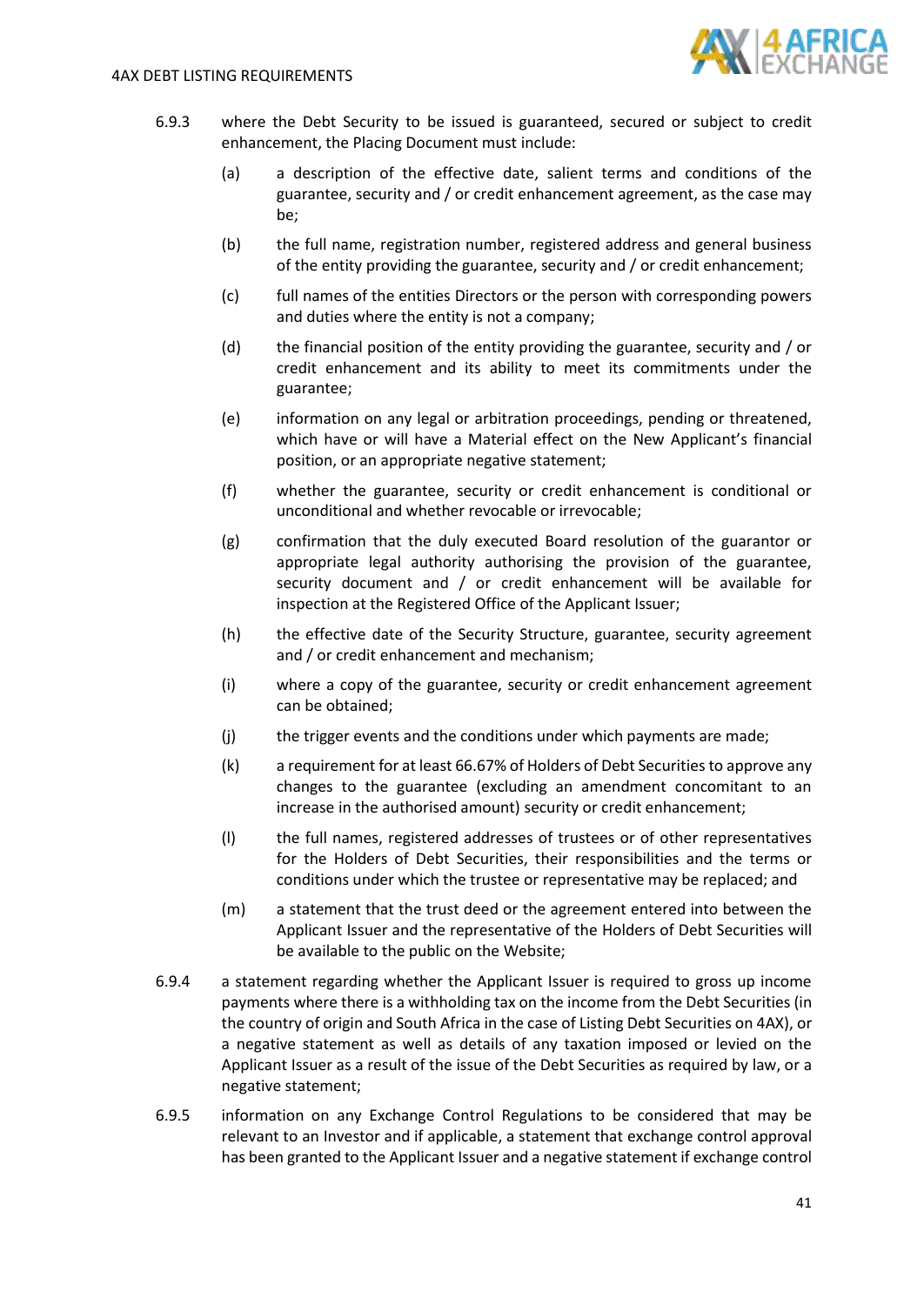

approval is not required;

- <span id="page-41-2"></span>6.9.6 the Financial Information in these Requirements shall either be included in the Placing Document or incorporated by reference. If the guarantor has no operating assets, then this Requirement will not apply;
- 6.9.7 a statement detailing any Material change in the financial or trading position of the Applicant Issuer and its Subsidiaries that has occurred since the end of the last financial period for which either audited annual financial statements or unaudited interim reports have been published and if this disclosure was reviewed and reported on by the Applicant Issuer's Auditors, or an appropriate negative statement;
- 6.9.8 the Reporting Accountant's Report to be included in the Placing Document or incorporated by reference;
- 6.9.9 the document must make provision for at least 66.67% of Holders of a specific class of Debt Securities or all Debt Securities approving changes to the terms and conditions of the Debt Securities as well as the fact that notification of Holders of Debt Securities meetings will be published on the 4AX News Service;
- <span id="page-41-1"></span>6.9.10 the Applicant Issuer must accept full responsibility for the accuracy of the information contained in this Placing Document. The Placing Document must include:
	- (a) the following statement: "The Applicant Issuer certifies that to the best of their knowledge and belief there are no facts that have been omitted which would make any statement false or misleading and that all reasonable enquiries to ascertain such facts have been made as well as that the Placing Document contains all information required by law and the Debt Listings Requirements. The Applicant Issuer hereby accepts full responsibility for the accuracy of the information contained in the Placing Document, Pricing Supplements, the annual financial statements, and / or the Annual Report, and any amendments or supplements to the aforementioned documents, except as otherwise stated therein"; and
	- (b) a limitation of liability provision must be provided in the Placing Document, that 4AX and 4AX Registry take no responsibility for the contents of the Placing Document, Pricing Supplements, and the Annual Report (as amended or restated from time to time) or the amendments to the Annual Report, makes no representation as to the accuracy or completeness of any of the foregoing documents and expressly disclaims any liability for any loss arising from or in reliance upon the whole or any part of Placing Document, Pricing Supplements, or the Annual Report (as amended or restated from time to time) or the amendments to the Annual Report. The Applicant Issuer shall accept full responsibility for the accuracy of the information contained in the Placing Document, Pricing Supplements, and the Annual Report or the amendments to the Annual Report, and any amendments or supplements to the aforementioned documents and expressly disclaims any liability for any loss arising from or in reliance upon the whole or any part of the aforementioned documents and 4AX will not be liable for any claim, loss, cost and / or expense of whatsoever nature;
- <span id="page-41-0"></span>6.9.11 a statement that the following documentation shall be available for inspection at the registered office of the Applicant Issuer for as long as the Placing Document remains registered with 4AX:
	- (a) the current Placing Document;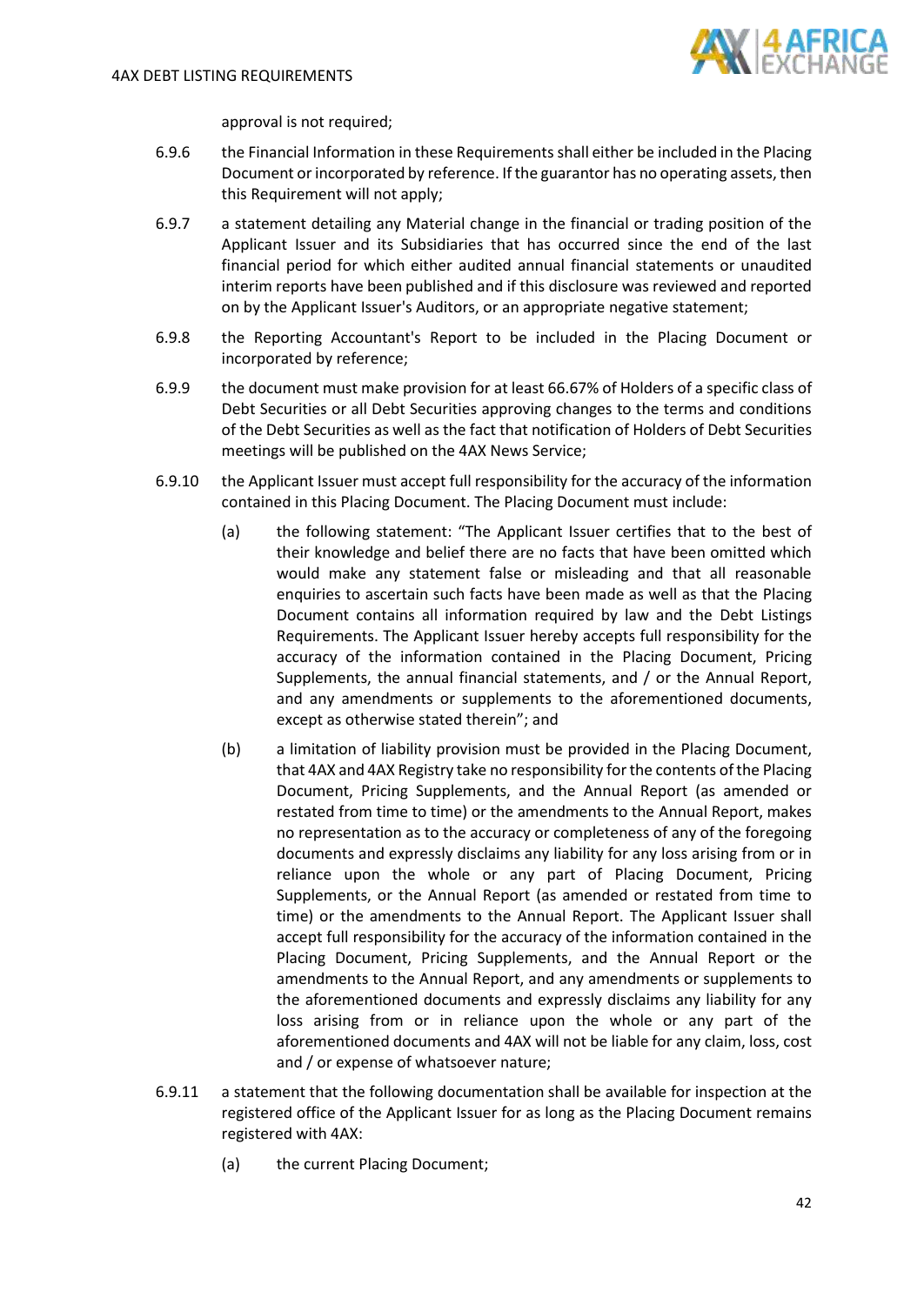

- (b) any supplementary documents published since the current Placing Document was published;
- (c) any Pricing Supplements;
- (d) any document incorporated into the Placing Document by reference;
- (e) the annual and interim financial statements of the Applicant Issuer;
- (f) the annual and interim financial statements of the guarantor, if applicable;
- (g) the constitutional documents of the Applicant Issuer; and
- (h) the guarantee, security and / or credit enhancement agreement, if applicable;
- 6.9.12 the documentation referred to in Requirement [6.9.11](#page-41-0) must also be made available in electronic form on the 4AX Website must be made available on the Applicant Issuer's Website;
- 6.9.13 the Placing Document must be available to the public via placement of the document on the 4AX Website and the Website at least 5 Business Days before the Listing date of the first Debt Security. If the Applicant Issuer has a Listing on 4AX or any Recognised Exchange, the Placing Document must be available on the 4AX Website and the Website at least 3 Business Days before the Listing of the first Debt Security;
- 6.9.14 the Placing Document shall:
	- (a) in the case where the Applicant Issuer is a Company, be signed by 2 Directors of such Company, or if such Company has only one Director, by that Director and by a duly authorised signatory of such Applicant Issuer;
	- (b) in the case where the Applicant Issuer is not subject to the CP Regulations or Securitisation Regulations, be signed by duly authorised senior officials of such Applicant Issuer;
	- (c) in the case where the Applicant Issuer is subject to the CP Regulations or Securitisation Regulations, be signed in accordance with the applicable regulation;
	- (d) the signatories shall be deemed to have authorised the publication of the Placing Document; and
	- (e) every signature to a Placing Document shall be dated, and the latest of such dates shall be deemed to be the date of the Placing Document;
- <span id="page-42-0"></span>6.9.15 the Offering Circular or Pricing Supplement relating to a specific issue of a Debt Security under a registered Programme Memorandum (or in the case of a Secondary Registered Issuer, the 4AX Supplement) must provide an Investor with enough information including the full terms and conditions of that Debt Security for an Investor to fully understand the product and must include, as a minimum if applicable, the following:
	- (a) instrument code;
	- (b) Issue Date;
	- (c) issue price;
	- (d) nominal value;
	- (e) ISIN;
	- (f) the type of Debt Security to be issued (e.g. fixed rate note, floating rate note, zero coupon note etc.);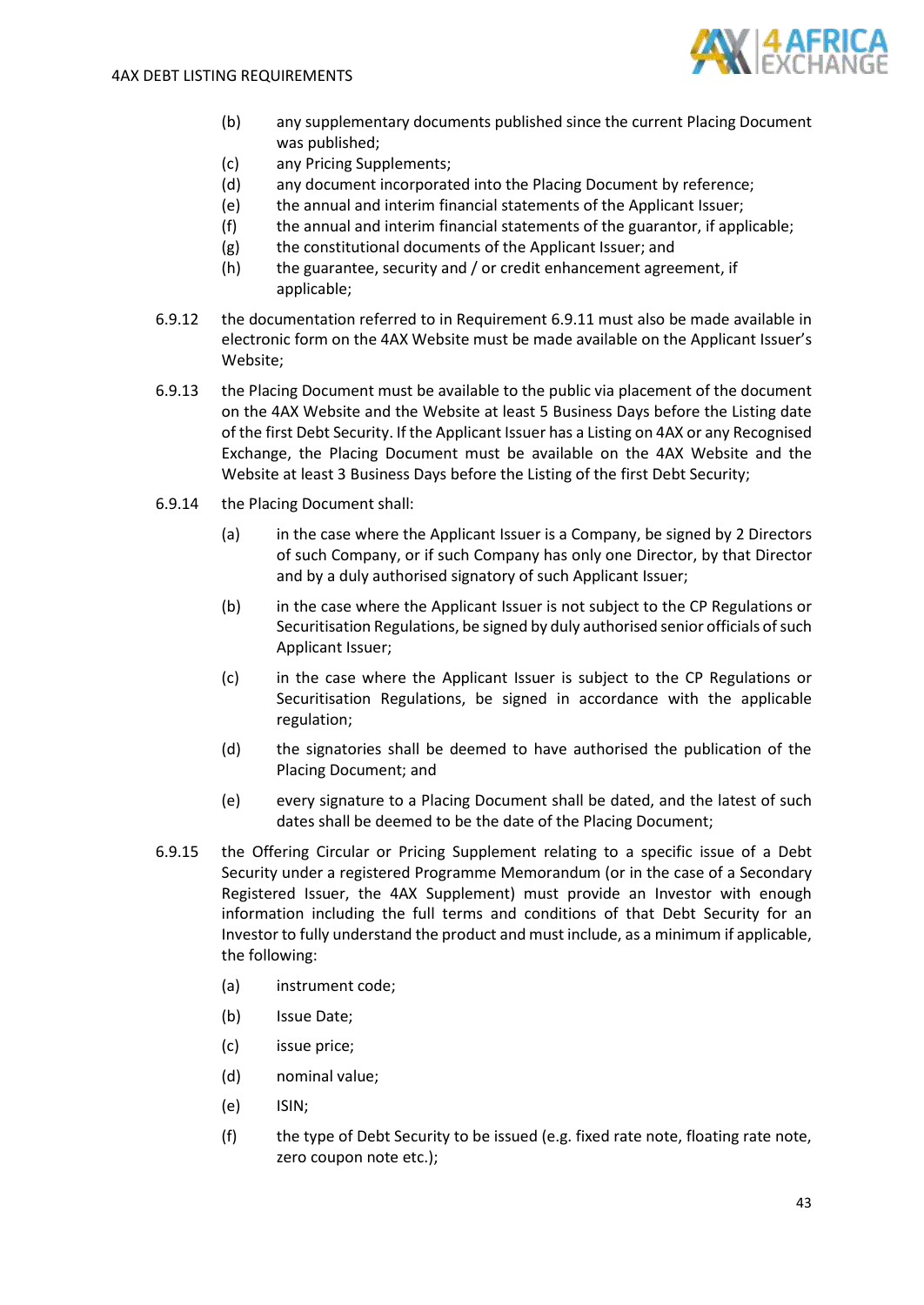

- (g) the date from which interest accrues;
- (h) day and method for interest calculation methodology;
- (i) if several interest rates are provided for, an indication of the conditions that will trigger the changes in the interest rates;
- (j) interest payment dates;
- (k) Coupon rate (limited to three decimals);
- (l) base CPI for linked instruments;
- (m) Last Day to Register;
- (n) books closed period;
- (o) redemption / maturity date and the legal maturity date if different to the maturity date;
- (p) a description of the underlying asset including the identity of the reference entity in the case of a credit linked note;
- (q) value of total notes in issue;
- (r) date of the Placing Document;
- (s) Business Day Convention;
- (t) final amount payable on maturity if different from nominal value;
- (u) whether the instrument is linked to another Listed instrument and the name, code and ISIN of that instrument;
- (v) credit rating for Applicant Issuer, guarantor, Placing Document or debt instrument, if applicable;
- (w) the arrangement for the amortisation of Debt Securities, if applicable, including any repayment procedures and schedules;
- (x) names and addresses of Paying Agents or Calculation Agents and settlement agents;
- (y) events of default;
- (z) capital raising process to be followed;
- (aa) date the credit rating was issued and the date it is up for review;
- (bb) responsibility statement by the Applicant Issuer complying with Requirement [6.9.10;](#page-41-1)
- (cc) any additional terms not disclosed in the Placing Document;
- (dd) In the case of credit-linked notes:
	- i. the name of the reference entity;
	- ii. the name of the issuing entity of the reference obligation, if applicable;
	- iii. the characteristics and ISIN of the reference obligation, if applicable; and
	- iv. if the issuing entity of the reference obligation (or if there is no reference obligation, the reference entity):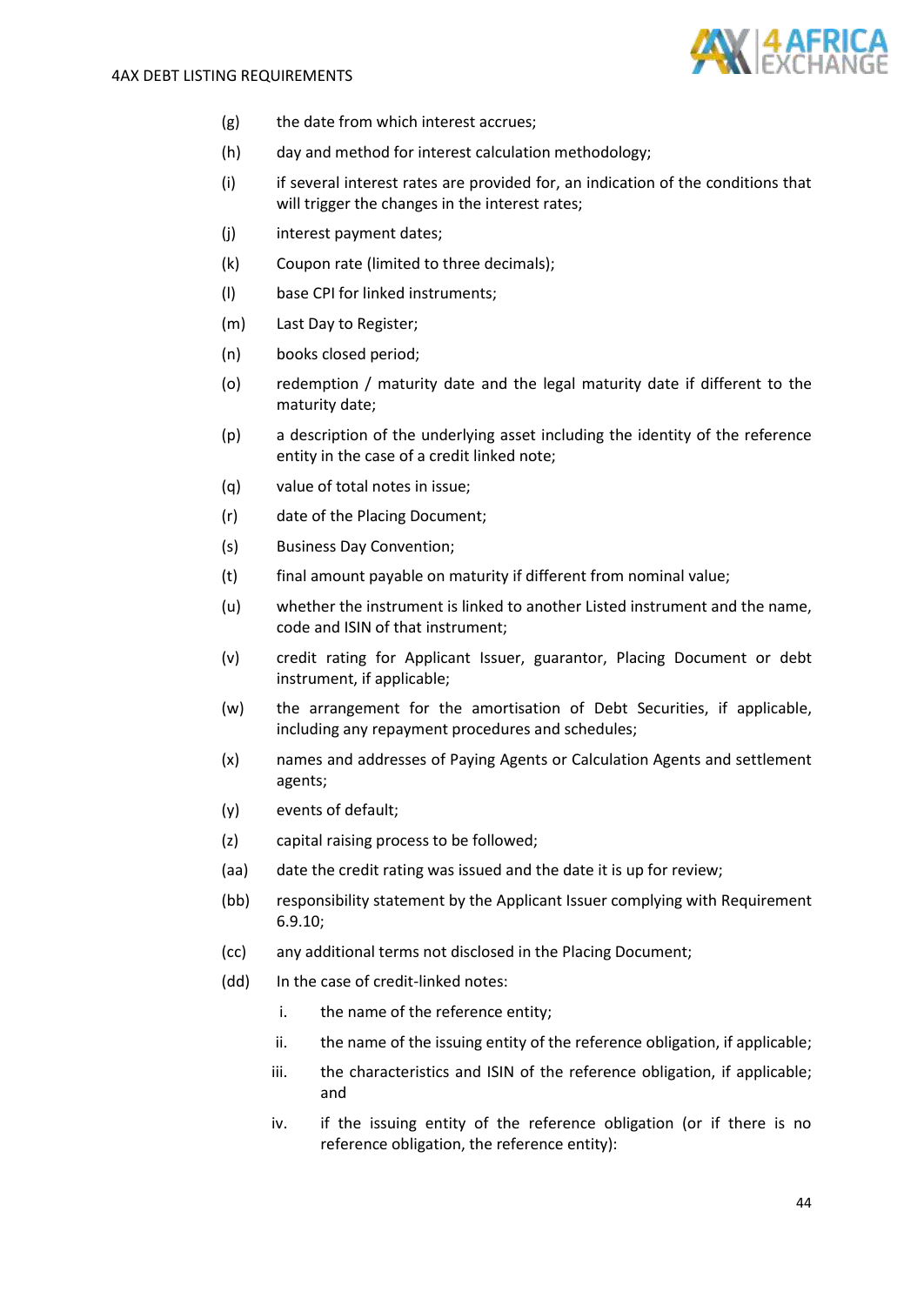

- (1) is Listed on 4AX, no additional information needs to be provided;
- (2) is not Listed on 4AX but is guaranteed, a statement that the financial information of the guarantor will be available on the guarantor's website and the website address must be included; or
- (3) does not fall within (1) or (2) above, a statement that the financial information of the issuing entity of the reference obligation (or if there is no reference obligation, the reference entity) will be available on the issuing entity's or reference entity's website and the website address must be included;
- (ee) in the case of Asset-Backed Debt Securities:
	- i. supplementary information on the underlying assets as required by Chapter 7. Applicant Issuers must ensure that the Website addresses where the financial information of the issuing entities of the underlying assets, as referred to in Requiremen[t 7.8.2](#page-48-0)[\(k\),](#page-49-0) are included in the Pricing Supplement, Offering Circular or the report produced by Issuers for its Investors; and
	- ii. the Pricing Supplement, Offering Circular or report produced by Issuers for its Investors must indicate if the proceeds of the Debt Security issue will be used to acquire underlying assets and if so, the date on which the assets will be transferred to the Issuer;
- (ff) any other relevant information including but not limited to exchange control approvals, confirmations or Material change statements;
- <span id="page-44-0"></span>6.9.16 the Applicant Issuer must include a statement in the Pricing Supplement relating to a specific issue of Debt Securities issued under a registered Placing Document (or in the case of a Secondary Registered Issuer, under the 4AX Supplement) that the authorised amount has not been exceeded;
- <span id="page-44-1"></span>6.9.17 the Pricing Supplement shall be signed by a duly authorised signatory, including their name(s) and capacity, of the Applicant Issuer who are deemed to have authorised the publication of the Pricing Supplement;
- 6.9.18 if the Pricing Supplement contains Material amendments to the original Placing Document, such changes must be Announced on the 4AX News Service 2 Business Days before the Issue Date of the Debt Securities;
- 6.9.19 where Asset-Backed Debt Securities are issued under a Placing Document, (or in the case of a Secondary Registered Issuer under the 4AX Supplement) the relevant Pricing Supplements must comprise supplementary information on the underlying assets as required by Chapter 7; and
- <span id="page-44-2"></span>6.9.20 an Applicant Issuer or guarantor of the Applicant Issuer's Debt Securities is not required to use the services of a rating agency. Should the Applicant Issuer or guarantor of the Applicant Issuer's Debt Securities elect to utilise the services of a credit rating agency and formally accepts the rating given to the Applicant Issuer or guarantor of the Applicant Issuer's Debt Securities, such rating must be included in the Placing Document or the Pricing Supplement.
- 6.10 Government issuing Debt Securities must comply with Chapter 14 and Secondary Registered Issuers are covered under the Express Listing Process provided for under Requirements [6.11](#page-45-0)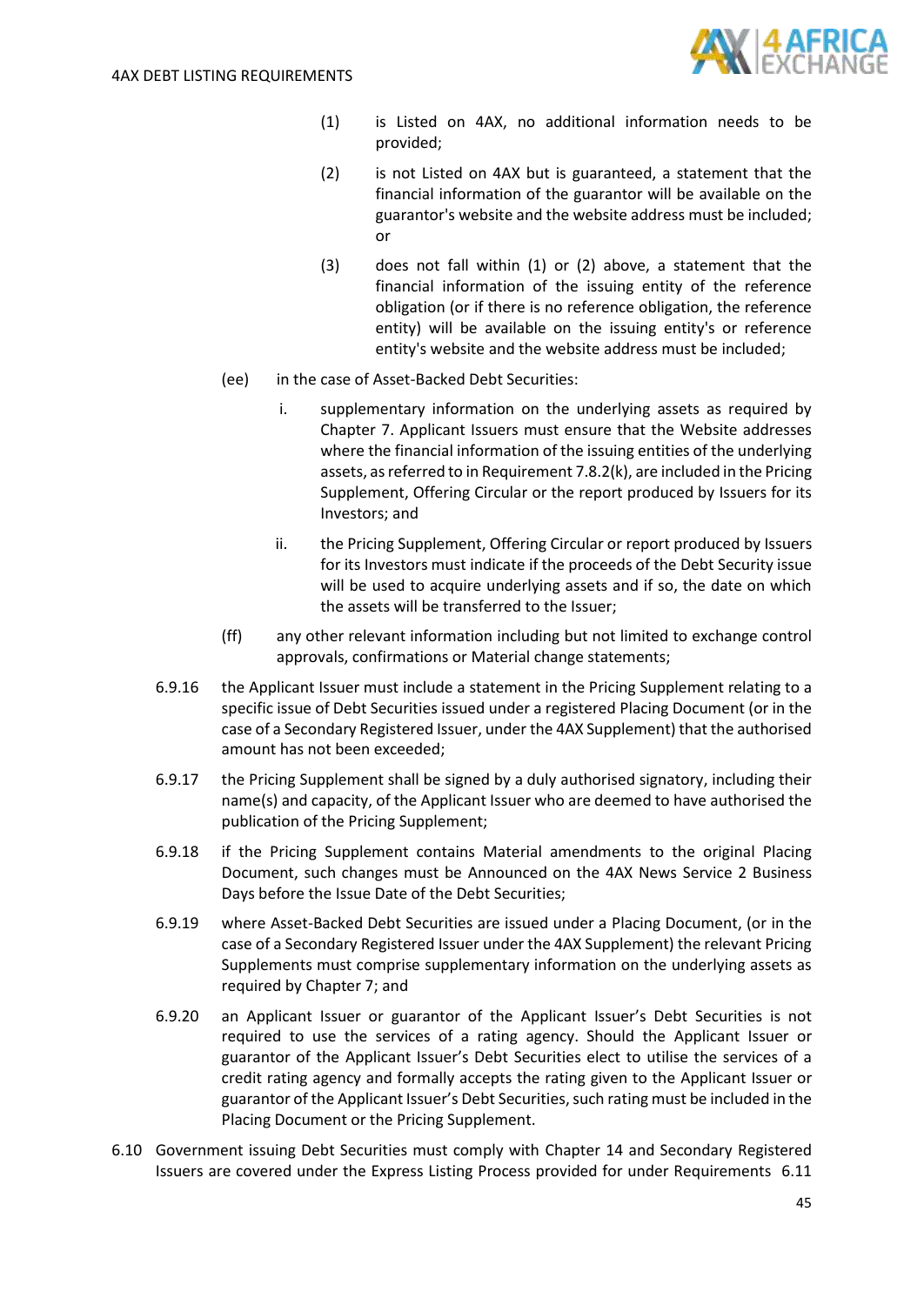

<span id="page-45-0"></span>an[d 6.12.](#page-45-1)

## **Express Listing Process**

6.11 Secondary Registered Issuers utilising the Express Listing Process must appoint a Debt Issuer Agent or Designated Person, in accordance with Chapter 3, prior to the first submission of its Placing Document.

## **Secondary Registered Issuers**

- <span id="page-45-1"></span>6.12 To register a Placing Document, Secondary Registered Issuers must comply with the following:
	- 6.12.1 the Secondary Registered Issuer must provide the following documents:
		- (a) a signed copy of the Placing Document;
		- (b) a copy of the certificate of incorporation or related documents;
		- (c) a copy of the resolution of the Board or governing authority of the Secondary Registered Issuer authorising the establishment and registration of the Placing Document;
		- (d) a copy of the Secondary Registered Issuer's constitutive documents;
		- (e) a signed copy of any applicable guarantee, security or credit enhancement agreement;
		- (f) a duly executed resolution of the appropriate legal authority authorising the provision of the guarantee, security and / or credit enhancement;
		- (g) confirmation from the CSD that the Secondary Registered Issuer has been authorised as a participant in terms of the CSD rules;
		- (h) any trust deed relating to a debenture trustee or bond trustee;
		- (i) a copy of the relevant approvals required for the proposed transaction, including but not limited, approvals from SARB;
		- (j) a letter from the Debt Issuer Agent or Designated Person complying with Chapter 4;
		- (k) the Reporting Accountant's Report;
		- (l) audited financial statements of the Secondary Registered Issuer and / or guarantor (if the guarantor has operating assets) in respect of the previous 3 years; and
		- (m) a letter from the legal advisors of the Secondary Registered Issuer that all agreements have been signed; and are legal, valid, binding and enforceable.
		- 6.12.2 any application for amendments to the Placing Document, Pricing Supplement, terms and conditions of the Debt Securities, guarantee, security agreement and / or credit enhancement agreement must be made through a Debt Issuer Agent or Designated Person in accordance with these Requirements.
		- 6.12.3 The 4AX Supplement must contain:
			- (a) a statement regarding withholding tax;
			- (b) a Material change statement;
			- (c) a responsibility statement;
			- (d) a limitation of liability statement;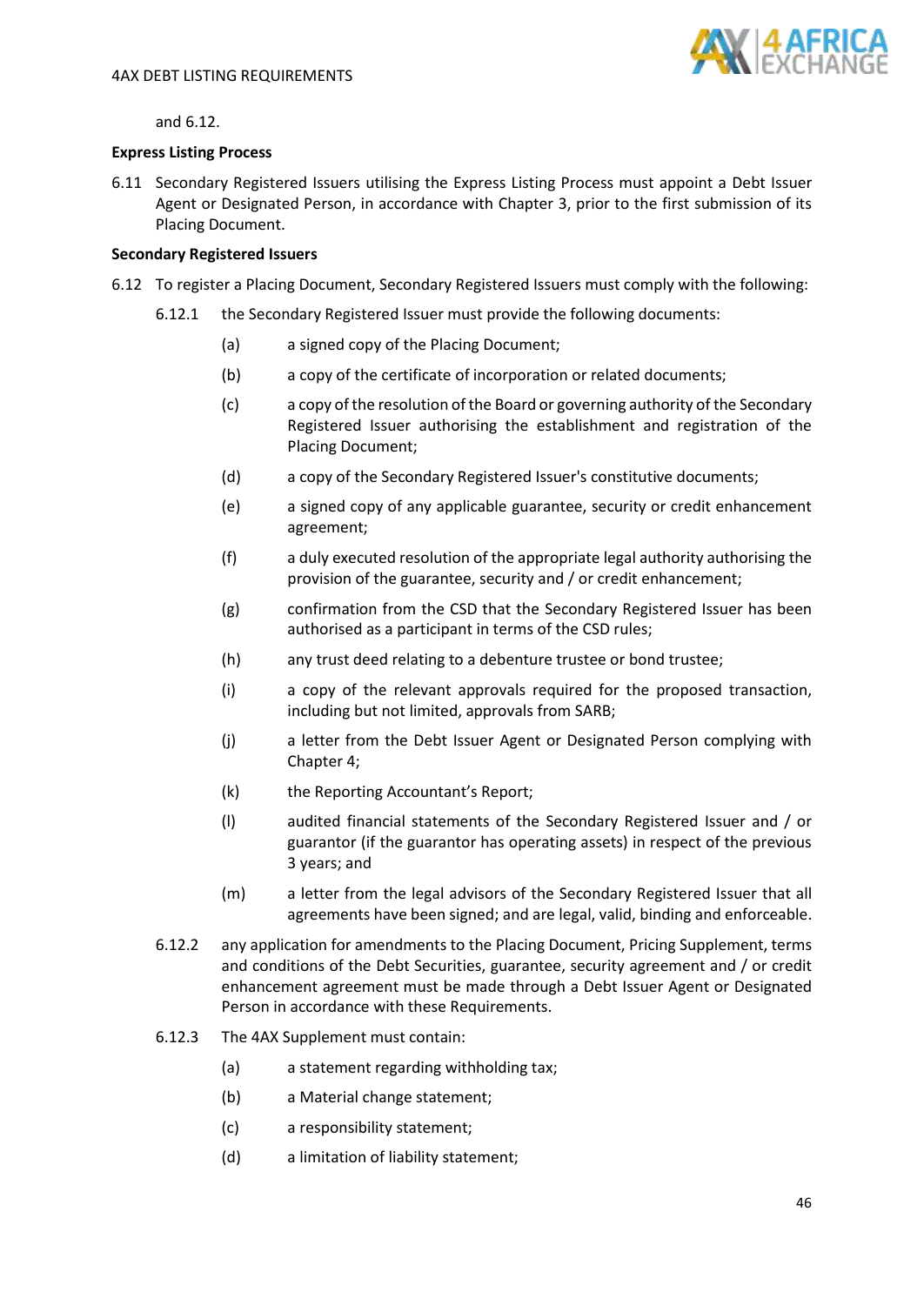

- (e) a statement that the Placing Document, Pricing Supplements (or equivalent thereof) and the financial statements (including the Annual Report, if produced) of the Secondary Registered Issuer will be available on the Secondary Registered Issuer's Website for the duration that the Secondary Registered Issuer has Debt Securities Listed on 4AX;
- (f) if the Debt Securities are guaranteed, a statement that the guarantor's financial statements will be available at the Secondary Registered Issuer's registered office; and
- (g) if there is a pro-forma Pricing Supplement (or the equivalent thereof) included in the Prospectus, the necessary amendments thereto as an annexure or incorporated by reference, the Prospectus.
- <span id="page-46-0"></span>6.12.4 4AX will accept the Financial Information of the Secondary Registered Issuer, if it is prepared in accordance with IFRS or such other accounting frameworks acceptable to 4AX as determined in consultation with the Registrar.
- 6.12.5 The signed Placing Document must be available on the Secondary Registered Issuer's and 4AX Website at least 2 Business Days before the Issue Date of the first Debt Security.
- 6.12.6 Prior to the Listing of a Debt Security, a Secondary Registered Issuer must submit to 4AX, via its Debt Issuer Agent or Designated Person, its applicable Pricing Supplement (or equivalent thereof) for approval of the applicable Pricing Supplement which must comply with Requirements [6.9.4,](#page-40-0) [6.9.10,](#page-41-1) [6.9.15,](#page-42-0) [6.9.16,](#page-44-0) [6.9.17](#page-44-1) and [6.9.20.](#page-44-2)
- 6.12.7 The Secondary Registered Issuer can only List Debt Securities denominated in South African Rands or such other currency as the 4AX may determine.
- 6.12.8 The signed Pricing Supplement must be available for inspection at the Secondary Registered Issuer's registered office, its Website and on the 4AX Website at least 1 Business Day before the Issue Date of the Debt Security.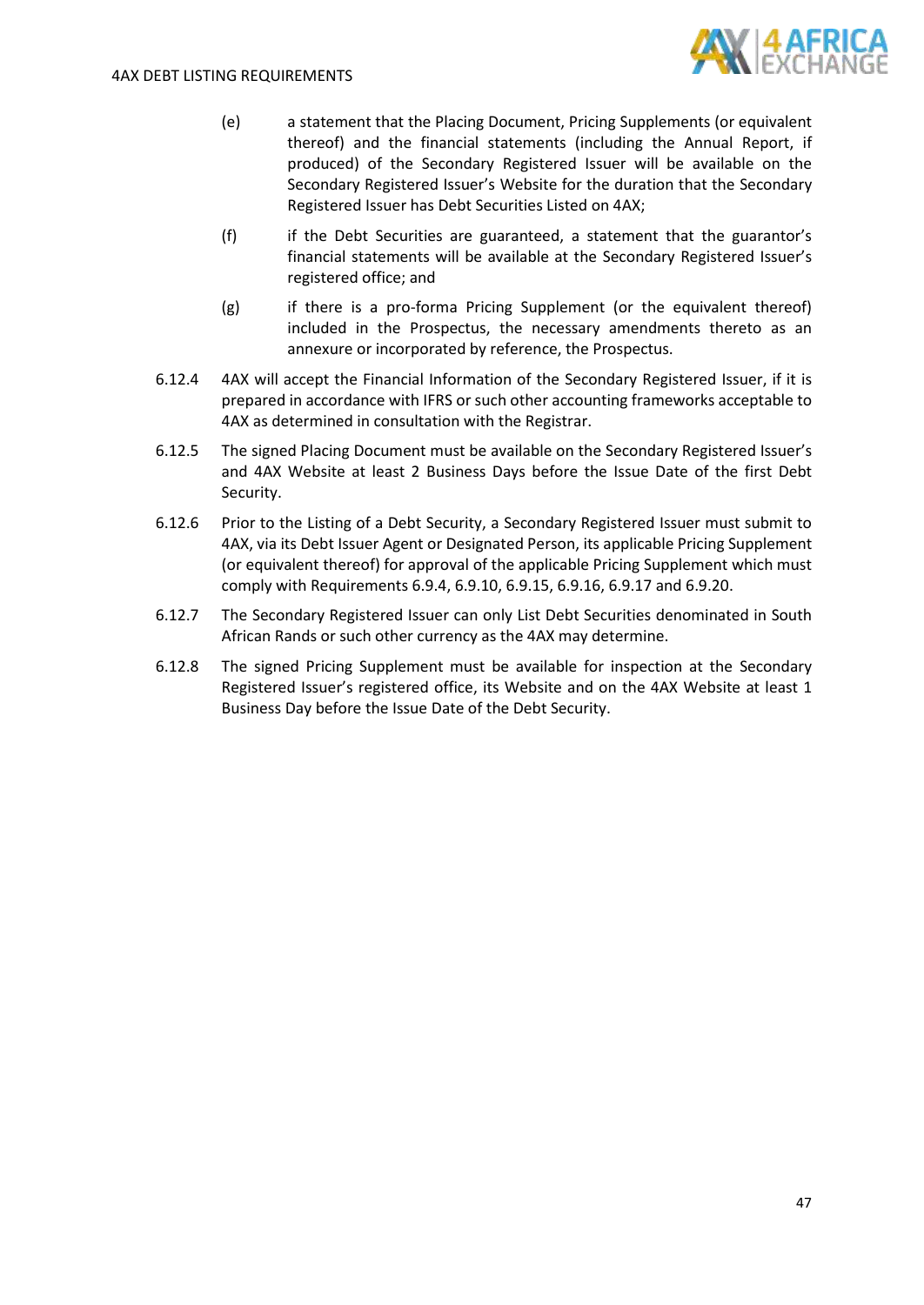

## **CHAPTER 7: SPECIALIST DEBT SECURITIES AND / OR ENTITIES**

## **Securitisations**

This Chapter governs the disclosure requirements for a Securitisation regulated in terms of the Securitisation Regulations which differ from CP Regulations transactions.

- 7.1 Due to the complex nature of Securitisations, 4AX should be consulted at an early stage.
- <span id="page-47-10"></span><span id="page-47-9"></span><span id="page-47-8"></span><span id="page-47-7"></span><span id="page-47-6"></span><span id="page-47-5"></span><span id="page-47-4"></span><span id="page-47-3"></span><span id="page-47-2"></span><span id="page-47-1"></span><span id="page-47-0"></span>7.2 The Placing Document or Pricing Supplement published in connection with the issue of Debt Securities in a Securitisation must, over and above those requirements in Chapter 6, include the following additional information:
	- 7.2.1 A general description of the underlying assets / rights to the Securitisation, specifying at least the following, where relevant:
		- (a) the legal jurisdiction(s) where the assets are located;
		- (b) the title / recourse to the assets;
		- (c) the eligibility criteria for the selection of the assets which must be fully disclosed in the Placing Document and any amendment to the eligibility will require noteholder approval in accordance with the amendment requirements under Requirement [11.21;](#page-64-0)
		- (d) the number and value of the assets in the portfolio assets or asset pool;
		- (e) the seasoning of the assets;
		- (f) the level of collateralisation;
		- (g) rights of the Applicant Issuer or seller or Originator of the assets to substitute the assets and the qualifying criteria;
		- (h) the treatment of early amortisation or pre-payment of the assets; and
		- (i) the general characteristics and descriptions of the underlying assets.
	- 7.2.2 Details on the following:
		- (a) a description of the sale or transfer of the assets or assignment of any rights in the assets to the Applicant Issuer, indicating the extent of the right of recourse of the Originator or seller of the assets;
		- (b) a description of the structure and a flow diagram of the structure;
		- (c) an explanation of the flow of funds stating:
			- (i.) how often payments are collected in respect of the underlying assets;
			- (ii.) all fees payable by the Applicant Issuer;
			- (iii.) the order of priority of payments made by the Applicant Issuer;
			- (iv.) details of any other arrangements upon which payment of interest and principal to Holders of Debt Securities are dependent;
			- (v.) an indication of where potential Material liquidity shortfalls may occur and mitigating factors to cover potential shortfalls;
		- (d) information regarding the accumulation of surpluses in the Applicant Issuer and an indication of the investment criteria for the investment of any liquidity surpluses;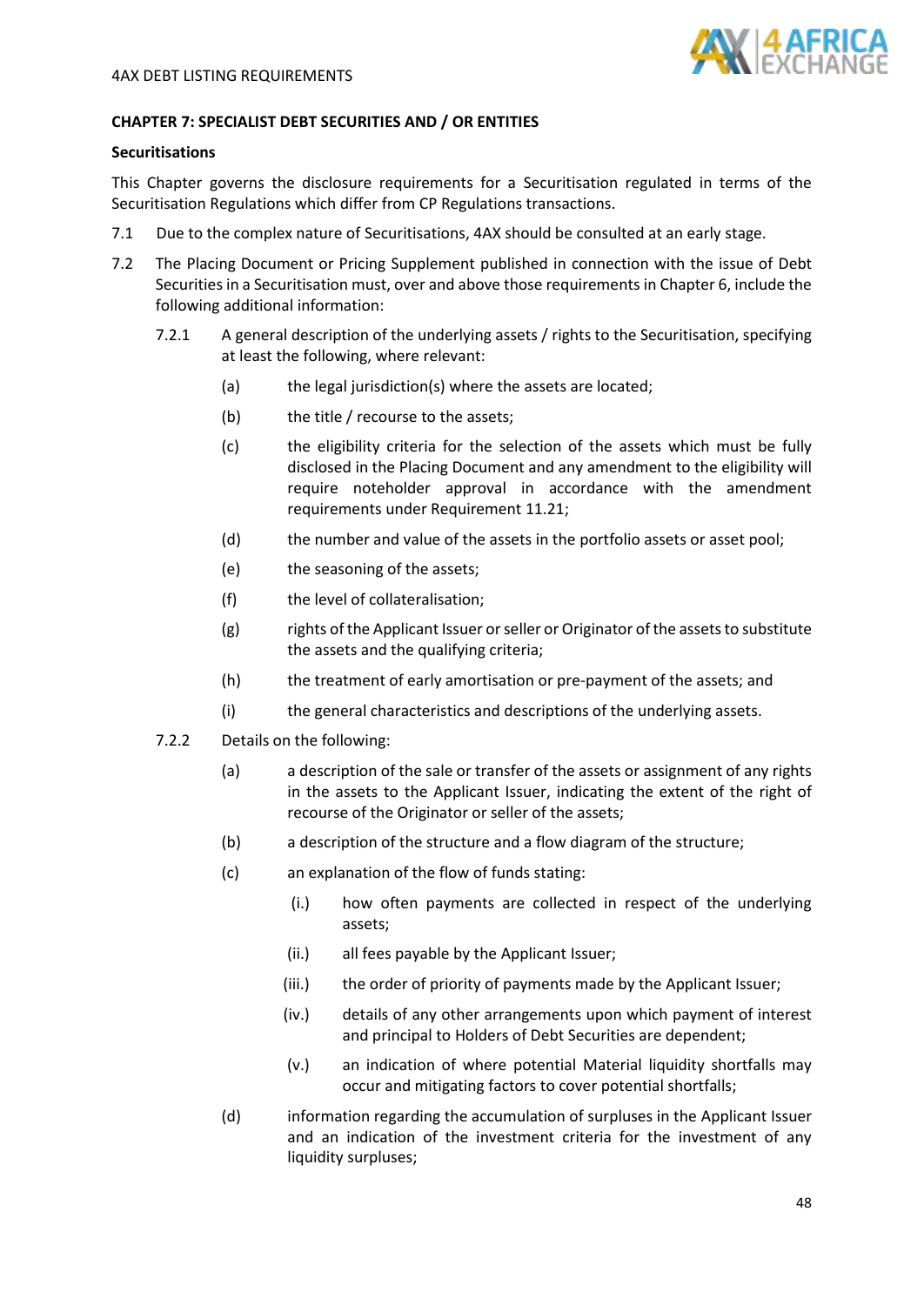

- (e) details of any interest held in Debt Securities by the Originator;
- <span id="page-48-2"></span>(f) the name, address, description and Material business activities of the Originator or the seller of the of the underlying assets to the Securitisation, as applicable; and
- (g) the name, address, description and Material business activities and a summary of the Servicing Agent's responsibilities and the provisions relating to the appointment and removal of the Servicing Agent and back-up Servicing Agent.
- <span id="page-48-3"></span>7.3 The additional information listed in Requirement[s 7.2.1](#page-47-0) and [7.2.2](#page-47-1) can be included in an Investor report, provided that the Website address (where the report will be available) must be included in the Placing Document or Pricing Supplement and such Investor Report must be made available on the relevant Website by no later than the Issue Date.

### **CP Regulations**

- 7.4 Due to the complex nature of these transactions, 4AX should be consulted at an early stage.
- 7.5 The Placing Document or Pricing Supplement published in connection with the issue of Debt Securities in a CP Regulations transaction must, over and above those requirements in Chapter 6, include the following additional information:
	- 7.5.1 All information under Requirements [7.2,](#page-47-2) mutatis mutandis. The additional information listed in Requirements [7.2.1](#page-47-0)[\(d\),](#page-47-3) [7.2.1](#page-47-0)[\(e\),](#page-47-4) [7.2.1](#page-47-0)[\(f\),](#page-47-5) [7.2.1](#page-47-0)[\(i\)](#page-47-6) and [7.2.2](#page-47-1)[\(c\)](#page-47-7)[\(i.\)](#page-47-8) can be included in an Investor report, provided that the Website address (where the report will be available) must be included in the Placing Document or Pricing Supplement and such Investor report must also be made available on the relevant Website by no later than the Issue Date.
	- 7.5.2 The names and addresses and brief description of:
		- (a) the provider(s) of Material forms of credit enhancement and details of the credit enhancement; and
		- (b) and the providers of liquidity facilities and details of the liquidity facility.

### **Other Asset-Backed Debt Securities**

- <span id="page-48-1"></span>7.6 Requirements [7.6](#page-48-1) to [7.12](#page-51-0) of Chapter 7 covers the disclosure requirements for all Asset-Backed Debt Securities not covered under the Securitisation or CP Regulations transactions.
- 7.7 Due to the complex nature of these type of transactions, 4AX should be consulted at an early stage.
- <span id="page-48-0"></span>7.8 For Asset-Backed Debt Securities with Debt Securities as the underlying instruments, the Placing Document or Pricing Supplement published in connection with the issue of these Debt Securities must, in additional to the information required under Chapter 6, include the following additional information where applicable:
	- 7.8.1 all the information required under Requirements [7.2.1\(](#page-47-0)a) to (d); (g) and (h) and [7.2.2.](#page-47-1) The additional information listed in Requirements [7.2.1](#page-47-0)[\(d\)](#page-47-3) and [7.2.2](#page-47-1)[\(c\)](#page-47-7)[\(i.\)](#page-47-8) can be included in an Investor report, provided that the Website address (where the report will be available) must be included in the Placing Document or Pricing Supplement and such Investor report must also be made available on the relevant Website by no later than the Issue Date.
	- 7.8.2 for each underlying asset that accounts for 10% or greater of the total value of the underlying assets, the following must be disclosed: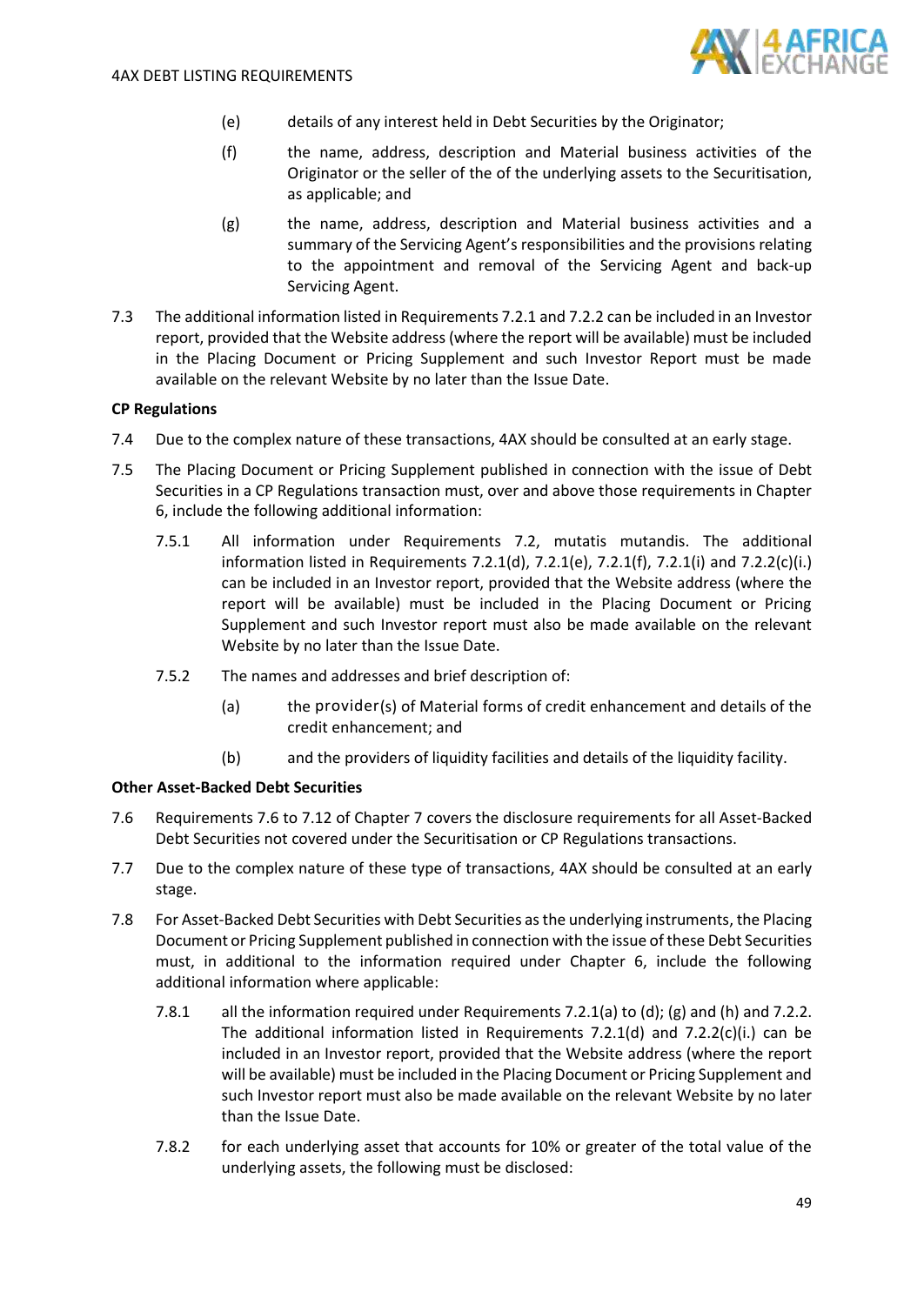

- (a) the name of the obligor;
- (b) the maturity date;
- (c) the interest rate earned;
- (d) payment periods;
- (e) whether the asset is amortised;
- (f) the nominal value;
- (g) the financial year end of the obligor;
- (h) information on any Physical Assets which the Financial Asset is related;
- (i) details of the guarantor of any of the Physical Assets;
- (j) the website address where the financial information of the obligor of the underlying assets can be obtained; and
- <span id="page-49-0"></span>(k) if the issuing entity of the underlying asset:
	- a. is Listed on 4AX, a statement must be included that the financial information of such entity will be available on such entity's website or a third party's website (e.g. the arranger's website). If available on a third party's website, then such website address must be included;
	- b. is not Listed on 4AX but is listed on another exchange and has its financial information available on its or a third party's website, a statement must be included that the financial information of such entity will be available on such entity's website or a third party's website and the website address must be included; or
	- c. is not Listed on 4AX but is guaranteed and the guarantee complies with the following provisions:
		- i. the guarantee is an irrevocable, unconditional guarantee, with the guarantor(s) being jointly and severally liable for the issuing entity's obligations in terms of the underlying assets;
		- ii. the guarantee is an irrevocable, unconditional guarantee with the guarantor(s) being jointly and severally liable for the punctual performance by the issuing entity of its obligations e.g. amount due on interest and nominal;
		- iii. the guarantee states that the guarantor(s) shall immediately on written demand pay the amount due by the issuing entity as if it was the principle obligor; and
		- iv. the guarantee states that guarantor(s) will immediately pay on written demand any amount due but not paid by the issuing entity in terms of its obligations with no waiting period,

then the financial information of the issuing entity can be replaced by the financial information of the guarantor. The Applicant Issuer must confirm to 4AX that the guarantee complies with the above provisions and that the process to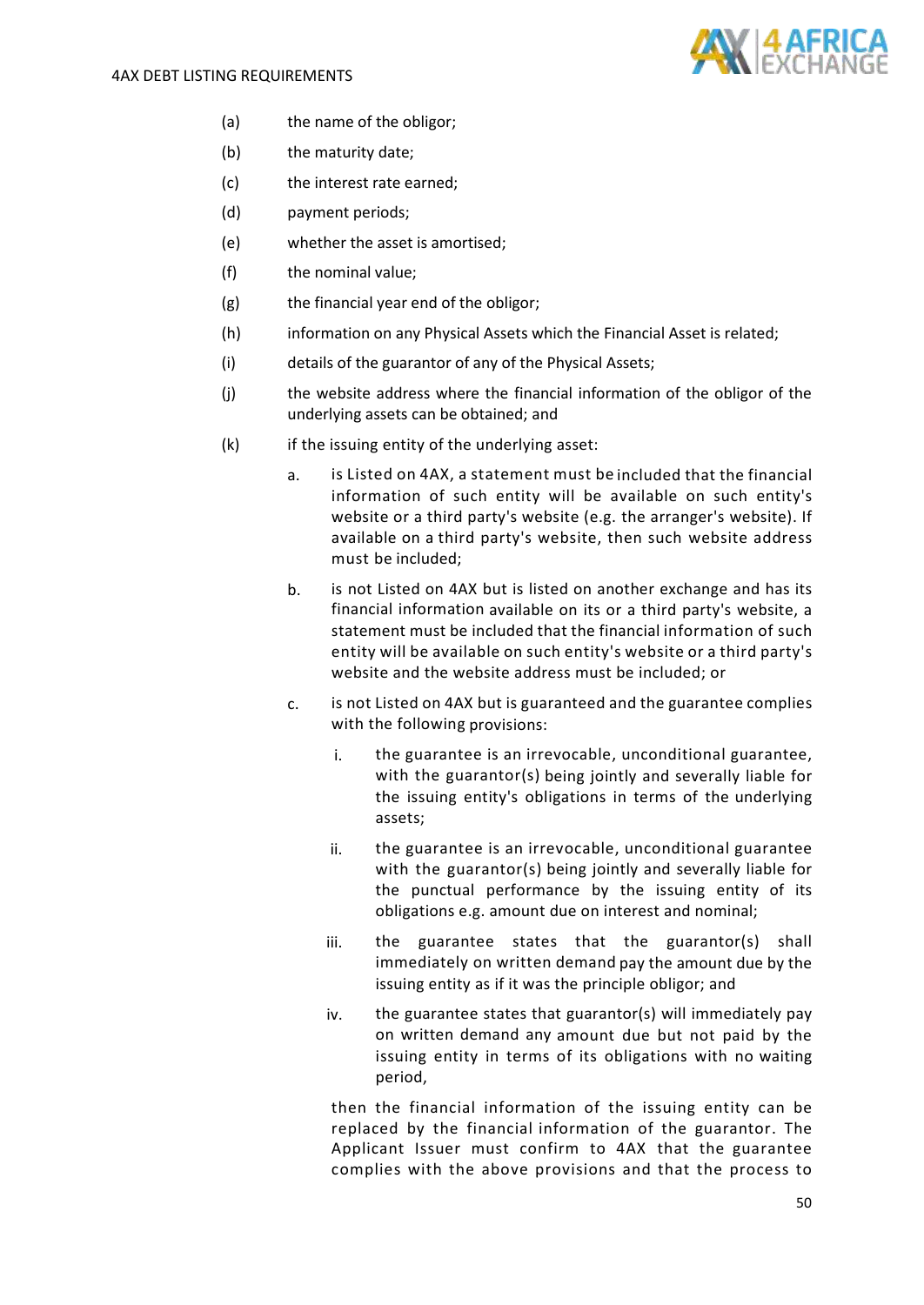

enforce the guarantee is seamless and with no waiting period. A statement must be included in the Placing Document, Pricing Supplement or the report produced by Issuers for its Investors that the guarantee will be made available at the registered address of the Applicant Issuer and the financial information of the guarantor will be available on the guarantor's website or a third party's website and such website address must be included; or

- d. if the issuing entity of the underlying asset is not listed on any exchange or guaranteed, a statement must be included that the financial information of such entity will be available on the Issuer's or a third party's website and such website address must be included;
- 7.8.3 where there are no underlying assets which comprise more than 10% of the total value of the underlying assets, the general characteristics and description of the underlying assets;
- 7.8.4 the weighted average time to maturity;
- 7.8.5 the weighted average interest rate unless there is only a single underlying asset, in which case the interest cover ratio must be provided; and
- 7.8.6 where the underlying assets have been rated, the relevant credit rating.
- 7.9 For Asset-Backed Debt Securities with Equity Securities as the underlying instruments, such Debt Securities must comply with Requirements [7.10](#page-50-0) and [7.11](#page-50-1) below.
- <span id="page-50-0"></span>7.10 The Asset-Backed Debt Securities must:
	- 7.10.1 be Listed on 4AX or a Recognised Exchange approved to by 4AX;
	- 7.10.2 have underlying assets which are minority interests and must not confer legal or management control of the listed companies; and
	- 7.10.3 in respect of each underlying asset that accounts for 10% or more of the total market value of the underlying assets, the financial information of the listed company related to such asset must be publicly available.
- <span id="page-50-3"></span><span id="page-50-2"></span><span id="page-50-1"></span>7.11 The following information, where applicable, must be disclosed in either the Placing Document or Pricing Supplement in addition to the information required under Chapter 6. This additional information which can be included in an Investor report or the Website address must be included in the Placing Document or Pricing Supplement, and the Investor report must be available on the Website by no later than the Issue Date:
	- 7.11.1 details of the underlying assets, including but not limited to the following (which additional information listed in Requirements  $7.11.1(a)$  $7.11.1(a)$  to [\(e\)](#page-51-1) can be included in an Investor report, provided that the Website address (where such report will be available) must be included in the Placing Document or Pricing Supplement and such Investor report must also be made available on the relevant Website by no later than the Issue Date):
		- (a) the number of assets held;
		- (b) total market value of the assets and if different to the total market value, total costs or projected costs of the assets;
		- (c) historical financial performance of the assets for the past 12 months;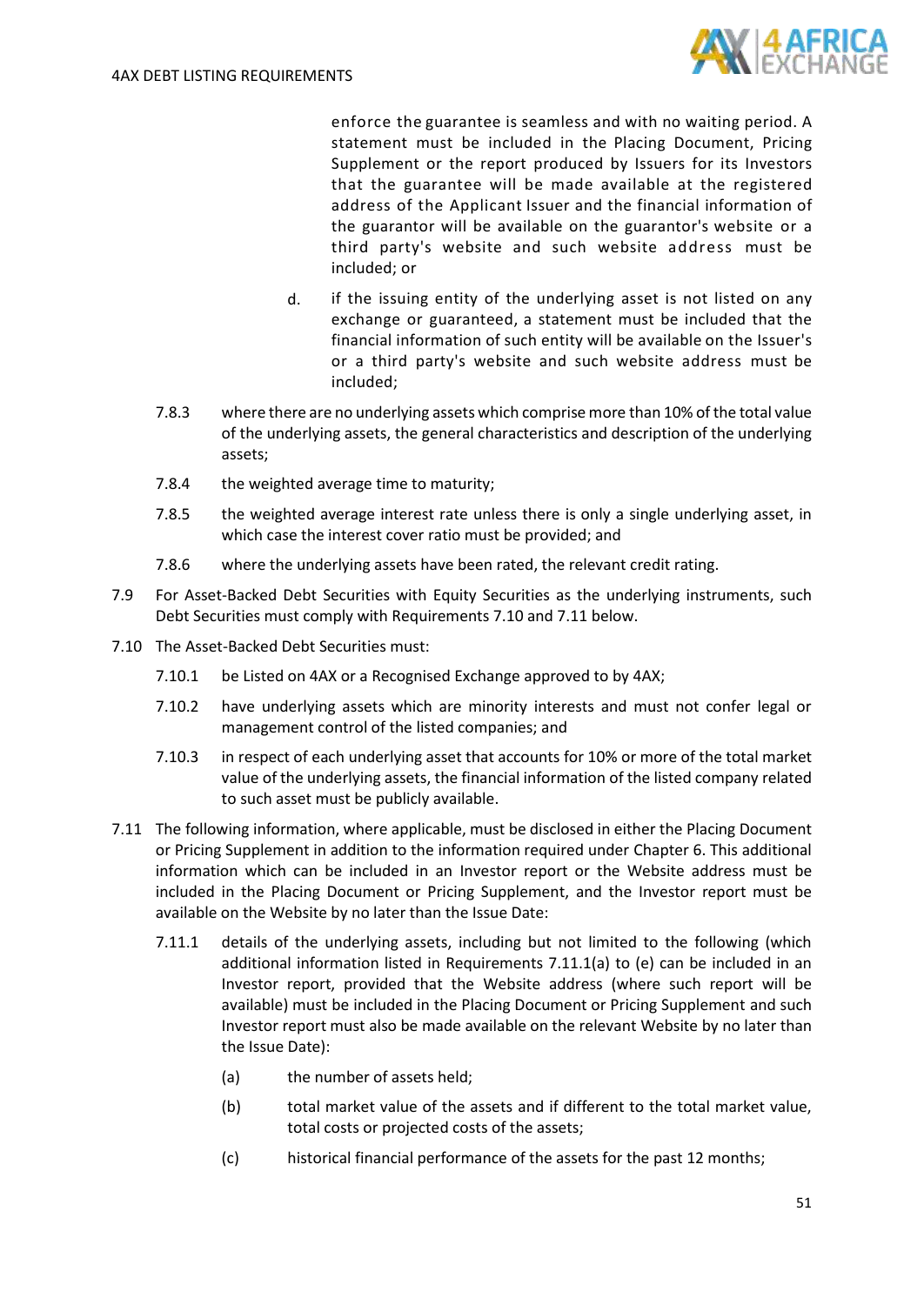

- (d) the information required under Requirements [7.2.1\(](#page-47-0)a) to (c) and (g);
- <span id="page-51-1"></span>(e) for each of the assets which comprise 10% or more of the total value of the underlying asset the following needs to be included for listed companies:
	- (i.) the name and ISIN;
	- (ii.) the financial year-end;
	- (iii.) the exchange it is listed on;
	- (iv.) the percentage held in proportion to the Company's total issued share capital;
	- (v.) the market value of the equity held (at the last practical date prior to finalisation of the Placing Document);
	- (vi.) the cost of the assets or projected cost; and
	- (vii.) the website address where the financial information of the obligor of the underlying assets is made available to the public;
- 7.11.2 all information required under Requirements [7.2.2](#page-47-1)[\(b\)](#page-47-9) to [\(d\),](#page-47-10) [\(f\)](#page-48-2) and [\(g\);](#page-48-3)
- 7.11.3 the dividend or interest payment policy;
- 7.11.4 how corporate actions in the underlying asset(s) or affecting the underlying assets will influence the rights of the Holders of Debt Securities; and
- 7.11.5 whether the Holders of Debt Securities will receive any distributions receivable on the underlying asset(s) and the frequency thereof.
- <span id="page-51-2"></span><span id="page-51-0"></span>7.12 For Asset-Backed Debt Securities with both Debt Securities and Equity Securities as underlying assets:
	- 7.12.1 The Applicant Issuer of Asset-Backed Debt Securities must make an Announcement on the 4AX News Service where the financial information of the individual obligors of the underlying assets can be obtained, if the value of a single underlying asset represents 10% or more of the total underlying asset or if it is a single underlying asset. The Announcement must be made assoon as the financial information becomes available, but not more than 6 months after the obligor's financial year-end. The financial information of the guarantor of the obligor can be substituted providing:
		- (i.) the guarantor has issued an irrevocable and unconditional guarantee being jointly and severally liable for the obligor's obligations and prompt performance in terms of the underlying assets and Placing Document;
		- (ii.) the guarantor shall immediately pay on demand the amounts due by the obligor as if it were the principle obligor;
		- (iii.) the guarantor has contracted that it will immediately meet the obligations of the obligor and that the guarantee is seamless with no waiting period;
		- (iv.) the Applicant Issuer must confirm to 4AX that the guarantee complies with (i) to (iii) above; and
		- (v.) the guarantee must be made available on the Website.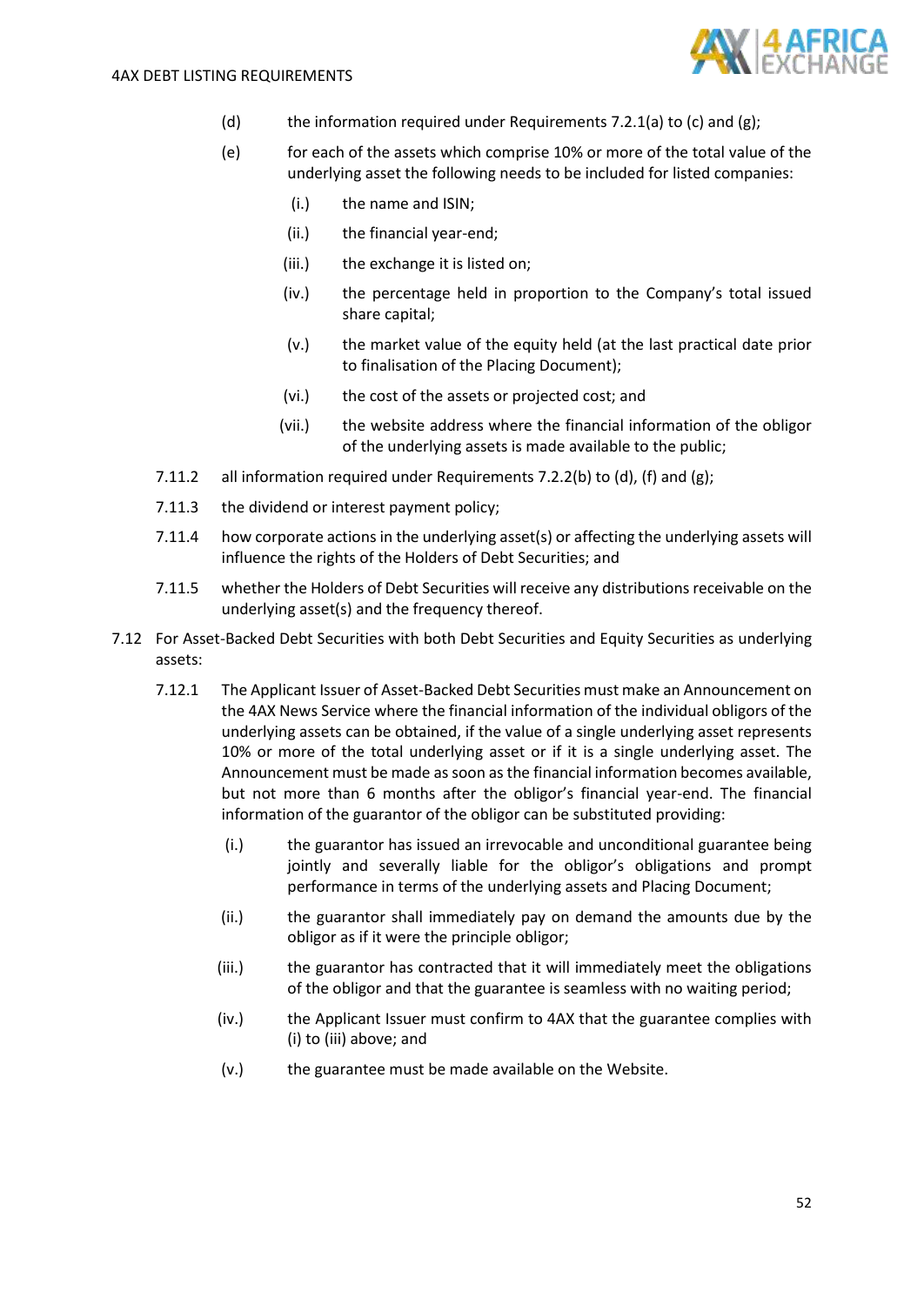

### **CHAPTER 8: APPLICATION PROCEDURES AND REQUIREMENTS**

### **General**

- <span id="page-52-1"></span>8.1 Debt Securities are admitted to the List when the decision of 4AX to admit the Debt Securities to Listing:
	- 8.1.1 has been communicated to the Applicant Issuer; and
	- 8.1.2 has been Announced on the 4AX News Service which is required Immediately after notification to the Applicant Issuer.
	- 8.1.3 Dealings in such newly Listed Debt Securities shall however only commence upon the happening of the following events:
		- 8.1.3.1 the issue of the Placing Documents (when Placing Documents are required) within such time after the admission of the Debt Securities as may be determined after consultation with 4AX, provided the approval from 4AX has been obtained; and
		- 8.1.3.2 the fulfilment of all conditions precedent to the issue of the Debt Securities (e.g. the approval of all relevant resolutions at the Applicant Issuer's meeting of Holders of Debt Securities or obtaining any necessary authorisations and / or regulatory consents).
- 8.2 4AX will not, save in exceptional circumstances, admit Debt Securities to Listing until each of the application documents referred to in Requirement [8.10](#page-53-0) has been lodged. Failure to comply with Requirement 8.10 may result in delayed consideration of the application by 4AX.
- 8.3 Where any document is amended after the initial submission, further copies must be submitted to 4AX (in the same manner as the original document was submitted) for approval, marked in the margin to indicate the amendments made to conform to any comments previously made by 4AX, any other amendments and indicating where the relevant items from Chapter 6 have been met.
- 8.4 No Material amendment to the final proof of the Placing Documents will be allowed without the prior written consent of 4AX.
- 8.5 Placing Documents or supplementary Placing Documents must not be issued until they have received the approval of 4AX. However, circulation of a draft or preliminary Placing Document, which is clearly marked as such and which states that it has not been approved by 4AX is permitted with the prior written consent of 4AX.
- 8.6 Applicant Issuers are reminded that these requirements are not exhaustive and that an Applicant Issuer for Listing must also supply any further documents and information which 4AX may require in a particular case.

#### **Application procedure**

- <span id="page-52-0"></span>8.7 An Applicant Issuer wishing to apply for the registration of a Placing Document / Listing of any of its Debt Securities must file through its Debt Issuer Agent or Designated Person with the IRD a draft formal application for Listing in the form set out in Schedule 1 and the Initial Application Documents as set in Requirement [8.10](#page-53-0) below.
- 8.8 An application for Listing made in accordance with Requirement [8.7](#page-52-0) shall be considered initially by the IRD which shall then advise the IRC of the eligibility and suitability of the Applicant Issuer for Listing.
- 8.9 4AX will notify the Applicant Issuer of the date on which the IRC hearing will be held. The Applicant Issuer must lodge with 4AX no later than midday at least 5 Business Days prior to the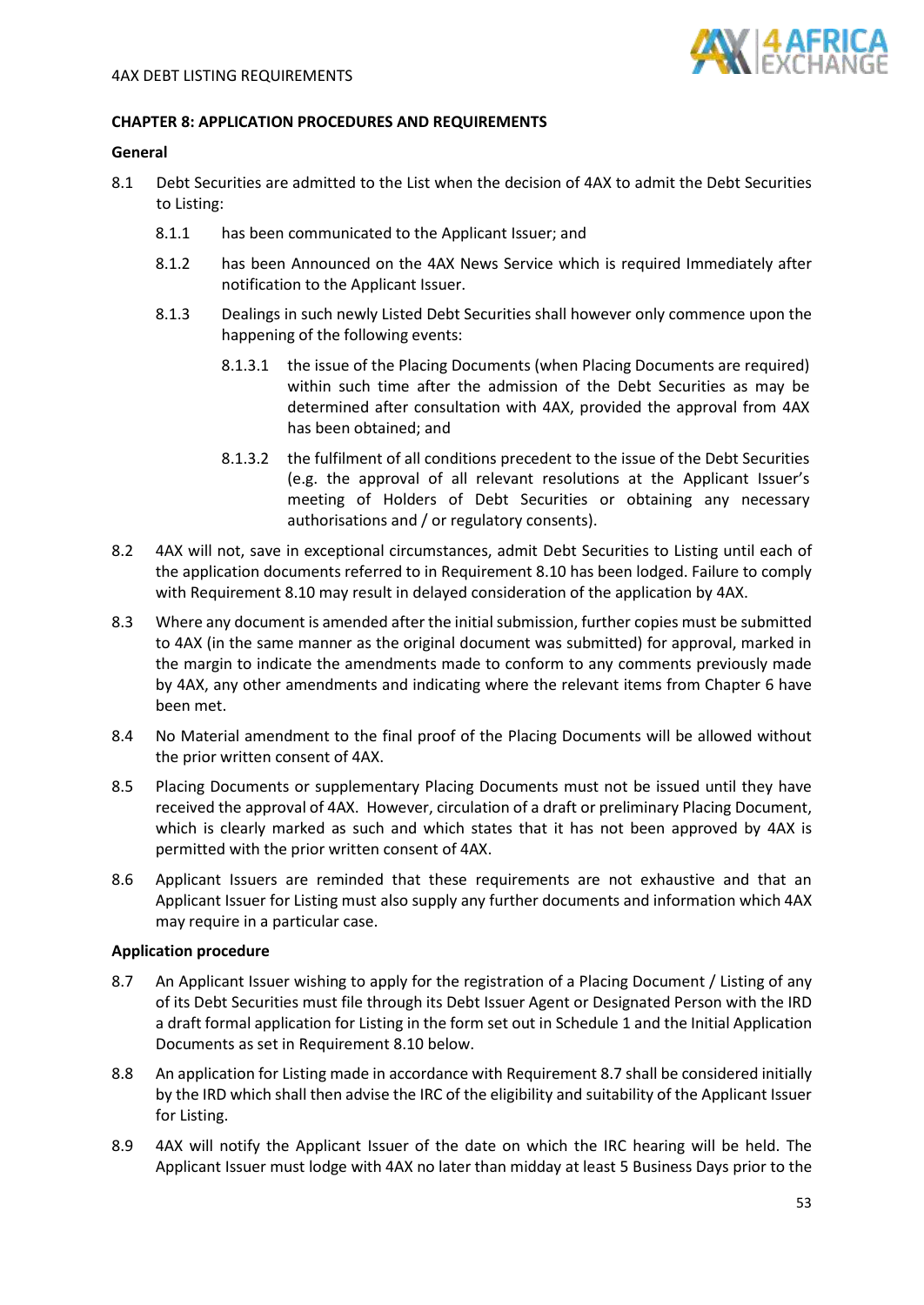

date of the IRC hearing the final application documents set out below in Requirement [8.11.](#page-53-1)

### **Initial application documents**

- <span id="page-53-0"></span>8.10 The following documents (the "Initial Application Documents") are to be reviewed by the IRD. The Initial Application Documents must be submitted to the IRD at the same time as the draft formal application for Listing is submitted to the IRD under Requirement [8.7](#page-52-0) above. The Initial Application Documents comprise:
	- 8.10.1 the draft Placing Documents, Pricing Supplement, the terms and conditions of the Debt Securities guarantee, security agreement and / or credit enhancement, marked in the margin to indicate where the relevant items from Chapter 6 have been met;
	- 8.10.2 an up to date copy of the MOI in compliance with Requiremen[t 5.13,](#page-33-0) or confirmation that the MOI had been previously submitted to 4AX in the case of a Listed Issuer and that such MOI is unchanged;
	- 8.10.3 a draft of the formal notice to Holders of Debt Securities requesting approval of the amendments, where applicable;
	- 8.10.4 a draft of any application form to subscribe or purchase the Debt Securities for which Listing is sought, if applicable;
	- 8.10.5 where the Placing Documents contain a Reporting Accountant's Report, a copy of a draft of any statement of adjustments relating to the Reporting Accountant's Report;
	- 8.10.6 the non-applicability letter (see Requirement [9.10\)](#page-57-0);
	- 8.10.7 the omitted information letter (see Requirement [9.12\)](#page-57-1);
	- 8.10.8 in the case of a New Applicant, the Annual Report for each of the financial years for the period covered by the accounts in Requirement [5.17.1,](#page-33-1) and any interim (semiannual) accounts made up since the date to which the last Annual Report was made up;
	- 8.10.9 in the case of a New Applicant, the additional information as required in Requirement [9.7.3;](#page-56-0)
	- 8.10.10 in the case of a New Applicant, the certificate of incorporation, or similar registration document if incorporated outside of South Africa, certified by the Company Secretary as being a true copy of the documents issued by the relevant authority;
	- 8.10.11 a certified copy of the resolution(s) of the Board or other governing authority of the Applicant Issuer authorising the establishment and registration of a Placing Document and issue of such Debt Securities, the application for Listing in the form set out in Schedule 1 and the signing of the Listing Undertaking and approving and authorising the issue of the Placing Documents; and
	- 8.10.12 a duly executed resolution of the appropriate legal authority authorising the amendment to the guarantee, security and / or credit enhancement, if applicable.

### **Final application documents**

- <span id="page-53-1"></span>8.11 The following documents ("Final Application Documents") must be lodged in final form with the IRD by no later than midday at least 5 Business Days prior to the date of the IRC hearing:
	- 8.11.1 a formal application for Listing in the form set out in Schedule 1 signed by a duly authorised officer of the Applicant Issuer;
	- 8.11.2 a Listing Undertaking in the form set out in Schedule 4 duly signed for and on behalf of the Applicant Issuer, unless previously supplied in the case of a Listed Applicant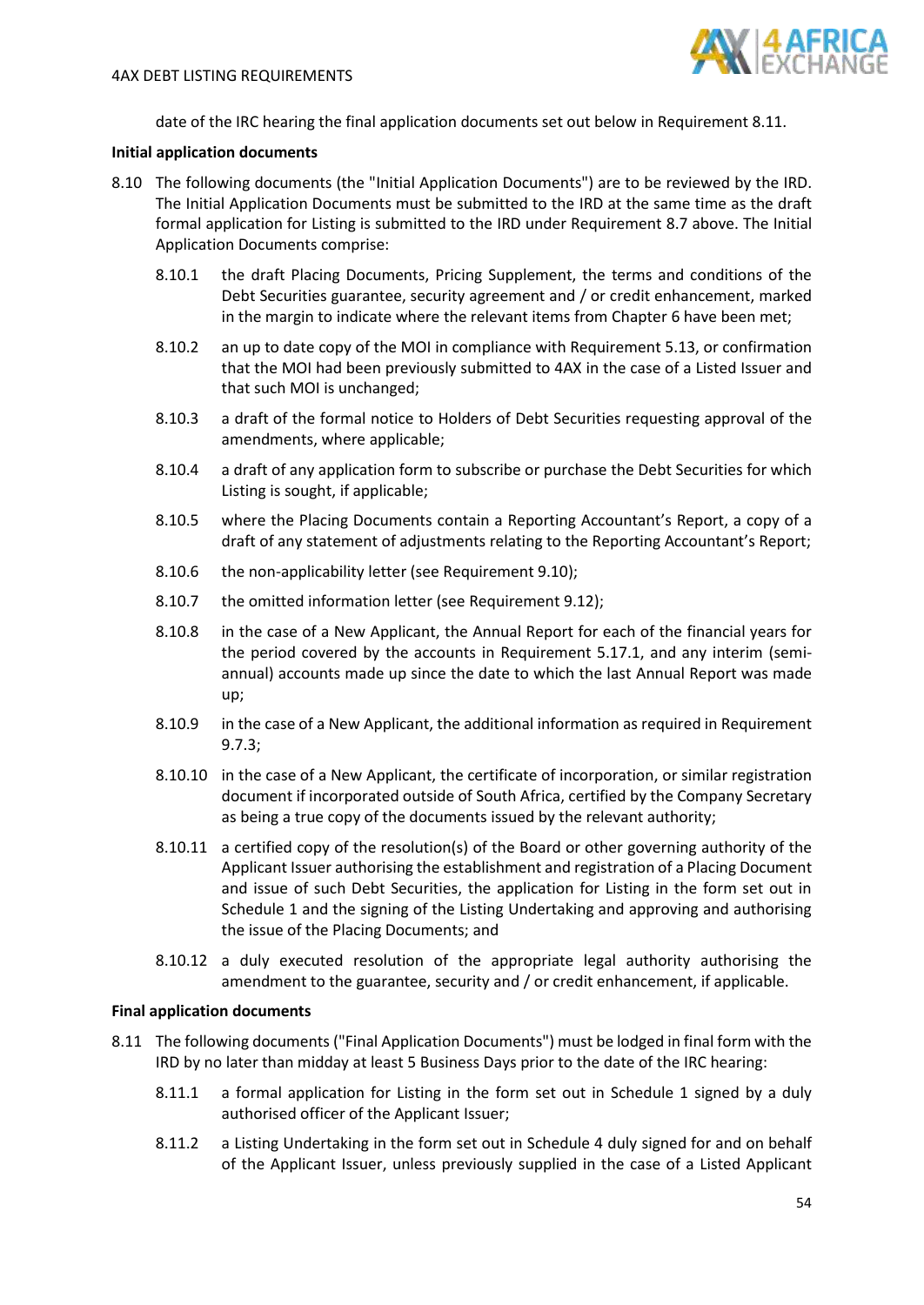

Issuer;

- 8.11.3 a declaration in the appropriate form (see Schedule 2), signed by the Debt Issuer Agent or Designated Person;
- 8.11.4 the final proof of the Placing Documents relating to the issue, satisfying all relevant requirements for the context of such a document together with, where applicable, a copy of any notice of meeting referred to in such document. The Placing Documents must be signed and dated by a Director of the Applicant Issuer;
- 8.11.5 the final proof of any application form to subscribe or purchase Debt Securities for which Listing is sought, if applicable;
- <span id="page-54-0"></span>8.11.6 a certified copy of the resolution(s) of the Board or other governing authority of the Applicant Issuer authorising the establishment and registration of a Placing Document and issue of such Debt Securities, the application for Listing in the form set out in Schedule 1 and approving and authorising the issue of the Placing Documents;
- 8.11.7 a copy of the certificates of incorporation and / or equivalent document of the Applicant Issuer;
- 8.11.8 a copy of the MOI or equivalent constitutive documents;
- 8.11.9 a copy of the applicable guarantee, security or credit enhancement agreement pertaining to the Debt Security;
- 8.11.10 a resolution of the appropriate legal authority, authorising the provision of the guarantee, security and / or credit enhancement;
- 8.11.11 confirmation from the CSDP that the Applicant Issuer has an account with the CSDP;
- 8.11.12 any trust deed relating to the Debt Securities (debenture or bond trustee);
- 8.11.13 where the Applicant Issuer is registering a Placing Document in respect of a SARB Regulated Securitisation, approval from SARB of the Securitisation;
- 8.11.14 approval from SARB where the Applicant Issuer is incorporated or domiciled outside of the Common Monetary Area as well as any applicable exchange control approvals;
- 8.11.15 written confirmation from the trustee or relevant party holding the guarantee or other security that the guarantee is in its possession;
- 8.11.16 the Reporting Accountant's Report of the Applicant Issuer and / or the Guarantor (where applicable and subject to Requirement[s 5.17](#page-33-2) and [6.9.6\)](#page-41-2) for the past 3 financial years and any statement of adjustments relating to the Reporting Accountant's Report, where applicable, or such shorter period as agreed by 4AX or where the Applicant Issuer does not have 3 years financial history, a profit forecast for 3 years. If more than 9 months have lapsed since the New Applicant's financial year-end, reviewed interim financial statements for the New Applicant must be submitted;
- 8.11.17 in the case of a transaction, falling within the ambit of any of the CP Regulations, Securitisation Regulations or other Asset-Backed Debt Securities, the letter from the Applicant Issuer as required by Requirement [7.12.1;](#page-51-2) and
- 8.11.18 such other documentation as may be required by 4AX.
- 8.12 Where a certified copy of an Applicant Issuer's Board resolution (see Requirement [8.11.6\)](#page-54-0) is not available for lodging at least 5 Business Days prior to the intended Announcement date of the Placing Documents, such resolution or resolutions will be required to be delivered to the IRD as soon as is practicable thereafter but not later than 15 Business Days.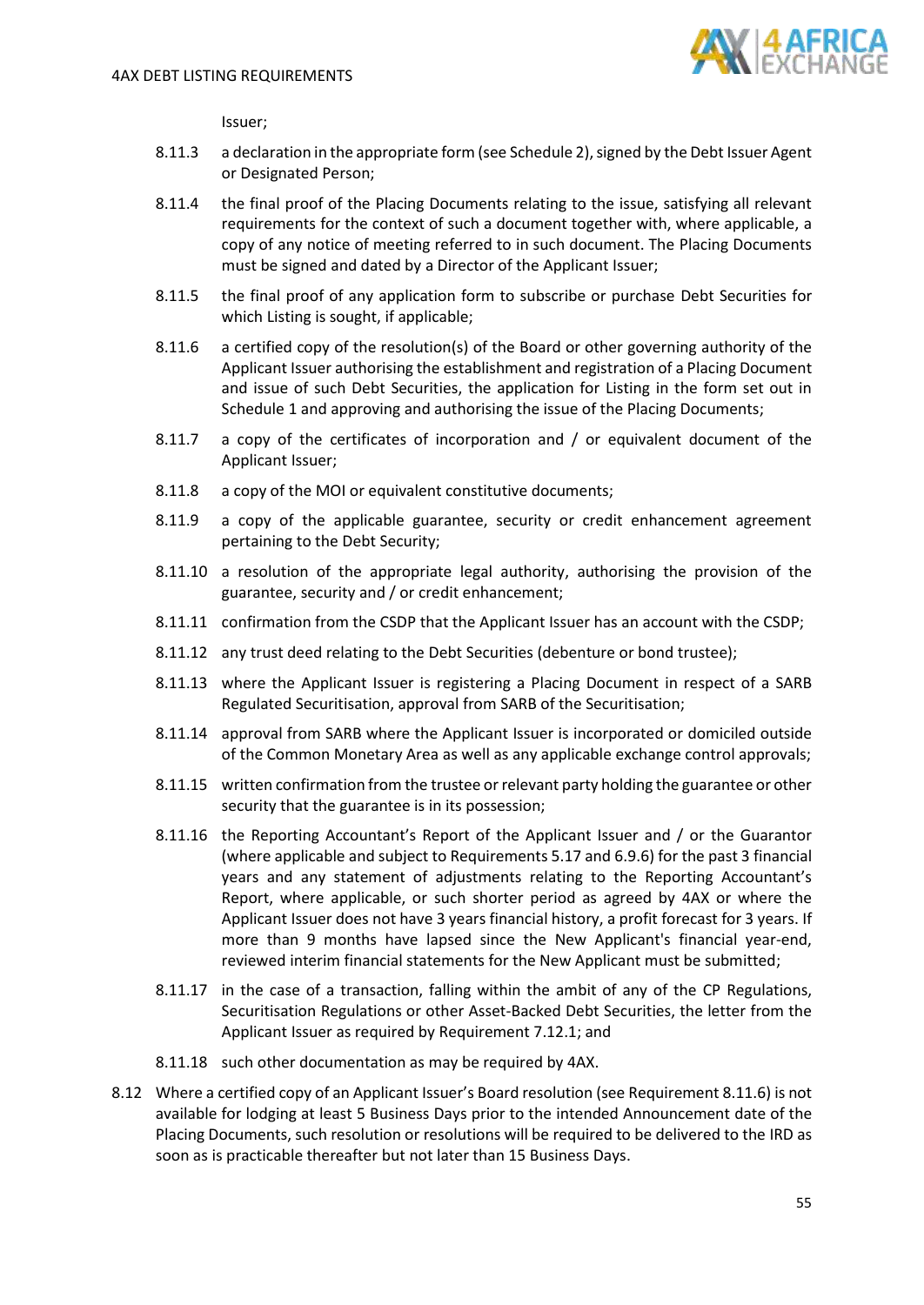## 4AX DEBT LISTING REQUIREMENTS



8.13 Dealings in Debt Securities can only commence after the Placing Documents as approved by 4AX have been Announced on the 4AX News Service.

## **Express Listing Process**

- 8.14 In the case of Secondary Registered Issuer utilising the Express Listing Process, the following documents must be lodged with the IRD:
	- 8.14.1 a letter from an overseas Recognised Exchange, any competent authority or equivalent body which regulates it confirming compliance by the Secondary Registered Issuer with overseas Recognised Exchange's requirements;
	- 8.14.2 a completed Schedule 6 letter, including confirmation that the Secondary Registered Issuer has appointed a settlement agent;
	- 8.14.3 a resolution by the Board (or appropriate authorised officials) of the Secondary Registered Issuer, including the authority for the issue of Debt Securities in South Africa;
	- 8.14.4 approval from SARB (if exchange control approval will only be provided on issuance, a letter from the Secondary Registered Issuer stating such fact and exchange control approval must then be provided when applying to List a Debt Security on 4AX);
	- 8.14.5 the Prospectus;
	- 8.14.6 the 4AX Supplement; and
	- 8.14.7 the latest audited annual financial statements of the Secondary Registered Issuer prepared within the accounting frameworks listed in Requirement [6.12.4](#page-46-0) (if more than 9 months have elapsed since the last financial year-end, reviewed interim financial statements must be submitted).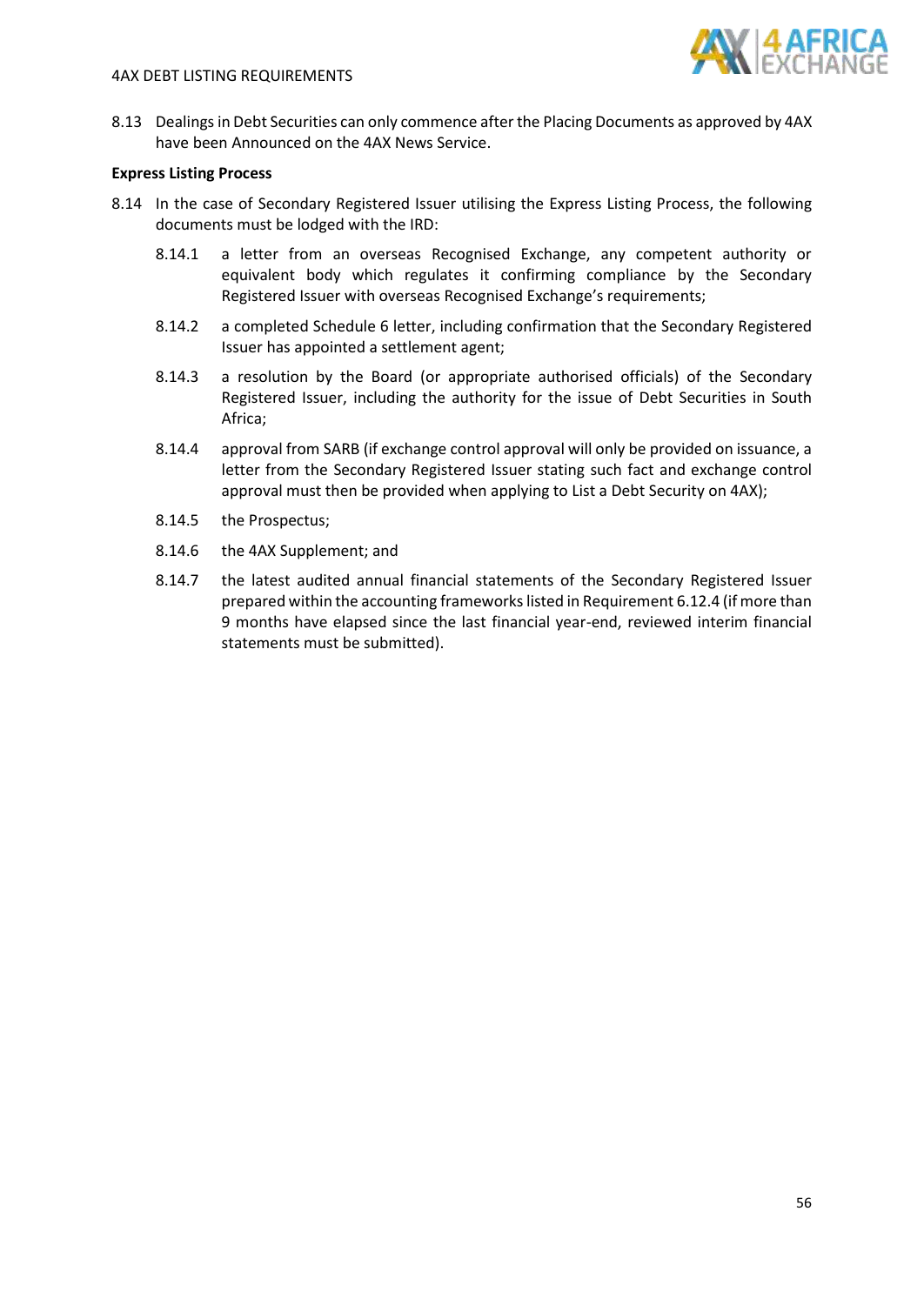

## **CHAPTER 9: PLACING DOCUMENTS**

## **Introduction**

- 9.1 This Chapter sets out the requirements relating to Placing Documents. Additional and alternative requirements relating to Placing Documents are set out in Requirements [6.11](#page-45-0) to [6.12](#page-45-1) dealing with Secondary Registered Issuers.
- 9.2 Applicant Issuers are reminded that Placing Documents which also serve as a Prospectus within the meaning of the Companies Act must also comply with and be filed and registered in accordance with the Companies Act.
- 9.3 Applicant Issuers should note that they are required to confirm in their application that all requisite information has been included in the Placing Documents or will be included before the final version is submitted for review (see Schedule 4).

## **Requirement for Placing Documents**

9.4 When an Applicant Issuer applies for Listing of its Debt Securities it must publish Placing Documents, save as provided in Requirements [9.18](#page-58-0) (issues not requiring Placing Documents) an[d 5.12.](#page-33-3)

### **Responsibility**

- <span id="page-56-4"></span>9.5 The Placing Documents and any supplementary Placing Documents must include a statement in the form set out in Requirement [6.9.10,](#page-41-1) modified as required pursuant to Requirement [9.6.](#page-56-1)
- <span id="page-56-1"></span>9.6 In cases where the Directors of the Applicant Issuer are responsible for only part of the Placing Documents and the Directors of another company being responsible for the remainder, a responsibility statement as per Requirement [6.9.10](#page-41-1) would be required from Directorsin respect of their respective companies. In exceptional cases, 4AX may require either Persons to give, or join in, the responsibility statement, in which case the statement must be adapted accordingly.

### **Form and content**

- <span id="page-56-3"></span><span id="page-56-2"></span>9.7 The Placing Documents must contain:
	- 9.7.1 All the specific items of information set out in this Chapter 9 (according to the nature and circumstances of the Applicant Issuer and the type of Debt Security);
	- 9.7.2 Such other particulars and information which, according to the particular nature of the Applicant Issuer and the Debt Securities for which Listing is sought, is necessary to enable an Investor to make an informed assessment of the activities, assets and liabilities, financial position, management, prospects, and the profits and losses of the Applicant Issuer and of the rights attaching to such Debt Securities; and
	- 9.7.3 Any additional information required by 4AX as a special condition pursuant to Requirement [3.19.](#page-23-0)
- <span id="page-56-0"></span>9.8 A Reporting Accountant's Report on the Applicant Issuer's preceding 3 financial years (subject to Requirement [5.17\)](#page-33-2) must be incorporated into the Placing Documents whenever Placing Documents are required .
- 9.9 There is no prescribed format for Placing Documents except that:
	- 9.9.1 4AX may require that prominence be given in the Placing Documents to important information in such manner as it considers appropriate; and
	- 9.9.2 illustrations of a pictorial or graphic nature may be included provided that such illustrations are not misleading or likely to mislead in the form and context in which they are included.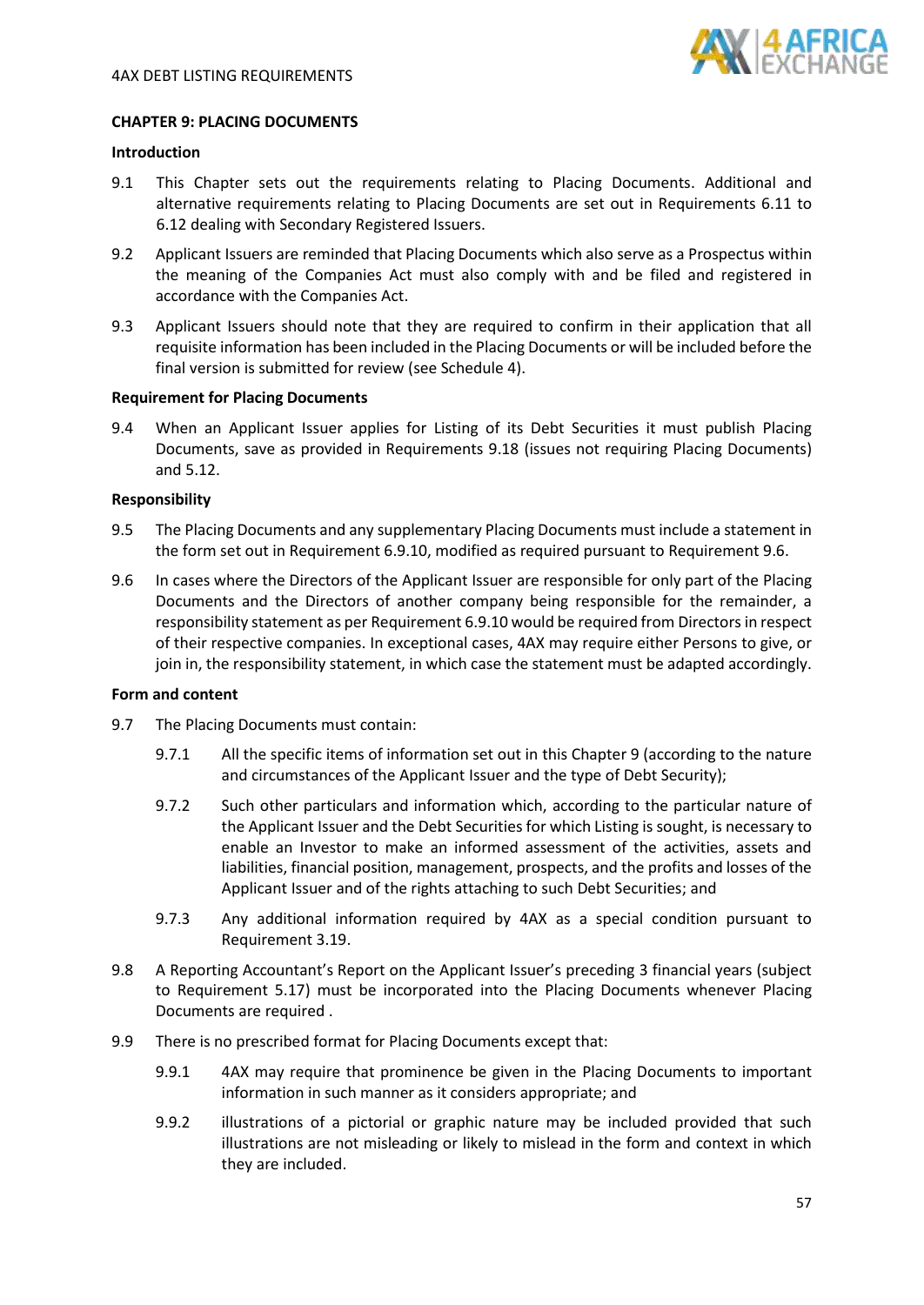

## **Omission of information**

- <span id="page-57-0"></span>9.10 If any information required by Requirement [9.7.1](#page-56-2) is not applicable and no equivalent information is available, it need not be included in the Placing Documents provided that 4AX is informed of this in writing.
- <span id="page-57-2"></span>9.11 4AX may authorise the omission of information which is applicable if it considers that:
	- 9.11.1 the information is of minor importance only and not such as will influence assessment of the assets and liabilities, financial position, profits and losses and prospects of the Applicant Issuer;
	- 9.11.2 disclosure would detrimentally affect the information needs of the market, namely that the inclusion of the information would not be Material to an Investor's decision to invest and its inclusion would be likely to distort and mislead in relation to matters which are required to be disclosed; or
	- 9.11.3 disclosure would be seriously detrimental to the Applicant Issuer or a third party with whom the Applicant Issuer has a relationship and omission is not likely to mislead Investors with regard to facts and circumstances, knowledge of which is essential for the assessment of the Debt Securities in question.
- <span id="page-57-1"></span>9.12 Requests to 4AX to authorise any omission of information must:
	- 9.12.1 be in writing from the Debt Issuer Agent or Designated Person;
	- 9.12.2 clearly identify the information concerned and the reasons for the omission;
	- 9.12.3 state why in the opinion of the Applicant Issuer one or more of the grounds in Requirement [9.11](#page-57-2) applies; and
	- 9.12.4 confirm that notwithstanding the omission, the Placing Documents comply with the Companies Act and the FMA to the extent required.

### **Formal approval**

9.13 Placing Documents must be formally approved by the IRC. Such approval will only be given if the IRC considers that the information in the Placing Documents is complete. Applicant Issuers must confirm in the application for Listing (see Schedule 1) that the Placing Documents contain all information required by Requirement [9.7](#page-56-3) or will contain all such information by the time that the final version is submitted for formal approval.

### **Supplementary Placing Documents**

- 9.14 4AX must be advised Immediately when supplementary Placing Documents are prepared if, at any time after the Placing Documents have been formally approved by the IRC and before Dealings in the relevant Debt Securities commence, the Applicant Issuer becomes aware that:
	- 9.14.1 there has been a Material change affecting any matter contained in the Placing Documents; or
	- 9.14.2 a Material new matter has arisen, the inclusion of information in respect of which would have been required to be mentioned in the Placing Documents if it had arisen at the time of initial preparation.
- 9.15 Supplementary Placing Documents must:
	- 9.15.1 give details of the change or new matter;
	- 9.15.2 contain the statement required by Requirement [9.5;](#page-56-4)
	- 9.15.3 contain a statement that, save as disclosed, there has been no Material change and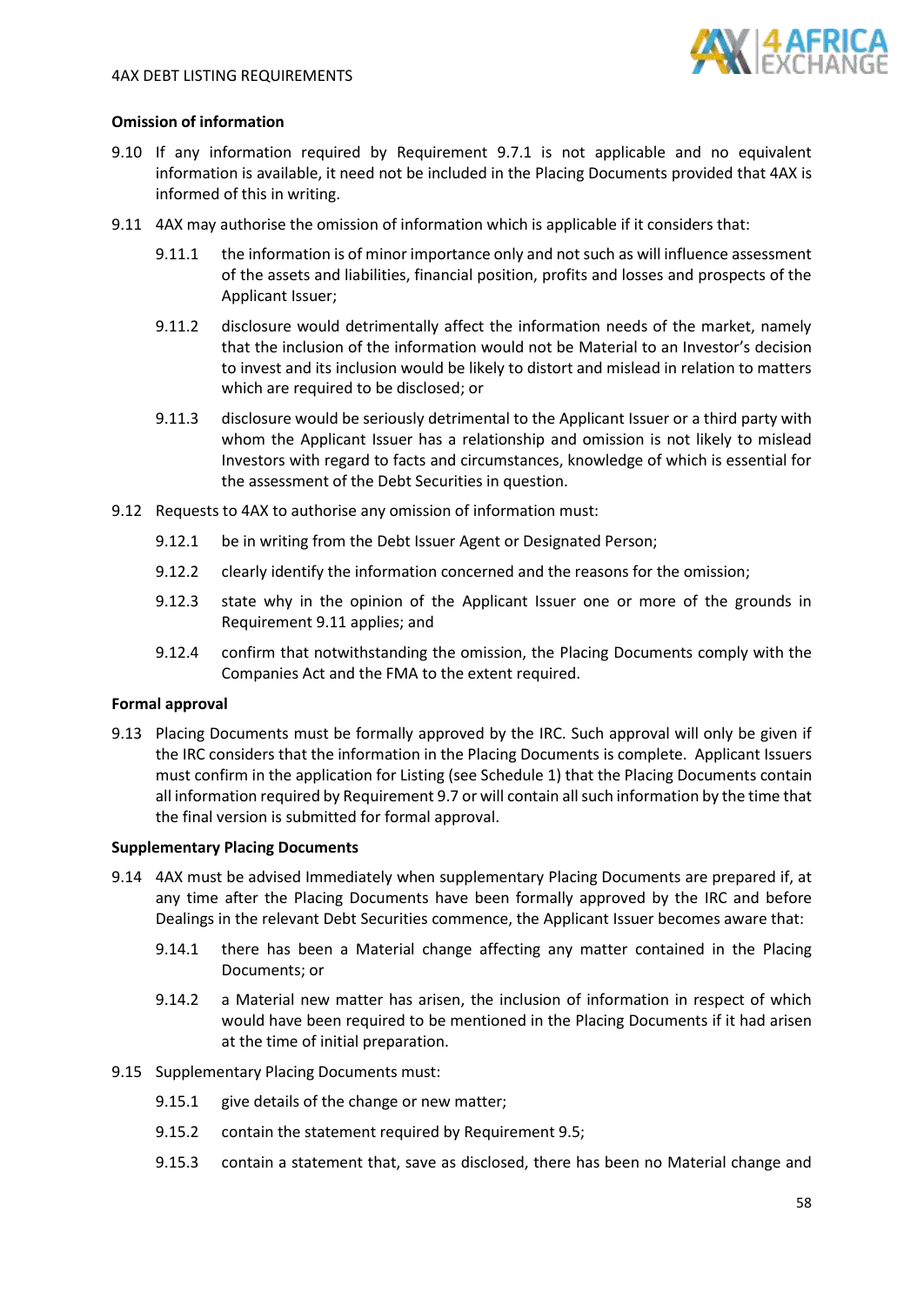

no Material new matter has arisen since the Announcement of the previous Placing Documents on the 4AX News Service; and

9.15.4 be approved by 4AX prior to issue.

## **Profit Forecasts**

- <span id="page-58-1"></span>9.16 Placing Documents must not contain reference (general or particular) to future profits or contain distribution forecasts based on an assumed future level of profit unless supported by formal profit forecasts. Distribution forecasts not based on assumed future profits (e.g. distribution forecasts based on retained reserves) are not subject to this Requirement.
- 9.17 As required by Requirement [9.16](#page-58-1) where a profit forecast appears in any Placing Documents, the principal assumptions upon which it is based must be stated. These assumptions must relate only to uncertain matters which are outside the control of the Directors and which could have a Material effect on the achievement of the forecast and must:
	- 9.17.1 be readily understandable by Investors;
	- 9.17.2 be specific about the particular aspect of the forecast to which they refer and about the uncertainty attaching to that aspect;
	- 9.17.3 not include the business estimates underlying the forecasts; and
	- 9.17.4 be prepared in accordance with the SAICA Guide on Profit forecasts.

### **Previously published documents**

- <span id="page-58-0"></span>9.18 4AX may exempt Listed Applicant Issuers wholly or partially from the obligation to publish Placing Documents, where:
	- 9.18.1 Application is made for admission of Debt Securities all or part of which have been:
		- 9.18.1.1 the subject of a public issue;
		- 9.18.1.2 issued in connection with a takeover offer; or
		- 9.18.1.3 issued in connection with a merger involving the acquisition of another Company or the formation of a new Company, the division of a Company, the transfer of all or part of an undertaking's assets and liabilities or as consideration for the transfer of assets other than cash; and
	- 9.18.2 not more than 12 months before admission of the Debt Securities, a document ("Relevant Document") has been published in South Africa containing, in the opinion of 4AX, equivalent information to that which would otherwise be required to be included in Placing Documents by 4AX.
- <span id="page-58-2"></span>9.19 Where exemption is given under Requirement [9.18,](#page-58-0) the following information must be Announced on the 4AX News Service, in Placing Documents if the exemption is partial or if the exemption is total:
	- 9.19.1 details of any Material changes which have occurred since the date of the relevant document or an appropriate negative statement;
	- 9.19.2 a statement that application has been made for Listing of the Debt Securities specifying the number and class of the Debt Securities in question; and
	- 9.19.3 a declaration by the Directors as to their responsibility for the information required by this Requirement and contained in the relevant document.
- 9.20 The FSCA shall be informed accordingly.
- 9.21 The information specified in Requirement [9.19](#page-58-2) (if not comprised in Placing Documents) must be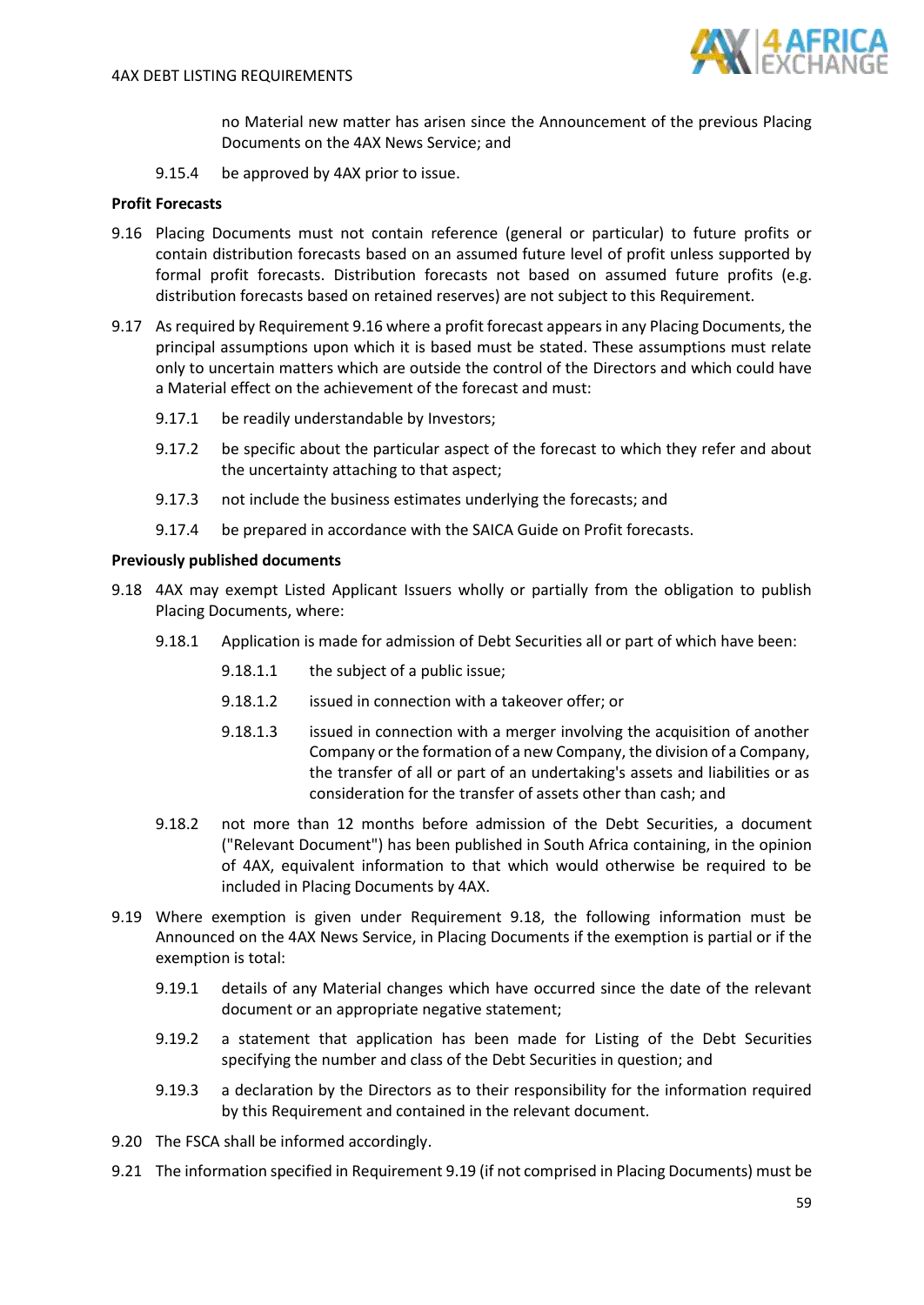

Announced on the 4AX News Service in accordance with Chapter 10.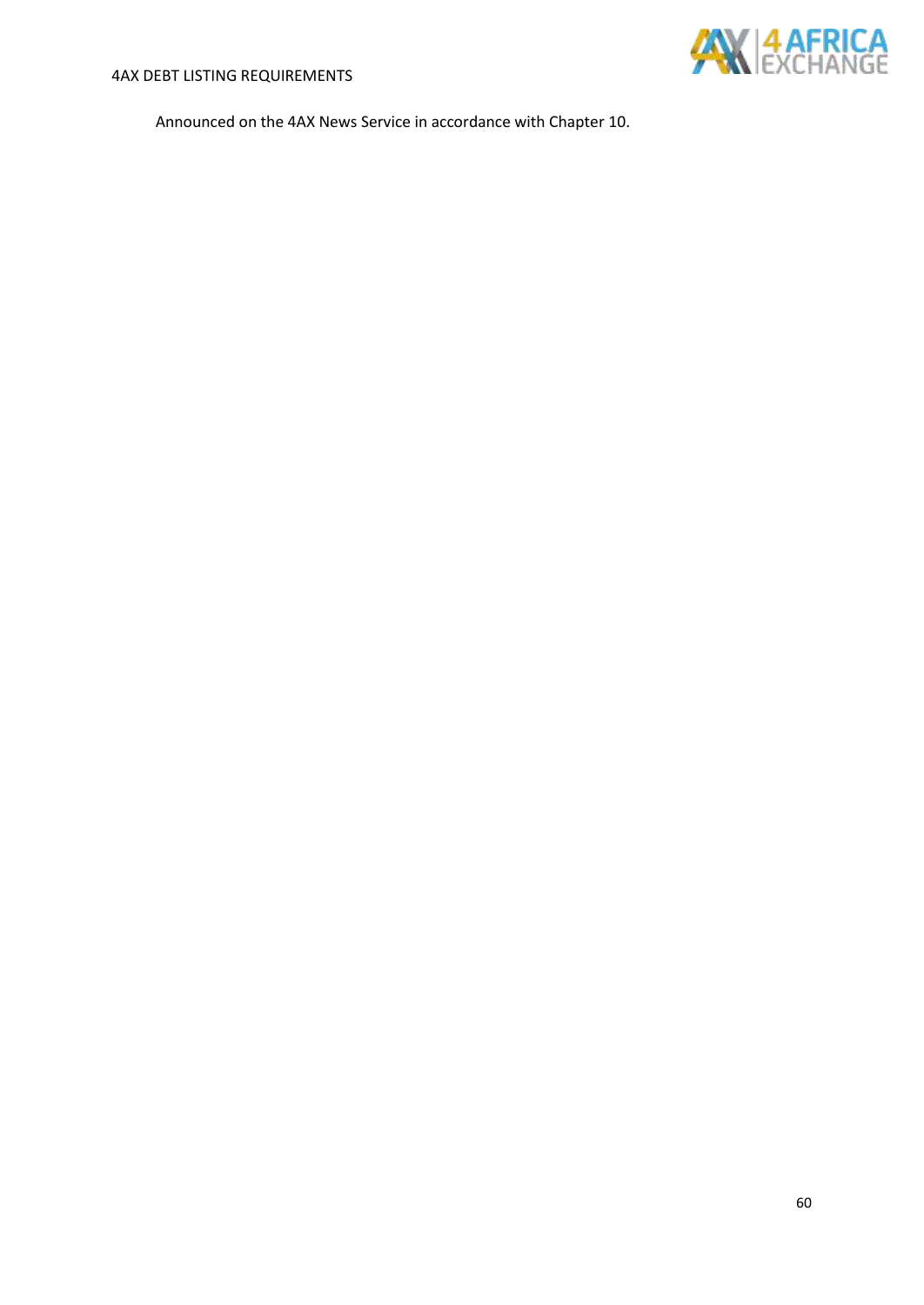

### **CHAPTER 10: PUBLICATION REQUIREMENTS**

### **Introduction**

- 10.1 This Chapter sets out the procedure for the Announcement on the 4AX News Service, publication and circulation of Placing Documents and supplementary Placing Documents. Additional requirements in relation to Secondary Registered Issuers are contained in Requirements [11.51](#page-71-0) t[o 11.58.](#page-71-1)
- 10.2 No Placing Documents or supplementary Placing Documents may be Announced on the 4AX News Service except in accordance with the requirements relating to the approval in Requirement [8.](#page-52-1)
- 10.3 No formal notice may be Announced on the 4AX News Service until it has received the written approval of 4AX.

### **Placing Documents and Formal Notices**

- <span id="page-60-1"></span>10.4 The salient features of the Placing Documents and a separate formal notice complying with Requirement [10.5](#page-60-0) must be Announced on the 4AX News Service. For the purposes of these Requirements, the salient features of Placing Documents must be Announced on the 4AX News Service pursuant to Requirement [8.](#page-52-1)
- <span id="page-60-0"></span>10.5 A formal notice must state at least the following:
	- 10.5.1 the name and country of incorporation or other establishment of the Applicant Issuer;
	- 10.5.2 the amount and title of the Debt Securities for which Listing is sought;
	- 10.5.3 the address in South Africa, acceptable to 4AX, at which copies of the Placing Documents are available to the public for inspection;
	- 10.5.4 the date of Announcement on the 4AX News Service;
	- 10.5.5 a statement that application has been made to 4AX for Listing of the Debt Securities;
	- 10.5.6 a statement that the formal notice appears for information purposes only and does not constitute an invitation or offer to acquire, purchase or subscribe for Debt Securities and that applications will only be considered on the basis of the Placing Documents and Prospectus(where it is not incorporated into the Placing Documents);
	- 10.5.7 the date upon which Dealings in the Debt Securities are expected to commence;
	- 10.5.8 the name of the guarantor, if applicable; and
	- 10.5.9 the name and address of the Debt Issuer Agent or Designated Person.
- 10.6 Applicant Issuers are reminded of the Prospectus requirements of the Companies Act.
- 10.7 In all cases where a formal notice is Announced on the 4AX News Service, it must contain the details as set out in Requirement [10.5](#page-60-0) and be approved by 4AX prior to publication.

#### **Supplementary Placing Documents**

10.8 Supplementary Placing Documents must be Announced on the 4AX News Service as set out in Requirement [10.4.](#page-60-1) Debt Securities in respect of which the Application is made will normally only be admitted following the publication of such Announcement.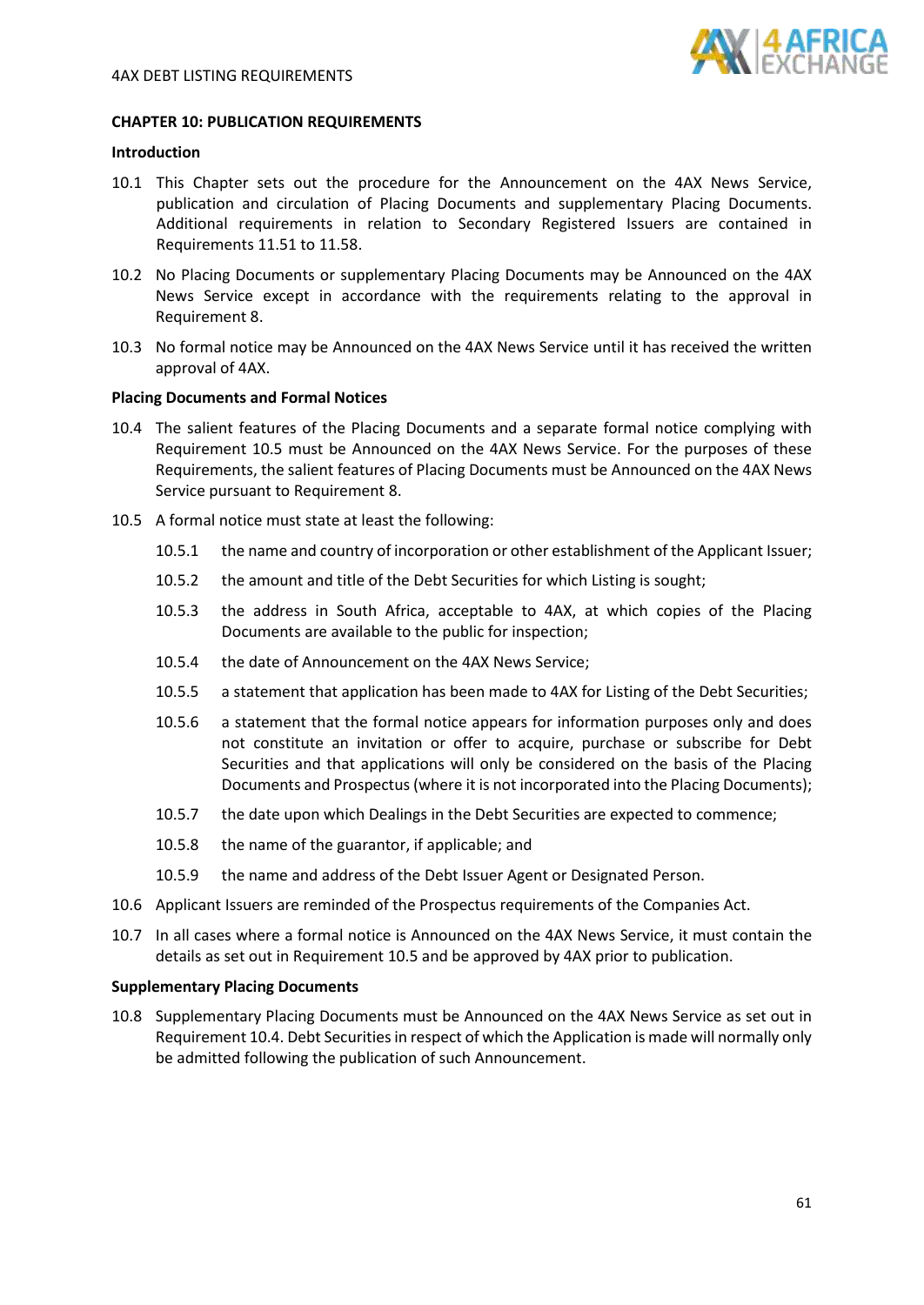

## **CHAPTER 11: CONTINUING LISTING OBLIGATIONS**

### **Introduction**

- 11.1 This Chapter sets out the continuing obligations which a Listed Applicant Issuer is required to observe pursuant to its Listing Undertaking and as a condition of having any of its Debt Securities admitted to Listing. Observance of the continuing obligations is essential to the maintenance of an orderly market and to ensure all users have simultaneous access to the same information. Additional continuing obligations are set out in Chapters 3, 11, 12 and 13 Chapter 11, in particular, deals with the continuing financial reporting obligations of the Applicant Issuer. Continuing obligations differ according to the nature of the Debt Securities for which Listing has been granted. Additional and alternative requirements relating to the continuing obligations of Secondary Registered Issuers apply. Applicant Issuers are also reminded of their disclosure obligations in terms of the Companies Act, to the extent applicable.
- 11.2 It is a prerequisite of Listing that an Applicant Issuer executes a Listing Undertaking in the form set out in Schedule 4, in order to comply with these Debt Listing Requirements, and in particular with all relevant continuing obligations. Failure of an Applicant Issuer to comply with any applicable continuing obligation may result in 4AX taking any or all of the steps described in Chapter 3.
- 11.3 An Issuer must on an ongoing basis comply with the Requirements imposed upon it, unless otherwise provided for in these Requirements.

### **General obligation of disclosure for Applicant Issuers**

- <span id="page-61-0"></span>11.4 Generally, and apart from compliance with all the specific requirements of these Debt Listing Requirements, the Applicant Issuer shall keep 4AX, Holders of Debt Securities and the market informed Immediately, of any information relating to the Debt Securities and / or the Applicant Issuer which:
	- 11.4.1 has not been Announced on the 4AX News Service;
	- 11.4.2 is necessary to enable 4AX and the public to appraise the position of the Applicant Issuer;
	- 11.4.3 may reasonably be expected Materially to affect market activity in or the price of its Debt Securities; or
	- 11.4.4 is necessary to achieve one or more of the objects of section 2 of the FMA.
- 11.5 The Directors of the Applicant Issuer must take reasonable care to ensure that any information Announced on the 4AX News Service under these Debt Listing Requirements is not misleading, false or deceptive and does not omit anything likely to affect the import of such information.
- 11.6 Information that is required to be disseminated pursuant to Requirement [11.4](#page-61-0) must be Announced on the 4AX News Service Immediately. Information that is required to be disseminated pursuant to Requirement [11.4](#page-61-0) must not be given to a third party before it is Announced on the 4AX News Service, except as permitted in this Requirement. An Applicant Issuer may give information in strict confidence to its advisers, printers and to Persons with whom it is negotiating with a view to effecting a transaction or raising finance, which Persons may also include prospective guarantors of an issue of Debt Securities, providers of funds or loans not previously taken up by Holders of Debt Securities. In such cases, the Applicant Issuer must advise the recipients of such information that it is confidential, that they have become "insiders" in terms of the FMA, and that they should not deal in the Applicant Issuer's Debt Securities before the information has been Announced on the 4AX News Service. If any breach of confidentiality occurs, such information must be Announced on the 4AX News Service Immediately.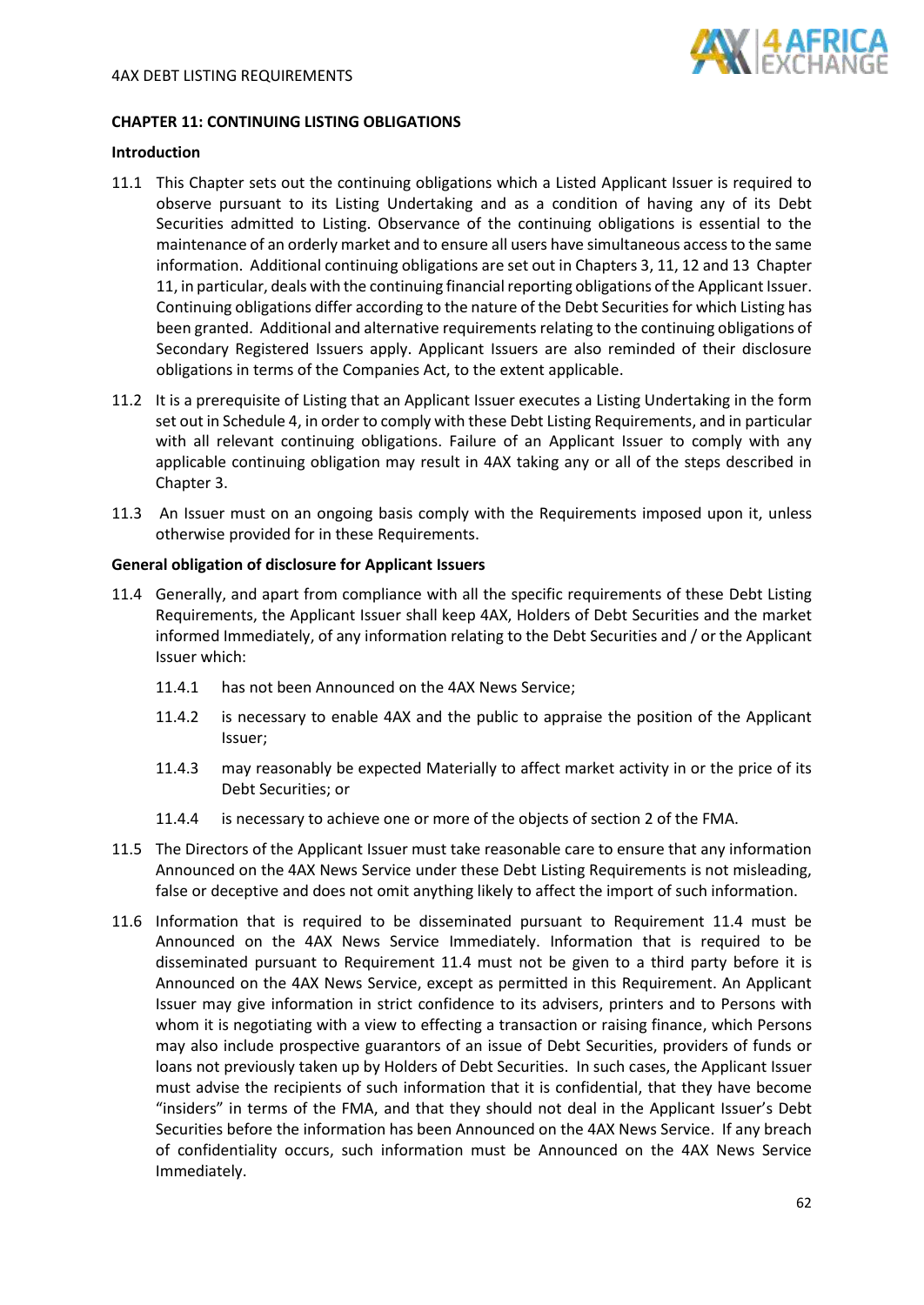### 4AX DEBT LISTING REQUIREMENTS



- 11.7 Where information that is required to be disseminated pursuant to Requirement [11.4](#page-61-0) cannot be Announced on the 4AX News Service, the Applicant Issuer must make a cautionary Announcement on the 4AX News Service and advising caution when Dealing in its Debt Securities.
- 11.8 When a cautionary Announcement has been made on the 4AX News Service, the Applicant Issuer shall Announce on the 4AX News Service:
	- 11.8.1 progress being made in respect of the subject matter of such cautionary Announcement and whether the Applicant Issuer has, as soon as the uncertainty has been removed but not later than 30 Days after the cautionary Announcement or 30 Days after the latest progress Announcement made in terms of this Requirement;
	- 11.8.2 the withdrawal of such cautionary Announcement when either all information required to be disseminated pursuant to Requirement [11.4](#page-61-0) has been Announced or the cautionary Announcement is no longer of any relevance and caution is no longer required in Dealing with the Applicant Issuer's Debt Securities.
- <span id="page-62-2"></span>11.9 An Applicant Issuer whose Debt Securities are Listed on 4AX and on a Recognised Exchange must ensure that equivalent information is Announced on the 4AX News Service at the same time as it is available on such Recognised Exchange.
- <span id="page-62-0"></span>11.10 An Applicant Issuer that has been granted a Listing of Debt Securities shall within 3 months, and if applicable, any guarantor in respect of such Listing within 4 months, of the end of every financial year submit its audited annual financial statements to 4AX. Quasi-governmental entities (most commonly provincial and local authorities / municipalities and state-owned entities) shall within 7 months after the end of every financial year submit its audited annual financial statements to 4AX. Where interim financial statements are prepared, they must be submitted to 4AX within 3 months of the end of the period to which they relate. The Applicant Issuer and the guarantor must publish a notice of availability Announcement on the 4AX News Service stating when and where such Financial Information will be available for inspection.
- <span id="page-62-1"></span>11.11 In the case of Specialist Debt Securities / Entities, the Applicant Issuer shall submit within 6 months of every financial year its audited annual financial statements to 4AX (or at such intervals and in respect of such periods as 4AX may determine).
	- 11.11.1 The following procedure shall apply to an Applicant Issuer or any guarantor that fails to comply with Requirement [11.10](#page-62-0) or if applicable, Requirement [11.11](#page-62-1) above:
	- 11.11.2 3 months or, in respect of Quasi-Governmental Entities 6 months, after the Applicant Issuer's financial year end, 4AX will send to the Applicant Issuer a letter of reminder, advising that the Applicant Issuer still has 1 month within which to submit its annual financial statements, failing which the registration of the Applicant Issuer's Programme Memorandum or, in the case of a Secondary Registered Issuer, the 4AX Supplement and the Listing of the relevant Applicant Issuer's Debt Securities (if applicable) may be suspended until such time as the annual financial statements have been submitted;
	- 11.11.3 if the Applicant Issuer has not complied with Requirement [11.10](#page-62-0) or if applicable Requirement [11.11](#page-62-1) above by the end of the 4th month or, in respect of Quasi-Governmental Entities the end of the 7th month, 4AX will release an Announcement on the 4AX News Service, informing Holders of Debt Securities that the Applicant Issuer has not submitted its annual financial statements and cautioning Holders of Debt Securities that the Listing of the relevant Applicant Issuer's Debt Securities (if applicable) Programme Memorandum or in the case of a Secondary Registered Issuer, the 4AX Supplement and its Debt Securities (if applicable) is under threat of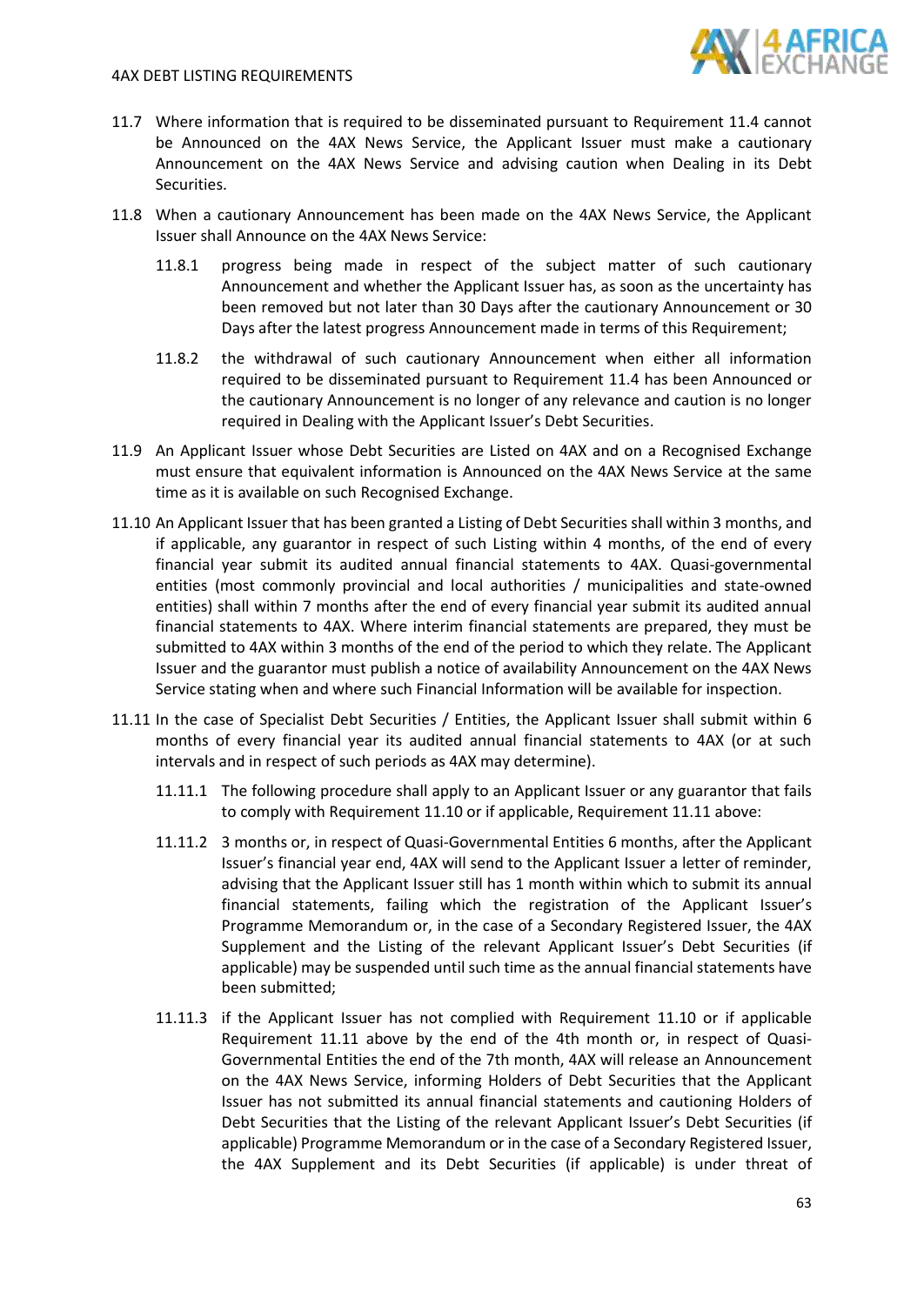

suspension and possible removal;

- 11.11.4 if the Applicant Issuer has not complied with Requirement [11.10](#page-62-0) or if applicable, Requirement [11.11](#page-62-1) above by the end of the 5th month or, in respect of Quasi-Governmental Entities the end of the 8th month, after its financial year end, the registration of the Applicant Issuer's Programme Memorandum or, in the case of a Secondary Registered Issuer, the 4AX Supplement, the Listing of the Applicant Issuer's Debt Securities (if applicable) will be suspended and a meeting of 4AX will be convened to consider the continued suspension or removal of the registration of the relevant Applicant Issuer's Programme Memorandum or, in the case of a Secondary Registered Issuer, the 4AX Supplement and / or Listing of the Applicant Issuer's Debt Securities (if applicable);
- 11.11.5 the suspension of the relevant Applicant Issuer's Debt Securities will be lifted after 4AX receives the Applicant Issuer's annual financial statements and 4AX is satisfied that these annual financial statements comply with IFRS or other acceptable accounting framework determined in consultation with the Registrar, approved pursuant to Requiremen[t 11.10](#page-62-0) above.
- 11.12 Discretionary authority shall vest with 4AX to waive the requirement for suspension of the Listing of the Applicant Issuer's Debt Securities where it has not submitted its annual financial statements timeously.
- 11.13 Where an Applicant Issuer is not obliged by law to file financial statements with the Companies and Intellectual Property Commission, the requirements of 11.10 may be varied at the discretion of 4AX.
- <span id="page-63-1"></span>11.14 An Applicant Issuer shall within 1 Business Day of the happening of an event of default in respect of a Debt Security, within the meaning of the relevant terms and conditions of such Debt Security, publish the details of such event on 4AX News Service and notify 4AX in writing thereof.
- <span id="page-63-0"></span>11.15 When a credit event occurs and is called by the Issuer, Issuers of credit-linked notes must:
	- 11.15.1 Immediately Announce on the 4AX News Service that a credit event has occurred, stating the name of the relevant reference entity(ies);
	- 11.15.2 Announce the adjustment of the nominal amount on the 4AX News Service once this information is available. The Issuer must also notify 4AX and the CSD of the write down of the nominal amount at least 3 days prior to the effective date of the write-down; and
	- 11.15.3 submit an application detailing what amendments to the instrument are required pursuant to the credit event, at least 3 Business Days before the effective date for the amendments to the instrument to allow 4AX sufficient time to make the necessary adjustments on the various 4AX systems impacted by this change.
	- 11.15.4 The Announcement required by Requirement [11.15](#page-63-0) above must state the following:
		- 11.15.4.1 whether the settlement of the credit-linked note / relevant portion of the credit-linked note will be physically settled, or cash settled and the process that will be followed to implement the settlement;
		- 11.15.4.2 nominal amount to be written down, as well as the nominal amount after the write-down; and
		- 11.15.4.3 the actual amount of cash that is payable to Investors (if applicable).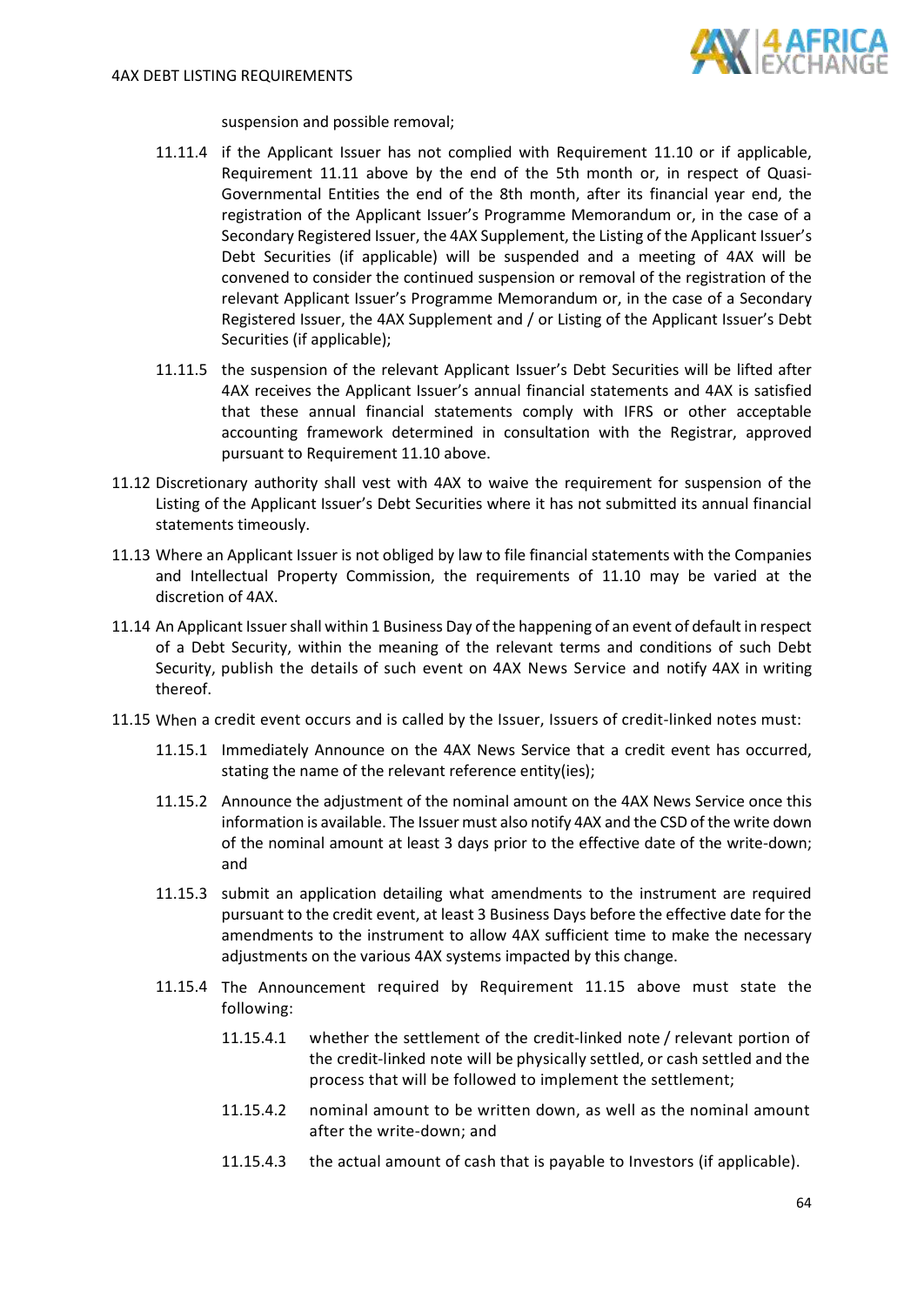

- 11.16 If 4AX has reason to believe that an event of default as contemplated in Requiremen[t 11.14](#page-63-1) has occurred or is about to occur, it may request the Applicant Issuer to confirm or deny the existence of such default or potential default in writing within 1 Business Day of receipt of such request.
- 11.17 Applicant Issuers shall forthwith advise 4AX in writing of:
	- 11.17.1 change in name of the Applicant Issuer, together with a certified copy of the certificate of change of name. The Applicant Issuer must also publish an Announcement relating to the name change on the 4AX News Service;
	- 11.17.2 a change in the Applicant Issuer's registered address;
	- 11.17.3 a change in the Reporting Accountant;
	- 11.17.4 a change in Transfer Agent, Paying Agent or Calculation Agent, index provider and Index Calculator;
	- 11.17.5 a change in the Debt Issuer Agent or Designated Person; and
	- 11.17.6 any changes to the Books Closed Period.
- 11.18 4AX reserves the right to request an Applicant Issuer, at any time after the Listing of a Debt Security issued by it, to confirm or refute the happening of an event or existence of a state of affairs which may have a Material adverse effect on the ability of such Applicant Issuer or its guarantor to maintain any of its obligations in respect of any specific Listed Debt Security, and the Applicant Issuer shall be obliged to comply with such request forthwith.
- 11.19 An Applicant Issuer must Immediately release an Announcement on the 4AX News Service if the Applicant Issuer has failed to make a distribution to Holders of Debt Securities on the distribution date. The Announcement should contain details of the nature and extent of such failure and suggested remedial steps.

# **Changes to existing Debt Securities or Placing Document**

- 11.20 A Placing Document which has not lapsed in terms of Requirement [3.30](#page-25-0) shall be updated by the Applicant Issuer in the event of any of the information therein being outdated in a Material respect, within 6 months after the financial year end of the Applicant Issuer. The amendments to the Placing Document must be approved by 4AX. No update of a Placing Document in respect of the Applicant Issuer's financial statements shall be required if such financial statements are incorporated by reference and such statements are published as required by the Companies Act and submitted to 4AX within 6 months after the financial year end of the Applicant Issuer.
- <span id="page-64-0"></span>11.21 In the event that the Applicant Issuer makes any changes to the Placing Document that affect the terms and conditions of the Debt Securities or the agreements in relation to the Security Structure, the guarantee, security or credit enhancement agreements other than the changes which are of a formal, minor or technical nature or are made to correct a manifest error or to comply with mandatory provisions of the law of South Africa, the Applicant Issuer must obtain formal approval first from 4AX prior to sending the notice to Holders of Debt Securities incorporating the proposed amendments and obtaining the approval from Holders of Debt Securities holding not less than 66.67% of the value of a specific class of Debt Securities or all outstanding Debt Securities. This approval can be obtained by the relevant Holders of Debt Securities (i) at a general meeting (duly convened) or (ii) may be voted on in writing by Holders of Debt Securities entitled to exercise voting rights in relation to the proposed written resolution within 20 Business Days after the written resolution was submitted to Holders of Debt Securities. A written resolution as contemplated above would have been adopted if it was supported by Holders of Debt Securities entitled to exercise sufficient voting rights for it to have been adopted in accordance with the voting percentage prescribed above at a properly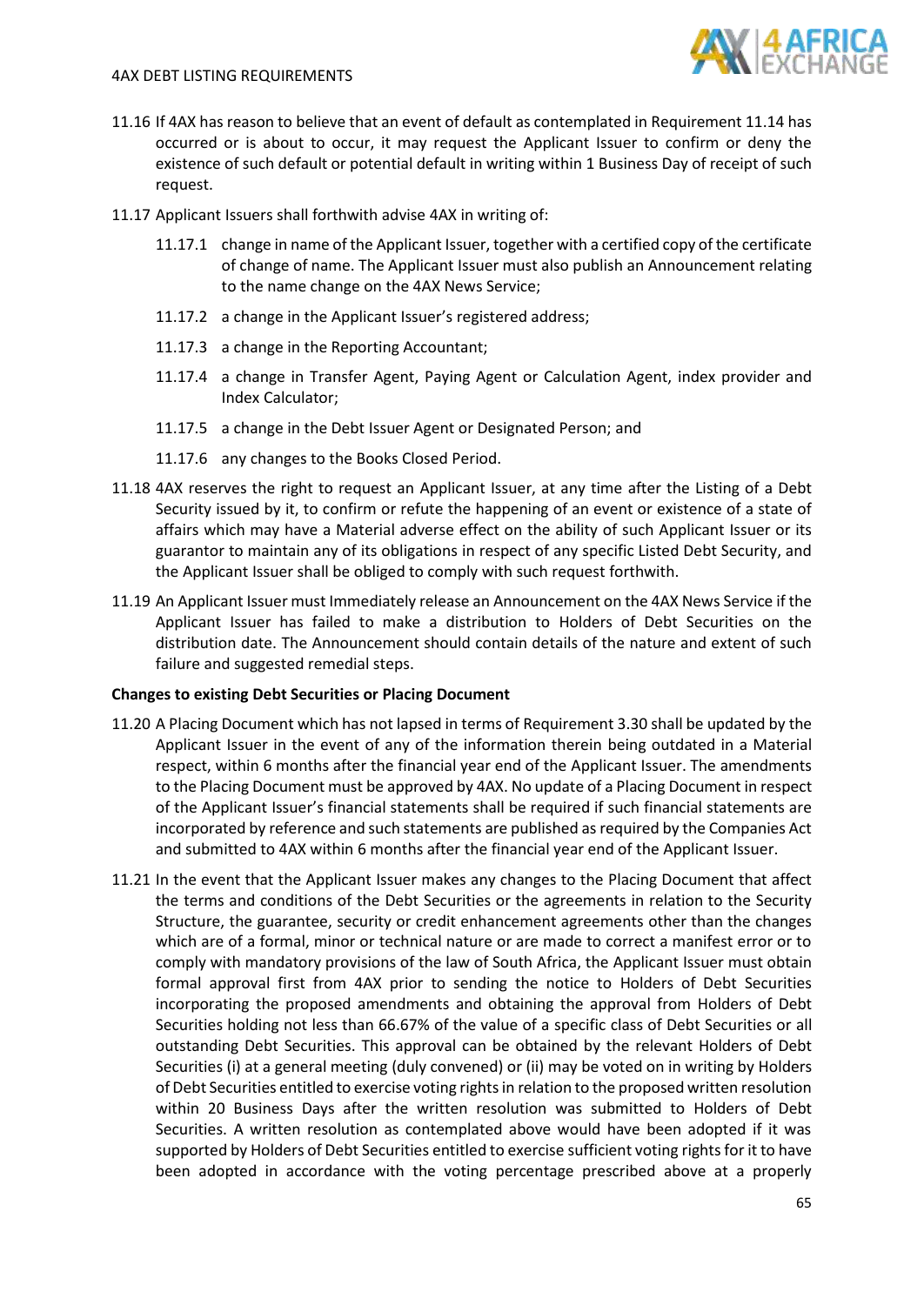

constituted meeting of Holders of Debt Securities. The notice of the proposed written resolution to Holders of Debt Securities should include the actual written resolution including any restrictions on voting in terms of the Programme Memorandum, the last date on which a Holder of Debt Securities should return the signed written resolution and the address to which it should be sent. The amended Placing Document must be submitted to 4AX and the amendments must be published on the 4AX News Service.

11.22 Debt Securities issued under a Placing Document and subsequently redeemed may be re-issued under the Placing Document unless restricted in terms of other relevant regulation or the Placing Document itself.

# **Listed Debt Securities**

- 11.23 The granting of a Listing of Debt Securities must be Announced by the Applicant Issuer on the 4AX News Service by no later than close of business on the day before the Listing of the Debt Securities. In the event of any changes to the nature of an issue as set out in Requirement [11.24,](#page-65-0) the details of the changes shall be submitted to 4AX for approval and published on the 4AX Website.
- <span id="page-65-0"></span>11.24 The Applicant Issuer shall publish on the 4AX News Service the following details of a new or Tap Issues by the Applicant Issuer:
	- 11.24.1 the Debt Security name, short name and ISIN;
	- 11.24.2 the type of Debt Security to be issued;
	- 11.24.3 the nominal value;
	- 11.24.4 the effective date;
	- 11.24.5 the issue price;
	- 11.24.6 the Coupon rate / variable interest rate (for floating rate notes, only the margin and the date on which JIBAR / Coupon Rate Indicator / other reference rate was / will be reset);
	- 11.24.7 interest commencement and payment dates; the business day convention applicable to the Tap Issue;
	- 11.24.8 the original date of the issue and the proposed date of any additional issue;
	- 11.24.9 Last Day to Register;
	- 11.24.10 maturity date;
	- 11.24.11 Books Closed Period;
	- 11.24.12 day and method for interest calculation methodology;
	- 11.24.13 final amount payable on maturity if different to the nominal value;
	- 11.24.14 a statement confirming if the Debt Security is subject to a Security Structure or guarantee, security and / or credit enhancement, if applicable;
	- 11.24.15 the total amount in issue after the Tap Issue; and
	- 11.24.16 a statement indicating if the Pricing Supplement contained any additional information or changes to the terms and conditions as contained in the Placing Document and a summary of such changes.
- 11.25 Where a Tap Issue of Debt Securities to be Listed causes the total amount issued to exceed the original Authorised Amount of the Applicant Issuer, if applicable, the notification to 4AX shall be accompanied by a resolution from the Board of the Applicant Issuer, authorising such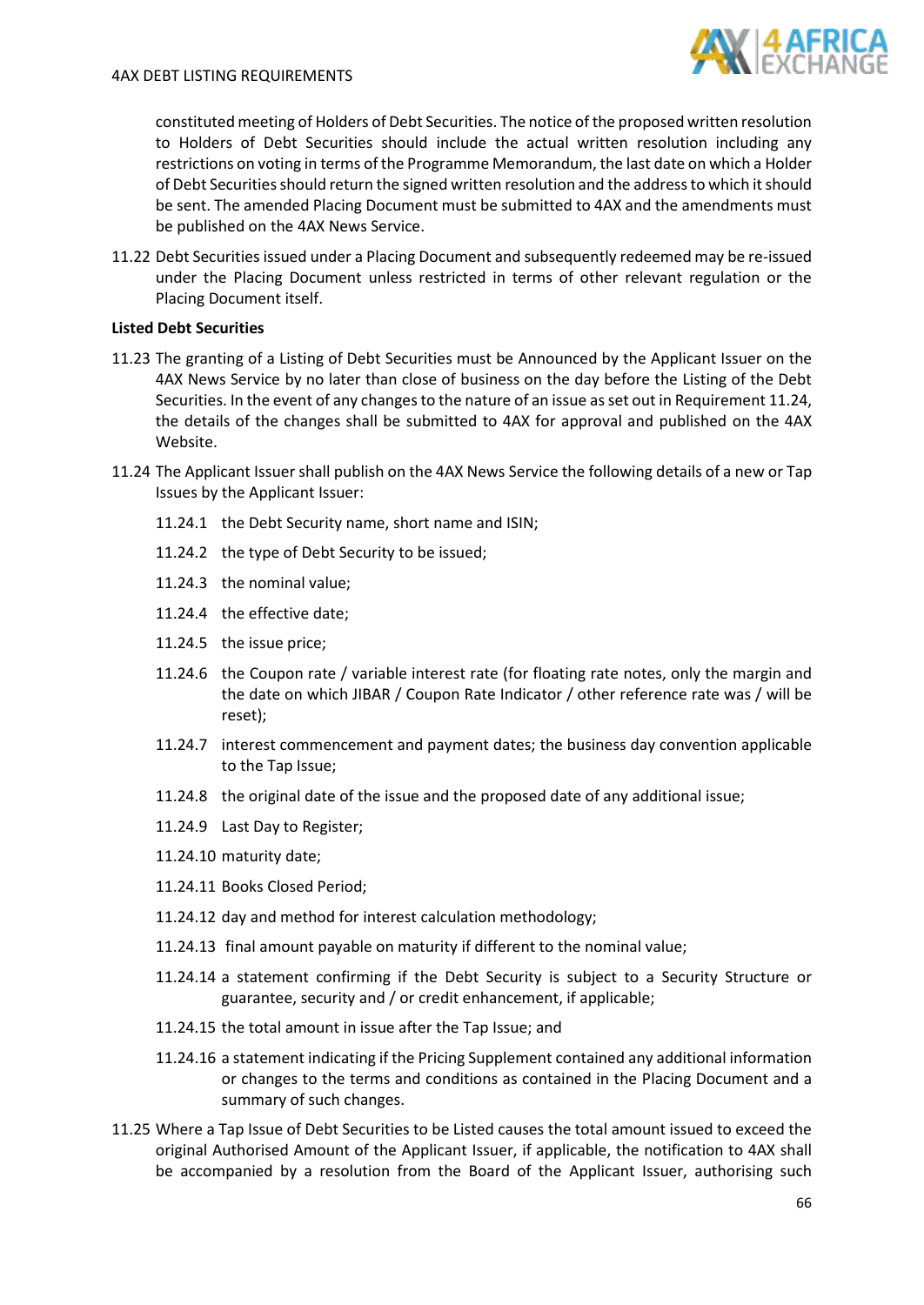

increase in the Authorised Amount.

- 11.26 Applicant Issuers other than the South African government, shall on formal submission be required to submit to 4AX a letter signed by a Director of the Applicant Issuer confirming that there has been no Material change to the financial position or affairs of the Applicant Issuer as reflected or incorporated in the original Placing Document since the date of such Placing Document; alternatively in the event of any such Material change, detailed supplementary information shall be submitted to 4AX, specifying the nature and extent of such Material change. If the Applicant Issuer has one Director only, the letter must be signed by the Director and another duly authorised official.
- 11.27 The Applicant Issuer shall advise 4AX and publish on the 4AX News Service:
	- 11.27.1 at least 2 Business Days prior to the notice period as contained in the terms and conditions of its Placing Document or Pricing Supplement, to extend the maturity date of a Listed Debt Security from its scheduled maturity date, or to step-up / call, in writing of its intention; or
	- 11.27.2 at least 1 Business Day prior to the commencement of Books Closed Period of a Listed Debt Security, where the Applicant Issuer requires the expected maturity date to be extended if applicable, provided that such expected maturity date cannot be extended past its legal maturity date.
	- 11.27.3 the Applicant Issuer may extend the maturity date of any Debt Security beyond its legal maturity date, subject to the terms and conditions of the Placing Document and by Debt Securities Resolution or a Debt Securities Written Resolution. The Applicant Issuer's written notice to 4AX and publication on the 4AX News Service must be made at least 2 Business Days prior to the commencement of the notice period provided in the Placing Document, regarding the extension of the maturity date.
- 11.28 The Applicant Issuer is required to deposit additional Debt Securities with 4AX Registry or CSD, as the case may be for Listed Debt Securities prior to the settlement date in the event that an Applicant Issuer is issuing a Tap Issue.
- 11.29 In the event of a proposed permanent reduction in the issued amount of a Debt Security (e.g. invitation to redeem, convert or split), an Applicant Issuer shall notify 4AX and publish on the 4AX News Service at least 2 Business Days prior to such permanent reduction coming into effect:
	- 11.29.1 the name, short name and ISIN;
	- 11.29.2 the reduction in the amount;
	- 11.29.3 the remaining balance;
	- 11.29.4 the proposed date of reduction;
	- 11.29.5 the Issue Date of the notice to the Investors giving formal notice of the proposed reduction; and
	- 11.29.6 where the Applicant Issuer has requested a permanent reduction in the issued amounts, the Applicant Issuer is required to withdraw the existing Listed Debt Securities from 4AX Registry or the CSD, as the case may be, on or before the Last Day to Register date, with the amount of the reduction.
- 11.30 In the event of a change in the interest rate, the following information must be published on the 4AX News Service not less than 3 Business Days before the interest is payable:
	- 11.30.1 the name, short name and ISIN of the Debt Security;
	- 11.30.2 the new rate applicable; and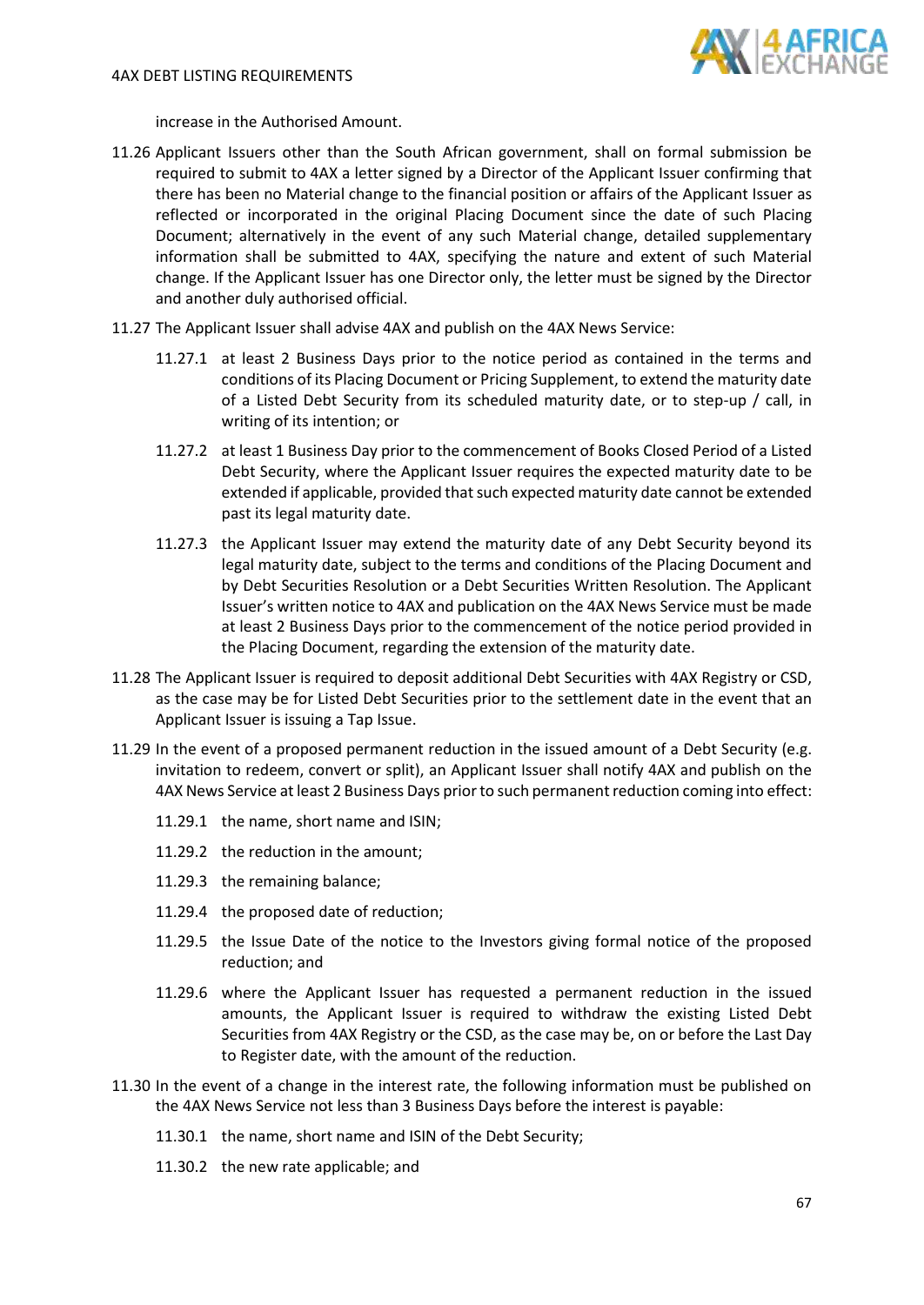

11.30.3 the period for which it is applicable.

## **Notification relating to Debt Securities**

11.31 An Applicant Issuer must Announce on the 4AX News Service Immediately the following information relating to its Debt Securities:

*Changes of rights attaching to Debt Securities*

11.31.1 Any change in the rights attaching to any class of Listed Debt Securities.

## *Issues affecting conversion rights*

11.31.2 The effect, if any, of any issue of further Debt Securities on the terms of the exercise of rights under options, warrants and Convertible Debt Securities.

### **Communication with Holders of Debt Securities**

- 11.32 Once the Listing of a Debt Security is granted to the Applicant Issuer, the Applicant Issuer must:
	- 11.32.1 publish on the 4AX News Service details of any new issue of Listed Debt Securities (and, if applicable, the Security Structure, guarantees, security or credit enhancements relating thereto), as well as any amendments to the terms and conditions attaching to existing Listed Debt Securities;
	- 11.32.2 ensure that all information Material to the financial or trading position of the Applicant Issuer is published on the 4AX News Service to enable Investors of Listed Debt Securities to make an informed investment decision;
	- 11.32.3 ensure that all Announcements made by the Applicant Issuer relevant to the issue must be approved by the Debt Issuer Agent or Designated Person in terms of compliance with the Debt Listing Requirements and released on the 4AX News Service, and where the Applicant Issuer is listed on another licensed or Recognised Exchange, all such Announcements released through that licensed or Recognised Exchange must be published on the 4AX News Service; and
	- 11.32.4 ensure that the release of any information relating to Debt Securities that are listed on another licensed or Recognised Exchange, must take place simultaneously on the 4AX Website.
- 11.33 To publish on the 4AX News Service the annual financial statements as detailed in Requirement [11.10](#page-62-0) within the following time frame:
	- 11.33.1 with regards to a public entity, within 3 months of the end of the financial year;
	- 11.33.2 with regards to a private entity, within 4 months of the end of the financial year; and
	- 11.33.3 with regards to a quasi-governmental entity (most commonly provincial and local authorities / municipalities and state-owned entities) or a government, within 7 months of the end of each financial year.
- 11.34 Ensure that, where any financial covenant clauses are stated in the Placing Document or Pricing Supplement, such covenant information is released on the 4AX Website and the 4AX News Service in accordance with the timelines specified in the Placing Document.
- 11.35 Any amendment to the credit rating of the Applicant Issuer, Placing Document, Debt Securities or credit rating of the guarantor must be Announced on the 4AX News Service together with the relevant previous rating. Any changes in the rating agency which provided a rating of the Applicant Issuer must be Announced on the 4AX News Service.
- 11.36 The Applicant Issuer shall not Announce on the 4AX News Service or otherwise issue any of the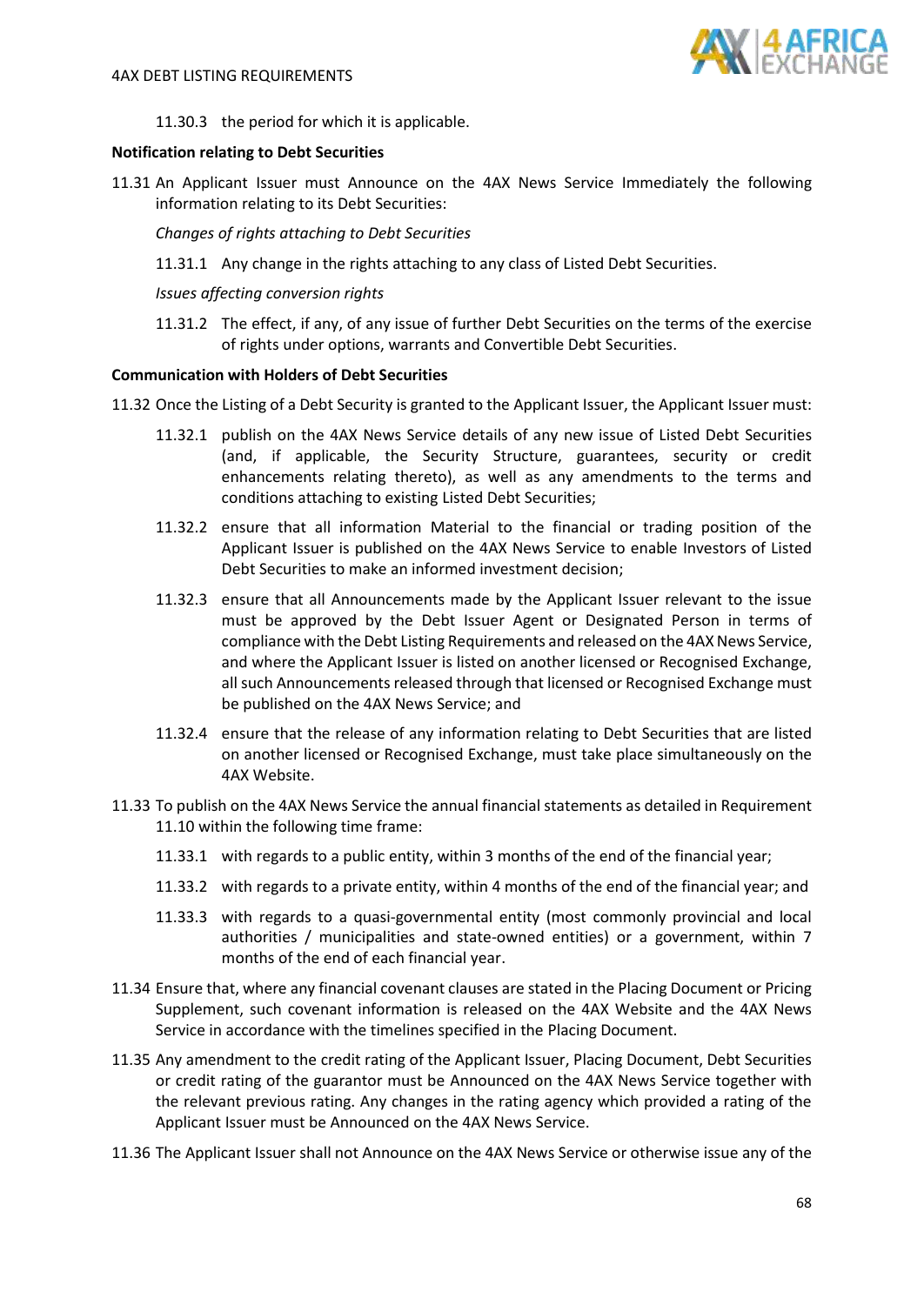

documents referred to in this Requirement if 4AX so directs.

- 11.37 The trustee of, or other representative body, for the Holders of Debt Securities ("Beneficial Holders") or its successor is required to Immediately inform 4AX in writing of:
	- 11.37.1 any in change in their appointment as trustee or representative; and
	- 11.37.2 becoming aware of any Material event (financial or otherwise) occurring, or that such Material event has occurred and if so, the trustee or representative shall promptly notify Investors.

### **Announcements on 4AX News Service**

11.38 All Announcements on the 4AX News Service must be approved by the Debt Issuer Agent or Designated Person in terms of compliance with the Debt Listing Requirements and the Debt Issuer Agent's logo must appear on the Announcement. All Announcements that are made through the 4AX News Service must be in English.

### **Copies of Announcements and resolutions**

- 11.39 The Applicant Issuer must forward to 4AX a copy of:
	- 11.39.1 all circulars, notices, reports, Announcements on the 4AX News Service of other documents at the same time as they are distributed; and
	- 11.39.2 all resolutions passed by the Applicant Issuer in the meeting of Holders of Debt Securities Immediately after the relevant meeting.

#### **Censures against Reporting Accountant**

11.40 the Applicant Issuer must obtain a written undertaking from the Reporting Accountant that the Reporting Accountant will Immediately inform 4AX of any sanction issued by IRBA or similar regulatory body.

### **Miscellaneous obligations**

### *Continuing compliance with conditions for Listing*

11.41 The Applicant Issuer shall continue to comply with the conditions for Listing as set out in Requirements [5.13](#page-33-0) and [5.14](#page-33-4) (insofar as compliance with Schedule 4 and operation in accordance with its MOI), [5.15](#page-33-5) (Reporting Accountant), [5.19](#page-34-0) (insofar as it concerns the nature of the Applicant Issuer's business activities).

### *Other changes*

11.42 The Applicant Issuer shall Immediately Announce on the 4AX News Service any changes in its Debt Issuer Agent, Designated Person, Company Secretary, Reporting Accountant, registered address or any change in its accounting period.

# *Annual fees*

11.43 An Applicant Issuer must pay the annual fees for Listing, which fees are published and available on the 4AX Website as per Schedule 7.

### *Notification in respect of winding up, liquidation and Business Rescue*

- 11.44 The Applicant Issuer shall notify 4AX on the happening of any of the following events as soon as same shall come to the attention of the Applicant Issuer:
	- 11.44.1 The appointment of a receiver, manager or curator either by any court having jurisdiction or under the terms of a debenture or any application to any court having jurisdiction for the appointment of an administrator, receiver, manager, or curator or equivalent action in the country of incorporation or other establishment, in respect of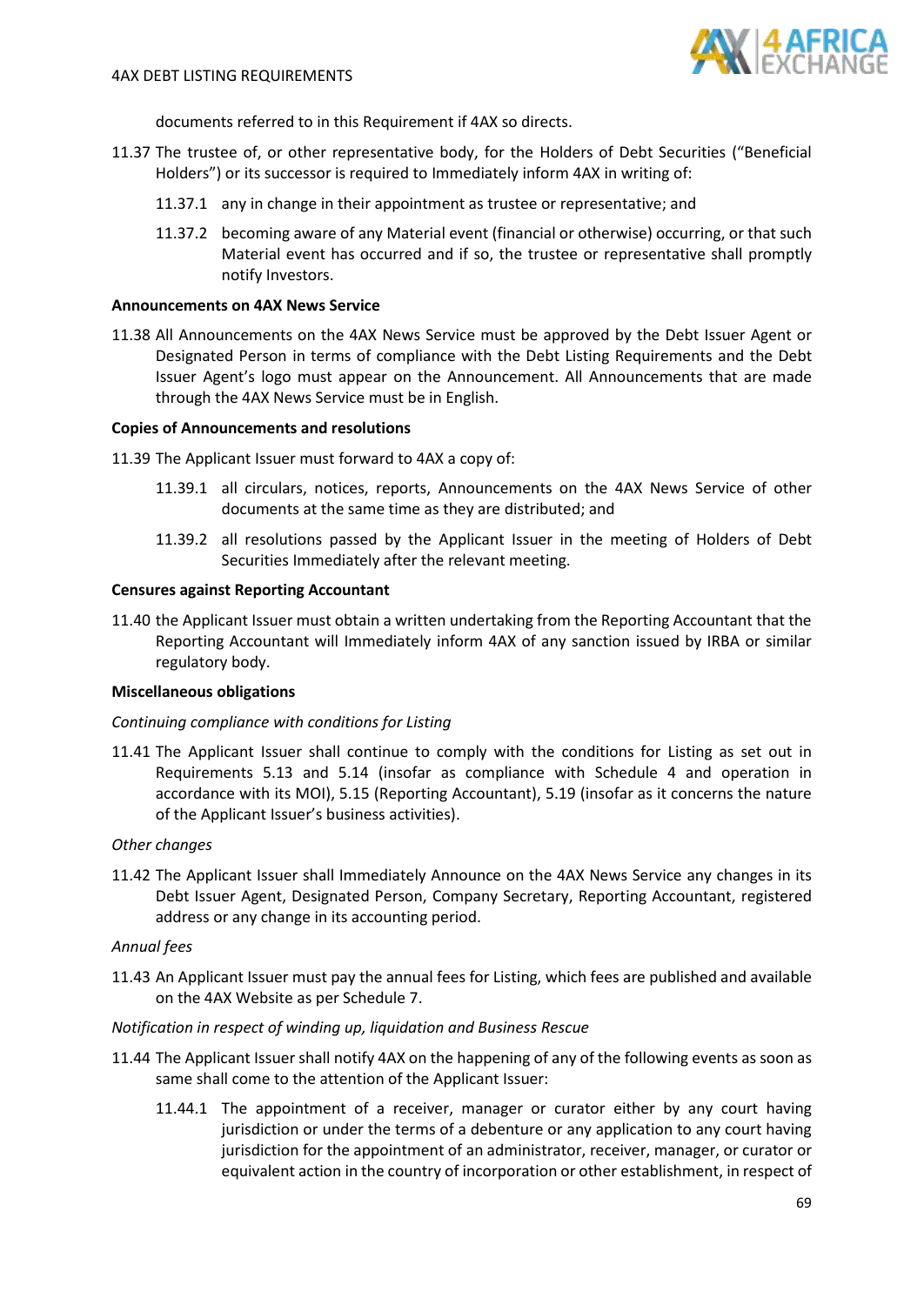

the business or any part of the business of the Applicant Issuer, its Holding Company or any major Subsidiary;

- 11.44.2 The presentation of any winding-up petition, Business Rescue proceedings, curatorship or equivalent application in the country of incorporation or other establishment, or the making of any winding-up order, Business Rescue proceedings or the appointment of a provisional liquidator, Business Rescue practitioner, curatorship or equivalent action in the country of incorporation, or other establishment, against or in respect of the Applicant Issuer, its Holding Company or any major Subsidiary;
- 11.44.3 The passing of any resolution by the Applicant Issuer, its Holding Company or any major Subsidiary that it be wound-up by way of members' or creditors' voluntary winding-up, or equivalent action in the country of incorporation or other establishment;
- 11.44.4 The making of any final judgement, declaration or order by any court or tribunal of competent jurisdiction or the making of any arbitral award, whether on appeal or at first instance which is not subject to any or further appeal, which may adversely affect the Applicant Issuer's enjoyment of any Material portion of its assets; or
- 11.44.5 The making of an application to place the Applicant Issuer or major Subsidiary under Business Rescue or the Applicant Issuer's or major Subsidiary's Board resolves to make application for Business Rescue.

## *Response to enquiries*

11.45 The Applicant Issuer shall respond promptly to any enquiries made by 4AX concerning unusual movements in the price or trading volume of its Listed Debt Securities or any other matters by giving such relevant information as is available to the Applicant Issuer or, if appropriate, by issuing a statement to the effect that the Applicant Issuer is not aware of any matter or development that is or may be relevant to the unusual price movement or trading volume of its Listed Debt Securities and shall respond promptly to any other enquiries made on the issue by 4AX.

# *Additional requirements and information*

11.46 4AX shall be entitled to require the Announcement on the 4AX News Service of further information by and impose additional requirements on the Applicant Issuer where it considers that circumstances so justify, but will allow representations by the Applicant Issuer before imposing any additional requirements on it which are not imposed on Applicant Issuers generally.

### *Additional continuing obligations for Applicant Issuers of Asset-Backed Debt Securities*

- 11.47 The Applicant Issuer must Announce on the 4AX News Service or include a Website address to where the following information can be found:
	- 11.47.1 on a semi-annual basis, historical information about all assets of the pool that were the subject of a demand to repurchase or replace due to the breach of the representations and warranties (contained in the agreements underlying the Asset-Backed Debt Securities) or a negative statement; and / or
	- 11.47.2 on a quarterly basis (in accordance with the Applicant Issuer's financial year end), details of the performance of the underlying assets in aggregate including details of any defaults in respect of such assets.
- 11.48 The Applicant Issuer must Immediately inform 4AX and Announce on the 4AX News Service in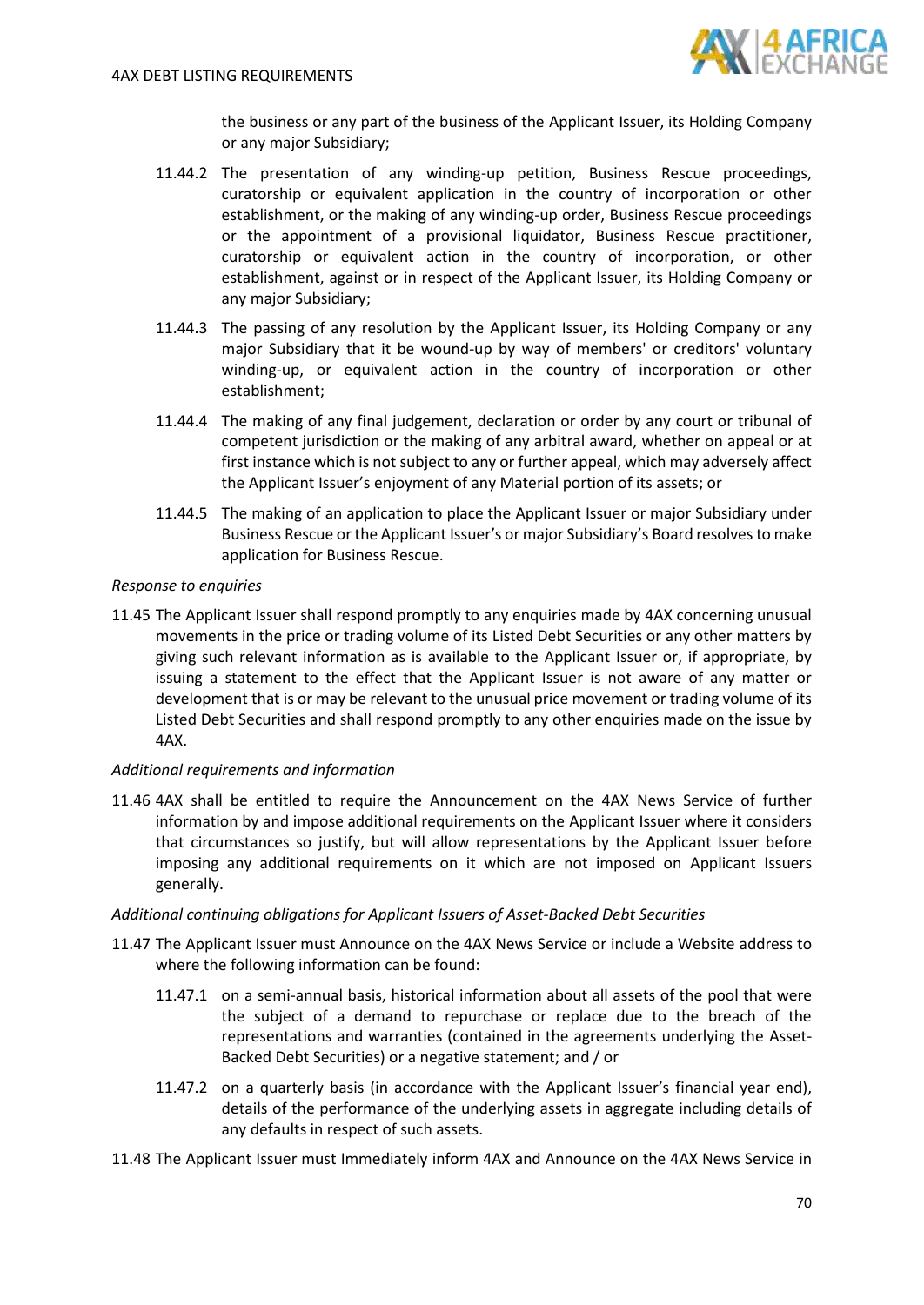

the event of any changes in the contractual arrangements in the structure of the Securitisation, CP Regulations transactions or the Asset-Backed Debt Securities where such change will be Material to the Holders of Debt Securities.

- 11.49 The Applicant Issuer must publish on the 4AX Website and post an Announcement on the Website should there be any change to a Material asset as a result of a corporate action and in such an event the impact on the asset. This requirement is not required for Securitisations and CP Regulations regulated transactions.
- 11.50 For Asset-Backed Debt Securities with Equity Securities as the underlying asset(s):
	- 11.50.1 where there is price sensitive information relating directly or indirectly to an Applicant Issuer's Debt Securities or the instruments underlying the Applicant Issuer's Debt Securities:
		- (a) the Applicant Issuer must Immediately release an Announcement on the 4AX News Service of the price sensitive information, unless the information is kept confidential for a limited time period;
		- (b) Immediately after an Applicant Issuer knows of any price sensitive information and the necessary degree of confidentiality cannot be maintained or the Applicant Issuer reasonably suspects that confidentiality has or may be breached, the Applicant Issuer must publish a cautionary Announcement on the 4AX News Service. Updates on the cautionary Announcement must be made periodically as prescribed by 4AX; and
		- (c) if the Directors of the Applicant Issuer consider that the disclosure to the public of the aforementioned information may or will prejudice the Applicant Issuer's legitimate interests, 4AX may grant a dispensation from making such information public.
	- 11.50.2 If the Applicant Issuer decides not to declare a dividend or interest payment on the Asset-Backed Debt Security, and such information is considered price sensitive, the decision must be Immediately Announced on the 4AX News Service.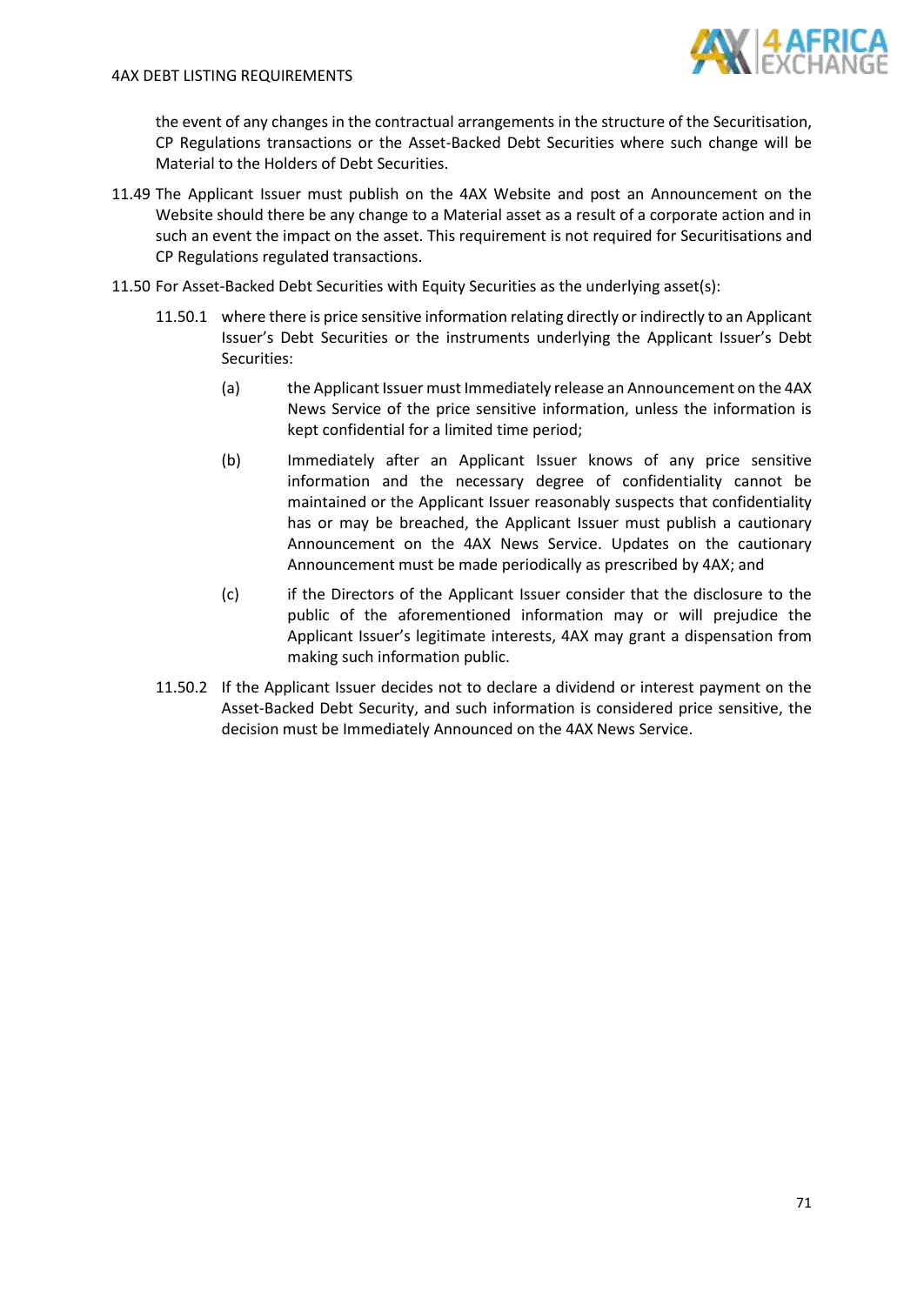

### *SECONDARY REGISTERED ISSUERS*

### **Introduction**

<span id="page-71-0"></span>11.51 These Debt Listing Requirements apply equally to Secondary Registered Issuers as they do to South African issuers, subject to additional requirements, modifications or exceptions set out or referred to in this Chapter or where specifically set out in these Debt Listing Requirements. Certain of these modifications apply to all Secondary Registered Issuers.

*Accounts*

- 11.52 Secondary Registered Issuers must prepare their Financial Information in accordance with IFRS or such other accounting framework acceptable to 4AX (in consultation with the Registrar).
- 11.53 Secondary Registered Issuers Financial Information must also include:
	- 11.53.1 details of any Material post balance sheet events occurring subsequent to the issue of the latest audited financial statements; and
	- 11.53.2 details of the credit risk profile (if applicable) to draw the attention of potential Investors to the risks that they will assume.
- 11.54 Secondary Registered Issuers must release an Announcement on the 4AX News Service, as detailed in Requirement [11.9,](#page-62-2) and submit their Financial Information to 4AX within the time frames stipulated by the Recognised Exchange but in any event by no later than 6 months after the Secondary Registered Issuer's financial year-end.
- 11.55 Should the Secondary Registered Issuer cease to have its debt programme registered with the Recognised Exchange or the registration of the debt programme has been suspended:
	- 11.55.1 the 4AX must Immediately be notified and an Announcement must be released Immediately on the 4AX News Service; and
	- 11.55.2 4AX reserves the right to review the Secondary Registered Issuer's Listing of Debt Securities which could lead to the suspension or removal of the Secondary Registered Issuer's Listing of Debt Securities pursuant to Chapter 3 of the Debt Listings Requirements.
- 11.56 Where the accounts of a Secondary Registered Issuer have not been prepared in accordance with these Debt Listing Requirements, the Secondary Registered Issuer or its advisers must consult 4AX at an early stage to discuss possible derogations from these requirements. 4AX shall notify the FSCA forthwith.

#### *Appointment of Debt Issuer Agents or Designated Person*

11.57 The Secondary Registered Issuer must appoint and maintain for the duration that the Placing Document is registered with 4AX and the Issuer's Debt Securities that are Listed on 4AX, the appointment of a Debt Issuer Agent or Designated Person in South Africa in accordance with the requirements detailed in Chapter 4 and also authorise such Debt Issuer Agent or Designated Person to accept service of process and notices on its behalf in South Africa.

### *English language*

<span id="page-71-1"></span>11.58 Where a Secondary Registered Issuer issues any information in any circular, report or other document required by these Debt Listing Requirements to be distributed to Holders of Debt Securities, it must Announce a version in English on the 4AX News Service.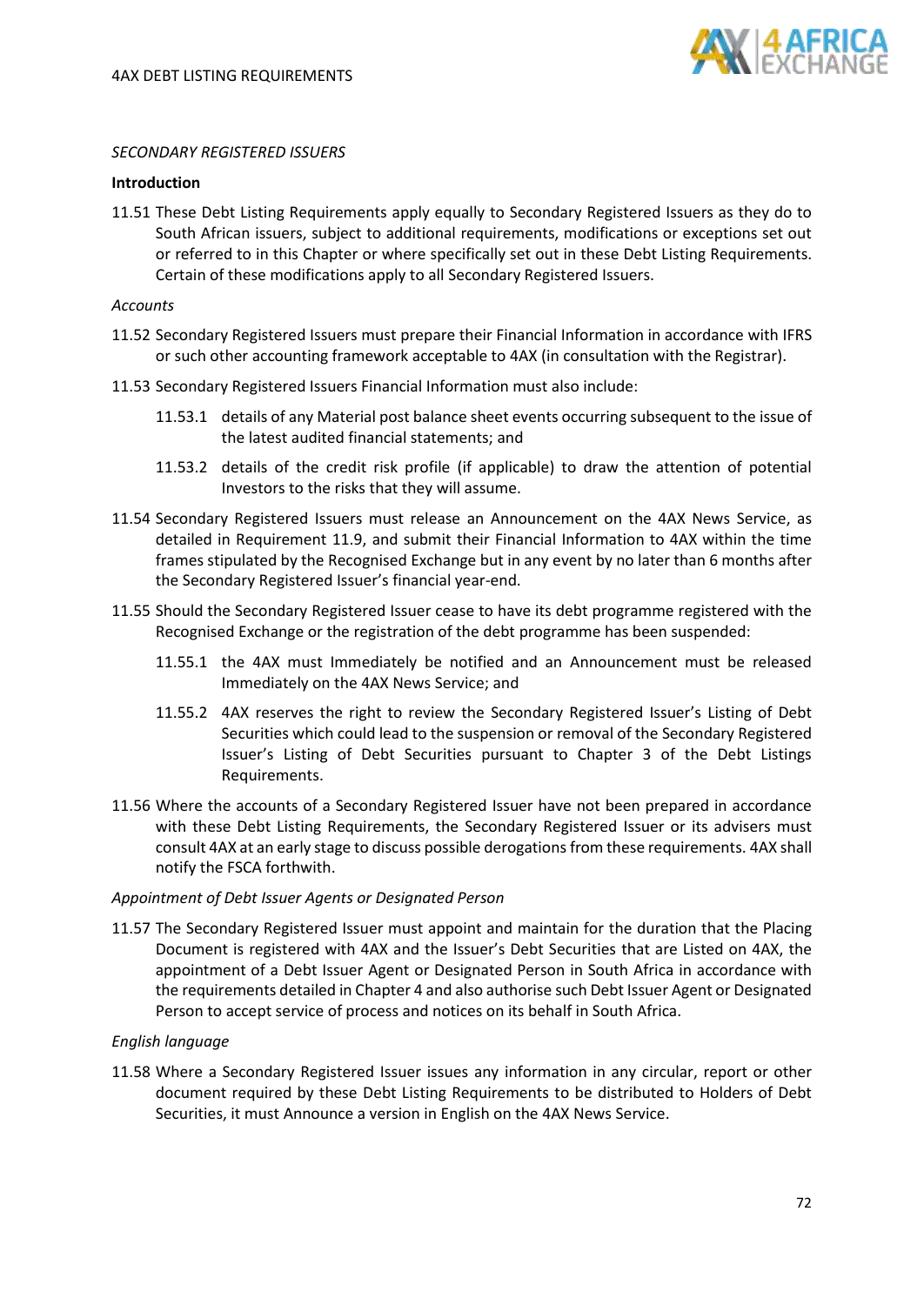

## **CHAPTER 12: PROJECT BONDS LISTING REQUIREMENTS**

## **Introduction**

- 12.1 Applicant Issuers of Project Bonds must comply with the Debt Listings Requirements, unless otherwise indicated in this Chapter.
- 12.2 In this Chapter 12, unless the contrary intention appears, the following terms shall have the meanings assigned to them below:

"**Professional Debt Segment**" is the segment on the 4AX debt division on which only professional Investors (in relation to Project Bonds) will be able to trade and all Debt Securities Listed on this segment will be marked as such;

"**Project Bonds**" means Debt Securities that are financed by the cash flows of a ring-fenced development project;

"**Project Bond Issuers**" means Applicant Issuers of Project Bonds;

"**Project Sponsor**" means the entity that is (i) responsible for the development of the underlying project (including, but not limited to, providing financial support to the underlying project); and (ii) is a shareholder in the Project Bond Issuer;

"**Virtual Data Room Providers**" means companies appointed by the Project Bond Issuer that provides virtual data room services and which are acceptable to 4AX pursuant to this Chapter 12; and

"**Virtual Data Room**" or **"VDR"** means a regulated access cloud-based or internet-based storage in which the Project Bond Issuer uploads / stores certain documents for consumption by Project Bond Investors.

#### **Financial Information**

- <span id="page-72-0"></span>12.3 Project Bond Issuers that wish to List and are unable to comply with the provisions of Requiremen[t 8.11.16](#page-54-0) may be accepted for a Listing if the following is provided to 4AX:
	- 12.3.1 an audited consolidated cash flow model on the project; or
	- 12.3.2 a profit forecast for the Project Bond Issuer, produced in compliance with the Requirements for the remainder of the financial year during which it will List the first Debt Security and for 1 full financial year thereafter. A Reporting Accountant's Report, is required on this forecast Financial Information.

#### **Listing Documentation**

- <span id="page-72-2"></span><span id="page-72-1"></span>12.4 Project Bond Issuers are required to disclose all of the information required by these Requirements. In addition, the following information must be included in the Placing Document (unless the Issuer Agent can demonstrate to 4AX that their inclusion is of a confidential nature and therefore should not be disclosed):
	- 12.4.1 If any of the information detailed in Requirement [12.3](#page-72-0) is submitted to 4AX, the Placing Document must incorporate this information by reference and a statement must be included detailing the Website where this information will be available.
	- 12.4.2 The legal agreements that relate to the cash flow earned on the project (e.g. off-take agreements, operation and maintenance agreements, engineering, procurement and construction contracts and tariff agreements) must be incorporated by reference in the Placing Document and a statement must be included detailing the Website where these agreements will be available.
	- 12.4.3 The following documents, where applicable, must be incorporated by reference in the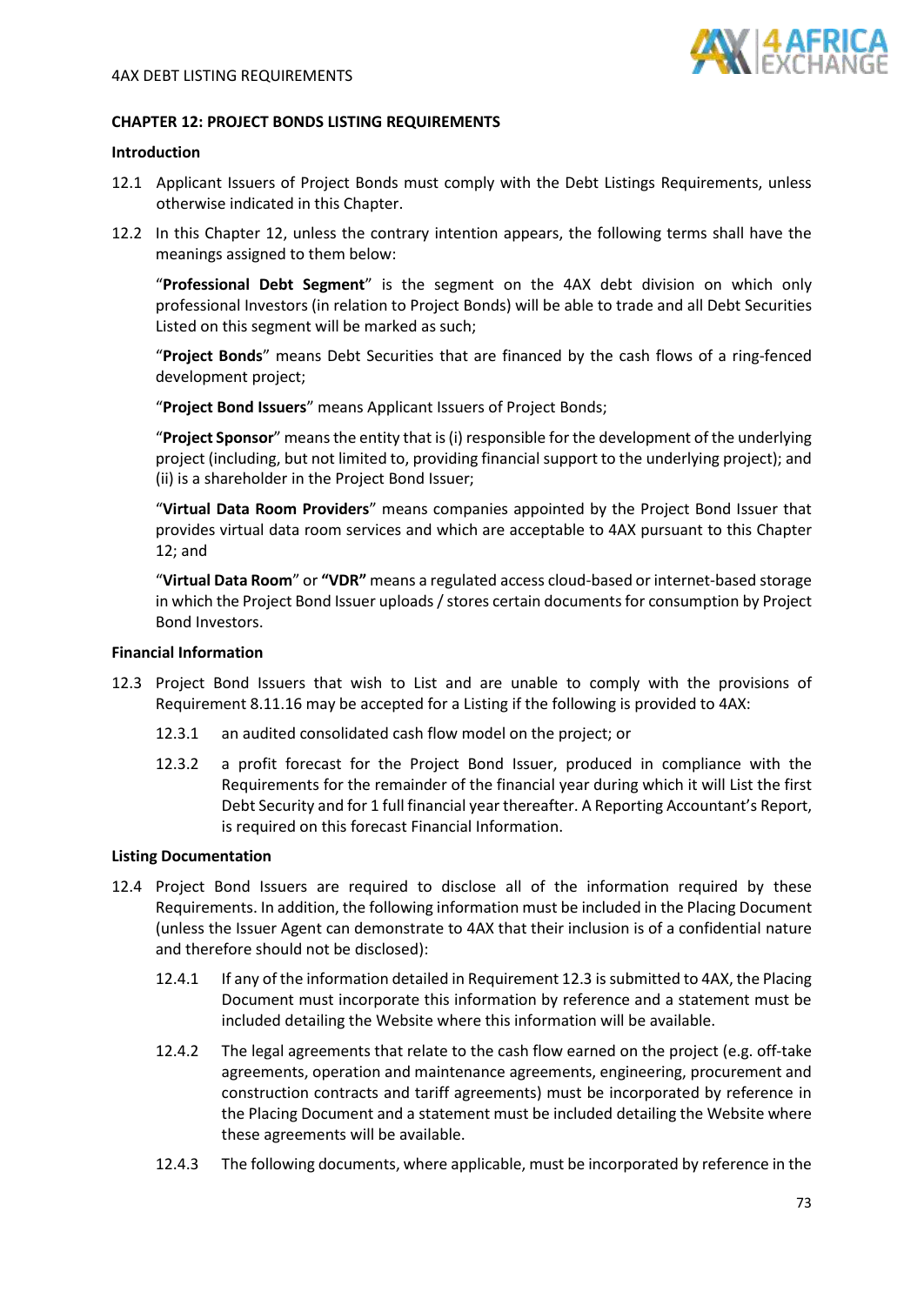

Placing Document and a statement must be included detailing the Website where these documents will be available:

- (a) the inter-creditor agreement;
- (b) any licenses obtained;
- (c) concession agreement;
- (d) environmental authorisations; and
- (e) technical adviser's studies or reports.
- <span id="page-73-0"></span>12.4.4 Information on the project, where applicable:
	- (a) a structure / flow diagram detailing the relevant parties to the project;
	- (b) an explanation of the flow of funds / priority of payments including information on the trapping of cash and the permitted investments for any excess cash;
	- (c) the legal jurisdiction where the project assets are located;
	- (d) the information required by Schedule 11. This information can either be included in the Placing Document or incorporated by reference. If the information is incorporated by reference, it must be available on the Website and this Website be stated in the Placing Document. Where any information required by these Requirements or this Chapter 12 is duplicated in Schedule 11, the Placing Document can reference Schedule 11; and
	- (e) information on any liquidity facilities and the name and address of the provider thereof.
- 12.4.5 The name and address of the Project Sponsor, the obligations of the Project Sponsor and any restrictions on the Project Sponsor (e.g. restrictions on selling their equity stake, etc.).
- 12.4.6 Where there is a controlling creditor that has the right to amend certain terms and conditions, the name and address of the controlling creditor must be provided and the circumstances in which they can exercise their rights must be fully described in the Placing Document. All other amendments must be done in compliance with these Requirements.
- 12.4.7 Funding advances required by the Project Bond Investor over time, if applicable, including the dates and amounts required and that these are subject to amendment only with approval from the controlling credit / holders of the Project Bonds in accordance with these Requirements.

## **Continuing obligations**

- <span id="page-73-1"></span>12.5 Project Bond Issuers are required to comply with Chapter 11 of these Debt Listings Requirements. In addition, Project Bond Issuers must:
	- 12.5.1 on a quarterly basis (in accordance with the Project Bond Issuer's financial year-end or interest payment dates on the Project Bond) and within 1 month of the end of such quarter, publish a report on the project, complying with Schedule 11 to the extent that such information is applicable to the relevant project. An Announcement must be released on 4AX News Service indicating the Website where this report can be found, or if published in the Virtual Data Room, the 4AX News Service Announcement must contain the details required by Requirement [12.8.](#page-74-0) This report must also be submitted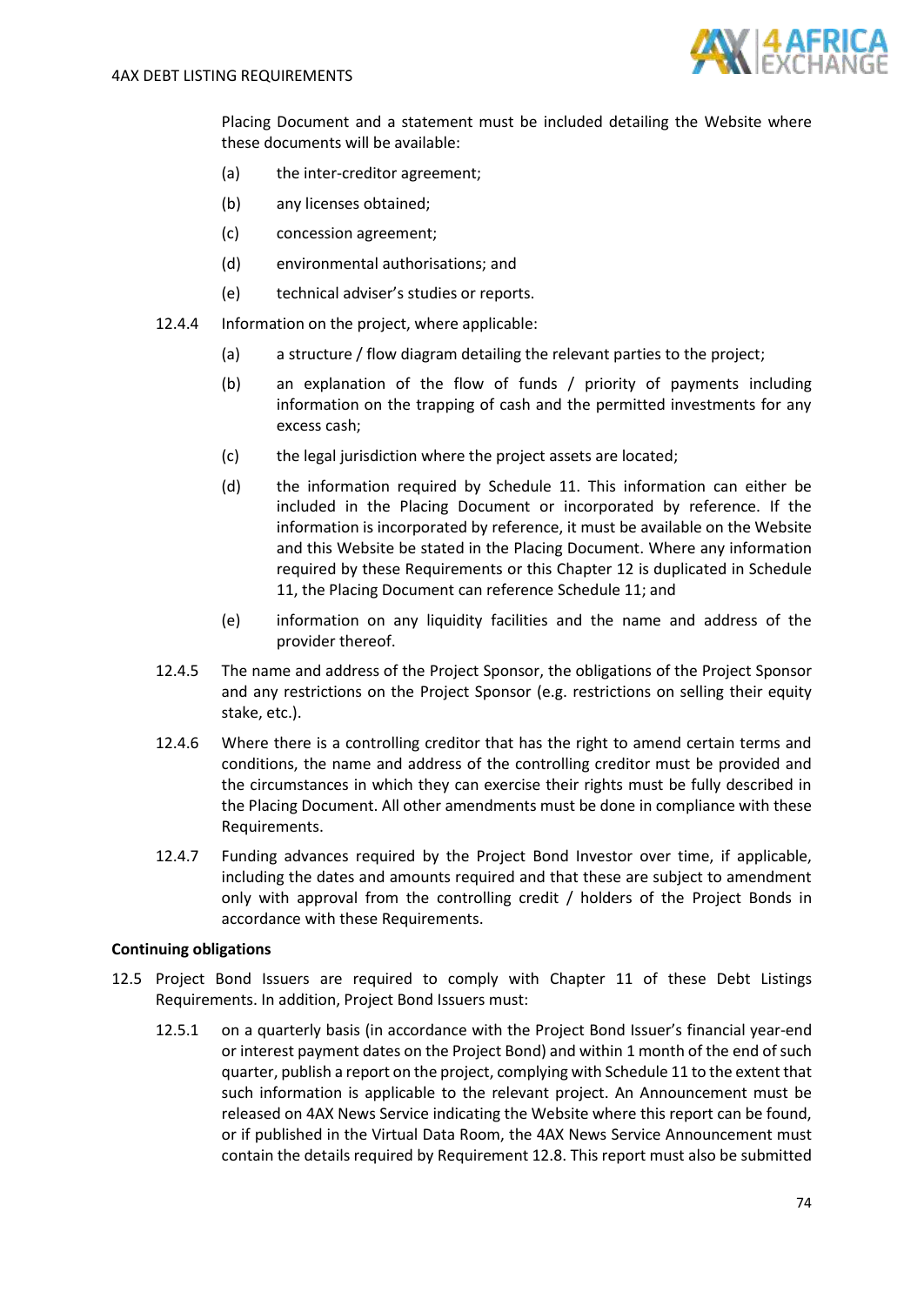

to 4AX; and

- 12.5.2 Immediately inform 4AX and publish an Announcement on 4AX News Service in the event of any Material changes in the contractual arrangements in the structure of the project.
- <span id="page-74-2"></span>12.6 If, when complying with its continuing obligations as set out in these Debt Listings Requirements, the Project Bond Issuer believes that certain information should not be released on 4AX News Service, the Project Bond Issuer must approach 4AX for a dispensation from providing the information on 4AX News Service and to provide such information in the Virtual Data Room. 4AX may grant this dispensation if:
	- 12.6.1 the disclosure of the information to the public will, or probably will, prejudice the Project Bond Issuer's legitimate interests; or
	- 12.6.2 disclosure would be contrary to the public interest or the market as a whole.

## **Publication of information**

- 12.7 The following information, where applicable, can be disclosed in a Virtual Data Room rather than on a Website at the Project Bond Issuer's discretion, provided that Requirements [12.8,](#page-74-0) [12.9](#page-74-1) an[d 12.12](#page-76-0) have been complied with:
	- 12.7.1 the audited cash flow model in respect of the project;
	- 12.7.2 information in relation to a delayed interest or capital payment on the Project Bonds. The Project Bond Issuer should provide details of the nature and extent of such delay and suggested remedial steps;
	- 12.7.3 the legal agreements required by Requirement [12.4.2;](#page-72-1)
	- 12.7.4 the documents required by Requirement [12.4.3;](#page-72-2)
	- 12.7.5 the information required by Requirement [12.4.4\(](#page-73-0)d);
	- 12.7.6 the report required by Requiremen[t 12.5.1;](#page-73-1) and
	- 12.7.7 any information where the 4AX has granted the Project Bond Issuer a dispensation from publishing such information on 4AX News Service, in accordance with Requirement [12.6.](#page-74-2)
- <span id="page-74-0"></span>12.8 Where information required to be included in the Placing Document or Pricing Supplement is made available in a Virtual Data Room, a statement must be included in the Placing Document or Pricing Supplement confirming the following:
	- 12.8.1 the information that will be available to Project Bond Investors in the Virtual Data Room;
	- 12.8.2 the exact location in the Virtual Data Room where the information can be found (e.g. folder name and document number);
	- 12.8.3 the date and time at which such information will be available (this must be no later than the date on which the final Placing Document is published on a Website or 2 Business Days prior to the trade date, whichever comes first); and
	- 12.8.4 the contact details of the individual responsible for granting access to the Virtual Data Room.

# **Virtual Data Rooms**

Appointment of a VDR Provider

<span id="page-74-1"></span>12.9 Should Project Bond Issuers decide to utilise a Virtual Data Room, the following must be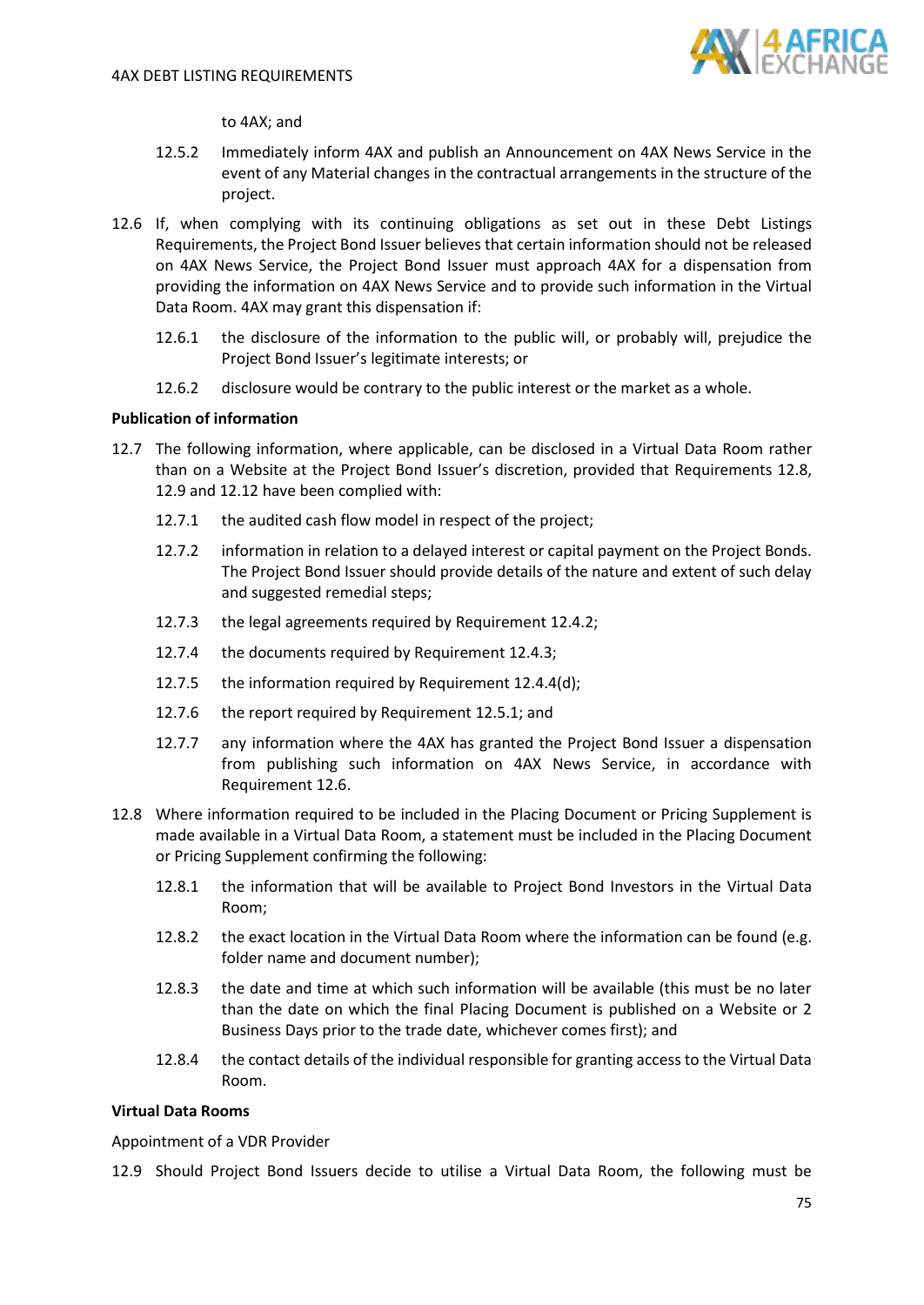

complied with:

- 12.9.1 the Project Bond Issuer must appoint a VDR Provider that has been approved by 4AX in accordance with Requirement [12.11;](#page-75-0)
- 12.9.2 the Project Bond Issuer must confirm the following in writing to 4AX before using a Virtual Data Room:
	- (a) the Project Bond Issuer will sign a non-disclosure agreement with any Project Bond Investor that wishes to access the Project Bond Issuer's Virtual Data Room and will not require any further documents from the Project Bond Investor before granting access to the Virtual Data Room;
	- (b) the Project Bond Issuer will not withhold access to the Virtual Data Room from any Project Bond Investor;
	- (c) the Project Bond Issuer will ensure that all Project Bond Investors have the ability to download and print all of the documents contained in the Virtual Data Room and there will be no selective disclosure of or discriminatory access to the documents;
	- (d) if the Virtual Data Room has a question and answer facility, the Project Bond Issuer will ensure that no price sensitive information or information Material to the holders of Project Bonds Listed on the Professional Debt Segment or to the financial or trading position of the Project Bond Issuer (other than such information allowed to be disclosed in the VDR as described in Requirement [12.6\)](#page-74-2) will be communicated through this facility;
	- (e) the Project Bond Issuer or VDR Provider will give the required individuals at 4AX and the FSCA administrator (or equivalent) access to the Virtual Data Room; and
	- (f) the contact details for the individuals at the Project Bond Issuer or VDR Provider that will be responsible for ensuring 4AX's and FSCA's access and / or support in the event of a failure in the Virtual Data Room.

Approval of VDR Providers

- 12.10 VDR Providers must be approved by 4AX prior to their Virtual Data Rooms being utilised. 4AX will publish a list on the 4AX Website of approved VDR Providers.
- <span id="page-75-0"></span>12.11 Project Bond Issuers wishing to apply for approval for a VDR Provider can do so through their submission for the registration of a Placing Document and the documentation detailed below must be provided. VDR Providers can also apply directly to 4AX to be approved by submitting the following documentation:
	- 12.11.1 a copy of the ISO 27001 certificate confirming that the VDR Provider is so accredited in respect of their entire virtual data room business;
	- 12.11.2 a letter confirming that the VDR Provider's Virtual Data Room has the following capabilities:
		- (a) the Virtual Data Room is accessible on all major operating systems;
		- (b) documents can be uploaded to the data room in at least the following minimum formats: Microsoft Word, PowerPoint, Excel, PDF, JPEG and text;
		- (c) there are no time restrictions on access to the information in the Virtual Data Room;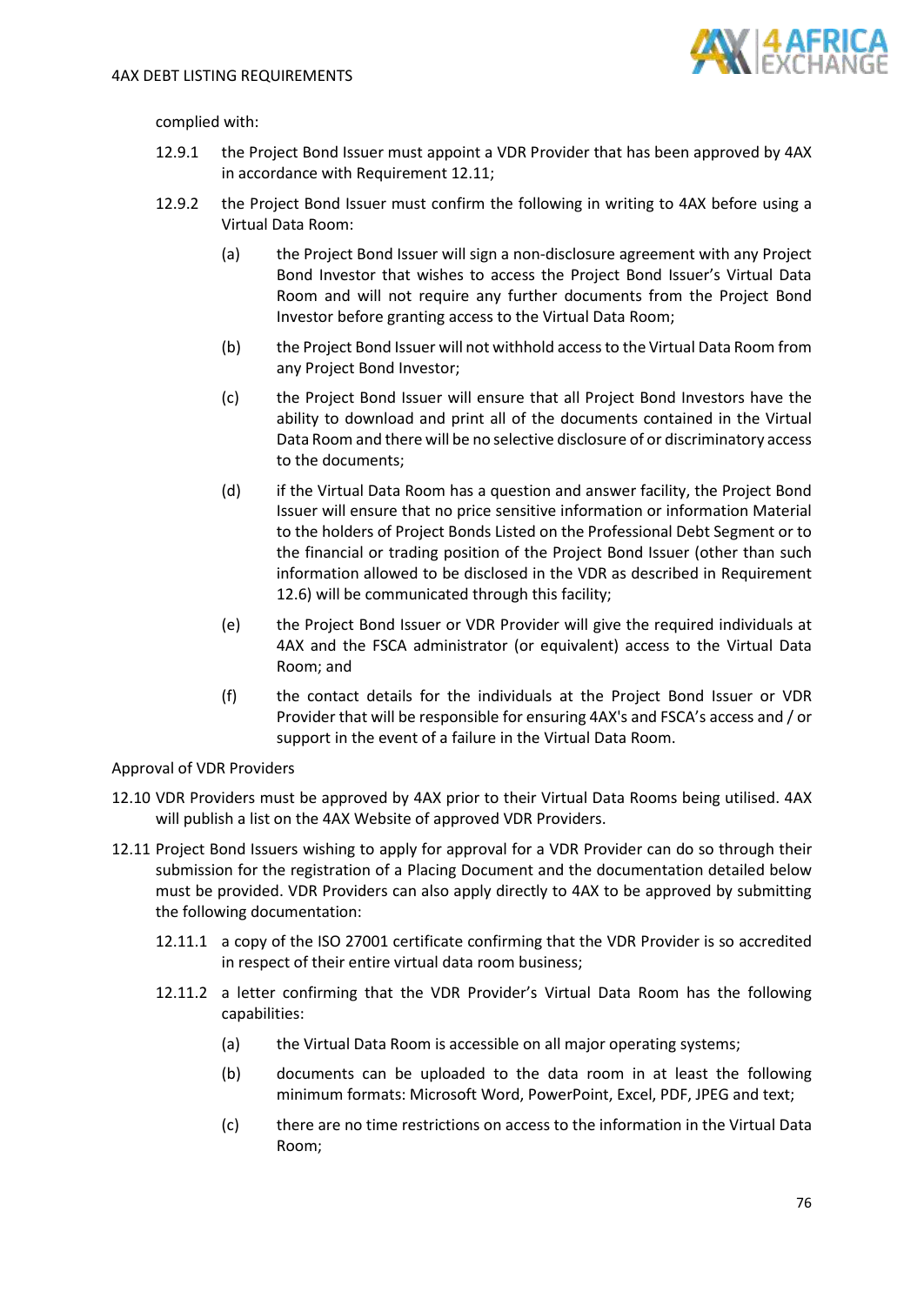

- (d) activity in the Virtual Data Room is tracked on an individual and document level and an automatic audit report of all activity is available. This audit report must include the date and time of the activity and the identity of the individual related to such activity;
- (e) the documents will be version controlled;
- (f) information can be stored and will be available in the Virtual Data Room until such time as the Project Bond Issuer deregisters their Placing Document from 4AX (i.e. no automatic deletion of documents will occur due to a particular time period being reached); and
- (g) uploading and downloading of documents will be secure.

Continuing obligations when using a Virtual Data Room

- <span id="page-76-0"></span>12.12 A 4AX News Service Announcement must be released by the Project Bond Issuer before any information can be uploaded to the Virtual Data Room. The 4AX News Service Announcement must include the following information:
	- 12.12.1 the type of information that will be uploaded into the Virtual Data Room;
	- 12.12.2 the exact location in the Virtual Data Room where the information can be found (e.g. folder name and document number);
	- 12.12.3 the date and time at which the information will be available in the Virtual Data Room; and
	- 12.12.4 the contact details of the individual responsible for granting access to the Virtual Data Room.
- 12.13 If the information to be uploaded into the Virtual Data Room has not been uploaded at the time specified in the 4AX News Service Announcement, a new 4AX News Service Announcement, in compliance with Requirement [12.12,](#page-76-0) must be released by the Project Bond Issuer detailing the new time at which the information will be available in the Virtual Data Room. In such an instance, the Project Bond Issuer must ensure that the information is only uploaded after the release of the second 4AX News Service Announcement.
- 12.14 If the Project Bond Issuer opts to change its VDR Provider, the new VDR Provider must be accredited with 4AX and the Project Bond Issuer must provide 4AX with 10 Business Days' notice before such change can be implemented. The Project Bond Issuer must also release an Announcement on 4AX News Service at least 10 Business Days prior to such change being implemented detailing the following:
	- 12.14.1 the name of the new VDR Provider;
	- 12.14.2 the website address to the new Virtual Data Room;
	- 12.14.3 the date and time at which all of the Project Bond Issuer's documents will be available in the new Virtual Data Room (the time must not be during 4AX trading hours); and
	- 12.14.4 the contact details of the individual responsible for access to the new Virtual Data Room.
- 12.15 If the Virtual Data Room is not available for any reason, 4AX must be Immediately notified by the VDR Provider and the Project Bond Issuer. In such an instance, 4AX may suspend trading in accordance with these Debt Listing Requirements.
- 12.16 Project Bond Issuers or VDR Providers must submit a copy of the renewed ISO 27001 certificate to 4AX within 10 Business Days of the expiry date of the certificate.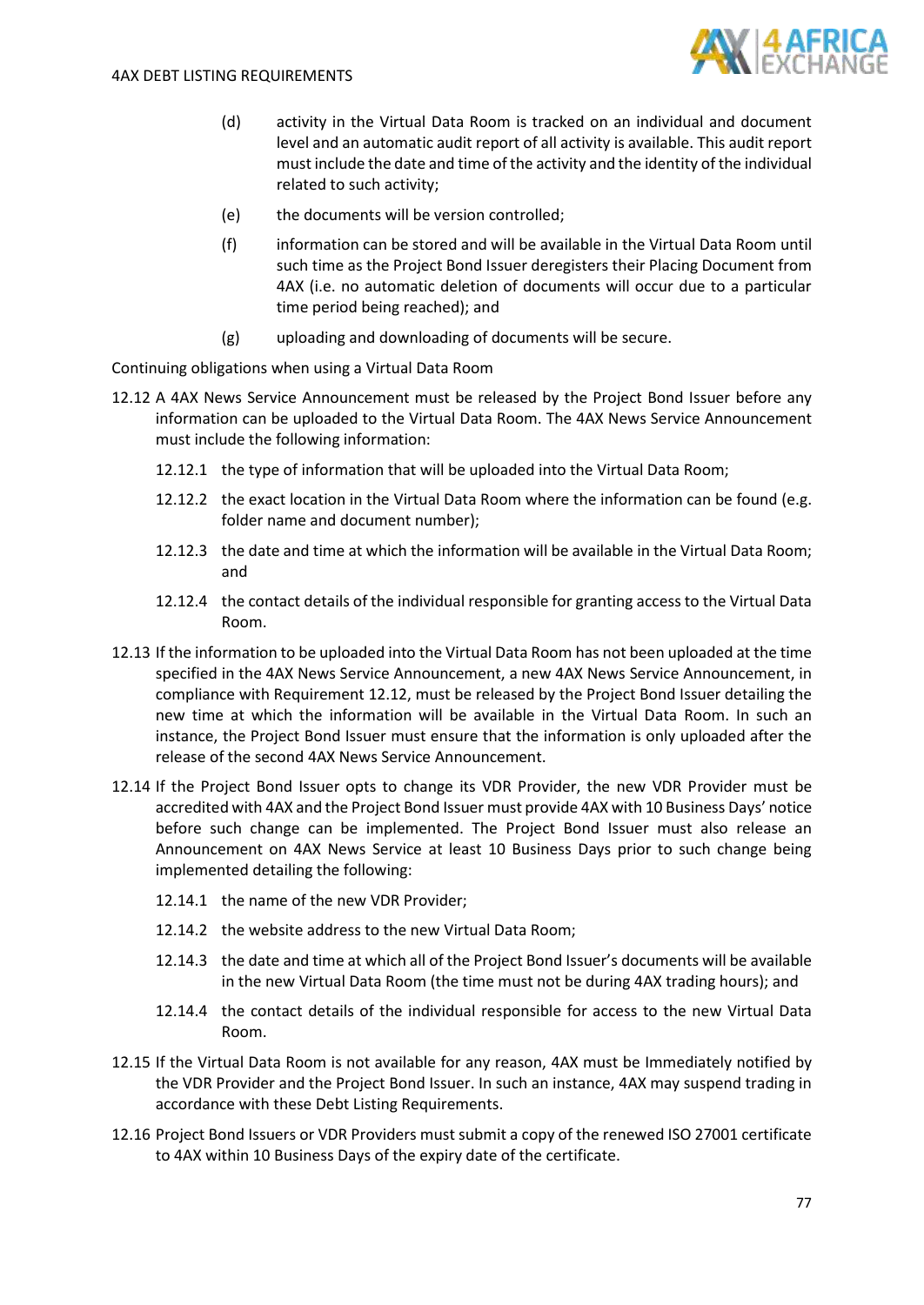

## **CHAPTER 13: GREEN BONDS**

#### **Introduction**

13.1 In these Debt Listings Requirements pertaining to the Green Bonds, unless the contrary intention appears, the following terms shall have the meanings assigned to them below:

"**Green Bonds**" means the segment of the 4AX debt division where green instruments are Listed;

"**Green Instrument**" means an instrument issued and rated by an Independent Advisor confirming green instrument status pursuant to the Green Standards;

"**Green Standards**" means the Green Bond Principles, as may be amended, issued and governed by ICMA (or any other standard acceptable to the 4AX) in relation to the classification of Green Instruments;

"**ICMA**" means the International Capital Market Association; and

"**Independent Advisor**" means an entity, removed and independent of the Applicant Issuer, its Directors, senior management and advisers, who has been appointed by the Applicant Issuer confirming green instrument status pursuant to Requiremen[t 13.5.](#page-78-0)

## **Placing Document**

- 13.2 Applicant Issuers must appoint an Independent Advisor confirming to the 4AX that the instrument is classified as green pursuant to the Green Standards.
- 13.3 For Green Instruments that comply with the Green Standards, the Placing Document published in connection with the issue of these instruments must, over and above the information required as per Chapter 6, include the following additional information in order to qualify as Green Bonds:
	- (a) a statement as to the use of proceeds which explains how such proceeds will be managed and allocated towards eligible green projects;
	- (b) a report from an Independent Advisor. The report must confirm that the instruments are classified as green pursuant to the Green Standards; and
	- (c) the information required pursuant to Requirement [13.5](#page-78-0) in relation to the Independent Advisor.

This information can also be incorporated by reference and must then be available on the Website at least 3 Business Days before the Issue Date.

#### **Continuing Obligations**

13.4 Applicant Issuers with instruments Listed as Green Bonds must:

- (a) comply with the Debt Listings Requirements and Chapter 6 in relation to continuing obligations;
- (b) confirm that the instrument is classified as a Green Instrument pursuant to the Green Standards in its annual compliance Certificate pursuant to Chapter 3;
- (c) confirm that the Independent Advisor is and has remained independent pursuant to Requirement [13.5;](#page-78-0)
- (d) publish any updates since the Listing date, in relation to the disclosures made in the Listing documentation in respect of the Independent Advisor's report; and
- (e) comply with the Green Standards on an ongoing basis. Applicant Issuers who fail to comply with the Green Standards on an ongoing basis, must report such non-compliance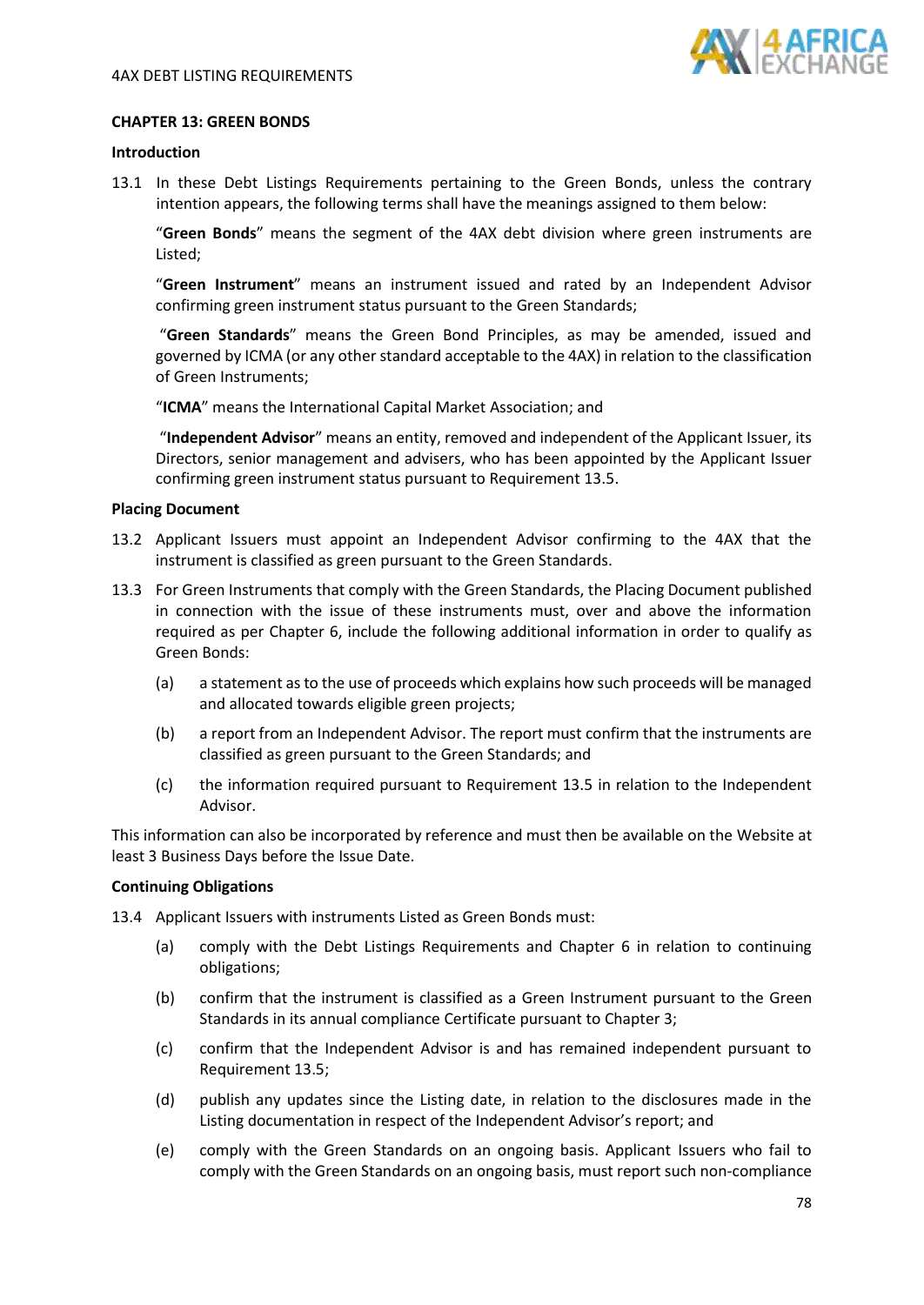

to the 4AX in writing and must remedy the non-compliance within a reasonable period. Should the Applicant Issuer fail to remedy the non-compliance, the Green Instrument will either need to be redeemed and removed in accordance with Chapter 3, or reclassified and transferred to a more appropriate sector should the instrument remain Listed.

# **Criteria for the Independent Advisor**

- <span id="page-78-0"></span>13.5 The Independent Advisor responsible for issuing the report confirming that the instrument is classified as a Green Instrument pursuant to the Green Standards must adhere to the below criteria and the Applicant Issuer must include this information in the Placing Document:
	- (a) a statement by the Applicant Issuer confirming that an Independent Advisor has been appointed pursuant to Requirement [13.5;](#page-78-0) and
	- (b) be an entity specialising in assessing the framework of the instruments' environmental objectives, with sufficient financial and market-specific expertise to perform a comprehensive assessment of the use of proceeds. Such expertise is demonstrated by:
		- (i.) affiliation with relevant and widely recognised industry bodies such as Climate Bonds Standard (or any other industry body acceptable to the 4AX); and
		- (ii.) significant and appropriate previous experience in providing external reviews on Green Instruments.